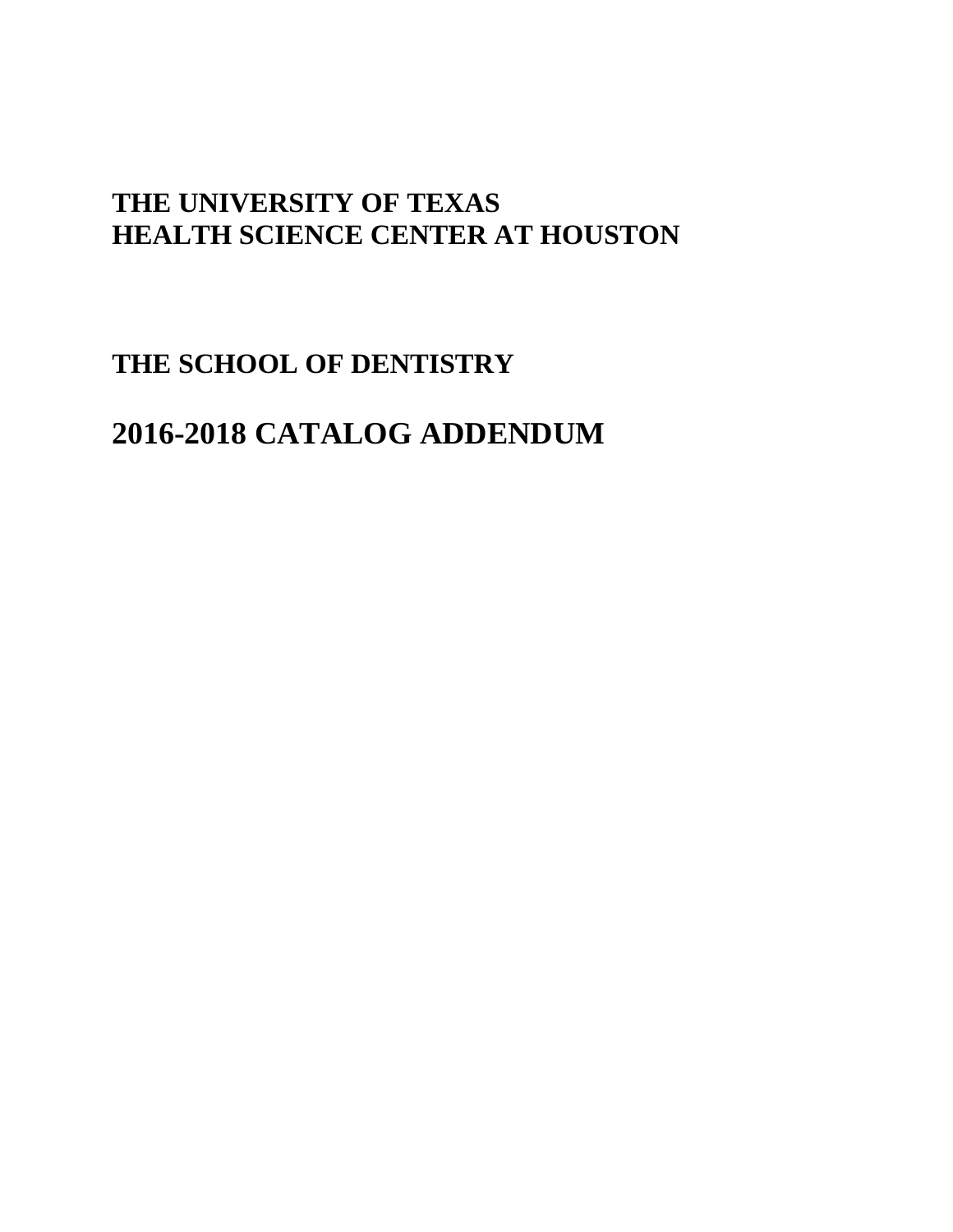# Index Page

- I. Dental Hygiene Program Application Procedure
- II. Dental Hygiene Program Criteria for Admissions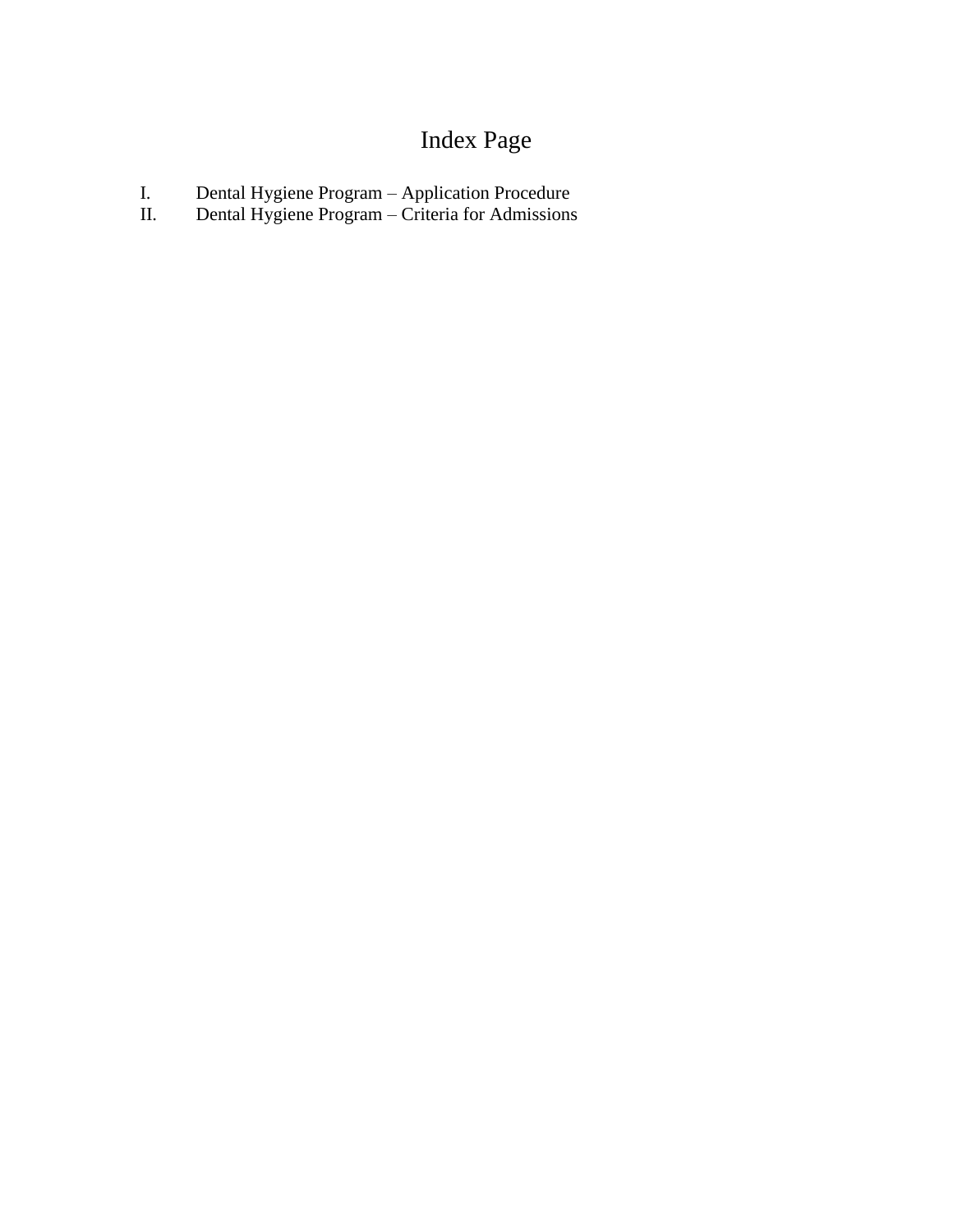## **I. Dental Hygiene Program- Application Procedure**

## **Page 92 CURRENT**

Application Procedure

Applications are available on line:

https://apply.uth.tmc.edu/psp/applyuth/APPLYUTH/ENTP/h/?tab=UT\_EP\_NVT\_APPLYUTH The application and all supporting documents must be submitted to the Registrar by September 1 of the year preceding expected enrollment. Application must be made on the current year's application form. The applicant pool will be considered as a whole in admissions consideration. If the applicant was enrolled at an accredited college or university in the Fall Term of the application submission year, and or Spring term of the entering year, the applicant must submit transcript updates to the Registrar's Office as soon as the grades are available.

## **CHANGE TO**

Applications are available on line: [www.adeadhcas.org](http://www.adeadhcas.org/)

The application and all supporting documents must be submitted to the ADEA DHCAS by August 20 of the year preceding expected enrollment. Application must be made on the current year's application form. The applicant pool will be considered as a whole in admissions consideration. If the applicant was enrolled at an accredited college or university in the Fall Term of the application submission year, and or Spring term of the entering year, the applicant must submit transcript updates to ADEA DHCAS as soon as the grades are available.

## **II. Dental Hygiene Program – Criteria for Admissions**

### **Page 92 – 94 CURRENT**

Criteria for Admissions

Dental Hygiene applicants will be considered for admission upon satisfactory completion of the following requirements:

- Properly completed application along with required fees and documentation
- Must have graduated from an accredited high school or equivalent
- Completion of the following courses with a minimum grade of "C"

• The Certificate program is a post-degree Certificate. Applicants for the Certificate program for the Certificate program for the class starting the fall of 2017must have previously completed an associate or bachelor's degree prior to enrolling in the program.

## Certificate Program

- English Composition I (3 SH)
- Fundamentals of Speech (3 SH)
- General Psychology (3 SH)
- General Sociology (3 SH)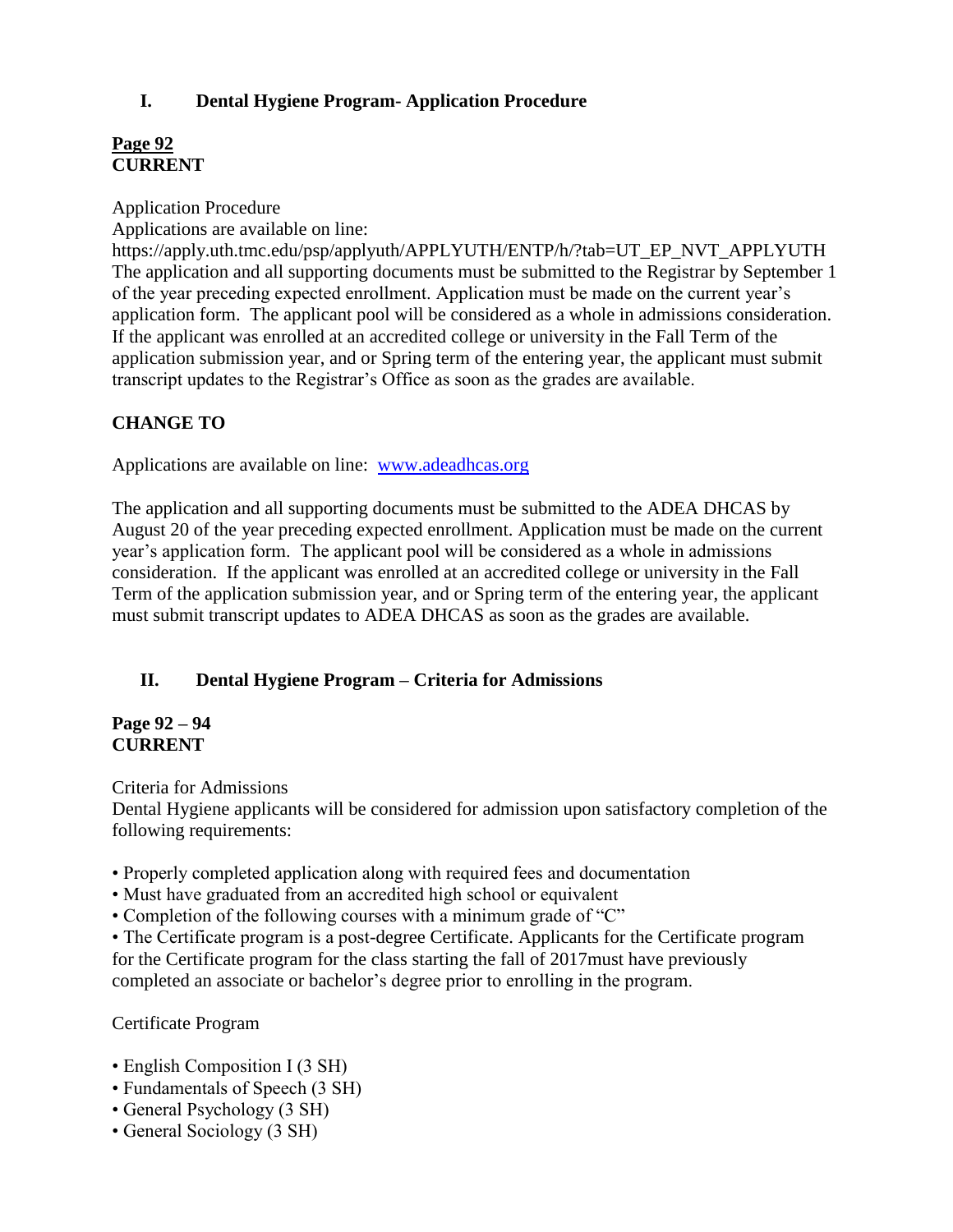- Human Anatomy & Physiology I, including lab (4 SH)
- Human Anatomy & Physiology II, including lab (4 SH)
- Chemistry, including lab (4 SH)
- Microbiology, including lab (4 SH)
- Nutrition (3SH)
- Computer Science, including lab (3 SH)

Baccalaureate Degree Program

- English Composition I (3 SH)
- English Composition II (3 SH)
- Fundamentals of Speech (3 SH)
- General Psychology (3 SH)
- General Sociology (3 SH)
- College Math or higher (3SH)
- Human Anatomy & Physiology I, including lab (4 SH)
- Human Anatomy & Physiology II, including lab (4 SH)
- Chemistry, including lab (4 SH)
- Microbiology, including lab (4 SH)
- Computer Science, including lab (3 SH)
- American History (6 SH)
- (3 hrs each in Texas and American History or 6 hrs in American History)
- American Government (6 SH)
- (must include a study of the Texas Constitution)
- Humanities (3 SH)
- Visual & Performing Arts (3 SH)
- Electives (4 SH)
- Nutrition (3 SH),
- Earn a minimum cumulative GPA of 2.5 (recommended 3.0 or above) or above in the listed required courses
- Test of English as a Foreign Language (TOEFL) examination if high school attended was not in the U.S.
- Submission of required letters of recommendation

## **CHANGE TO**

Criteria for Admissions

Dental Hygiene applicants will be considered for admission upon satisfactory completion of the following requirements:

- Properly completed application along with required fees and documentation
- Must have graduated from an accredited high school or equivalent
- A grade of at least C must be earned in each of the required courses while maintaining a minimum cumulative grade point average of at least 2.5.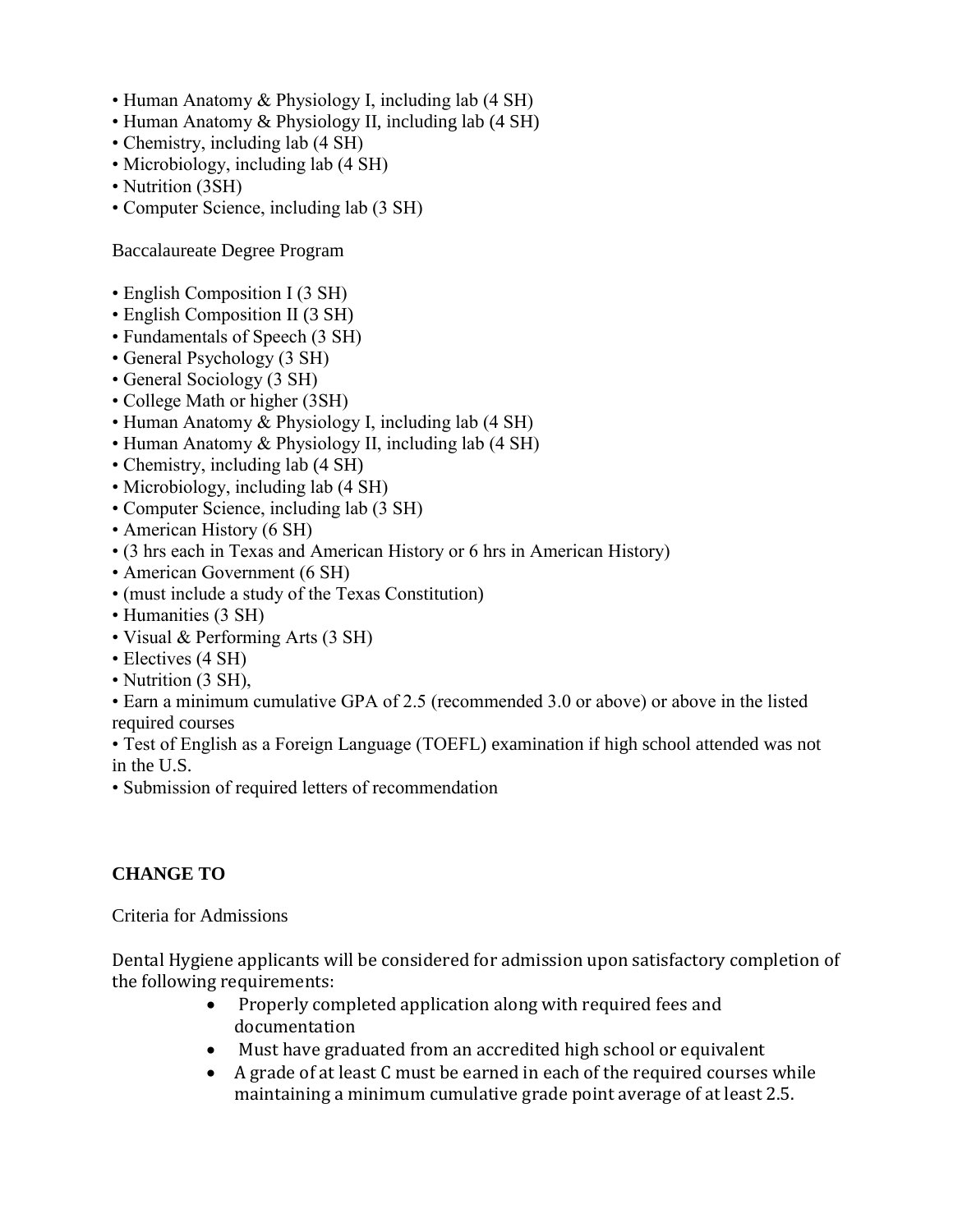- All applicants are required to have a minimum of **20 hours** of shadowing experience
- The Certificate program is a post-degree Certificate. Applicants for the Certificate program for the class starting in the fall of 2017 must have previously completed an associate or bachelor's degree prior to enrolling in the program.
- Test of English as a Foreign Language (TOEFL) examination if high school attended was not in the U.S.
- Submission of required letters of recommendation

### CERTIFICATE PROGRAM

English Composition I (3 SH) Fundamentals of Speech (3 SH) General Psychology (3 SH) General Sociology (3 SH) Human Anatomy & Physiology I, including lab (4 SH) Human Anatomy & Physiology II, including lab (4 SH) Chemistry, including lab (4 SH) Microbiology, including lab (4 SH) Nutrition (3SH), Computer Science, including lab (3 SH)

### BACCALAUREATE DEGREE PROGRAM

English Composition I (3 SH) English Composition II (3 SH) Fundamentals of Speech (3 SH) General Psychology (3 SH) General Sociology (3 SH) College Math or higher (3SH) Human Anatomy & Physiology I, including lab (4 SH) Human Anatomy & Physiology II, including lab (4 SH) Chemistry, including lab (4 SH) Microbiology, including lab (4 SH) Computer Science, including lab (3 SH) American History (6 SH) (3 hrs each in Texas and American History or 6 hrs in American History) American Government (6 SH) (must include a study of the Texas Constitution) Humanities (3 SH) Visual & Performing Arts (3 SH) Electives (4 SH) Nutrition (3 SH),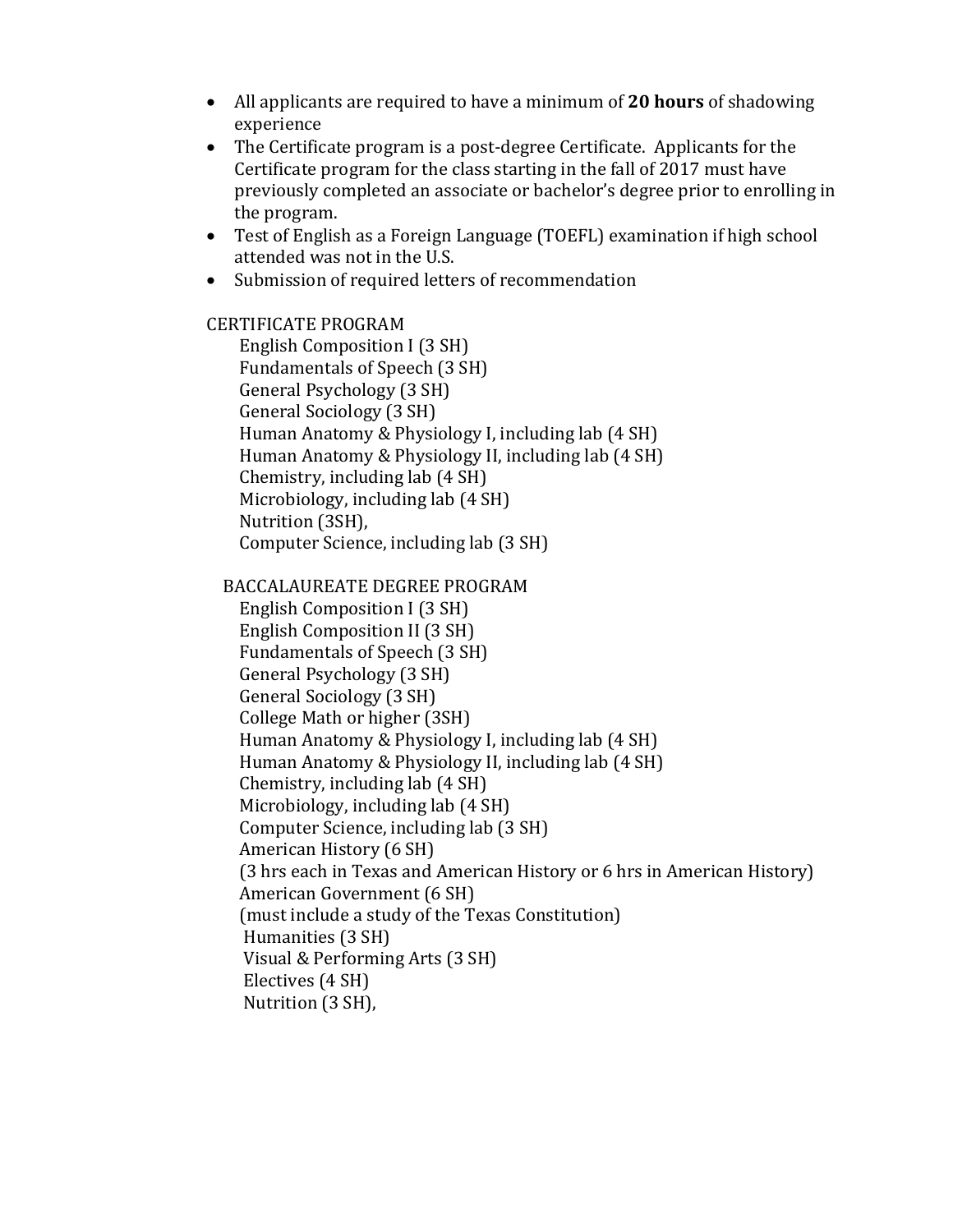# The University of Texas Health Science Center at Houston

The School of Dentistry 2016 – 2018 Catalog



The The University of Texas Health Science Center at Houston (UTHealth) is accredited by the Southern Association of Colleges and Schools Commission on Colleges to award certificate, undergraduate, masters, doctoral, and professional degrees. Contact the Commission on Colleges at 1866 Southern Lane, Decatur, Georgia 30033-40097 or call 404-679-4500 for questions about the accreditation of The University of Health Science Center at Houston.

This catalog is a general information publication only. It is not intended to nor does it contain all regulations that relate to students. Applicants, students, and faculty are referred to The University of Texas Health Science Center at Houston General Catalog. The provisions of this catalog and/or the General Catalog do not constitute a contract, express or implied, between any applicant, student or faculty member and The University of Texas School of Dentistry at Houston or The University of Texas System. The University of Texas School of Dentistry at Houston reserves the right to withdraw courses at any time, to change fees or tuition, calendar, curriculum, degree requirements, graduation procedures, and any other requirements affecting students. Changes will become effective whenever the proper authorities so determine and will apply to both prospective students and those already enrolled.

To the extent provided by applicable law, no person shall be excluded from participation in, denied the benefits of, or be subject to discrimination under any program or activity sponsored or conducted by UTHealth on the basis of race, color, national origin, religion, sex, sexual orientation, gender expression or gender identity, age, veteran status or disability.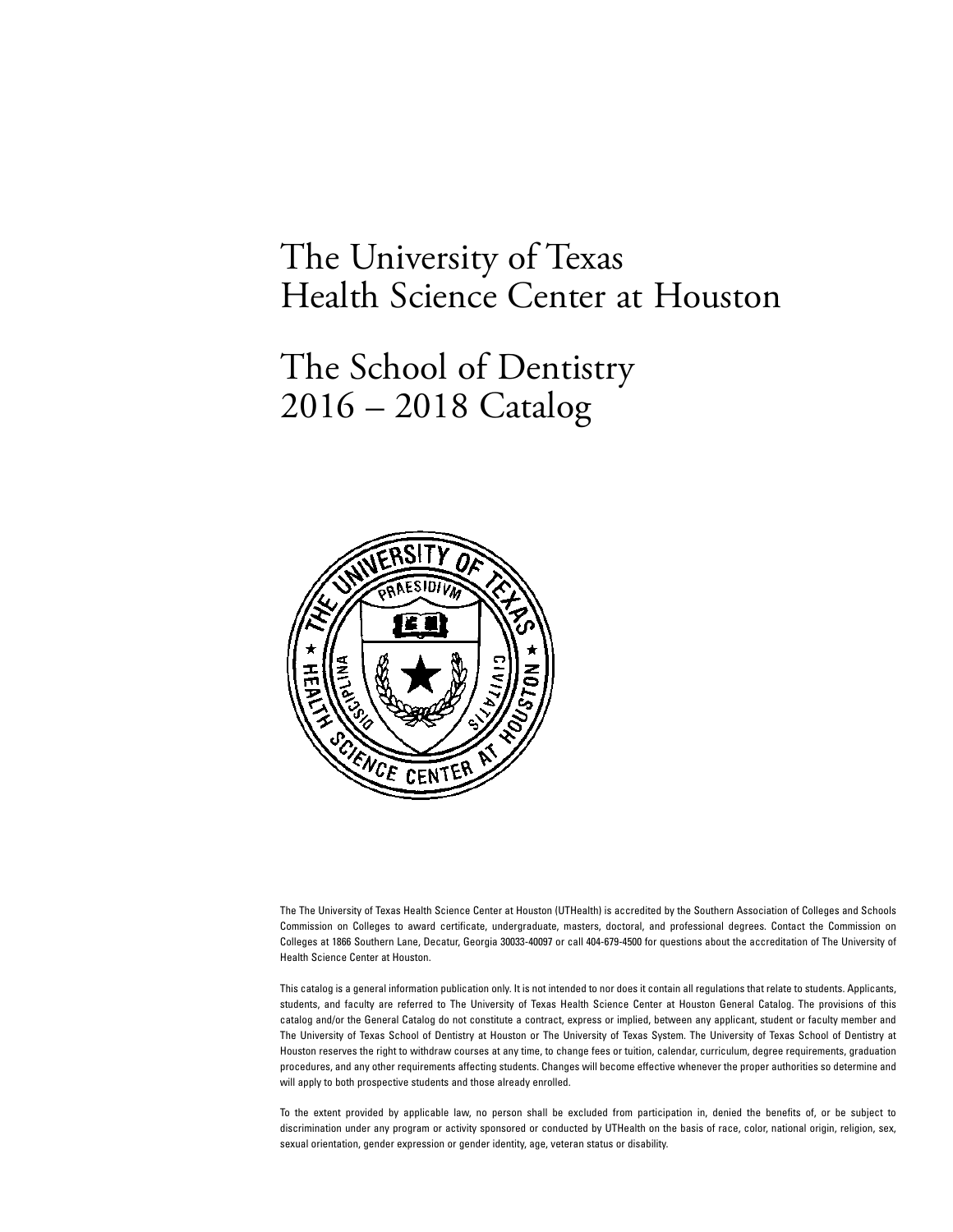### **2 The School of Dentistry**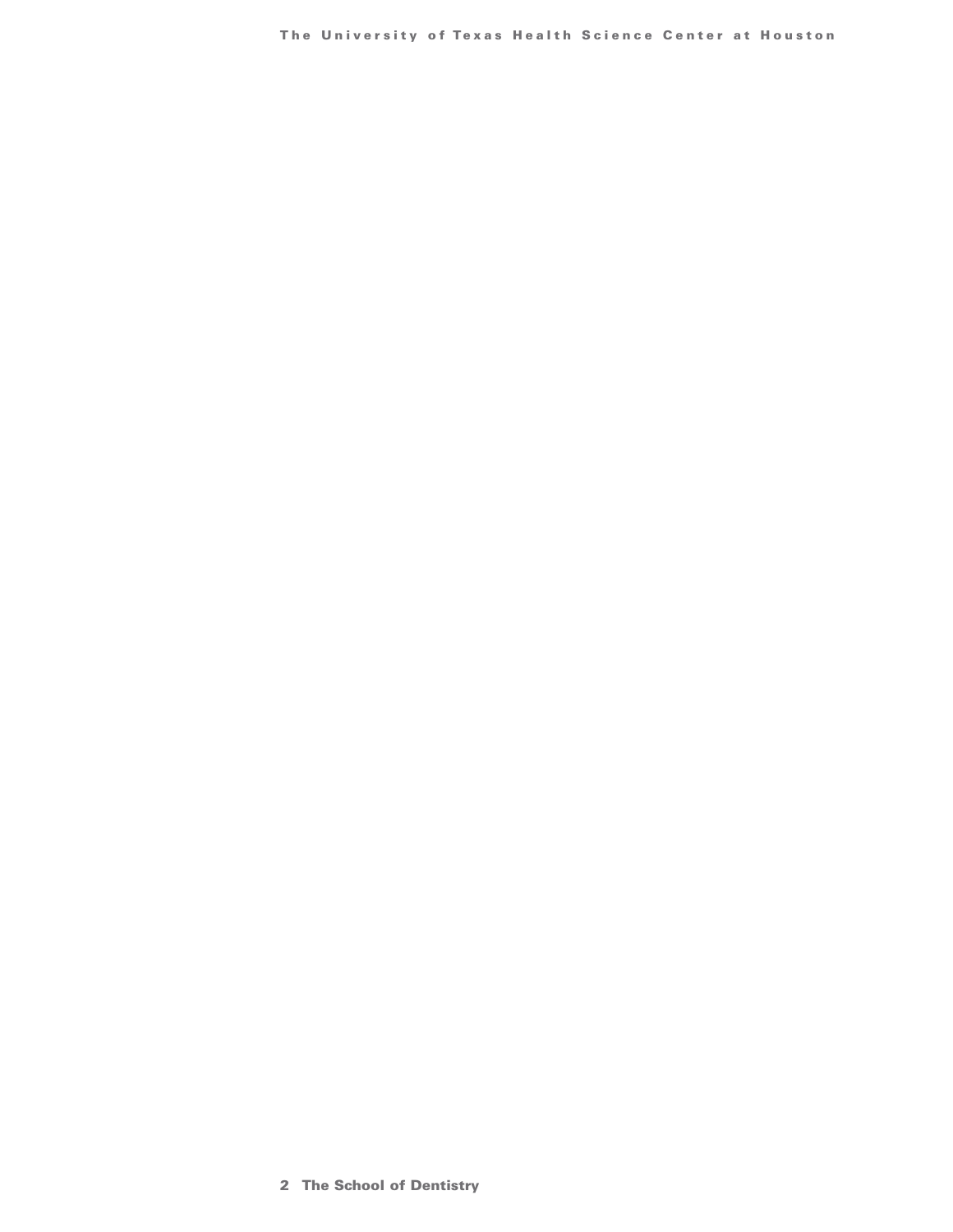### **School of Dentistry – Table of Contents**

### **ACADEMIC CALENDAR**

Academic Calendar 2016-2017 Academic Calendar 2017-2018

### **ADMINISTRATION**

### **GENERAL INFORMATION**

**Accreditation** History **Facilities** Policies and Procedures

### **STUDENT ORGANIZATIONS**

### **THE SCHOOL OF DENTISTRY**

### **Doctor of Dental Surgery**

Admission Requirements Application and Acceptance Procedures Expenses Financial Aid Academic Standards **Curriculum** Graduation Requirements

### **Advanced Education Programs**

Programs Application and Acceptance Procedures Expenses Financial Aid Academic Standards Graduation Requirements Curriculum

### **Dental Hygiene Program**

Admission Requirements Application and Acceptance Procedures Expenses Financial Aid Academic Standards **Curriculum** Graduation Requirements

### **CONTINUING DENTAL EDUCATION**

### **FACULTY**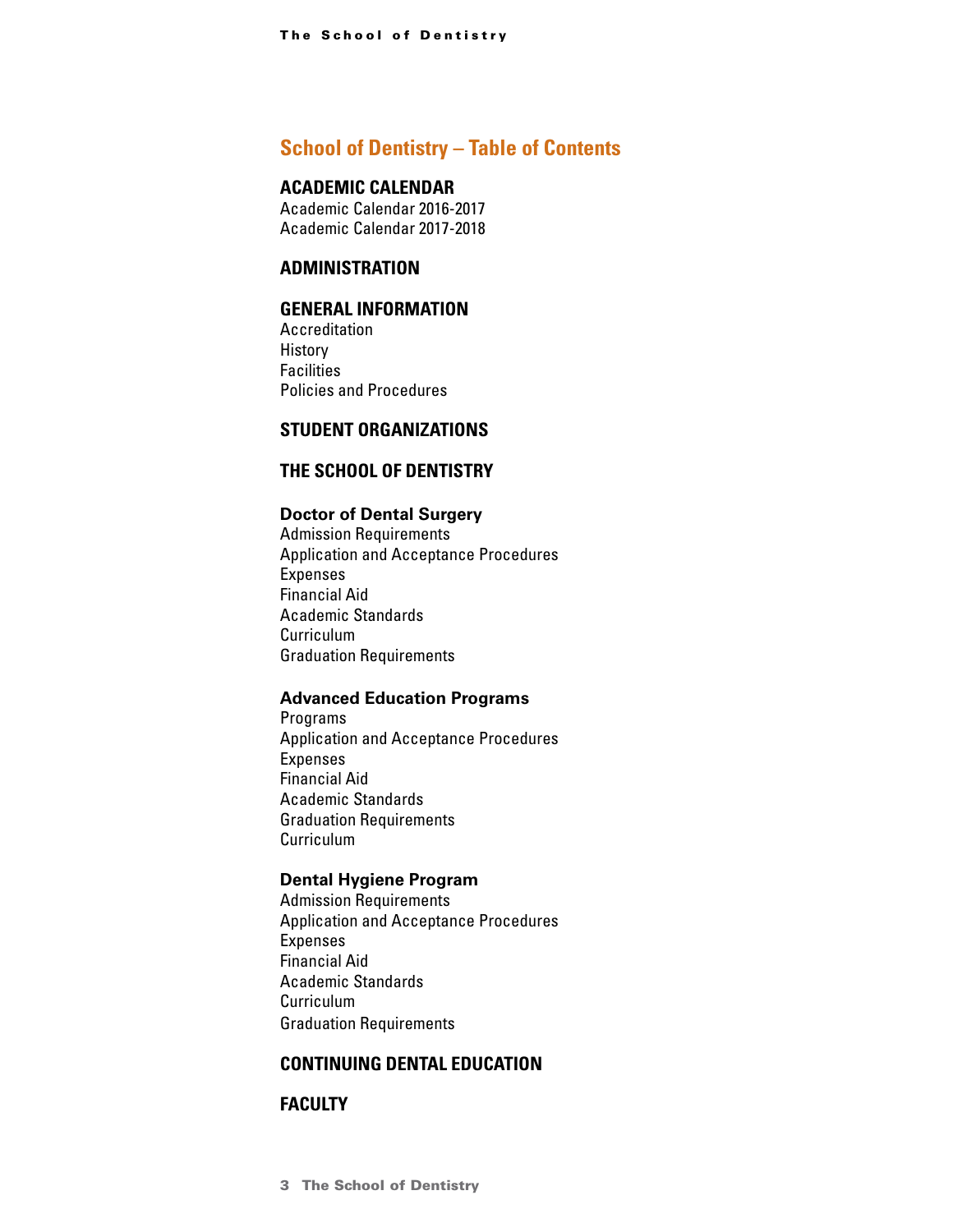### MESSAGE TO STUDENTS FROM DEAN JOHN A. VALENZA, DDS

#### Message to students from Dean John A. Valenza, D.D.S.



Welcome to The University of Texas School of Dentistry at Houston (UTSD) a part of The University of Texas Health Science Center at Houston (UTHealth)! Within this catalog, you'll find important information affecting almost every aspect of academic life – from course listings to scholarship offerings to criteria for graduation – and much, much more.

As a UTSD student of in the world-renowned Texas Medical Center, you'll have opportunities to forge lasting friendships and make meaningful professional connections in one of the richest intellectual, cultural and collaborative environments in the world. We hope you'll make the most of your time here and enjoy everything Houston has to offer.

We hope this catalog will be helpful as you embark on your journey into the world of dentistry. And once again, welcome to UT!

Sincerely, **John A. Valenza, DDS** Dean William N. Finnegan III Distinguished Teaching Professor in the Dental Sciences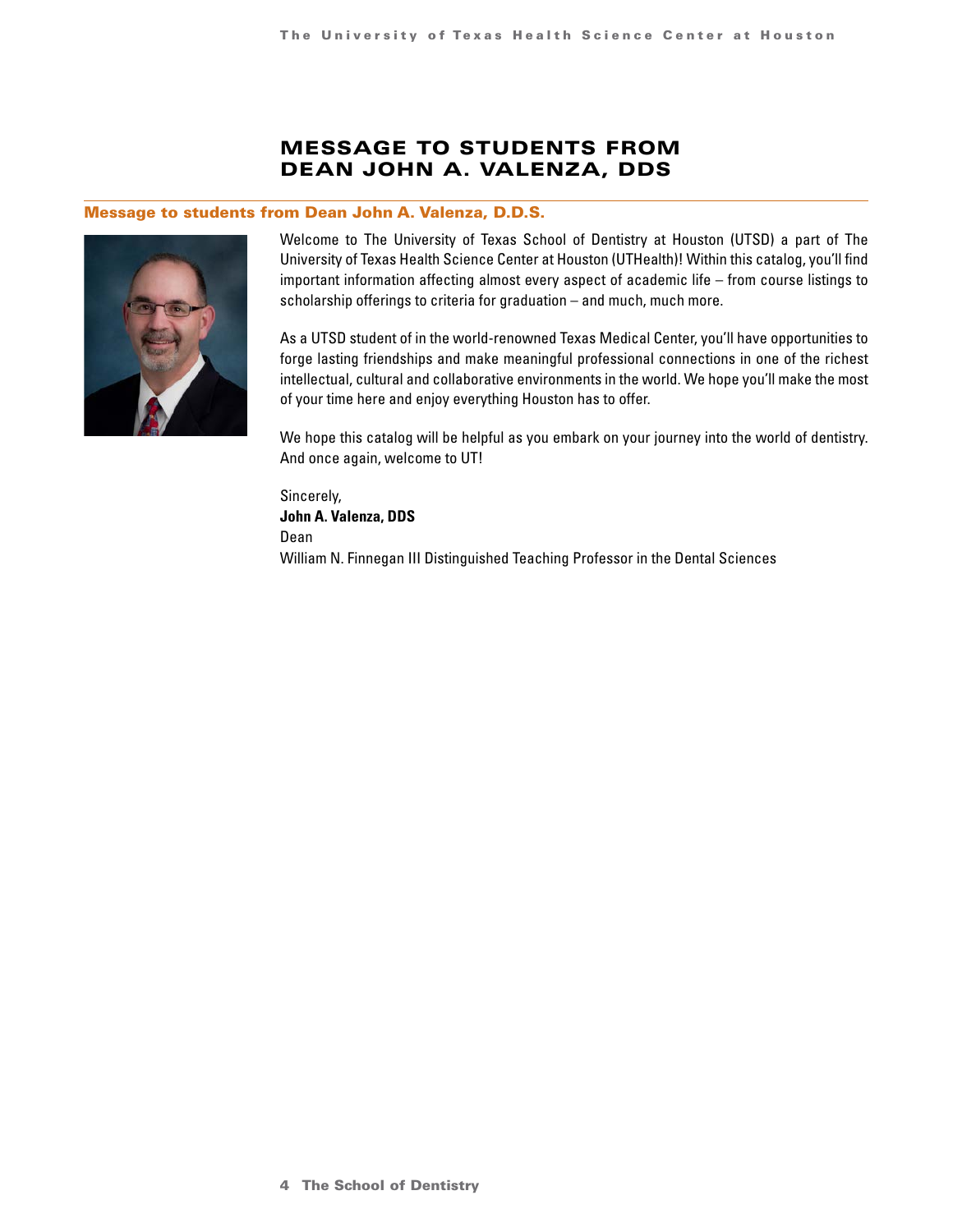### ACADEMIC CALENDAR 2016-2017

| 2016 | July 1             | Friday          | Session Begins at 8:00 a.m. for Graduate Students,<br><b>Postgraduate Students and Residents</b>                |
|------|--------------------|-----------------|-----------------------------------------------------------------------------------------------------------------|
|      | July 4             | Monday          | Holiday-Independence Day                                                                                        |
|      | August 15          | Monday          | Fall Semester begins at 8:00 a.m. for all Dental and<br><b>Dental Hygiene Students</b>                          |
|      | August 15          | Monday          | Fall Semester begins for Graduate, Postgraduate<br><b>Students, and Residents</b>                               |
|      | September 5        | Monday          | Holiday - Labor Day                                                                                             |
|      | November 24-25     | Thursday-Friday | Holiday - Thanksgiving                                                                                          |
|      | December 5-16      | Monday-Friday   | <b>Examinations for Dental and</b><br><b>Dental Hygiene Students</b>                                            |
|      | December 16        | Friday          | Fall Semester ends at 5:00 p.m. for<br>all Students                                                             |
| 2017 | January 2          | <b>Monday</b>   | Spring Semester begins at 8:00 a.m.<br>for Dental, Dental Hygiene, Graduate and<br><b>Postgraduate Students</b> |
|      | January 16         | Monday          | Holiday - Martin Luther King, Jr.'s Birthday                                                                    |
|      | February 20        | Monday          | Holiday - Presidents' Day                                                                                       |
|      | <b>March 20-24</b> | Monday-Friday   | <b>Spring Break</b>                                                                                             |
|      | May 1-12           | Monday-Friday   | <b>Examinations for Dental and</b><br><b>Dental Hygiene Students</b>                                            |
|      | May 12             | Friday          | Spring Semester ends at 5:00 p.m. for, DDS IV<br>and Dental Hygiene Students II                                 |
|      | May 26             | Friday          | Graduation                                                                                                      |
|      | May 29             | Monday          | Holiday - Memorial Day                                                                                          |
|      | May 30             | Tuesday         | Summer Term begins for DDS I, II, III<br>and Dental Hygiene I                                                   |
|      | June 30            | Friday          | Spring Session ends at 5:00 p.m. for<br><b>Advanced Education Students</b>                                      |
|      | July 21            | Friday          | Summer Term ends at 5:00 p.m. for DDS I, II, III<br>and Dental Hygiene I                                        |

\*The Postgraduate School operates on a calendar year basis from July 1 to June 30 for all program activities. Basic science courses are conducted during the summer term, and fall and spring semesters.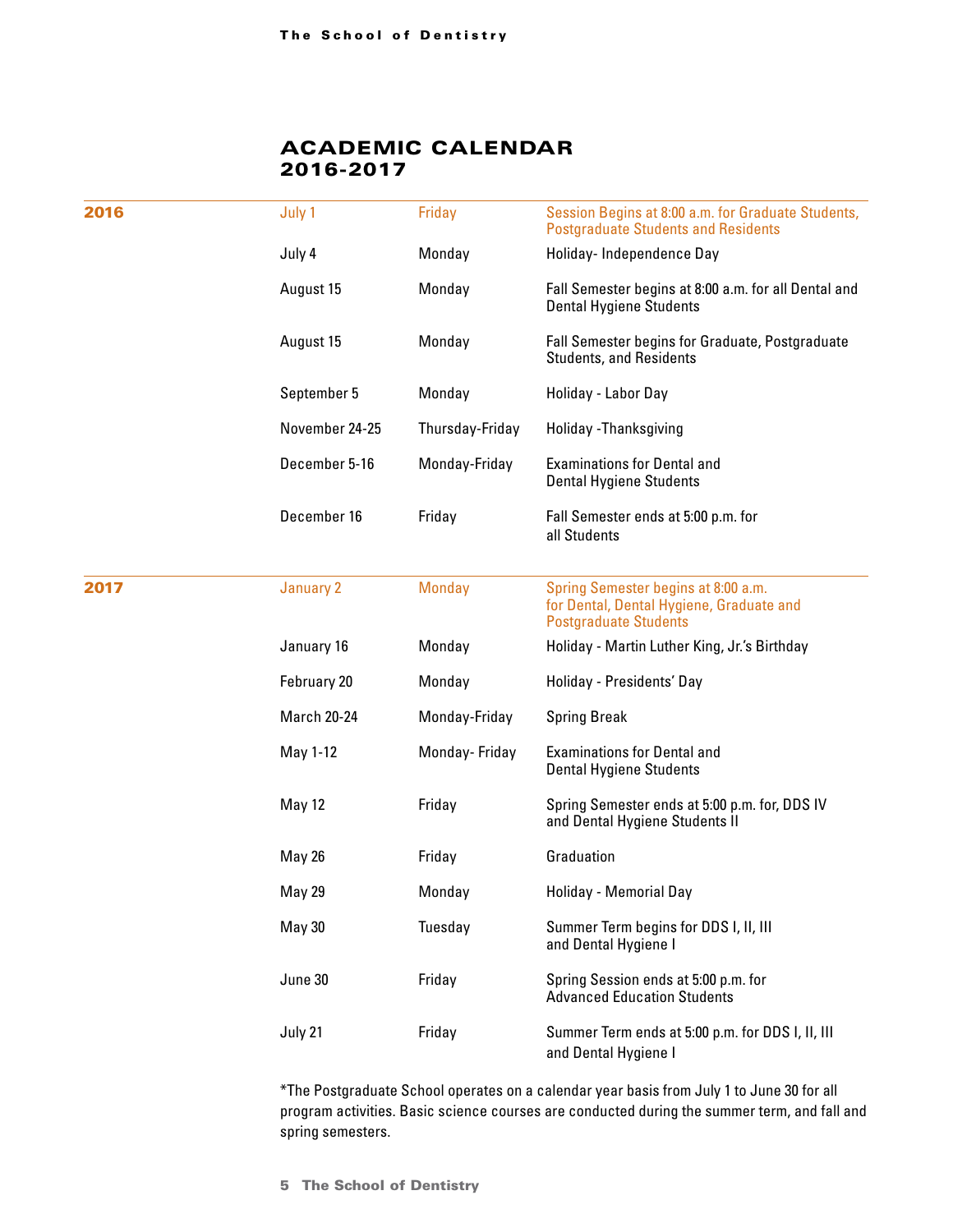### ACADEMIC CALENDAR 2017-2018

| 2017 | July 3             | <b>Monday</b>     | Session begins at 8:00 a.m. for Graduate Students,<br><b>Postgraduate Students and Residents</b>                |
|------|--------------------|-------------------|-----------------------------------------------------------------------------------------------------------------|
|      | July 4             | Tuesday           | Holiday - Independence Day                                                                                      |
|      | August 14          | Monday            | Fall Semester begins at 8:00 a.m.<br>for all Dental Students and Dental Hygiene                                 |
|      | August 14          | Monday            | Fall Semester begins for Graduate Students,<br>Postgraduate Students and Residents.                             |
|      | September 4        | Monday            | Holiday - Labor Day                                                                                             |
|      | November 23-24     | Thursday - Friday | Holiday - Thanksgiving                                                                                          |
|      | December 4-15      | Monday - Friday   | <b>Examinations for Dental and</b><br><b>Dental Hygiene Students</b>                                            |
|      | December 15        | Friday            | <b>Fall Semester ends for all Students</b>                                                                      |
| 2018 | January 2          | <b>Tuesday</b>    | Spring Semester begins at 8:00 a.m. for<br>Dental, Graduate, Postgraduate and<br><b>Dental Hygiene Students</b> |
|      | January 15         | Monday            | Holiday - Martin Luther King, Jr.'s Birthday                                                                    |
|      | February 19        | Monday            | Holiday - President's Day                                                                                       |
|      | <b>March 19-23</b> | Monday-Friday     | <b>Spring Break</b>                                                                                             |
|      | May 13             | Friday            | Semester ends at 5:00 p.m. for DDS IV and<br>Dental Hygiene Students II                                         |
|      | May 25             | Friday            | Graduation                                                                                                      |
|      | May 28             | Monday            | Holiday - Memorial Day                                                                                          |
|      | May 29             | Tuesday           | Summer Term begins for DDS I, II, III<br>and Dental Hygiene I                                                   |
|      | June 29            | Friday            | Spring Session ends at 5:00 p.m. for<br><b>Advance Education Students</b>                                       |
|      | July 20            | Friday            | Summer Term ends at 5:00 p.m. for<br>DDS I, II, III and Dental Hygiene I                                        |

\*The Postgraduate School operates on a calendar year basis from July 1 to June 30 for all program activities. Basic science courses are conducted during the summer term, and fall and spring semesters.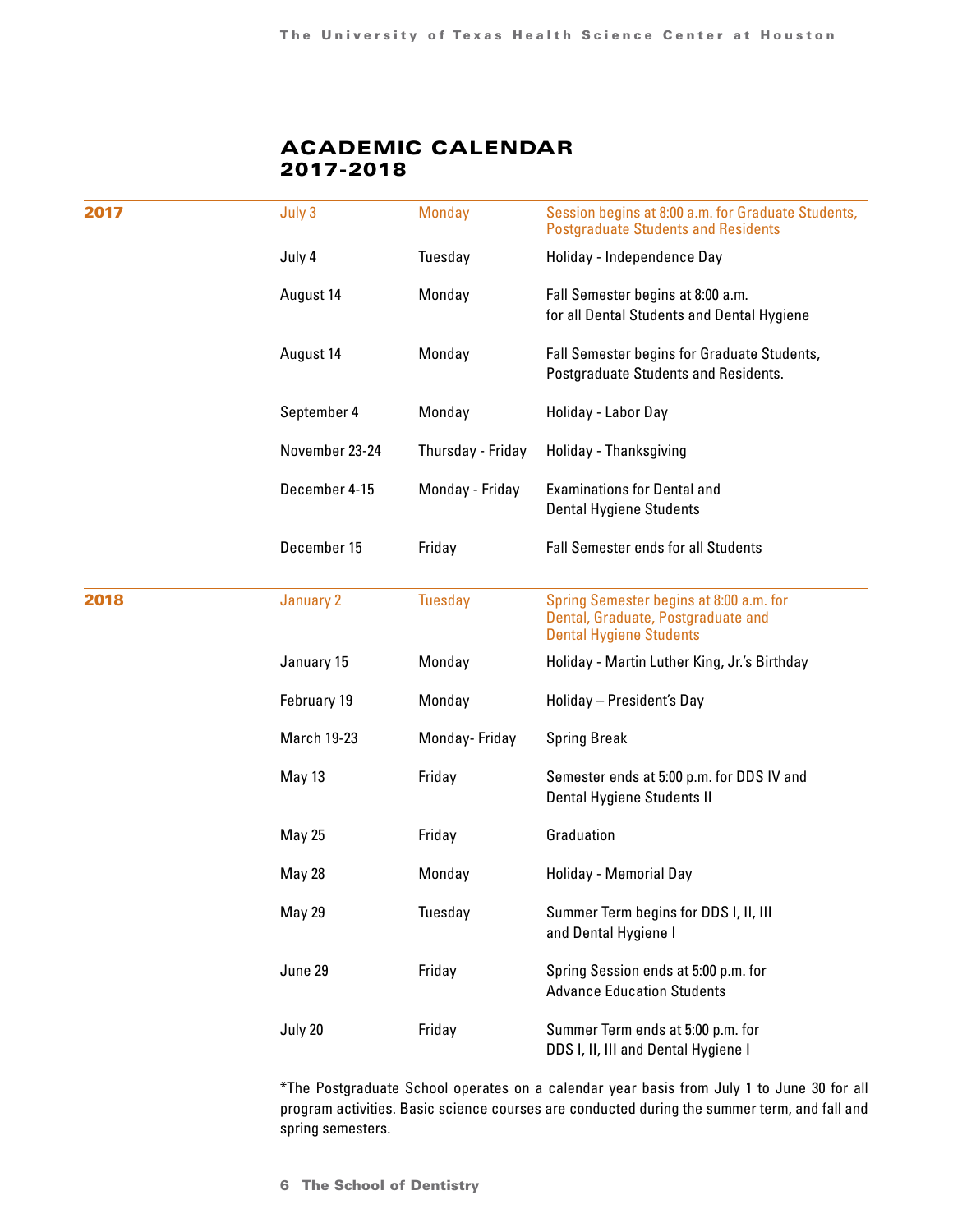### ADMINISTRATION

**John A. Valenza, DDS** Dean

**Robert D. Spears, PhD** Associate Dean for Academic Affairs

**Kimberly S. Ruona, DDS** Associate Dean for Patient Care

**Karen F. Novak, DDS, MS, PhD** Associate Dean for Educational Research and Professional Development

**Jacqueline T. Hecht, PhD** Associate Dean for Research

**H. Philip Pierpont, DDS** Associate Dean for Student and Alumni Affairs

**Arthur H. Jeske, DMD, PhD** Associate Dean for Strategic Planning and Continuing Dental Education

**Muhammad F. Walji, PhD** Associate Dean for Technology Services & Informatics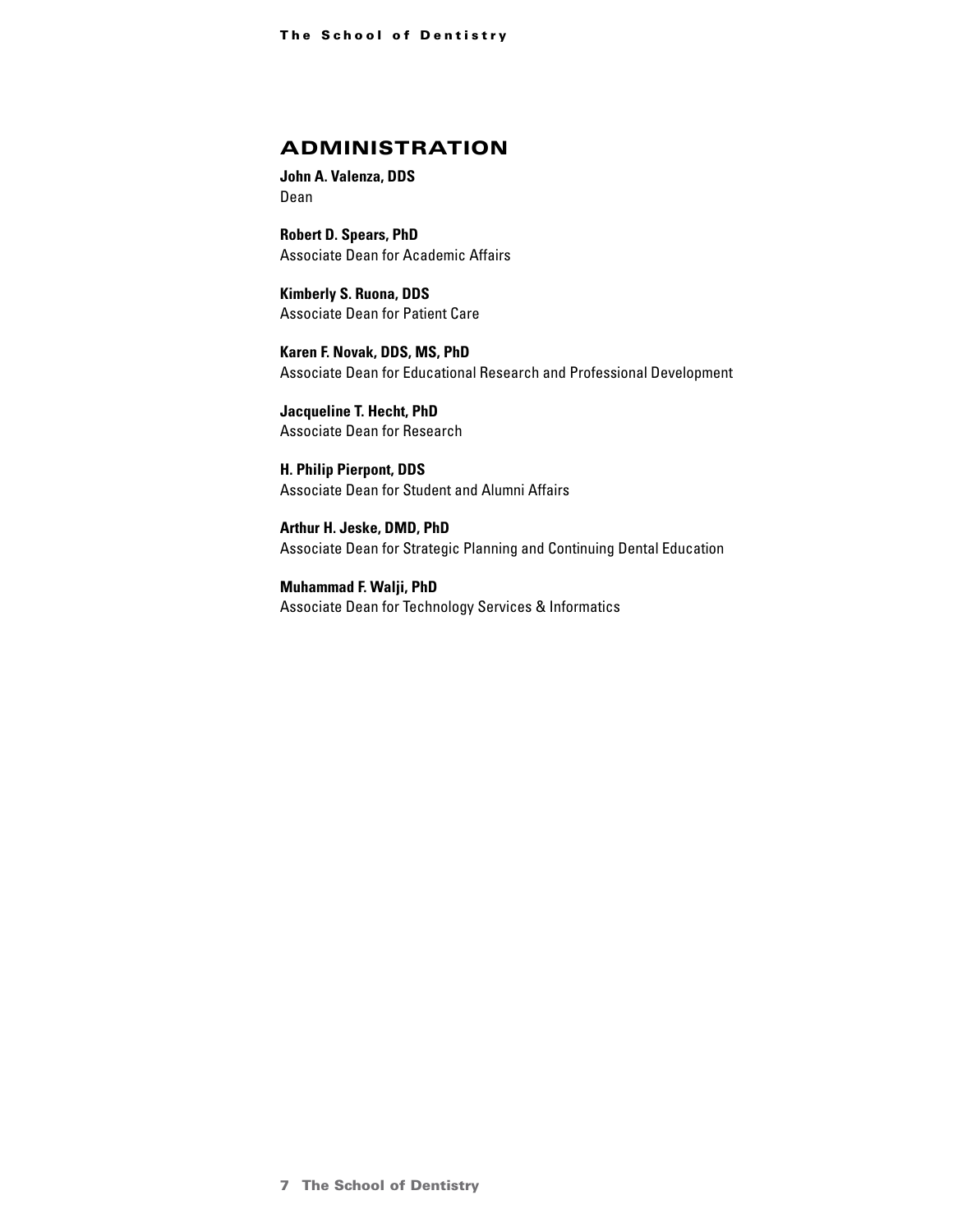## GENERAL INFORMATION

#### Accreditation

The programs offered by The University of Texas School of Dentistry at Houston are accredited by the Commission on Dental Accreditation of the American Dental Association.

The Commission on Dental Accreditation will review complaints that relate to a program compliance with the accreditation standards. The Commission is interested in the sustained quality and continued improvement of dental and dental-related education programs but does not intervene on behalf of individuals or act as a court of appeal for individuals in matters of admission, appointment, promotion, or dismissal of faculty, staff, or students.

A copy of the appropriate accreditation standards and/or the Commission's policy and procedure for submission of complaints may be obtained by contacting the Commission at 211 East Chicago Avenue, Chicago, IL 60611-2678 or by calling 1-800-621-8099, extension 4653.

#### Veterans Administration Training Program

The University of Texas School Dentistry at Houston has programs approved by the Texas Workforce Commission for veterans training. Training programs are offered on the undergraduate and graduate level. For complete information regarding provisions of the program, candidates should contact the Veterans Administration office nearest their home.

#### Vocational Rehabilitation

The State Board of Vocational Education, through the Vocational Rehabilitation Division, will pay the tuition of students who have certain disabilities, provided the vocational objective selected by the disabled persons have been approved by a representative of the Division. Application for vocational rehabilitation assistance should be made to the nearest Texas Rehabilitation Commission office.

#### Mission, Vision and History

The University of Texas School Dentistry at Houston has set the standard for oral health excellence since 1905 as the first dental school in Texas and the oldest professional school in Houston. Since then, thousands of dentists, dental hygienists and dental specialists have been educated at UTSD, where the mission is "to advance human health by providing high quality education, patient care and research in oral health for Texas, the nation and the world."

The school was founded as the privately owned Texas Dental College and joined The University of Texas System in 1943. From 1955-2011, the school was known as "UT Dental Branch," but the name "School of Dentistry" was restored in June 2011. The school is part of The University of Texas Health Science Center at Houston (UTHealth).

UTSD's vision is "to be a leader in dental education by enriching the lives and health of our community and the world through patient care and research – our foundation in the pursuit of excellence in education." Toward that end, UTSD students performed more than 230,000 procedures in 2011 at the school's clinics, 13 community clinical sites and nine affiliated hospitals.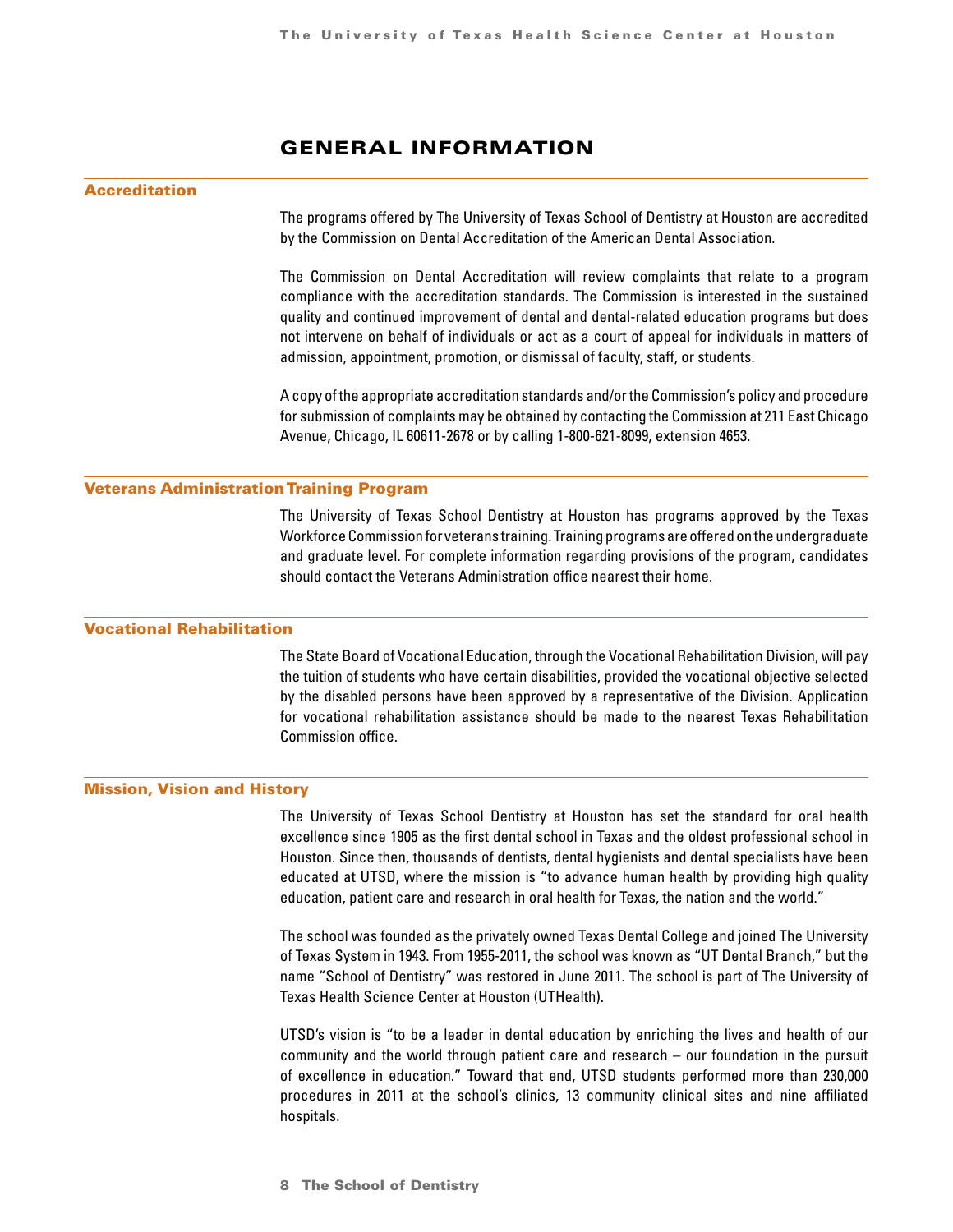## FULFILLING OUR MISSION

### Education

The University of Texas School of Dentistry at Houston offers eight accredited advanced education programs in primary care and dental specialties. It also offers a broad-based competency driven curricula with extensive use of outcomes assessment to evaluate student/ resident performance in each program. Curriculum development is ongoing, with an emphasis on evidence-based dentistry and building skills for life-long learning.

In response to the state's potential need for oral healthcare providers and an increase in the number of highly-qualified applicants, the School of Dentistry increased its class size during the 2005 and 2006 academic years. Those increases changed annual admissions from 64 to 84, a 31.25% increase. With the new School of Dentistry building, the continuation of a robust applicant pool, and the recruitment of additional outstanding faculty, further growth in class size is anticipated to meet the oral health needs of Texans.

Because serving the community is an important part of the School's mission, the institution also believes that the student body should look like the community it serves — diverse. The School of Dentistry has integrated a focus on cultural competency, diversity, and inclusion built on the foundation of the American Medical Student Association's Achieving Diversity in Dentistry and Medicine guidelines into all four years of the undergraduate dental curriculum. This focus is supported by, the Robert Wood Johnson Foundation Summer Medical and Dental Education Program, which provides intensive and personalized training opportunities for predental and medical students as a preparatory program to ultimately increase the number of under-represented and minority health care practitioners in Texas. The School of Dentistry has also been recognized as a Hispanic Center of Excellence through award of the HCOE Grant from HRSA. The grant provides funding for programs to increase the pipeline of Hispanic applicants, to support currently enrolled Hispanic students, to support Hispanic faculty, to promote Hispanic health research and to promote cultural competency. As the only dental school in southeast Texas, a top priority of the School of Dentistry is to retain its pivotal role as a primary source of quality oral health care to low income families and the traditionally underserved.

#### Research

Research brings about progress and advancement that changes and saves lives. Therefore, it is an important part of our mission. The University of Texas School of Dentistry at Houston faculty members are investigating:

- saliva as a diagnostic tool using proteomic analysis
- mechanisms of autoimmune disease
- mechanisms of mucosal immunity
- advanced imaging for diagnosis and treatment of craniofacial anomalies
- molecular imaging of oral cavity and other cancers using nanotechnology
- oral manifestations of HIV infection
- tissue engineering

The School of Dentistry has a strong commitment to building the workforce of oral health scientists for the 21st century.

**9 The School of Dentistry**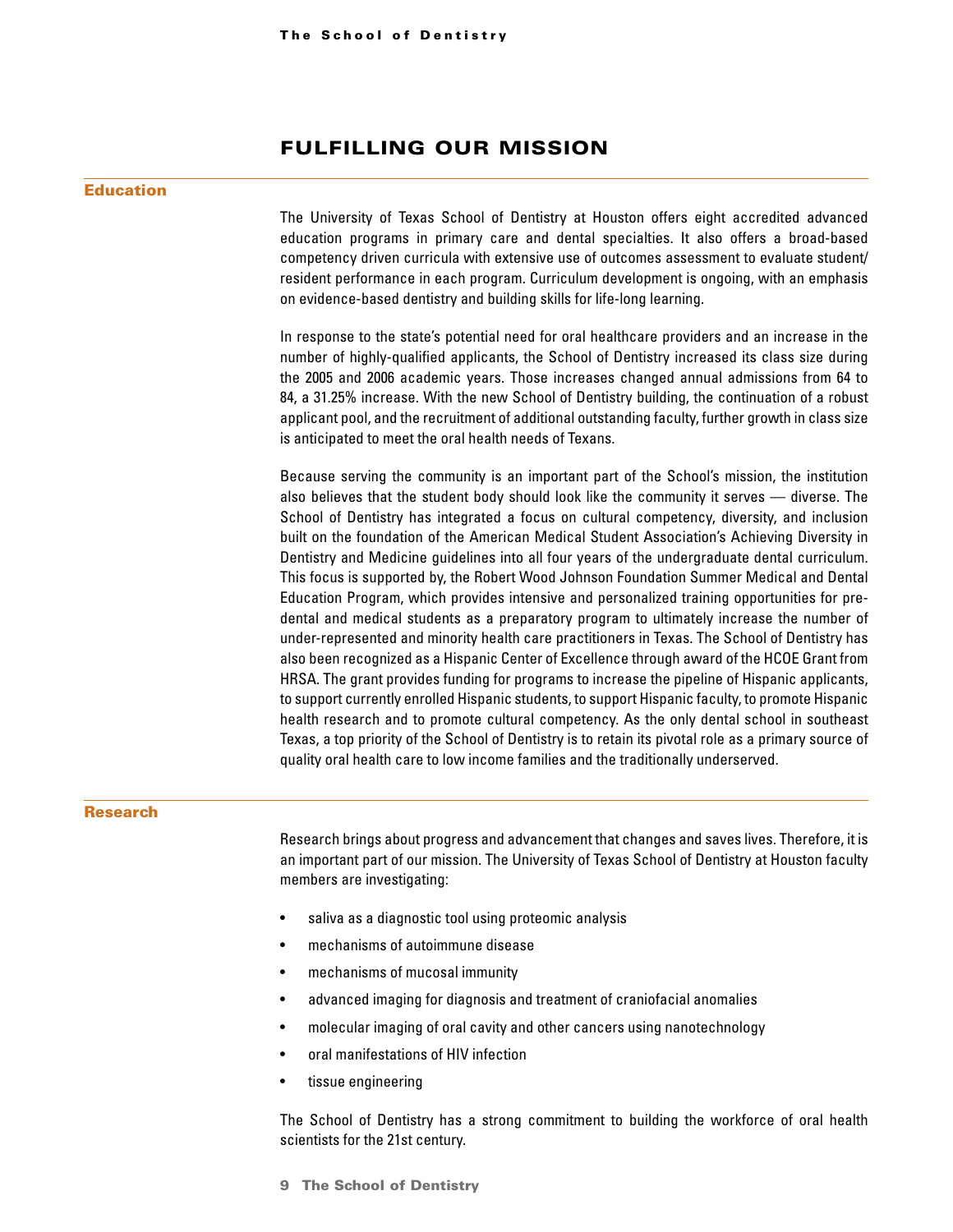#### Community Service/Patient Care

Caring for people is the reason for our existence. The educational and research components of the School of Dentistry mission are driven by our desire to provide people with better health.

In fiscal year 2008, the School of Dentistry conducted outreach programs at a variety of sites throughout greater Houston. It was at these sites that oral health education and 14,756 patient treatments were provided. This is in addition to 196,525 treatments on the main campus and 20,629 in hospitals. The School of Dentistry is one of the primary sources of charity care in the Greater Houston Area, having provided over \$1 million in unsponsored charity dental care in fiscal year 2009.

The Mobile Dental Van is an important and valuable participant in the School's outreach efforts, visiting many sites throughout Houston and East Texas to provide oral cancer screenings and clinical care.

Faculty, residents, students and staff joined together in August 2005 to treat more than 500 evacuees of Hurricane Katrina at a temporary medical center established by the UTHealth. For the past several years, the School has also sponsored days of free dental care for the community in conjunction with the Greater Houston Dental Society. "Centennial Smiles" and "Give Kids a Smile Day" have afforded thousands of area residents free dental care. In recognition for this service, the School of Dentistry was identified by the Texas Dental Association Smiles Foundation as one of the "Top Five Access to Care Volunteers for 2009".

#### Instructional Programs

The University of Texas School of Dentistry at Houston sponsors 10 accredited academic programs.

- Doctor of Dental Surgery
- Graduate Primary Car

Advanced Education in General Dentistry (AEGD)

- General Practice Residency (GPR)
- Postgraduate/Graduate Specialty Care
	- Endodontics
	- Oral & Maxillofacial Surgery
	- **Orthodontics**
	- Pediatric Dentistry
	- **Periodontics**
	- **Prosthodontics**
- **• Dental Hygiene Program (Certificate and Bachelor)**

#### Formal dual-degree Programs

- Oral & Maxillofacial Surgery/Doctor of Medicine
- Oral & Maxillofacial Surgery/Doctor of Philosophy Degree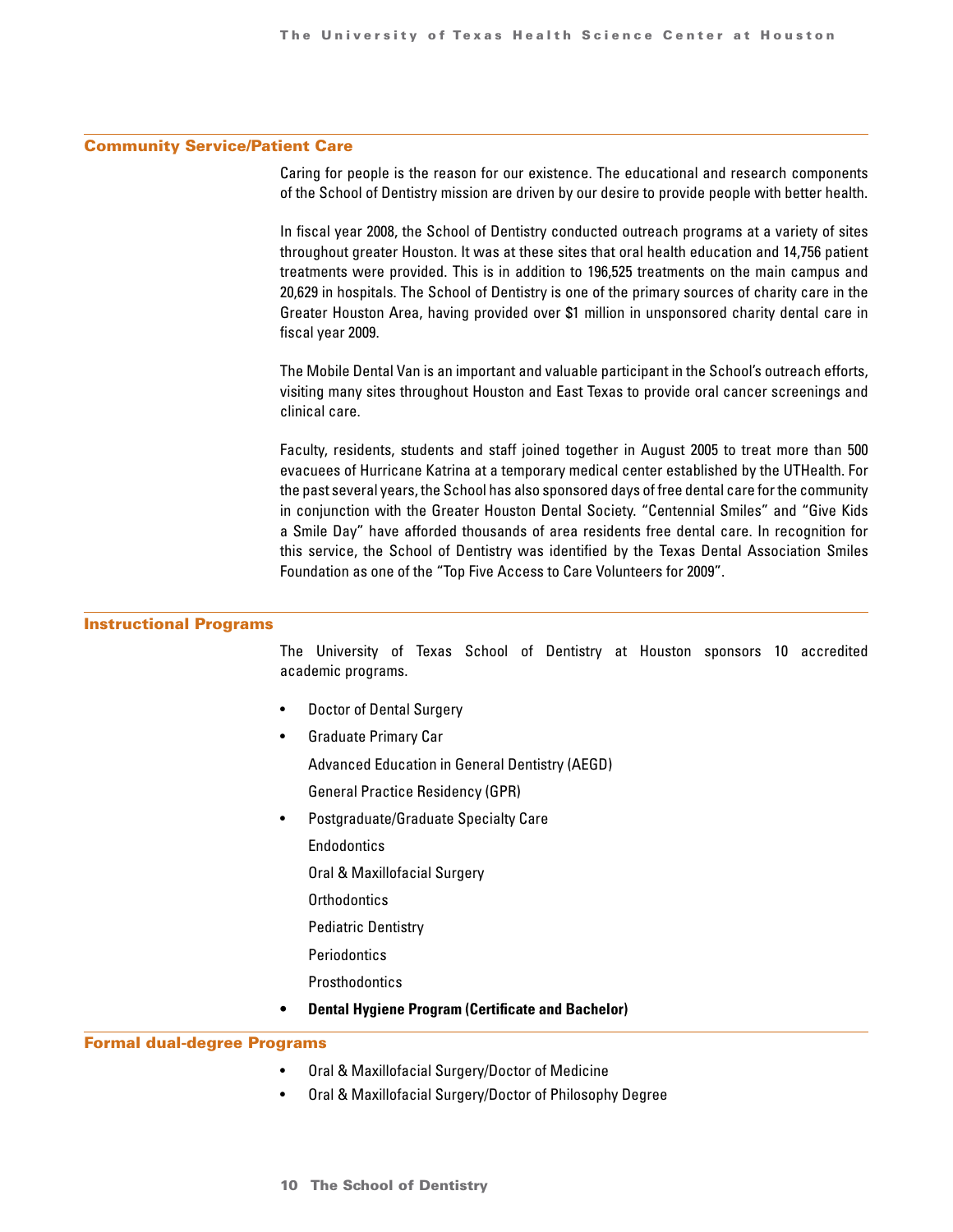#### **Facilities**

In May 2012, the University of Texas School of Dentistry at Houston moved into a new, 300,000-square-foot building at 7500 Cambridge St. in UT Research Park on the south campus of the Texas Medical Center. The six-story facility is fully Wi-Fi enabled and features classrooms, clinics, laboratories and research areas with state-of-the-art equipment. In classrooms, faculty can use audience-response technology to immediately assess students' understanding of lecture concepts, and many lectures are recorded and posted on the school's intranet (Blackboard). An expansive new simulation clinic lets students and continuing education clients learn and practice skills in a virtual setting before moving on to live patients.

In the patient care clinics, natural lighting is abundant. Spacious bays are equipped with chairside computers to make it easy for students and faculty to access electronic health records and X-rays without leaving the patient. All equipment is state-of-the-art, and the School of Dentistry is the first dental school in the country to have both predoctoral and graduate endodontic clinics fully equipped with microscopes.

Additionally, the school has a library and learning commons, a faculty practice clinic, "grabn-go" food service, and an adjacent 14,000-square-foot conference center with a landscaped, Wi-Fi enabled courtyard.

## POLICIES AND PROCEDURES

#### Student Conduct and Discipline

Students are responsible for knowing and observing University regulations concerning student conduct and discipline as set forth The University of Texas Health Science Center at Houston (UTHealth) Handbook of Operating Procedures (HOOP) Policy 186, **Student Conduct and Discipline**. Rules specific to student conduct and discipline are also outlined in *The University of Texas School of Dentistry at Houston Student Guide to Academic Studies*, which is distributed during orientation and at the beginning of each semester.

### STUDENT GRIEVANCES PROCEDURES

#### Grade Grievance Procedure

The faculty retains the primary responsibility for student evaluation and assignment of grades. In attempting to resolve any student grievance regarding grades or evaluations, it is the obligation of the student to first make a serious effort to resolve the matter with the faculty member with whom the grievance originated. A faculty member's judgment is final unless there is substantial evidence of mistake or differential treatment. If, after meeting with the appropriate faculty member, the student feels that the grade grievance has not been adequately addressed, the student may appeal the faculty member's determination, in writing, to the Associate Dean for Academic Affairs within seven calendar days of grade posting. The Associate Dean for Academic Affairs will review the case and submit a written recommendation to the Dean within 14 calendar days of submission of the appeal by the student.The determination of the Dean is final.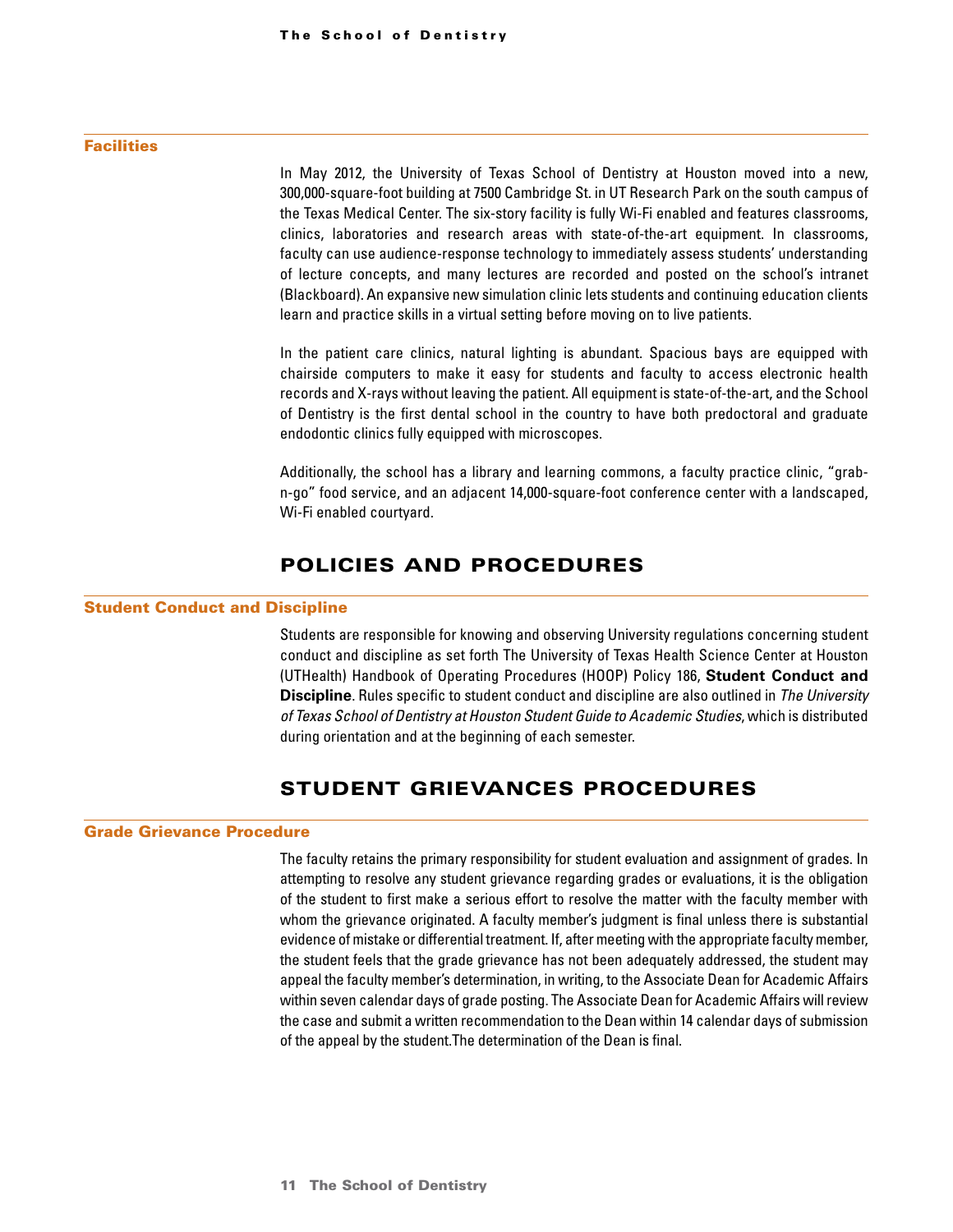#### Nonacademic Grievance Procedure

Students enrolled in the School of Dentistry should report abuse or mistreatment to the Associate Dean for Student Affairs. The Associate Dean will meet with the student to discuss the incident or behavior and the options for action.

University policies and procedures concerning misconduct by faculty and staff, including sexual and physical abuse and harassment, are outlined in the UTHealth Handbook of Operating Procedures (HOOP). The Associate Dean for Student Affairs will advise and assist the student in following applicable procedures of the institution.

#### Texas Core Curriculum Requirements

Students who will be receiving their first baccalaureate degrees from The University of Texas School of Dentistry at Houston must successfully complete the Texas Core Curriculum requirements. The core curriculum consists of 42 semester credit hour in specified component areas. Applicants are encouraged to contact the Office of the Registrar or the School of Dentistry to inquire about other courses that may satisfy Core Curriculum requirements.

### Transfer of Credit

Credit for semester hours of work completed at another institution towards prerequisites for admission or in lieu of the School of Dentistry requirements must be approved by the Admissions Committee of the specific program to which the individual is applying. Official transcripts must accompany any request of transfer credit.

#### Registration

All students must register at the time designated in the Registration Schedule. Instruction will begin as scheduled. No student may attend class, laboratory, or clinic unless registered as a student in the School of Dentistry and all required fees have been paid.

#### Tuition and Fee Exemption

Continued receipt of a tuition and fee exemption and/or waiver is contingent upon the student maintaining academic levels to achieve satisfactory academic progress and not enrolling in or completing an excessive number of hours.

#### Tuition Set Aside for Financial Assistance

The University of Texas Health Science Center at Houston will inform students of the amount of their tuition set aside for financial assistance for students. The information will be included on their tuition bill or billing statement, printed receipt, or in an e-mail statement prominently displaying the notice regarding the specific amount that is required to be set aside by the institution.

#### Student Health Insurance Program

Refer to The University of Texas Health Science Center at Houston General Information section of this catalog for further information. The University of Texas System Board of Regents mandates all students in the UT System to obtain health insurance.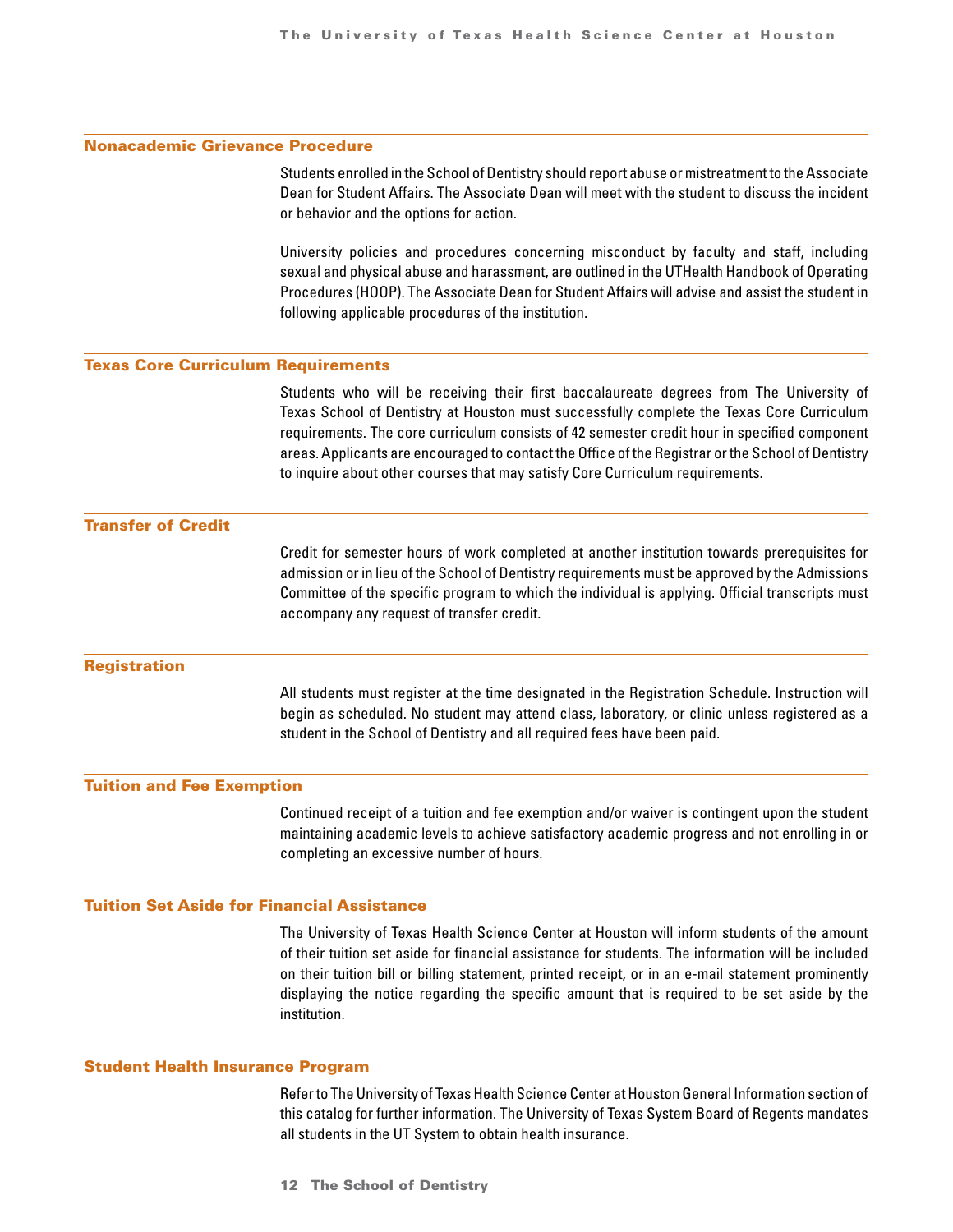## STUDENT ORGANIZATIONS

#### Professional Organizations

Several organizations exist independently of the University of Texas School of Dentistry at Houston to provide students the opportunity to become familiar with the activities of professional societies. These include the American Dental Education Association, the Texas Dental Association, the Greater Houston Dental Society, the Greater Houston Dental Hygienists' Society, the American Student Dental Association, the Hispanic Student Dental Association, the Zeb Ferdinand Poindexter Chapter of The Student National Dental Association, the Asian American Student Dental Association, Pediatric Education in the Dental Society, Christian Dental Fellowship, Muslim Dental Association, Student Research Group, the Donald Butler Society, Student Chapter of the American Dental Hygienists' Association, and the Texas Association of Women Dentists Chapter of the American Association of Women Dentists.

#### Student Governance Organizations

All students regularly enrolled at the School of Dentistry are members of the School of Dentistry Student Association, which coordinates a number of student-related activities. The Student Council serves as the governing body of the School of Dentistry Student Association. Members of the Student Council are elected from each class. Students may also participate in UTHealth student organizations such as the Student InterCouncil, Student Fee Advisory Committee and other registered student groups.

### Honor Societies

Mu Mu Chapter of Omicron Kappa Upsilon, the national dental honor society, was established in 1940. This independent society provides recognition for those students who have been outstanding in their class during their four years of study at the School of Dentistry. The members of the graduating class, who in the opinion of the faculty members of OKU warrant such consideration, are recommended to the active members of Omicron Kappa Upsilon for membership in the honor society. Election to membership in OKU is limited to no more than 12% of a graduating class.

Sigma Phi Alpha is the national dental hygiene honor society. Selection for membership is based on overall achievement during the two years in the Dental Hygiene Program. Membership is limited to no more than 10% of a graduating class.

#### Fraternities (Independent)

The Delta Upsilon Chapter of Psi Omega Fraternity was organized in 1913 and the Tau Tau Chapter of Delta Sigma Delta Fraternity in 1948.

### THE SCHOOL OF DENTISTRY

The University of Texas School of Dentistry at Houston offers a program that provides the student with the opportunity to qualify for the Doctor of Dental Surgery degree and for eligibility for licensure in the 50 states and the Territory of Puerto Rico.

The course of instruction includes basic sciences, behavioral sciences, preclinical sciences, and clinical sciences. The instruction in basic and preclinical sciences, along with initial clinical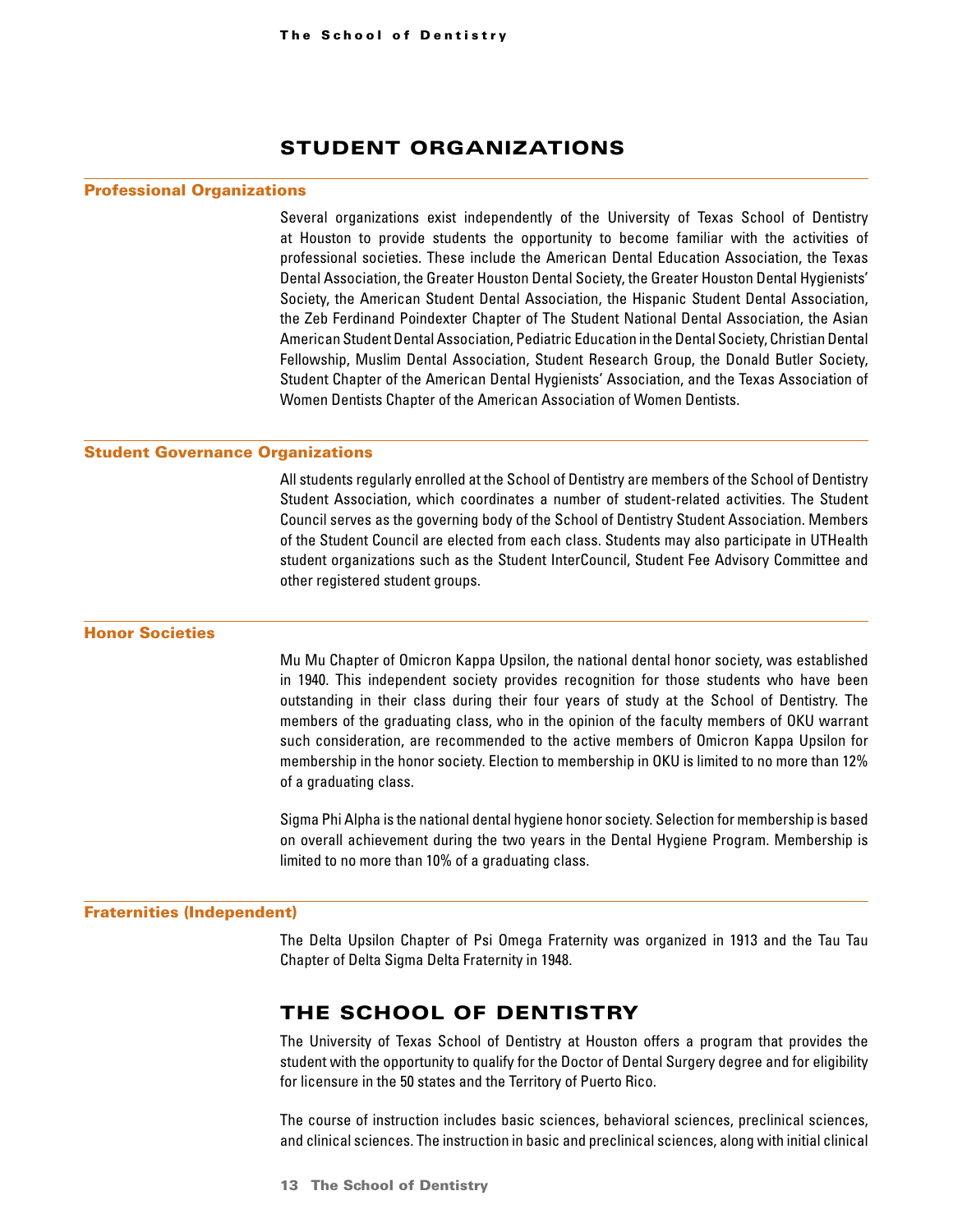experiences, are the primary focus in the first two years of study, with more emphasis placed on clinical sciences during the latter two years.

#### Essential Skills for Dentists and Dental Hygienists

To be successful, dentists and dental hygienists must demonstrate cognitive skills in critical and logical/analytical thinking. Dentists and dental hygienists must possess and demonstrate psychomotor skills (fine motor dexterity and coordination) and observational skills (vision, hearing and tactile abilities) sufficient to master the clinical procedures essential in the treatment of dental disease.

All individuals who apply for admission and all individuals admitted to The University of Texas School of Dentistry at Houston, without exception, must be able to perform essential functions. Essential functions are the basic activities that a student must be able to perform to complete the curriculum. An applicant who cannot perform the following essential functions will not be considered for admission nor permitted to continue in the program:

#### **Communication**

Students must be able to communicate effectively with patients and patient family members, peers, staff, faculty and other members of the health care team. Communication requires the ability to assess all information provided by the patient including non-verbal responses, within safety-related timeframes. Students must be able to communicate in oral and written format that is succinct, organized and complete. These communications will include assessments, prescriptions and dental record notes. Students must be able to demonstrate sensitivity to cultural, emotional, and societal issues.

#### **Sensory and Psychomotor Skills**

Students must be able to gather patient information needed for a diagnosis through adequate visual, tactile, smell, and auditory senses. Students must have sufficient physical abilities and stamina to provide dental care and respond to emergency situations. Students must have the manual dexterity to execute both gross and fine motor movements required to provide dental care for their patients within the mandated time frame established by the curriculum and or licensing boards.

#### **Cognitive Abilities**

Students must have the cognitive abilities to master the dental curriculum, including the basic, behavioral, and clinical sciences. Students must be able to measure, calculate reason, analyze, synthesize, integrate, and apply information. In addition, students must be able to comprehend three-dimensional relationships and to understand the spatial relationships required to provide dental care. Students must be able to demonstrate critical thinking and problem solving and decision-making skills required in the practice of dentistry.

#### **Behavioral and Social Attributes**

Students must be able to demonstrate professional behavior and function with integrity and responsibility while maintaining a high ethical standard. In addition, the students must be able to demonstrate the ability to be compassionate, empathic, and tolerant. Students must be able to interact in a collegial manner and demonstrate the ability to participate in teamwork. Students must possess the emotional health required to use their intellectual abilities fully, such as exercising good judgment, promptly completing all responsibilities attendant to the diagnosis and care of patients, and developing mature, sensitive, and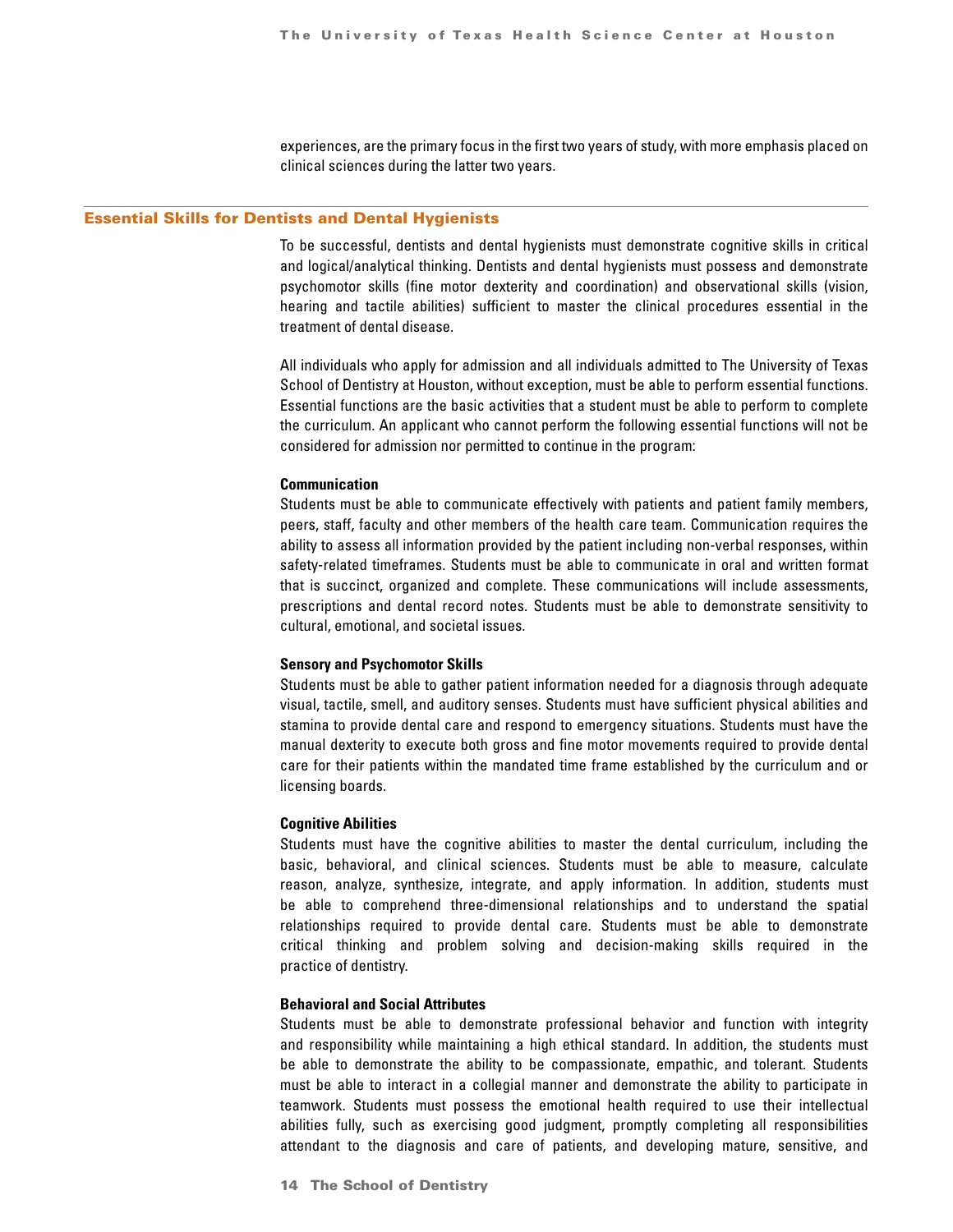effective relationships with patients. Students must be able to tolerate physically taxing workloads and to function effectively under stress. Students must be able to adapt to changing environments, respond appropriately to unpredictable circumstances, and to display flexibility.

#### **Chronic Conditions**

Students must not be subject to any chronic or recurrent illnesses such as infectious, psychiatric or substance abuse problems that would interfere with quality patient care or safety and that are not compatible with dental practice or training.

#### Education Requirements for UTHealth School of Dentistry at Houston:

- Applicants must have completed a minimum of 90 semester hours (or 134 quarter hours) at a [regionally accredited](http://www.chea.org/Directories/regional.asp) US or Canadian college or university.
- All undergraduate course requirements listed in the table below must have been completed at a regionally accredited US or Canadian university/college. Foreign coursework will not count towards meeting any of the prerequisites, even if transfer credit has been given for them by a US or Canadian school.
- Each required course, listed in the table below, must be completed with a grade of C or better. Courses taken Pass/Fail or Credit/No Credit will not count towards meeting the requirement.
- Advanced placement credit is accepted only if the school granting the credit lists the specific course(s) and number of units granted per course on an official transcript. Lump sum credit is not accepted.
- Graduate courses **do not** satisfy the 90 hour requirement OR the required coursework.
- All required course work must be completed before OR by the time of enrollment into UTSD.
- Baccalaureate degrees are highly desirable. However, exceptionally mature students without a degree, who have outstanding academic records, superior performance on the respective admissions test and highly desirable personal qualifications, may be considered for admission.
- The prescribed course requirements are the **minimum** requirements for admission to UTSD. Applicants are best served to take additional upper-level course work so they are better prepared for the academic rigors of dental school.

#### Undergraduate Course Requirements

Courses for non-science majors or for health career majors (nursing, pharmacy, allied health sciences, etc.) **will not** satisfy the required coursework. All required coursework must be applicable towards a traditional science degree.

**Biological Sciences** 14 semester hours (12 semester hours of lecture & 2 semester hours of formal lab) or 21 quarter hours (18 quarter lecture hours & 3 quarter lab hours) of Biological Science are required.

Includes all Biological Science courses applied toward Baccalaureate degree in traditional science fields, such as General Biology, Biochemistry, Microbiology, Molecular Biology, Genetics, Ecology, Immunology, Parasitology and Anatomy & Physiology.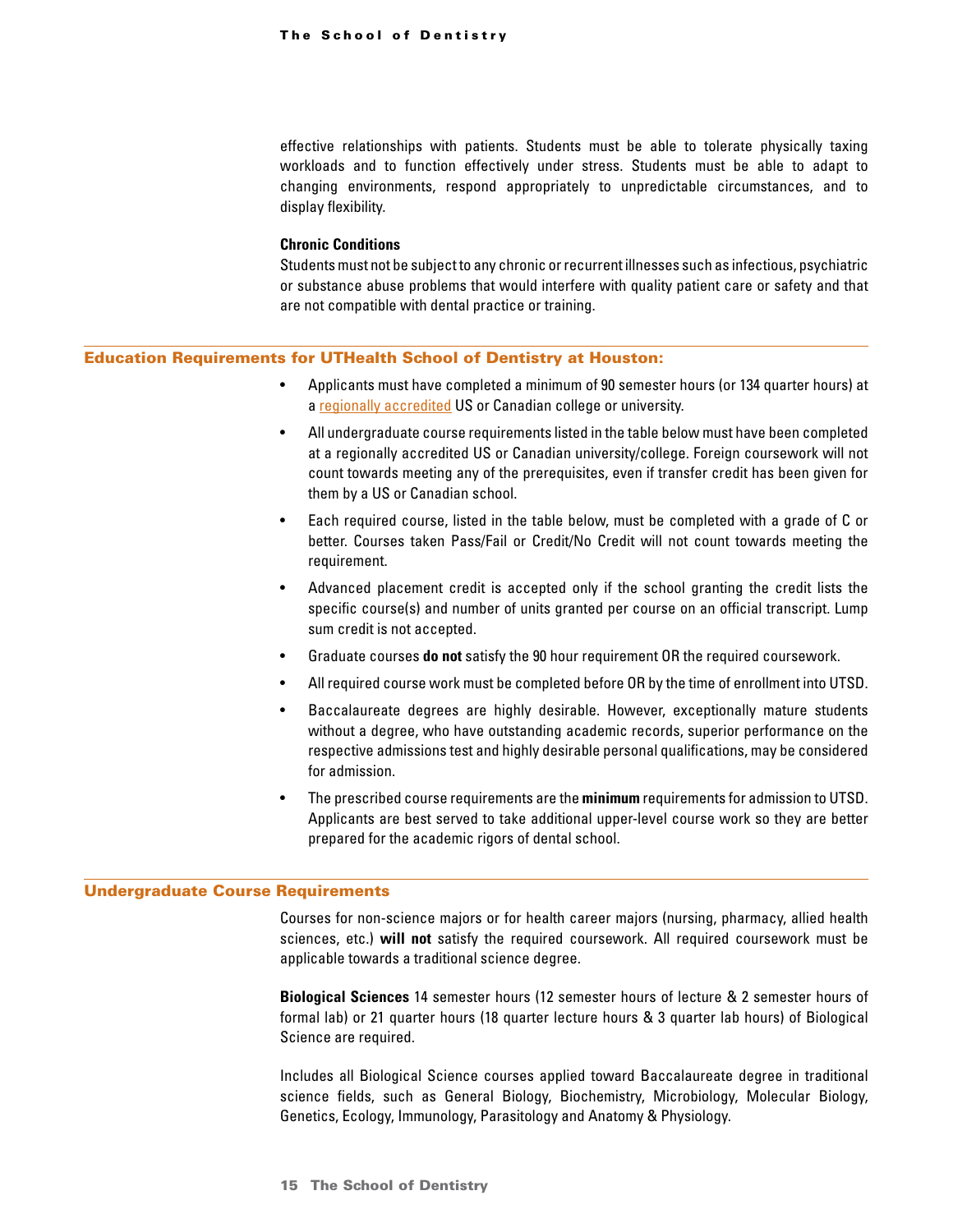**The University of Texas School of Dentistry at Houston requires 3 semester hours (or 5 quarter hours) of Microbiology. This requirement will count toward fulfilling part of the 14 semester hour Biological Science requirement.**

**General Chemistry** 8 semester hours or 12 quarter hours of General (Inorganic) Chemistry, as required for college science majors, including the corresponding laboratory experience are required. (8 semester hours = 6 hours of lecture & 2 hours of lab; 12 quarter hours = 9 hours of lecture & 3 hours of lab).

Courses such as **Physical Chemistry** and **Quantitative Analysis** may also satisfy the requirement.

**Organic Chemistry** 8 semester hours or 12 quarter hours of Organic Chemistry, as required for college science majors, including the corresponding laboratory experience are required. (8 semester hours = 6 hours of lecture & 2 hours of lab; 12 quarter hours = 9 hours of lecture & 3 hours of lab).

**Biochemistry** 3 semester hours or 5 quarter hours of Biochemistry are required. This requirement is in addition to the Biological Science requirement of 14 hours and may not be used to fulfill the Biological Science requirement.

The course may be taught in the Biology, Biochemistry or Chemistry department.

**Physics** 8 semester hours or 12 quarter hours of Physics, as required for college science majors, including the corresponding laboratory experience are required. (8 semester hours = 6 hours of lecture & 2 hours of lab; 12 quarter hours = 9 hours of lecture & 3 hours of lab)

Includes all physics courses applied toward a baccalaureate degree in any traditional science field.

**English** 6 semester hours or 9 quarter hours of college English are required.

Any course accredited by the English Department that fulfills a general education English requirement of a baccalaureate degree will be accepted. Remedial or developmental courses or "English As a Second Language" courses **ARE NOT ACCEPTED**.

**Statistics** 3 semester hours or 5 quarter hours of Statistics are required.

The Statistics course should be taught in a Math or Statistics Department.

#### Dental Admission Test:

In addition to the scholastic requirements for admissions, all candidates are required to take the Dental Admission Test (DAT). The DAT should be taken in the spring of the year in which the application is initiated. It is given at several testing centers in the state by the Division of Educational Measurements, Council on Dental Education of the American Dental Association. An application to take the DAT and a brochure describing the testing program may be obtained from the American Dental Association's [website](http://www.ada.org/en/education-careers/dental-admission-test/) or by calling them at 312-440-2689.

#### Procedure and Criteria for Dental School Admissions

The Dental Admissions Committee at The University of Texas School of Dentistry at Houston is composed of faculty members, student members, and ex officio members. The Dental

**16 The School of Dentistry**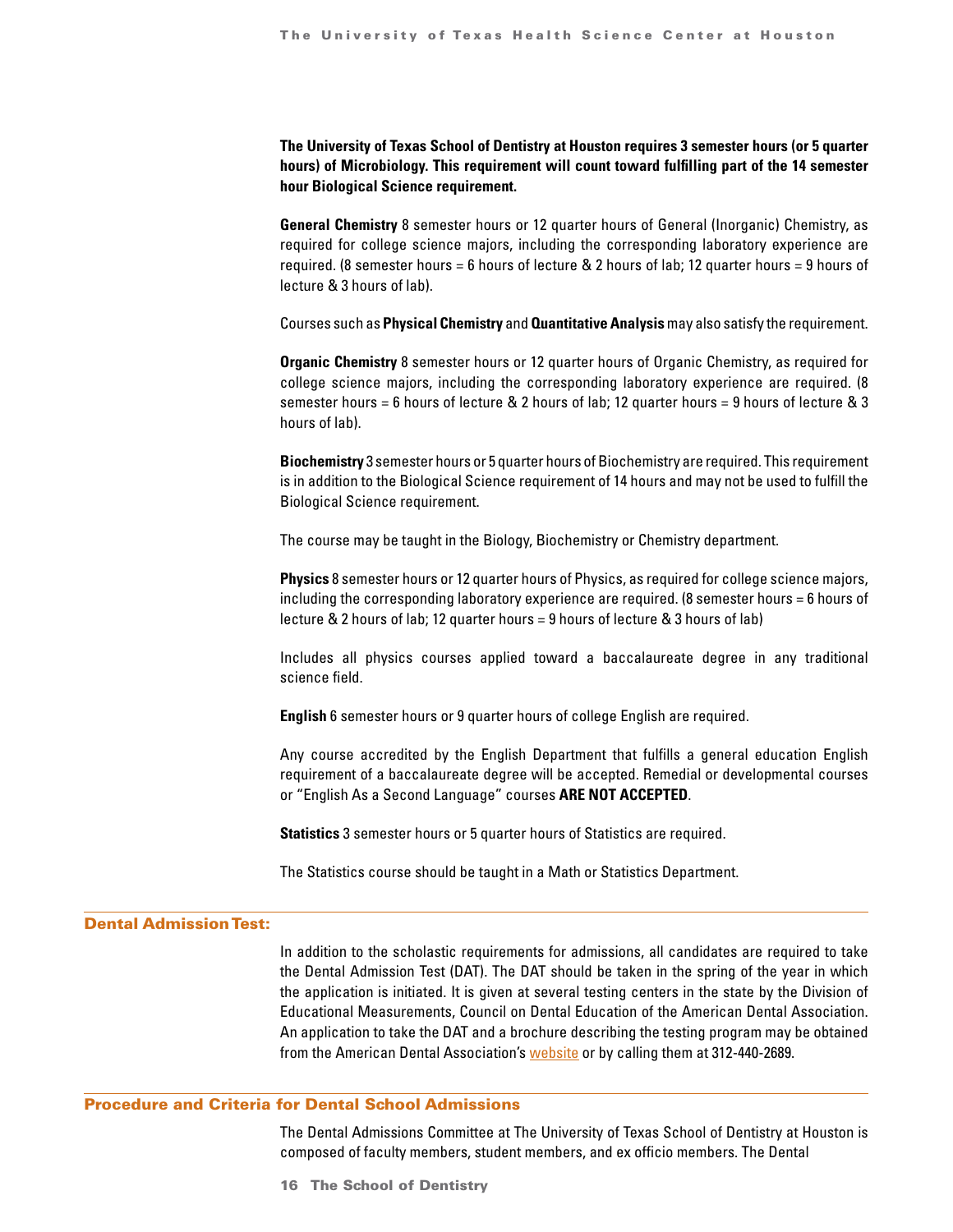#### The School of Dentistry

Admissions Committee considers, selects, and recommends to the Dean applicants for admission to the D.D.S. program.

Applicants to be offered positions are selected through the collective judgment of the Dental Admissions Committee members. The decisions are made by evaluation of the record of the applicant and comparative study with other applicants' records that reflect academic qualifications and personal attributes that contribute to success as a dental professional. Qualified legal residents of Texas are given preference.

The members of the Dental Admissions Committee serve as a resource to applicants in all programs by 1) participating in a yearly pre-professional advisors conference; 2) making visits to area Texas colleges to provide information about dentistry and dental education; 3) conducting programs at the School of Dentistry for groups of applicants; and 4) participating in Health Career Days at Texas universities and colleges.

Initial screening factors considered by the Committee include:

#### **Academic Achievement**

- Overall grade point average
- Science grade point average
- Academic progression or regression
- Educational experience as reflected by the total credit hours

#### **Aptitude for dentistry as predicted by the Dental Admissions Test (DAT).**

- Survey of the Natural Sciences (Biology, Inorganic and Organic Chemistry)
- Reading Comprehension (Natural and Basic Sciences)
- **Test of Perceptual Ability**

Scores used in the Dental Admissions Testing range from 1 to 30. While there is not a "passing" or "failing" score, a score of 18.5 on the academic average was representative of average performance on a national basis in 2013. If the exam is retaken, only the most recent score is used in the applicant management model. The DAT Academic Average mean has been above 19 for recent entering classes.

#### Admissions Policy

The admissions policy of the School of Dentistry includes a wide variety of criteria, including qualitative and quantitative information, in evaluating applicants on an individual basis and making decisions on acceptance into the D.D.S. degree program. The admissions processes for the undergraduate Dental Hygiene certificate, Baccalaureate (B.S.) degree programs, and graduate Advanced Education Programs utilize a mix of cognitive and non-cognitive consideration factors that are similar to the Dental Education Program. The Dental Admissions Committee gives individual consideration to applicants. The Admissions Committee considers the application in its entirety and gives importance to the following factors:

- Intellectual capacity, based on consideration of undergraduate and graduate records; academic progression/regression; standardized test scores; academic awards and honors; a history of research accomplishments; degree of difficulty of undergraduate academic program; pre-professional evaluations; personal interview; and any other data submitted;
- 17 The School of Dentistry **Return to Table of Contents** The School of Dentistry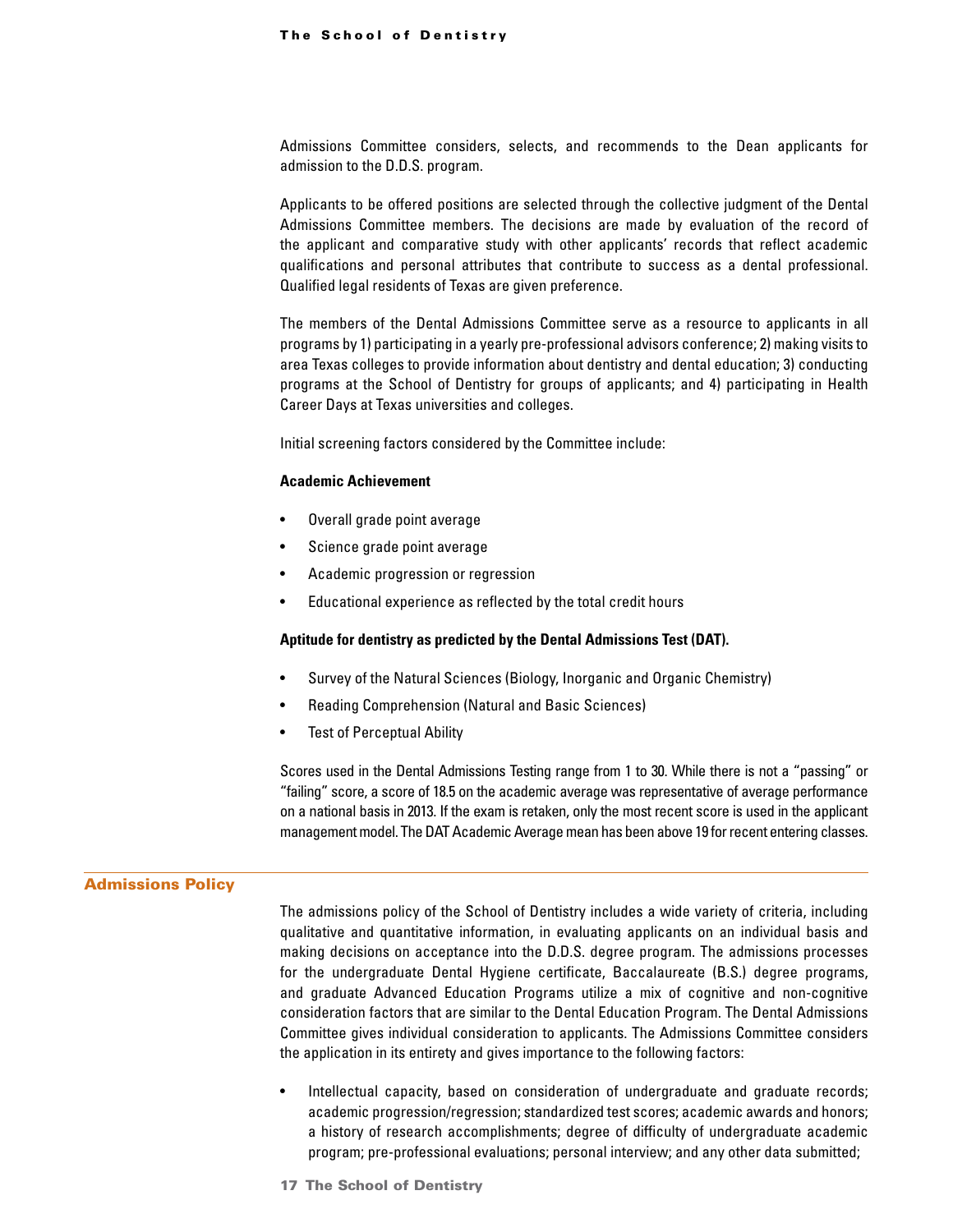- Interpersonal and communication skills, based on consideration of community or charitable service, extracurricular activities and organizations; leadership positions; employment history; recognition for humanitarian service; awareness and direct knowledge of cultural elements as they may have an impact on healthcare; expression of future goals in the written essay; statements made on the application or in the personal interview; and any other relevant considerations the student's pre-professional advisors may present;
- Knowledge of the profession, based on consideration of an understanding of factors that have an impact on access to care, along with the social and financial implications; consideration of the implications of lifelong learning; and demonstrated significant effort in seeking knowledge regarding the practice of dentistry or participation in oral health promotion activities;
- Potential for service to the State of Texas, based on consideration of the applicant's goals for the future; size and location of hometown and whether the applicant resides in a Health Professions Shortage Area; potential for future provision of health services to underserved areas or needed specialties; race/ethnicity as it relates to service to underserved and/ or underrepresented populations; linguistic skills appropriate to the Health Professions Shortage Area the applicant wishes to serve;
- Motivation, based on consideration of success in overcoming adverse personal, economic or educational conditions; employment during undergraduate education; participation in activities requiring time management skills; experience in health-related activities; and heavier than normal academic course loads ( $\geq 16$  hrs/semester);
- Integrity, based on consideration of professional evaluations; any academic integrity violation; commission of a crime; any other relevant background relating either positively or negatively to the applicant's standard of integrity; and
- Essential skills, based on consideration of psychomotor skills (fine motor dexterity and coordination) and observational skills (vision, hearing and tactile abilities) sufficient to master the clinical procedures essential to the treatment of oral disease.

An interview is required before the Dental Admissions Committee will make a final determination regarding any applicant. Interviews are arranged by invitation only, and are conducted both for informational purposes of the Committee and to provide the applicant with information about dentistry and the School of Dentistry program. The interview is a substantive step in the admissions process and will be used to further investigate the criteria noted above. All interviews are conducted by an Admissions Committee member or designee. Interview candidates are scored by the interviewing committee member, and that score further contributes to the overall evaluation of the applicant.

The selection of the entering class is based upon the total evaluation conducted by the Dental Admissions Committee incorporating criteria listed above.

#### Criminal Background Checks

An offer of admission to any program at the University of Texas School of Dentistry at Houston is expressly contingent upon the successful completion and review of a criminal background check, which is required prior to matriculation. The criminal background check will, among other things, serve to verify information provided in the TMDSAS Application. Individuals who do not give permission to the conduct of the criminal background check or who fail to provide the report as required will be subject to withdrawal of the offer of admission to School programs.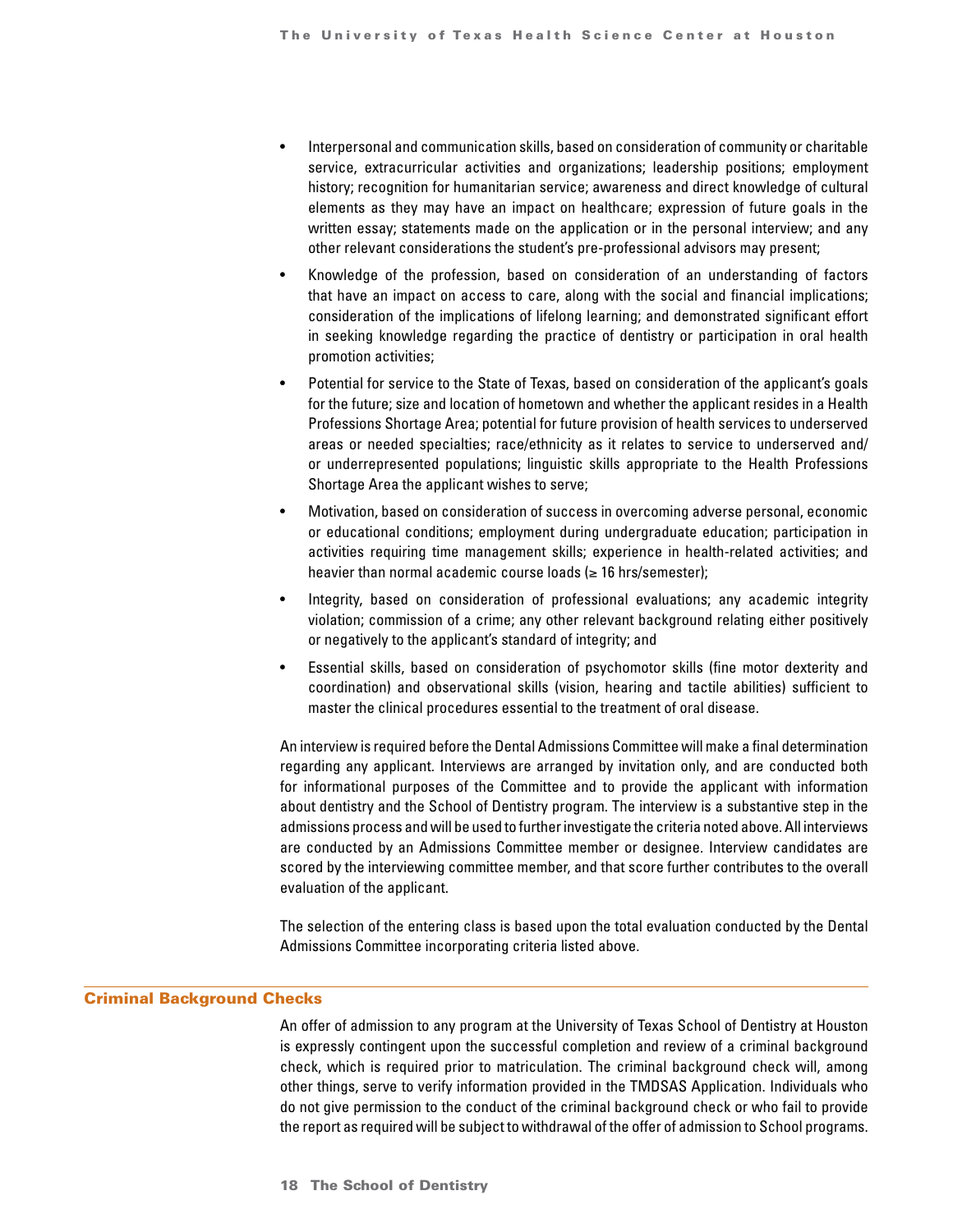#### Application and Acceptance Procedures

Application to The University of Texas School of Dentistry at Houston may be made through the Texas Medical and Dental Schools Application Service or the Associated American Dental Schools Application Service. Application is preferred through the Texas Medical and Dental Schools application Service and is required of Texas resident applicants. Application information can be obtained from Texas Medical and Dental Schools Application Service, P.O. Box 2175, Austin, TX 78768. On-line application and information is available at: <http://www.tmdsas.com/>

The following requirements are stipulated for official consideration of an application for admission to the School of Dentistry

- Applications will be accepted only between May 1 and October 1 of the year preceding expected matriculation.
- Applications are processed by the Texas Medical and Dental Schools Application Service or American Associated Dental School Application Service
- The Texas Medical and Dental Schools Application Service; or, American Associated Dental School Application Service must receive:
	- All application forms, completed and signed where appropriate;
	- Official transcripts of courses and grades directly from all academic institutions attended;
	- An evaluation of the applicant from the Health Professions Advisor, the Health Profession Advisory Committee, or for two academic professors of the applicant's choosing. If an Advisor or Advisory Committee is on the applicant's undergraduate campus, a letter from them is desired. A letter of evaluation is also required from a practicing dentist;
	- DAT Scores;
	- A non-refundable filing fee, based on the number of schools to which you apply and Texas residency. If a doubt exists regarding your residency status, the application will not be processed unless a non-resident filing fee is submitted or until a determination of legal Texas residency can be made. If you submit a non-resident filing fee and it is subsequently determined that you are a resident of Texas, an appropriate refund will be made. If your residency status is questionable, it will be necessary for you to complete a Residency Questionnaire so that a residence determination can be made. The filing fees are published on the Texas Medical and Dental School Application Service web site: <http://www.tmdsas.com/>
- Photographs for each school and the Application Service;

The Texas Medical and Dental Schools Application Service is operated for administrative purposes involving the application process. All actions on admission to a professional program are the prerogative of the admissions committees of the individual professional schools. All questions concerning the status of a completed application should be directed to the Office of Student and Alumni Affairs of the School of Dentistry at <sod-studentaffairs@uth.tmc.edu>

Questions concerning the degree of completion of an application should be directed to the Application Service. Applicants are encouraged to monitor application completion on-line at <http://www.tmdsas.com/>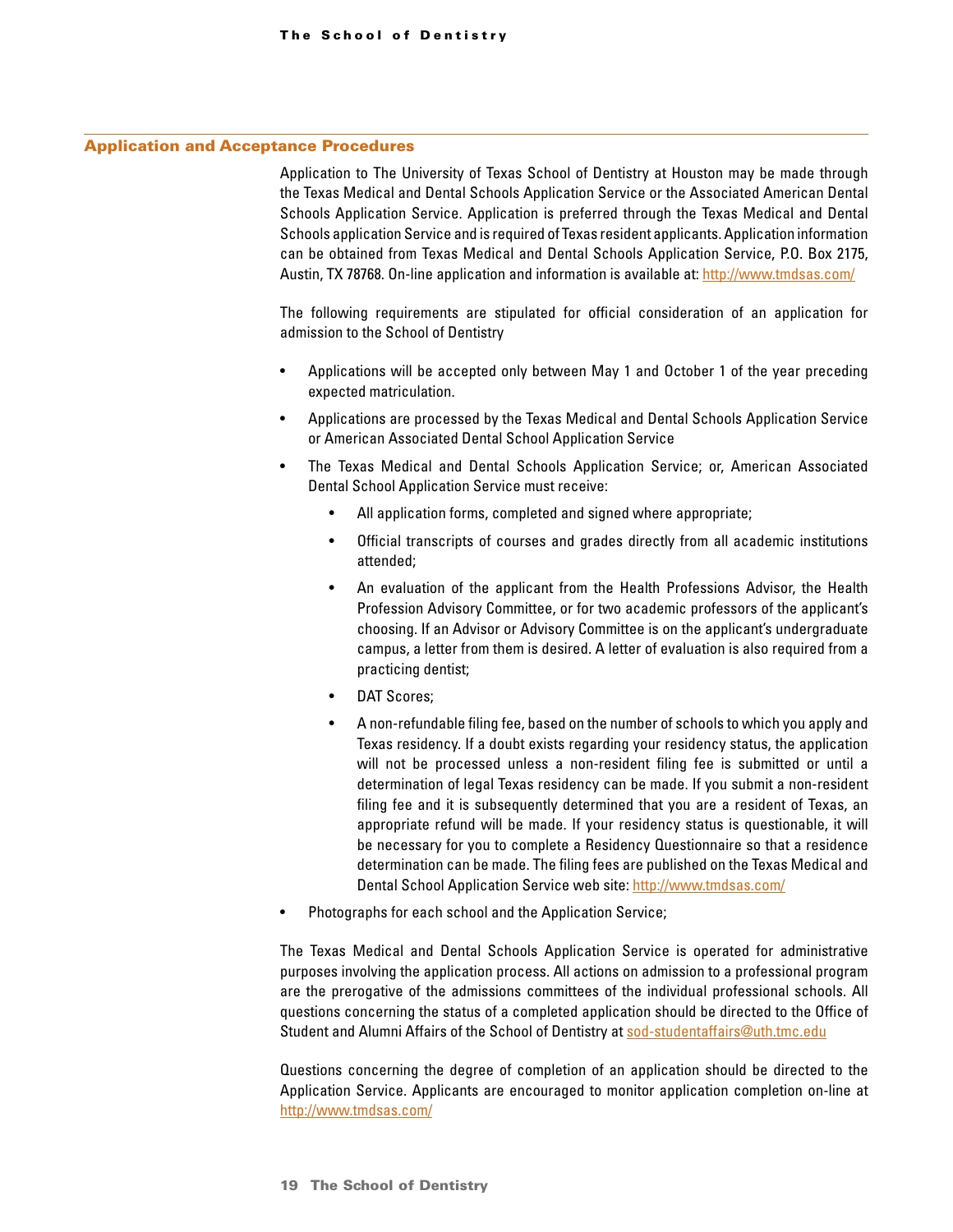Non-resident students will be limited to not more than a certain percentage of the total enrollment per class established by the Texas State Legislature.

#### Transfer and Advanced Standing Applicants

The University of Texas School of Dentistry at Houston classifies "transfer" students as applicants currently enrolled in good standing in dental schools accredited by the American Dental Association, and "advance" standing applicants as graduates of dental schools not accredited by the American Dental Association. Both transfer applicants and advance standing applicants will be considered for admission only if space is available in the appropriate second year class. No transfer will be accepted beyond the second year.

#### **Requirements that govern the admission of transfer students are as follows:**

- Official transcripts from all colleges and universities attended. Applicant must provide adequate translations (if applicable)
- DAT Scores
- National Board Scores (if applicable)
- A letter of recommendation from the Dean of the dental school in which the applicant is currently enrolled.
- Curriculum of the school attended must be compatible with that of The University of Texas School of Dentistry at Houston. The transfer student must ensure that documentation and analysis of program compatibility is provided by the institution attended by the transfer applicant.
- A personal interview is required before the Dental Admissions Committee will consider the completed application.

### **Requirements that govern the admission of advance standing applicants to the second year are as follows:**

- Must not have been out of pre-doctoral dental school for more than five years at the time of acceptance or must have completed a two year postdoctoral program accredited by the American Dental Association within the past five years.
- Official transcripts from all colleges and universities attended. Applicant must provide adequate translations (if applicable).
- Must have passed Part I of the National Board Examination. Part II scores are considered if available.
- Applicants from countries where English is not the native language are required to submit scores on the Test of English as a Foreign Language (TOEFL). A minimum score of 213 (computer version) is required.
- A letter of recommendation from the chief administrative officer of the college, university, or dental school in which the applicant was last enrolled.
- An interview will be required prior to final consideration of an application

Students accepted as advanced standing participants will pursue the prescribed dental course of study and be required to complete satisfactorily published graduation requirements for Doctor of Dental Surgery candidates. No plan for admission or reporting to The University of Texas School of Dentistry at Houston should be made until official notice of acceptance has been received.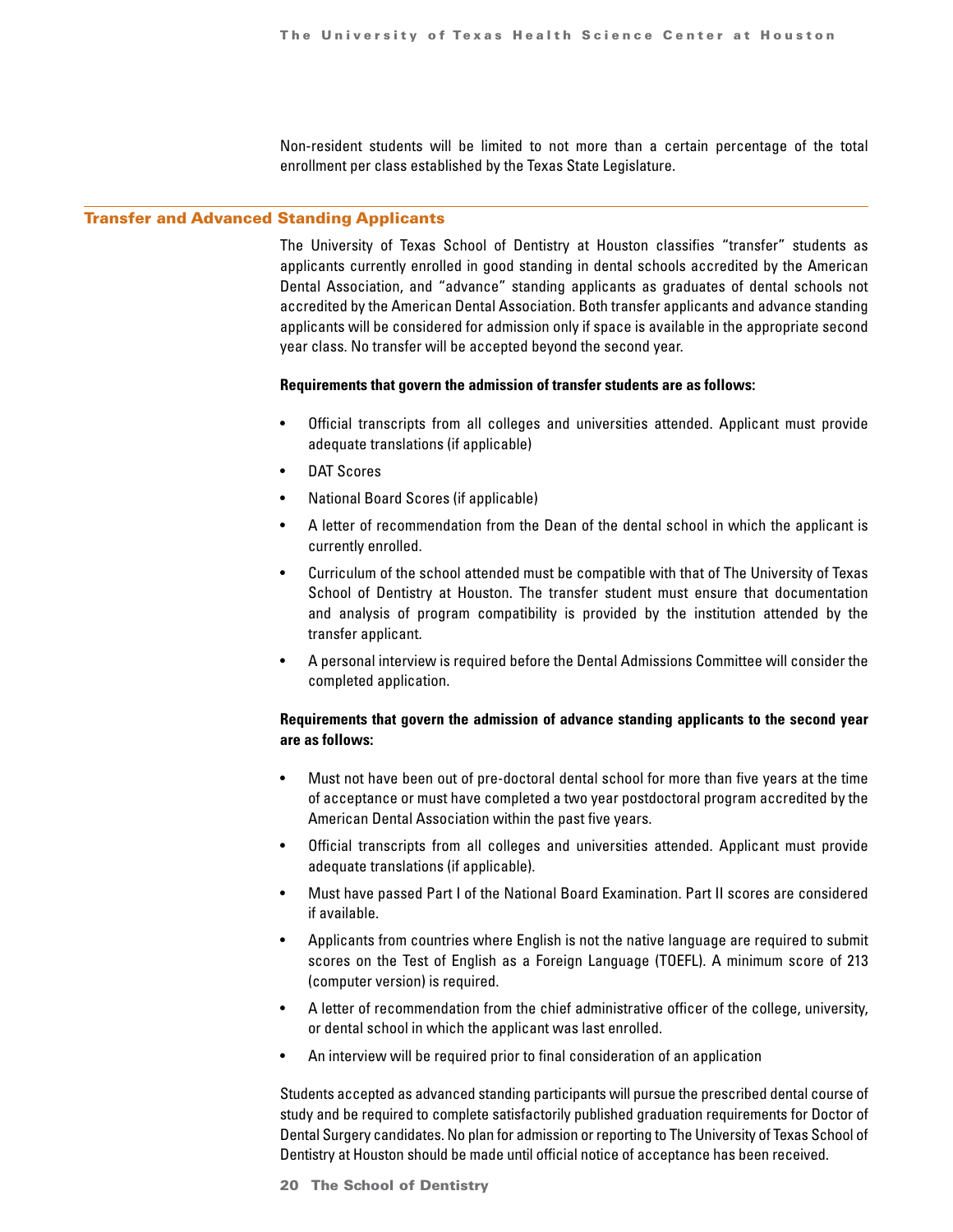### Readmission

A student who voluntarily withdraws or is dismissed from the dental program and subsequently applies for readmission will be considered on an individual basis by the Dental Admissions Committee.

### EXPENSES

#### Tuition

Beginning 2016-2017, the annual resident tuition is \$25,382; non-resident tuition is \$36,974. The tuition amount includes designated and differential tuition used for program enhancement, annual capital renewal, deferred maintenance, and bond retirement for the construction of new buildings. Attendance during any part of an academic year will require payment of full tuition subject to the refund provisions. A for each academic year is due at the time of registration. Tuition is subject to change according to the actions of the Health Science Center, Texas State Legislature, or the Board of Regents. Changes become effective when enacted.

#### Fees and Costs

**Late Registration Fee:** A \$25 fee will be required of those students not registering or paying on those dates designated in the school calendar.

**Installment Use Fee:** \$20 per term

**Late Payment Fee:** \$25 for each late installment (other than the initial payment)

**Laboratory Fee:** The laboratory fee will be \$50 for the first and second years

**Gross Anatomy Course Fee:** \$500 for first year.

**Graduation Fee:** A graduation fee of \$75 payable at registration for the final academic term is required for dental students. Students who withdraw before graduation are entitled to a refund of this fee, if a diploma or certificate has not been ordered. This fee does not include regalia rental.

**Technology Resource Fee:** A fee of \$1190 annually.

**Information Technology Access Fee:** A fee of \$99 annually or \$33 per semester for Dental Hygiene/Advanced Education Program.

**Library Resource Fee:** A fee of \$150 annually

**Professional Liability Insurance Fee:** The estimated fee is \$25annually. It is mandatory all students purchase professional liability insurance through the institution designate.

**Health Insurance:** \$2185 annually. Health insurance is required of all Health Science Center students. If you have your own health insurance policy, you may provide proof of comparable insurance coverage to Auxiliary Enterprises no later than the 12th class day to have this charge waived.

**ASDA Fee:** A fee of \$140 for first, second, third and fourth year students.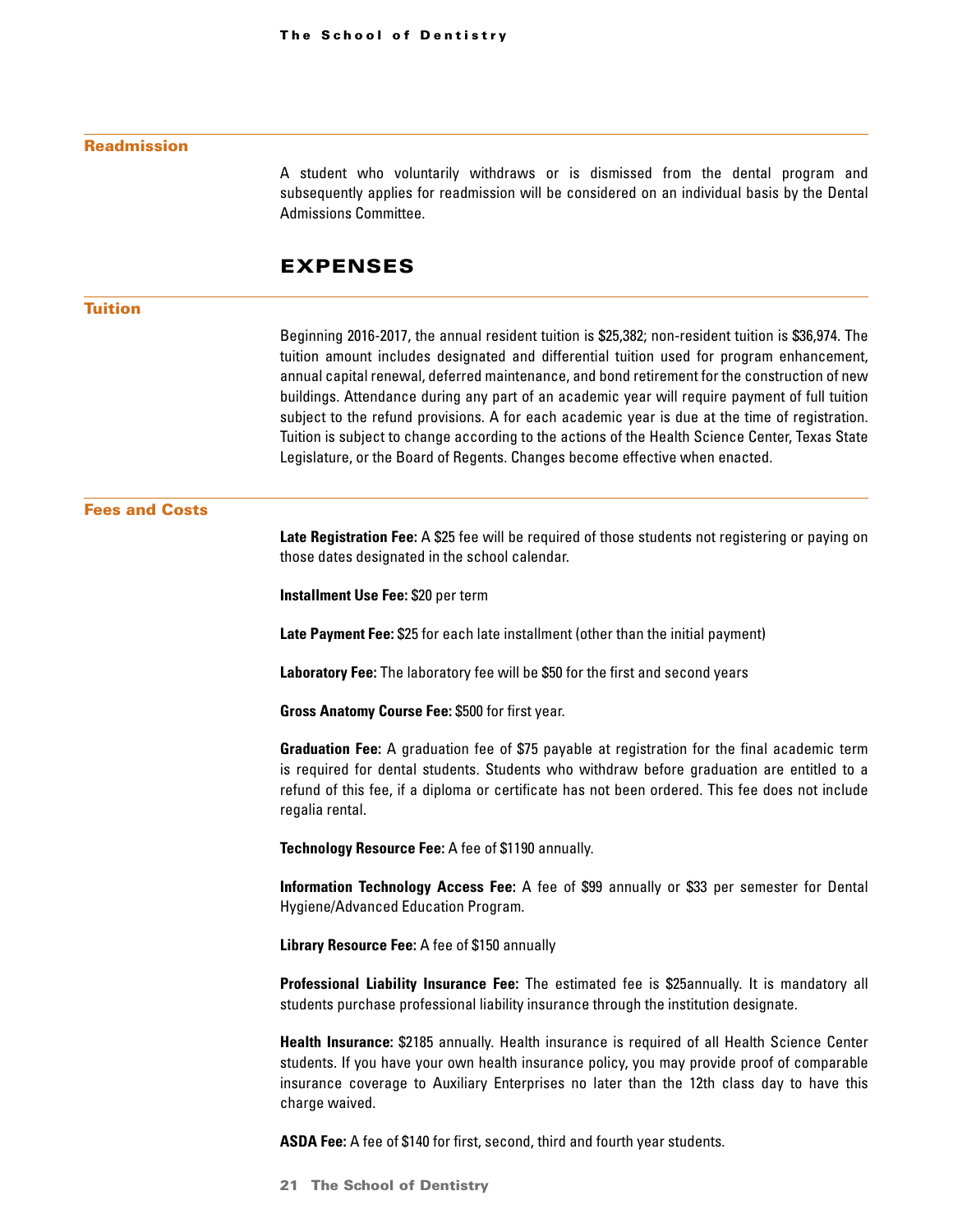**Student Services Fee:** The Student Services Fee, required of all students, is \$533.00 per year. The fee provides for student activities, outpatient care by the UT Medical School Student Health Service, counseling services, shuttle services, student governances and use of recreation facilities. Optional family participation is available.

**Student Record Fee:** \$15 per year.

**Dental Instrument Rental Fee:** It is mandatory all undergraduate students participate in the dental instrument rental program. Estimated dental instrument rental fees for the 2016-2017academic year are:

| <b>First Year Student</b>  |         |
|----------------------------|---------|
| Instrument Kit rental fee  | \$1,575 |
| <b>Second Year Student</b> |         |
| Instrument Kit rental fee  | \$1,575 |
| <b>Third Year Student</b>  |         |
| Instrument Kit rental fee  | \$2,500 |
| <b>Fourth Year Student</b> |         |
| Instrument Kit rental fee  | \$2,500 |

The instrument rental program does not provide all of the instruments required by the student. Additional instruments and supplies must be purchased by the student.

Registration is not complete and the student is not entitled to University privileges until all mandatory fees are paid.

#### Instruments, Supplies and Books

Students are required to purchase supplies, books, computer and some instruments necessary to complete the dental curriculum. Students should take into account the cost of these items when planning for financial support.

Textbook and supplemental materials information, including the maximum extent practicable the International Standard Book Number (ISBN) and retail price information, is available on the DDS Curriculum Web site. Visit the Website at: https://dentistry.uth.edu/students/docs/16- 17ddsofficialtextbooklist.pdf

A School of Dentistry student is not under any obligation to purchase a textbook from a university-affiliated bookstore. The same textbook may also be available from an independent retailer, including an online retailer, at lower price than the price charged for that textbook by a university-affiliated bookstore.

Under a four-year plan, approximate costs, depending upon fluctuations in market price and changing needs in the curriculum, are as follows: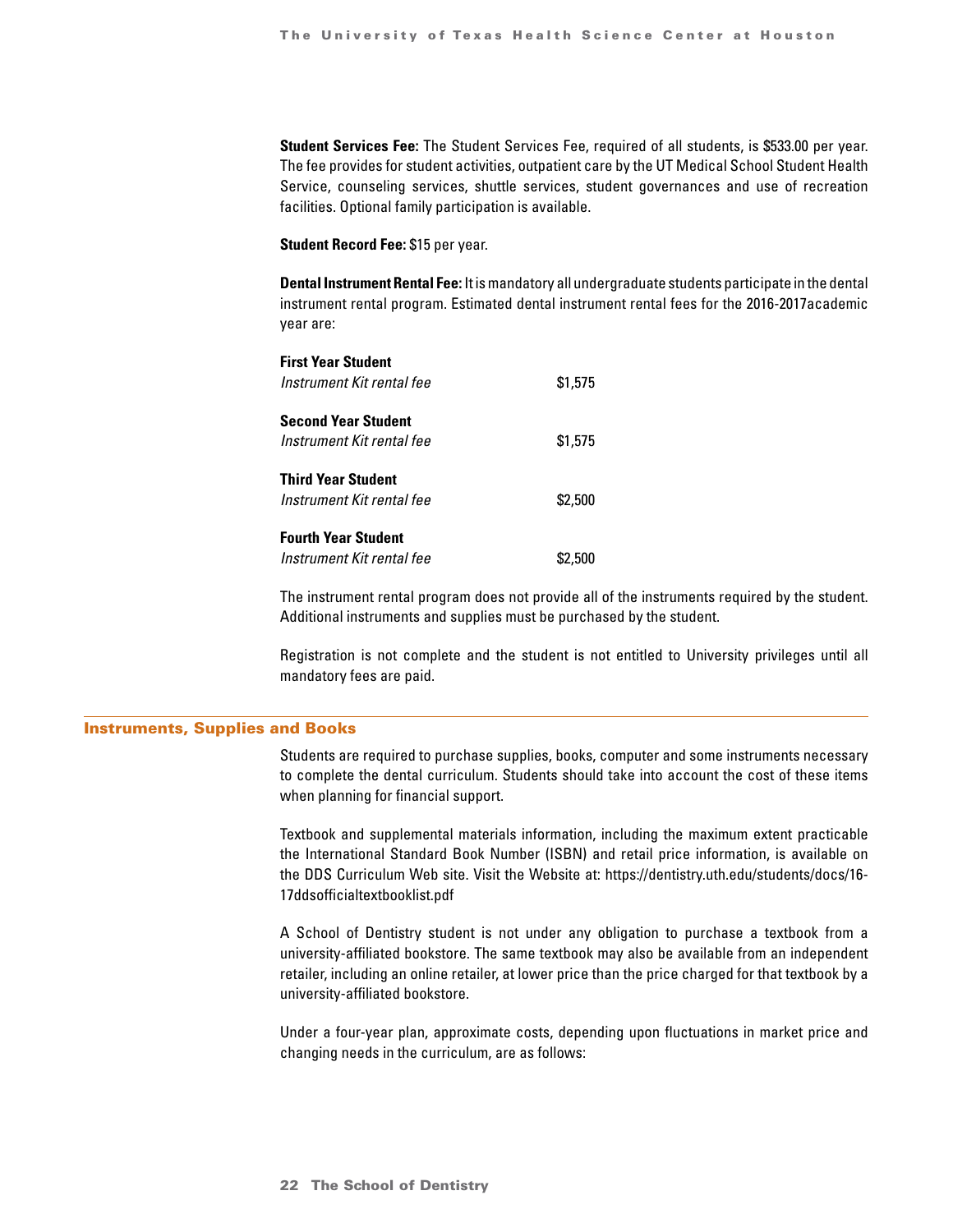#### The School of Dentistry

| <b>Instruments and Supplies</b> | <b>Books</b> |  |
|---------------------------------|--------------|--|
| (Purchased)                     | (Purchased)  |  |
| \$5424                          | \$1781       |  |
| \$4140                          | \$1486       |  |
| \$0                             | \$284        |  |
| \$0                             | \$0          |  |
|                                 |              |  |

The above includes the estimated cost for the 2016-2017 academic year. Costs for the 2017-2018 academic year have not been determined.

The Texas Legislature does not set the specific amount for any particular student fee. The student fees assessed above are authorized by state statute; however, specific fee amounts and the determination to increase fees are made by the University administration and The University of Texas System Board of Regents with participation of the Student Fee Advisory Committee.

#### Financial Aid

The University of Texas School of Dentistry at Houston has limited loan and scholarship funds. These funds may be available based on proven financial need and/or academic excellence. A student subject to selective service registration will be required to file a statement that the student has registered or is exempt from selective service registration in order to be eligible to receive financial assistance funded by State revenue.

Financial Aid Application forms may be obtained from:

**Office of Student Financial Services The University of Texas Health Science Center at Houston** P. O. Box 20036 Houston, Texas 77225 (713) 500-3860 Website [http://www.uth.edu/sfs/](https://www.uth.edu/sfs/)

The office is located at 7000 Fannin in the University Center Tower, Room 2220.

#### Loan Funds

- American Dental Association American Fund for Dental Health
- Bob Bland Memorial Student Loan Fund
- David R. Yarbrough Memorial Student Loan Fund
- The Dr. and Mrs. Charles Hoopingarner Emergency Loan Fund
- The Dr. Edwin L. Smith Emergency Loan Fund
- Elfriede Overweg Fund for Needy Students
- The Mrs. Elna Birath Emergency Loan Fund
- The Dr. Frederick C. Elliott Emergency Loan Fund
- Health Education Assistance Loans
- Health Professions Student Loan Fund
- Houston N.W. Medical Center Hospital Auxiliary
- **23 The School of Dentistry**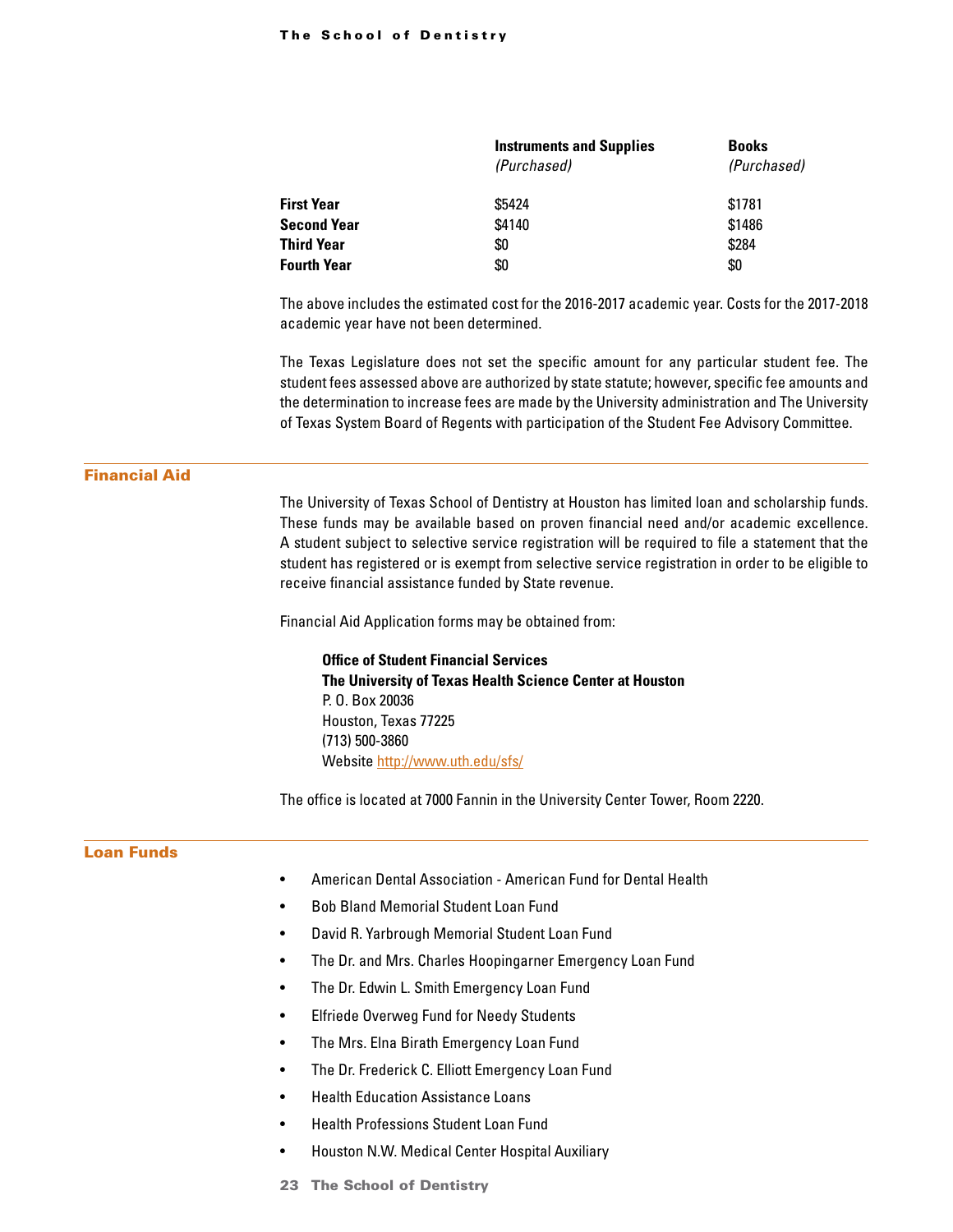- International College of Dentists Loan Fund
- Leo M. Levy Memorial Loan Fund
- Leonard I. Kercheval Memorial Loan Fund
- Loans for Disadvantage Students
- Memorial Student Loan Fund
- Mu Mu Chapter of Omicron Kappa Upsilon Loan Fund
- Perkins Loan Program
- PLUS/Supplemental Loan for Students
- Dr. Robert B. Everitt III Memorial Loan Fund
- Robert Wood Johnson Loan Fund
- Stafford Loan Program (formerly Guaranteed Student Loan Program)
- Texas HB 1147 Emergency Loan Fund/Resident
- Texas HB 1147 Emergency Loan Fund/Non-Resident

#### DDS Program Scholarships

The University of Texas School of Dentistry at Houston is able to offer a limited number of competitive academic scholarships to each entering class of DDS degree candidates. These scholarships are made possible through the generous donations of the UTDB Alumni Endowment Fund, The Mu Mu Chapter of Omicron Kappa Upsilon Honorary Dental Society, and the Greater Houston Dental Society via the Daniel C. Kamas Memorial Fund. The scholarships, by direction of the sponsors, are primarily competitive academic scholarships, with the primary designation for superior academic performance and financial need. Additional criteria for scholarship consideration include all those factors utilized by the Admissions Committee in their selection process. The Daniel C. Kamas Scholarship requires the designation of one male and one female recipient per year. The award of scholarships is determined by the scholarship subcommittee of the Dental Admissions Committee, contingent upon approval by the Admissions Committee and the Dean. Award of scholarships on an annual basis is dependent upon funding by the supporting organizations.

Several Endowed Scholarships are also available to predoctoral students at the School of Dentistry. Each is listed separately below along with the endowment requirements for award:

#### • **Women of Rotary Scholarship**

The endowment was established by the Women of Rotary Club of Houston. The endowment stipulates that recipients will be selected by the School of Dentistry Dean based on financial need and excellence in academic and clinical pursuits, subject to approval of the Women of Rotary Membership. Further, the Women of Rotary Club reserve the right to alter the terms of this endowment with regard to the amount of funds to be distributed or the designated recipients in the future. The scholarship is generally awarded to a third year predoctoral student.

• **Frederick C. Elliott/Severin Knutson/Rupert Estel Hall Dental Student Scholarship Fund** The endowment was established to fund scholarship for School of Dentistry students requiring financial assistance. The endowment allows for naming of recipients by the Dean based upon scholastic excellence and financial need.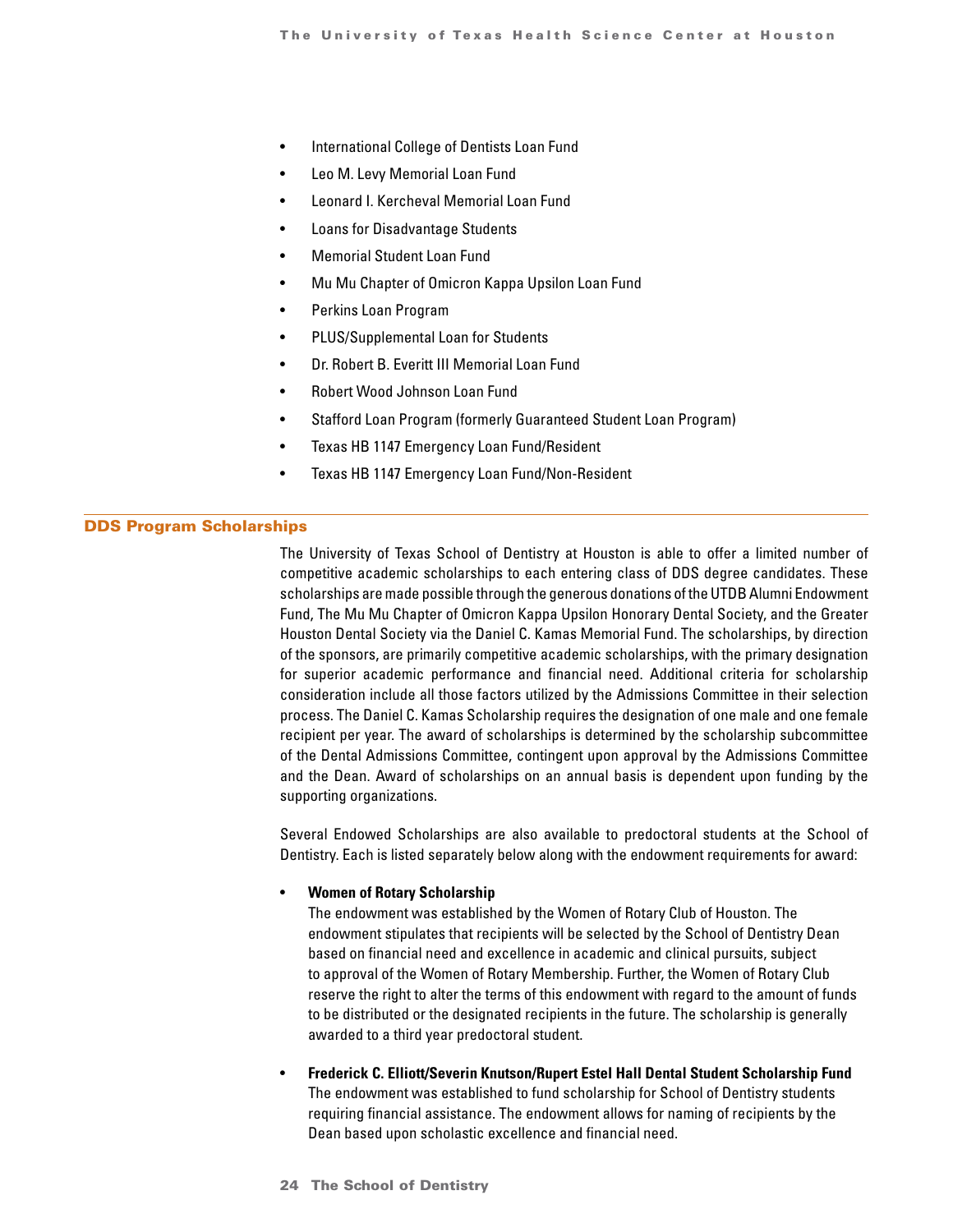All dental students are eligible to be considered for this award. The award is only made when endowment performance allows for a minimum award of \$1,000.

#### • **The Ronald V. Glauser, D.D.S. Endowed Scholarship**

The endowment was established to fund scholarships for School of Dentistry students requiring financial assistance. The recipient of the award is to be named by the Dean with the express criteria of financial need. All predoctoral dental students are eligible for consideration of this award. The award is only made when endowment performance allows for a minimum award of \$1,000.

#### • **The Moritz and Judith Craven Scholarship**

The endowment was established by Drs. Moritz and Judith Craven via a foundation to fund scholarships for students enrolled at the School of Dentistry. The recipient is nominated by the Dean for consideration by the selection committee.

#### • **Alliance of the Texas Dental Association Endowed Memorial Scholarship Fund**

The endowment was established to fund scholarship for the School of Dentistry students requiring financial assistance. The recipient of the award is to be named by the Dean with the express criteria of financial need. All predoctoral dental students are eligible for consideration of the award. The award is only made when endowment performance allows for a minimum award of \$1,000.

#### • **Corina Diaz, DDS and Walter Bajsel Endowed Scholarship Fund**

The endowment was created to support students in a School of Dentistry doctoral program, based on a combination of financial need and academic achievement, as determined by the Office of the Dean, with the recommendation of the Office of Student Affairs.

#### • **Dr. Donald Charles Kroeger Student Research Scholarship**

The endowment was created by the heirs of Dr. Donald C. Kroeger, and is awarded competitively to a DDS student with academic excellence in basic sciences/ pharmacology and basic science research. The decision of award comes from the Department of Dental Research, upon recommendation of the Kroeger scholarship committee.

#### • **Dr. Edgar H. Boelsche Scholarship**

This scholarship was created by Margaret New Boelsche in memory of her husband, Dr. Edgar H. Boelsche of Ballinger, Texas. The award is based solely on the financial need of the student, as recommended by the Office of Student and Alumni Affairs to the Dean of the School of Dentistry.

#### • **Erbert W. "Danny" D'Anton, DDS, Memorial Scholarship Endowment**

The endowment was created in memory of Dr. D'Anton, a longtime member of the faculty. The scholarship is awarded to students based on academic standing as determined by the Office of the Dean, with the recommendation of the Office of Student Affairs.

#### • **T. Bradford Willis Scholarship in Pediatric Dentistry**

The scholarship was created by School of Dentistry Alumnus T. Bradford Willis, DDS, of Waco, Texas. The award is made to predoctoral students beginning their fourth year of study who have displayed the most interest, knowledge, and proficiency in pediatric dentistry during their third year. Preference is given to residents of the State of Texas.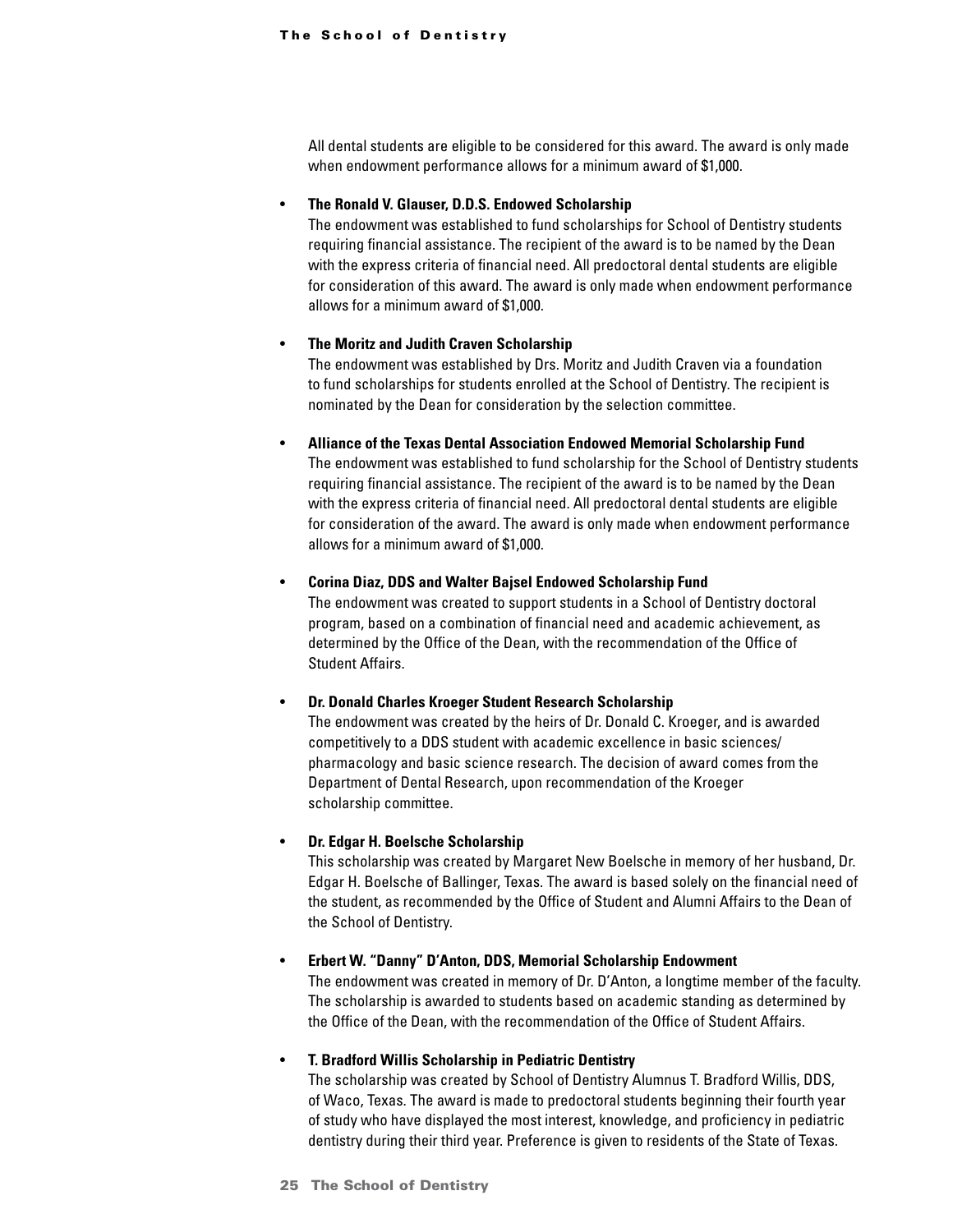### • **President James T. and Nancy Beamter Willerson Endowed Scholarship in the School of Dentistry**

The scholarship was created in honor of former UT Health Science Center President Dr. James T. Willerson and his wife, Nancy, for students in good academic standing at the School of Dentistry. All predoctoral students are considered for this scholarship, as recommended by the Office of Student and Alumni Affairs to the Dean of the School of Dentistry.

#### • **Iola B. and James R. Ballinger, DDS, Scholarship in General Dentistry**

The scholarship was created by a gift from Dr. James Ballinger of Weimar, Texas, for students already enrolled at the School of Dentistry who demonstrate a superior interest, knowledge, and proficiency in general dentistry in their previous need, and have a recognized financial need for support during their time at the school.

#### • **Kinnari M. Prajapati, DDS, Scholarship Fund**

The scholarship was created by School of Dentistry graduate Kinnari M. Prajapati, DDS, of Temple, Texas, to provide scholarships to third-year students in general dentistry who demonstrates a superior proficiency and knowledge as displayed in their previous year of study.

#### • **Carus Dental Scholarship Fund**

The scholarship was created by a gift from American Dental Partners Foundation of Wakefield, Massachusetts, and at the discretion of the Dean of the School of Dentistry, provides awards to third- or fourth-year predoctoral students in good standing who display attributes of a professional capable of entering a dental group practice with the appropriate skills of teamwork, clinical experience, qualities of leadership, and ethical and professional behaviors.

#### • **Dr. Kenneth H. Porter Operative Dentistry Scholarship**

The scholarship, created in memory of longtime faculty member Kenneth H. Porter, D.D.S., provides scholarships to students in good academic standing who present appropriate skills in operative and restorative dentistry, and who exhibit a work ethic in his/her approach that indicates an aptitude for dentistry beyond academic measurement. The recipients are selected with the approval of the Dean of the School of Dentistry.

#### • **Foster-Vance Dental Scholarship**

The scholarship, created by gifts from James R. Foster, DDS, and T. Beth Vance, DDS, of Weslaco, Texas, will provide for support of students in their third or fourth year of predoctoral study who show academic promise and interest in the area of pedodontics. The award will be made, when possible, to qualified students from the South Texas area, as defined by the School of Dentistry, and as directed by the Dean of the School of Dentistry.

#### • **Glenn T. Housholder Competitive Academic Scholarship**

The scholarship, created by a gift from Dr. Glenn T. Housholder, will assist students with the cost of education. Her financial gift will continue to nurture both female and male dental professions for decades to come. The scholarship is awarded to students based on academic standing as determined by the Office of the Dean, with the recommendation of the Office of Student Affairs.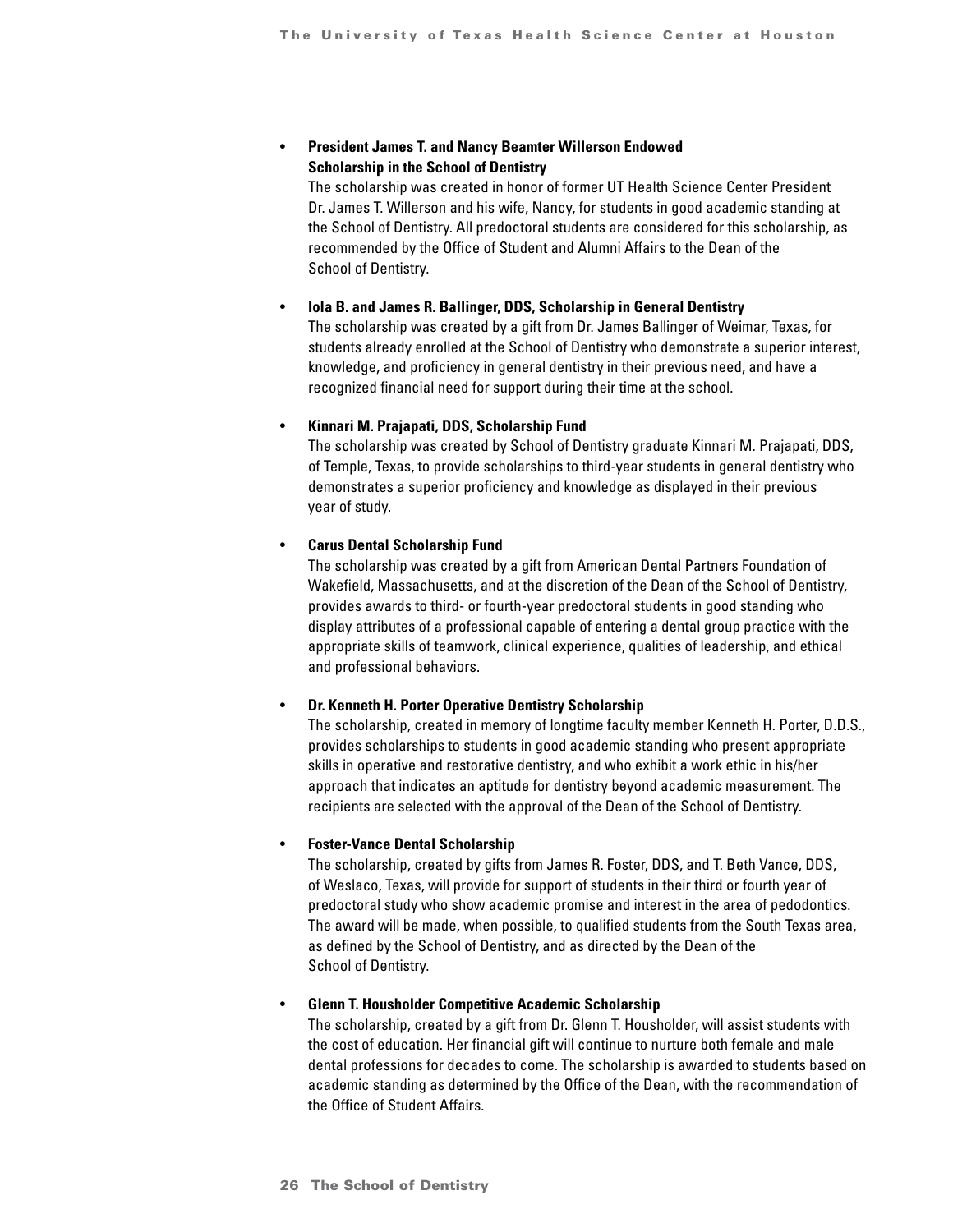## ACADEMIC STANDARDS

#### Grading System

**Passing:** Final course grades are numerical. A grade of 70 or above is considered passing; students are required to obtain a passing grade in every course. An overall average of 76 for all course work during each year must be maintained for promotion and graduation.

**Failing:** A course grade of 69 or below is considered failing. Failure of any course during any semester or failure to maintain a passing status may result in repetition of a course, repetition of an academic year, dismissal, or other action. Failure of more than one course in any semester may result in dismissal. If repetition or other remediation is approved by the respective Student Evaluation and Promotion Committee, only one attempt may be made to improve the grade (absent compelling circumstances).

If a student successfully remediates a course by obtaining a minimum grade of 70, the student will receive a grade of 70. Students receiving a grade of less than a 70 for remediation will receive the failing grade. Students who are unsuccessful in their attempt to remediate a course failure will be subject to appropriate academic action by the Student Evaluation and Promotion Committee, which may include repetition of the course, repetition of an academic year or, dismissal.

**Registration:** Qualification for registration requires that each student satisfy institutional policy with respect to successful completion of courses, clinical procedures, and grade averages. Registration may be denied if stated requirements have not been fulfilled.

#### Progress Evaluation and Academic Actions

The University of Texas School of Dentistry at Houston Student Evaluation and Promotion Committee consists of four subcommittees: The First Year Dental Student Evaluation and Promotion Subcommittee, the Second Year Dental Student Evaluation and Promotion Subcommittee, the Third/Fourth Year Dental Student Evaluation and Promotion Subcommittee, and the Dental Hygiene Student Evaluation and Promotion Subcommittee. Each Subcommittee has a Chairperson. One of the four Chairpersons also serves as Chair of the School of Dentistry Evaluation and Promotion Committee.

Student progress is evaluated at least two times per Fall/Spring semester by the respective Student Evaluation and Promotion Subcommittee. This committee is charged with reviewing student progress and recommending action to the Associate Dean for Academic Affairs. The ultimate decision in matters of academic standing lies with the Dean based on recommendations of the respective Student Evaluation and Promotion Subcommittee (and any ad hoc Appeals Committee, if appropriate), and the Associate Dean for Academic Affairs. The respective Student Evaluation and Promotion Subcommittee base its recommendation on the following academic criteria:

- Didactic performance
- Preclinical lab performance
- Clinical performance
- Course failure
- Professional Development, ,professionalism, and ethical conduct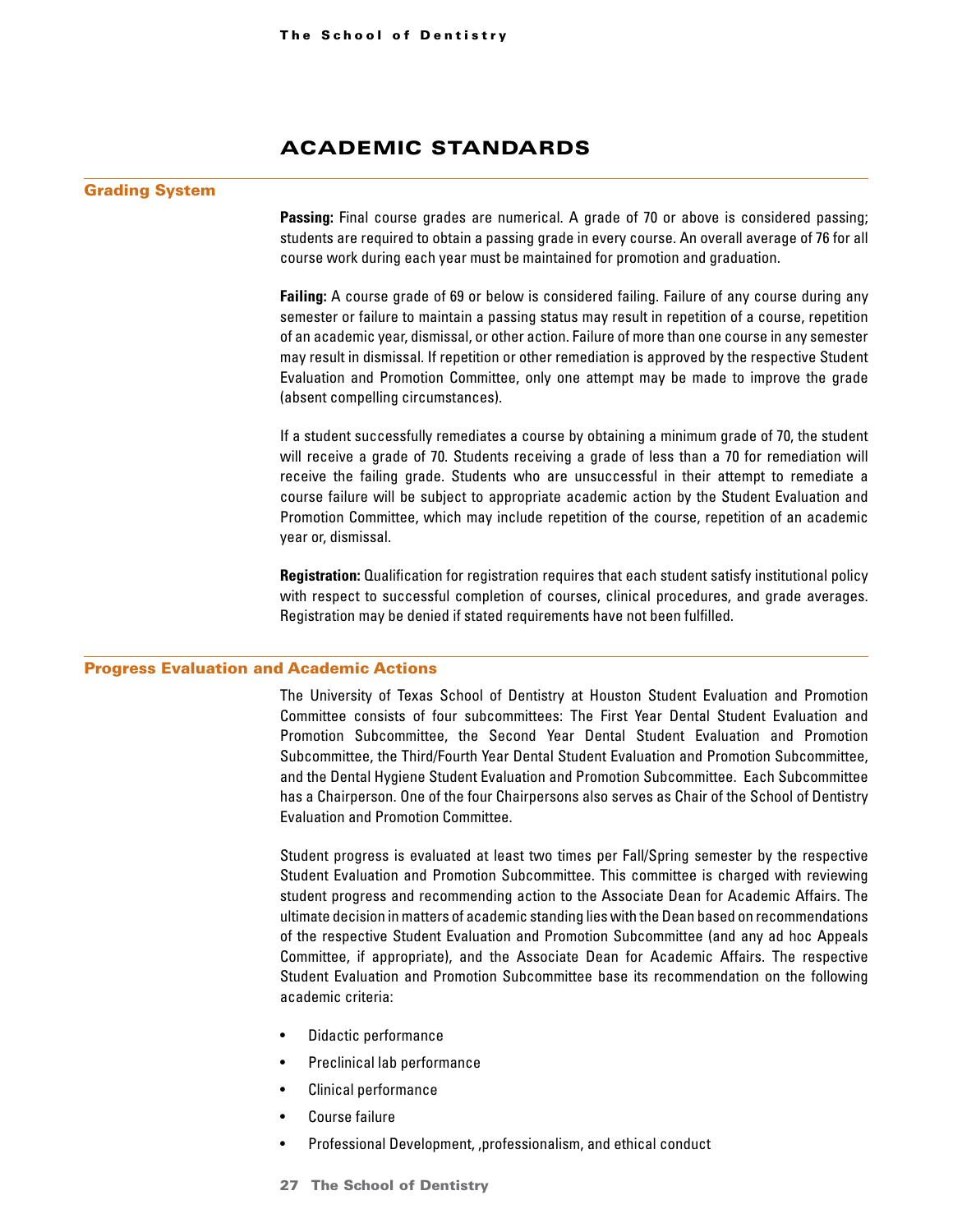Students who fail to perform satisfactorily in any of the above listed areas will be recommended for corrective action to the Associate Dean for Academic Affairs by the respective Student Evaluation and Promotion Subcommittee. These students will receive written notification defining their deficiencies and the corrective action they must take, if any. Failure to meet standards established in any corrective action plan will result in further academic action, including dismissal.

**End of Fall Semester Evaluation:** At the end of the Fall Semester, every student is expected to have successfully completed all courses and clinic expectations for the Fall Semester with a cumulative average of 76 or above.

**End of Year Evaluation:** At the end of an academic year, every student is expected to have successfully completed all courses and clinic expectations for the year with a cumulative average of 76 or above.

Students who exhibit exemplary professional behavior and whose academic performance ranks them in the upper 10 percent of the class for the year will be included on the Dean's Student Excellence List.

**Promotion:** In order to be considered for promotion, a student must maintain a minimum cumulative grade average of 76 with successful completion of all courses and clinical expectations for a given year as outlined in course syllabi, the Student Guide to Academic Studies, Clinical Procedures and Operation Manual, and School of Dentistry Catalog.

#### **Examinations**

Clinical, laboratory, and course examinations may be administered each semester to provide both students and faculty the opportunity to evaluate the student's level of achievement. The date and time of examinations are published in course syllabi and student schedule.

Students are expected to complete the Doctor of Dental Surgery Program in four academic years. Due to extenuating circumstances, including leaves of absence, repeating a year, clinical activities, and academic performance, students may need more than four academic years to complete the program. If additional time to complete the program is granted, the program must be completed in no more than six academic years from the time of a student's initial enrollment. Under extremely unusual circumstances, a student may petition in writing for an exception to this policy. The petition must be sent to the Associate Dean for Academic Affairs; the request shall be reviewed by the Dental Student Evaluation and Promotion Committees; the decision of the Committees is final.

#### Appeal Process

A School of Dentistry student may appeal any academic corrective action and/or recommendation of dismissal by an Evaluation and Promotion ("E & P") subcommittee to the Associate Dean for Academic Affairs, in writing, within three calendar days after receipt of notice of the academic action. The student must provide the Associate Dean for Academic Affairs a "complete" appeal, which includes at least a written statement clearly explaining all rationale for the appeal and any additional documentation the student possesses that the student believes supports the student's rationale for the appeal.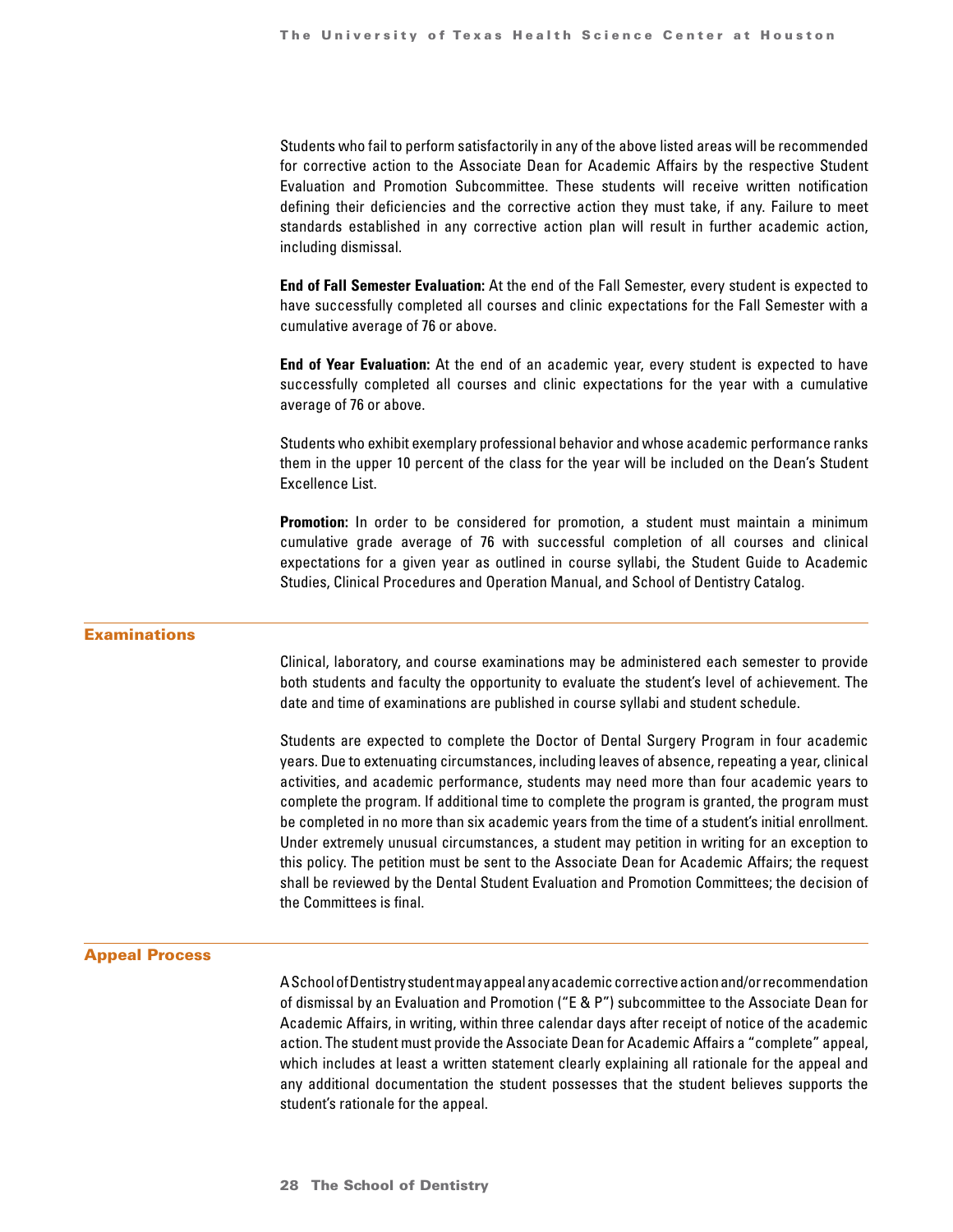The Associate Dean for Academic Affairs will refer each complete appeal to an Ad Hoc Appeal Committee ("Appeal Committee"). The Office of the Associate Dean for Academic Affairs will assist by scheduling the meetings of the Appeal Committee.

- The Chair of the Appeal Committee will be selected and appointed by the School of Dentistry Committee on Committees and approved by the Faculty Senate (an alternate Chair will also be selected from among the faculty of the School of Dentistry). The Chair will preside over the Appeal Committee. The length of the Chair's term will be three years. The alternate will preside over the Appeal Committee in the event that the Chair is unable to attend.
- The Appeal Committee will be made up of the chairs of each of the E & P subcommittees not involved in the academic action being appealed. Vice chairs of the E & P subcommittees may serve in this role in the event a subcommittee Chair is unable to participate. In addition, an additional member of the Appeal Committee will be selected by the Associate Dean of Academic Affairs from among School of Dentistry faculty. This member of the Appeal Committee cannot be the student's faculty advisor or a member of the E & P subcommittee making the decision being appealed.
- Each of the Appeal Committee members will have one vote. In the case of a tie vote, the Chair of the Appeal Committee will vote to break the tie.

The Appeal Committee will review the student's written statement and documentation, if any, submitted by the student, meet with the student, the student's faculty advisor, the Chair of the E & P subcommittee taking the academic action being appealed, and other individuals at the discretion of the Chair of the Appeal Committee. The Chair of the Appeal Committee shall submit a final recommendation to the Dean within seven calendar days of the final Appeal Committee meeting. The Dean shall consider the recommendation of the Appeal Committee, may review the materials submitted to the Appeal Committee, and may interview other individuals. At his or her discretion, the Dean may meet with the student. The student will be notified of the Dean's decision within 10 calendar days after the Dean's receipt of the Appeal Committee recommendation. The Dean's decision regarding the academic action of the E & P subcommittee is final.

The student, upon written request to and approval in writing from the Associate Dean for Academic Affairs, may continue academic studies while the appeal of an academic action is under review and until the student receives notification of a final decision by the Dean.

If after the appeals process is completed an academic action of dismissal is upheld, a dismissed student must immediately discontinue participating in all School of Dentistry educational activities. All personal belongings must be removed from the School of Dentistry facilities immediately upon following receipt of the final decision of the Dean.

The University of Texas School of Dentistry at Houston Student Evaluation and Promotion Committee consists of four subcommittees: the First Year Dental Student Evaluation and Promotion Subcommittee, the Second Year Dental Student Evaluation and Promotion Subcommittee, the Third/ Fourth Year Dental Student Evaluation and Promotion Subcommittee, and the Dental Hygiene Student Evaluation and Promotion Subcommittee. Each subcommittee is led by a Chair and a vice chair.

### GRADUATION REQUIREMENTS

- In order to be eligible for graduation, a student must complete the following requirements:
- Successful completion, of the School of Dentistry curriculum as validated by the departments, the Student Evaluation and Promotion Committees, and the Administration.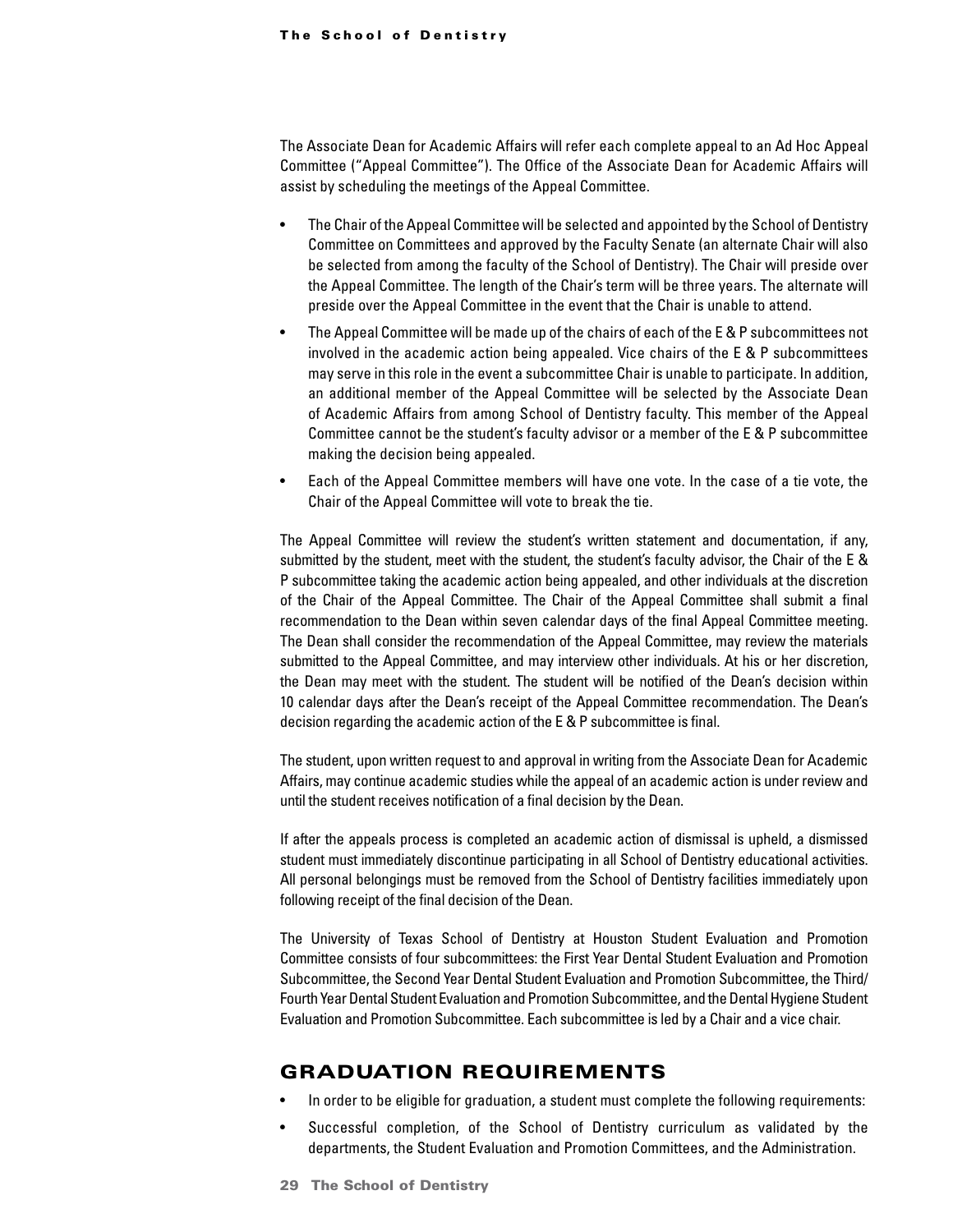- Maintenance of a minimum cumulative grade average of 76 for didactic courses.
- Maintenance of a minimum cumulative grade average of 76 for preclinical laboratory courses.
- Maintenance of a minimum cumulative grade average of 76 for clinical courses.
- Satisfactory completion of all required competency examinations.
- Satisfactory completion of all extramural rotations.
- Satisfactory completion of a minimum of four semester hours of Electives and satisfactory completion of two School of Dentistry Continuing Dental Education Courses.
- Passing score on Part II of the National Board Dental Examinations.
- Payment of all outstanding fees and return of all loaned equipment.
- Sustained record of satisfactory moral, professional, and ethical behavior.

### CURRICULUM

The dental curriculum has been designed to maximize the student's learning experience. There is intentional integration of the various disciplines to aid the student in assimilating the knowledge base necessary for developing a sound decision-making process and the technical skills necessary in dentistry. The building blocks of this model are the various courses, laboratories, and clinics offered at the School of Dentistry.

Each course is overseen by a course director, who has the responsibility of organizing the educational material contained in the course as well as the efforts of the other faculty who act as course contributors. The ultimate responsibility for each course lies with a specific department chairperson (usually the chairperson of the department of which the course director is also a member).

Each course utilizes a variety of educational instruments to aid the student in learning. These may include traditional lectures, textbooks, and other printed materials and non-print media such as videotapes, microfiche, and web-assisted instruction.

Each of the courses in the curriculum is overseen by a specific department chairperson. The School of Dentistry academic departments are as follows: **Diagnostic Sciences, Endodontics, Oral and Maxillofacial Surgery, Orthodontics, Pediatric Dentistry, Restorative Dentistry and Prosthodontics, Periodontics and General Practice and Dental Public Health.**

The educational program in the School of Dentistry continues throughout the calendar year with approximately four weeks off in the Summer, three weeks at the end of the Fall semester and one week during the Spring Semester.

#### Courses of Instruction/Description

Courses of instruction are identified by an eight-character number. The first four characters indicate the type of course and semester. The first digit indicates the year, the second and third digits indicate the department and section, and the last digit is a unique number assigned to each course in the respective department and section.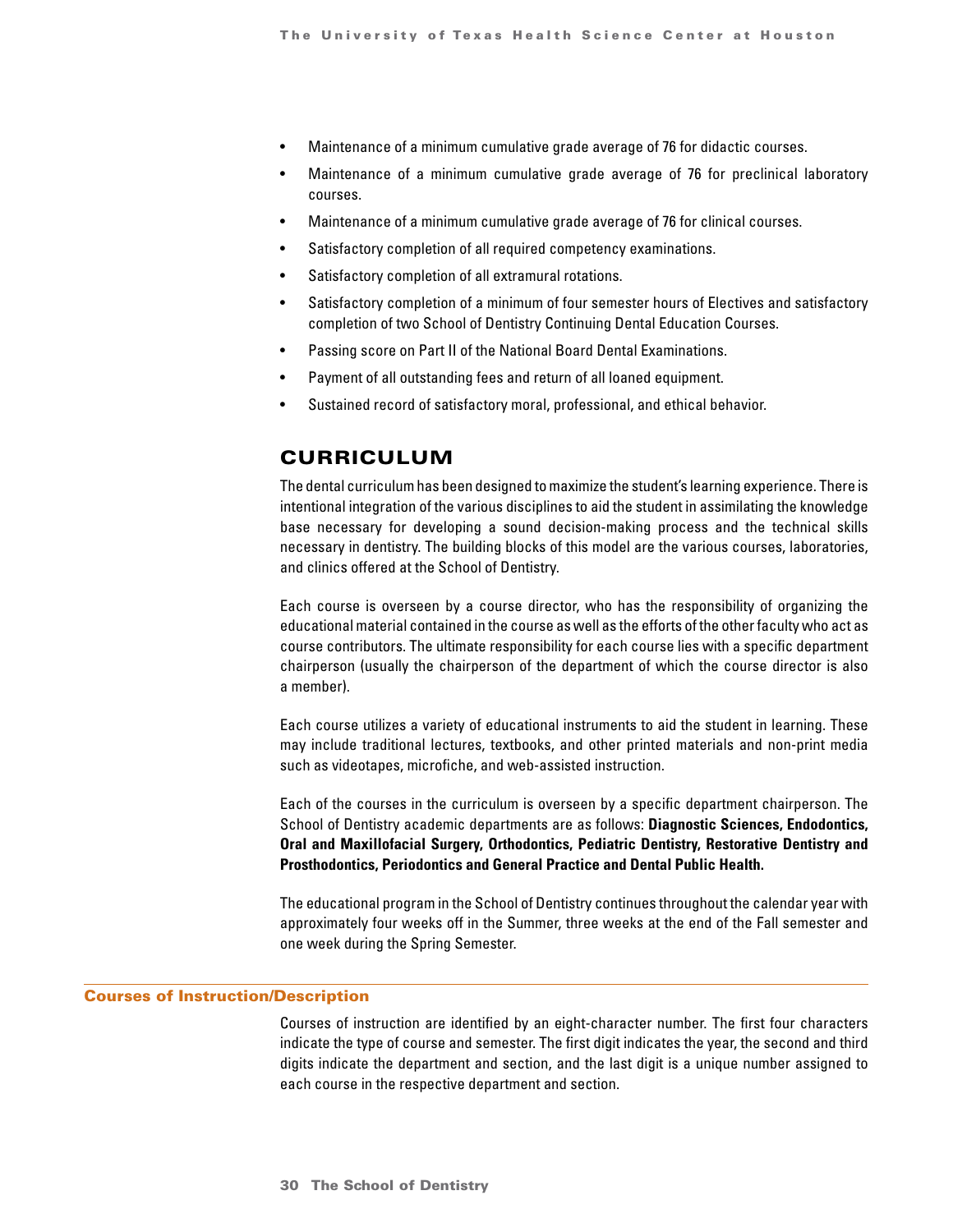*Note: Course descriptions are intended to represent skills and knowledge that should accompany successful completion of the course and should not be construed as a guarantee or warranty by UTHSC-H of the required level of achievement by every student.*

#### First Year

#### **DENS 1504** *Neurosciences* **3.5 cr**

This course covers the aspects of the structure and function of the Central Nervous System (CNS) essential for understanding neurologically-related clinical problems, including cranial nerve disorders, neurological syndromes, mechanisms of pain production and perception and the neurophysiology of mastication and occlusion. At the conclusion of this course, the student should be prepared for detailed study of the medications affecting the nervous system, and for consulting with physicians with respect to patients suffering from neurological disease.

#### **DENF 1510** *Biomedical Science Core* **6.0 cr**

The course is designed to present foundational knowledge starting with biochemical building blocks and proceeding to the cell and tissue levels. The course will integrate biochemistry, general histology, anatomy, immunology and physiology.

#### **DENF 1511** *Oral Biology I* **4.0 cr**

The course is designed to present a roadmap of the oral cavity, looking at a broad integrated view of the oral anatomy, oral histology, saliva, clinical and oral immunology, embryology, and oral microbiology.

#### **DENS 1512** *Head and Neck Anatomy* **4.0 cr**

The course will be lecture and dissection of the head and neck region with an emphasis upon the acquisition of critical knowledge for a practicing dentist.

#### **DENS 1513** *Human Biology* **5.0 cr**

This course integrates the anatomy, histology, and physiology of the major system of the human body and how these topics interrelate in a healthy individual.

**DENS 1514** *Oral Biology II* **1.0 cr** This course provides in-depth information on oral histology and the tempromandibular joint.

#### **DENF 1543** *Clinical Applications I* **2.5 cr**

The course is designed to be a small group learning opportunity for student to correlate topics presented in the Biomedical Science Core and Oral Biology I course as well as other dental courses, through case based discussions and projects

### **DENS 1544** *Clinical Applications II* **2.5 cr**

The course is designed to be a small group learning opportunity for student's to correlate topics presented in Head and Neck Anatomy, Neurosciences, Human Biology and Oral Biology II as well as other dental courses, through case-based discussions and projects.

#### **DENU 1561** *Principles of Pharmacology* **1.0 cr**

This course relates to the study of the basic principles of how the body responds to and reacts to administered agents. This course is composed of three subtopics: Pharmacodynamics; Pharmacokinetics and Pharmacotherapeutics.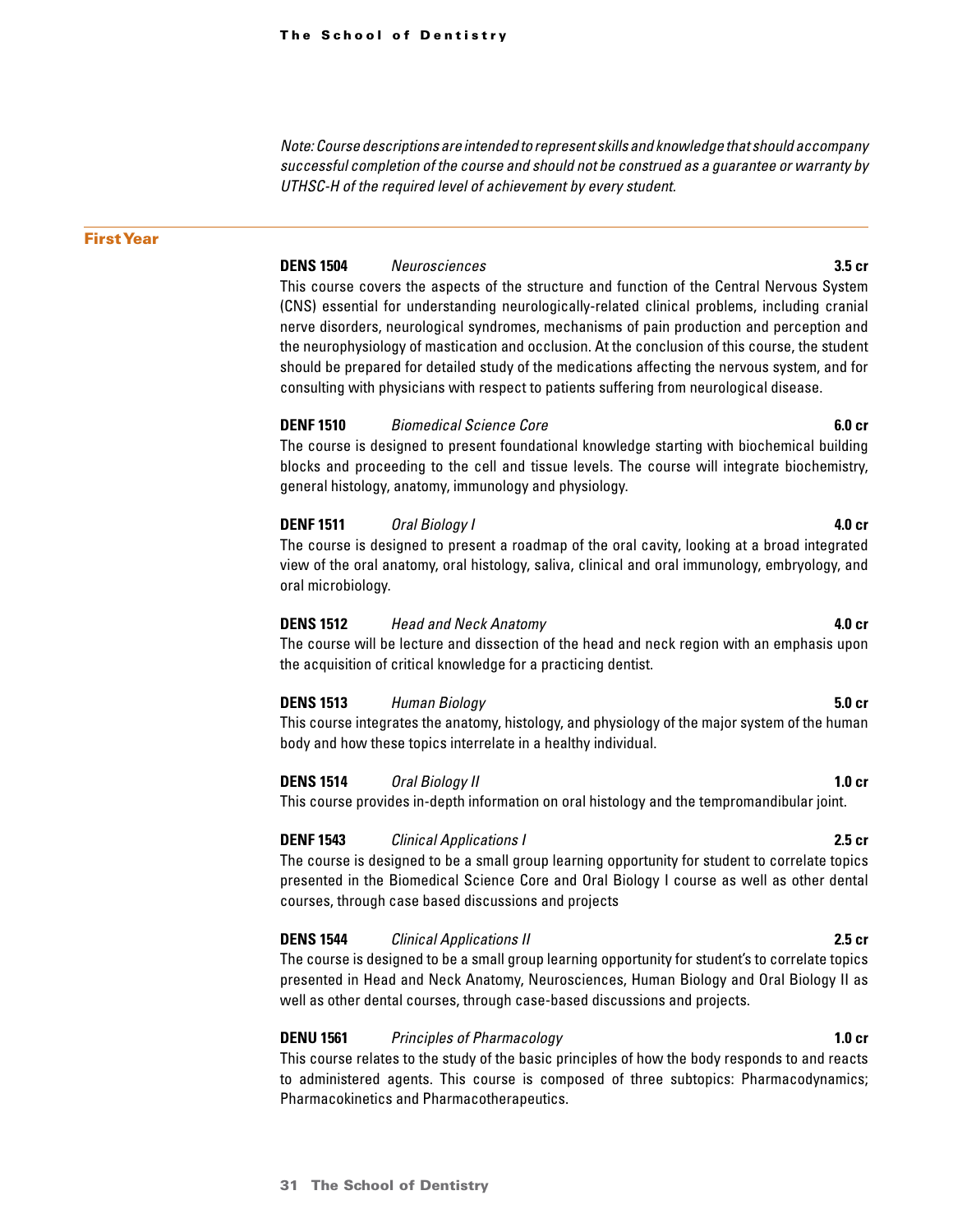### **DENU 1562** *Local Anesthesia* **1.0 cr**

This course is essential for the performance of a great majority of the clinical procedures students use in treating patients throughout a career. The goal is for students to learn the pharmacology and toxicology of dental local anesthetic drugs and the proper techniques for their administration.

### **DENF 1601** *Dental Anatomy I* **2.0 cr**

Knowledge of dental anatomy and occlusion is fundamental in the study and practice of all the disciplines of dentistry. It is essential in diagnosis, treatment planning, and treatment. Students are required to learn the anatomical and morphological characteristics of the teeth and their supporting structures, inter-arch and intra-arch relationships and eruption. Combined with the complementary lab courses, students will be able to fabricate dental restorations that meet anatomical, morphological, and functional requirements. This course also provides preparation for the Dental Anatomy and Occlusion section of the National Board Dental Examination-Part 1.

### **DEPF 1602** *Dental Anatomy Lab I* **1.0 cr**

In this lab course, students will have the opportunity to learn the psychomotor skills and develop the judgment required to restore teeth. Dental inlay wax will be manipulated to restore missing tooth structure to prepared teeth, so that the restored teeth meet morphological and functional requirements. Students will learn to evaluate a wax-up in four aspects: marginal integrity, surface finish, anatomic form, and occlusal relationship.

Students will have the opportunity to learn how the Whip Mix Articulator functions and how to set the anterior guide table to match the anterior guidance of models mounted on the articulator. Students should acquire basic concepts of dynamic and static occlusal relationships, and learn how to apply these concepts in the fabrication and evaluation of restorations.

### **DEPS 1604** *Dental Anatomy Lab II: Occlusion Lab* **2.0 cr**

In this lab course dental inlay wax will be manipulated to restore missing tooth structure to full crown preparations of selected anterior and posterior teeth. For each preparation, students fabricate a full crown wax pattern that meets anatomical, functional and restorative requirements. Student evaluates each wax-up in four aspects: marginal integrity, surface finish, anatomic form, and occlusal relationships.

### **DEPS 1614** *Operative Dentistry I* **4.0 cr**

This course prepares the student to transfer knowledge and skills pertaining to operative dentistry procedures (silver amalgam restorations, composite resin restorations and current bonding systems, techniques) from the dentaforms on the laboratory bench to the clinical setting on a patient. Students will perform the operative procedures on dentaforms mounted in the Kavo heads utilizing direct and indirect vision to simulate clinical operative dentistry procedures. Students will learn how to position the head, the chair, and hand positions for handpiece and instrument utilization that will enable students to perform operative restorative procedures within the Kavo head that simulates the restricted working area of the oral cavity on a patient.

Students will also be introduced to advanced composite resin restorations and the techniques and fabrication procedures involved in their application. Students will learn the correct technique for utilization of a current bonding system as well as becoming knowledgeable regarding the rationale of ecctive bonding.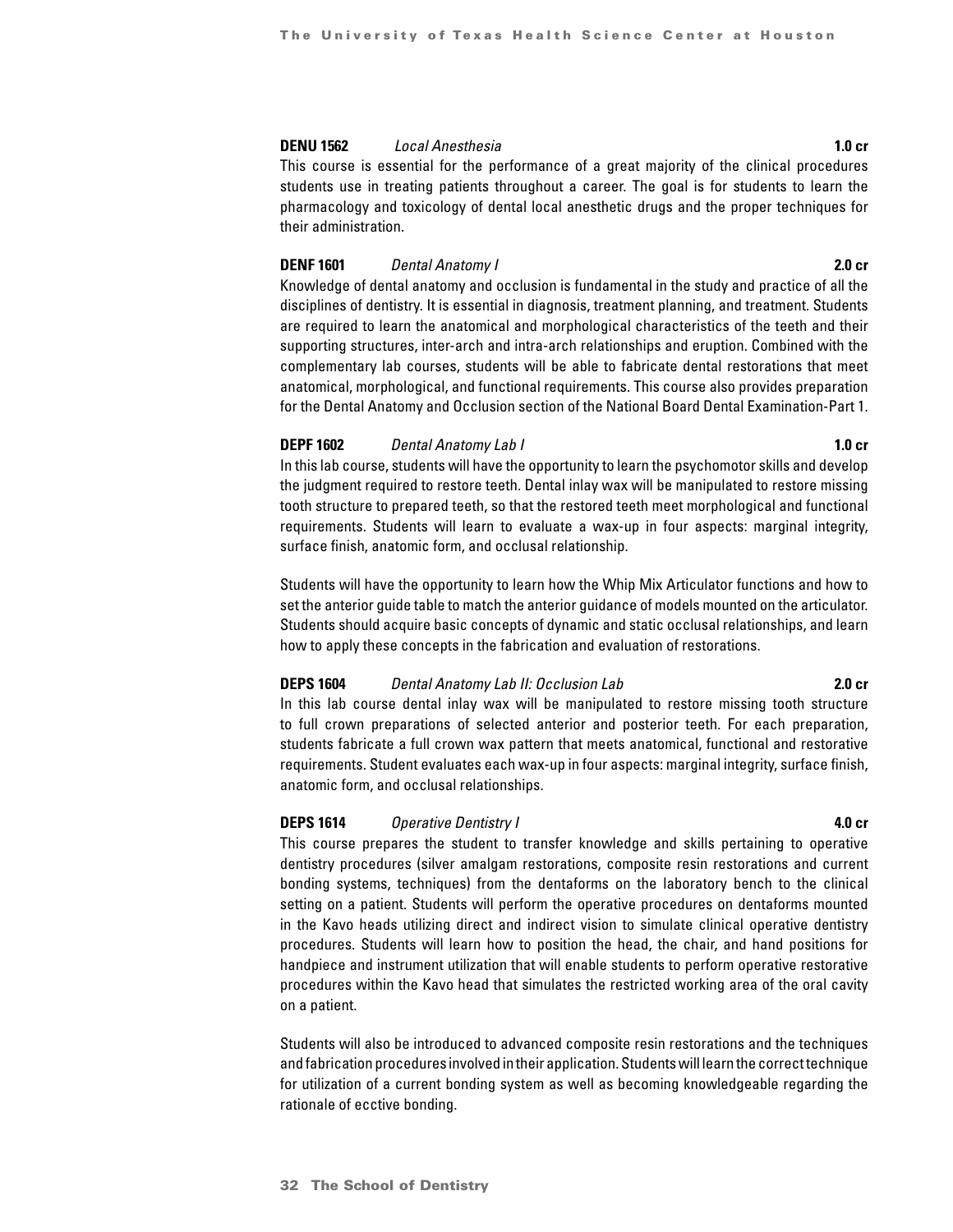### The School of Dentistry

### **DENF 1621** *Ethics in Dentistry* **0.5 cr**

This course helps students understand the place of ethics in professional life, to recognize when an ethical problem exists in the performance of academic work, clinical treatment, or research, and to have the capability of analyzing and addressing the problem. The monograph articles represent a diversity of views that relate to the series of ethical issues raised in class discussions. This course seeks to emphasize that ethics is a working discipline to help a dentist understand how to make critical decisions, and how to take appropriate and logical actions in dealing with patients, colleagues, and society.

# **DPRC 1624** *Dental Practice Readiness Curriculum I* **1.5 cr**

This course is designed to facilitate the creation of a personal strategic plan for a successful career and introduces the principles and the practice of personal finance.

### **DENF 1651** *Foundational Skills for Clinic I* **1.0 cr**

This course will introduce students to foundational skills needed in the clinical setting. Students have the opportunity to learn the importance of infection control and the practical maintenance of barriers to infection in the operatory. Students gain an awareness of the Health Insurance Portability and Accountability Act (HIPAA) and its impact on clinical activities as it relates to patient privacy and confidentiality. Students learn the proper methods of taking and evaluating vital signs. Students are introduced to the principles of fourhanded dentistry, communication skills and the proper positioning of operator and patient in the Dental Auxiliary Utilization clinic. Students learn how to evaluate and treat a patient who sustains cardiac arrest or an airway obstruction in the dental office through the techniques of CPR and Foreign Body Airway Obstruction. Students learn to recognize the early warning signs of a heart attack and the lifestyle changes that may help prevent cardiac arrest. Students learn to arrange the clinic cubicle in a manner promoting efficiency during treatment. Students participate in four-handed dentistry, reinforcing pre-clinical learning, by assisting an upperclassmen or post-graduate resident chair-side. Students prepare the clinic cubicle according to infection control guidelines for the treatment of a patient, and break down the cubicle after the session. Students practice proper infection control standards during each chair-side assist. Students obtain accurate vital signs on patients. This course will prepare students for DENF 2704 Introduction to Clinic.

### **DENS 1652** *Foundational Skills for Clinic II* **1.0 cr** Students will continue to build on the concepts learned in Foundational Skills for Clinic I course.

### **DENF 1672** *Biomaterials I* **1.0 cr**

This course provides an applied science foundation for understanding important physical, chemical, and mechanical properties of dental materials. The effects of composition and manipulation on the properties and clinical success of selected dental materials will be emphasized. Appropriate biological properties will be described. This course provides students with the knowledge of how the composition and manipulation of selected dental materials affect their properties and clinical success.

### **DENU 1703** *Oral and Maxillofacial Radiology* **1.5 cr**

This course introduces students to the basic principles of oral and maxillofacial radiology. The radiographic examination plays an integral role in the diagnostic process in dentistry in conjunction with the clinical examination. Only those conditions and disease states which are detected by examination of the patient can be addressed. The preclinical laboratory sessions are designed to perfect the student's technical skills and familiarize them with the variability of normal radiographic anatomy.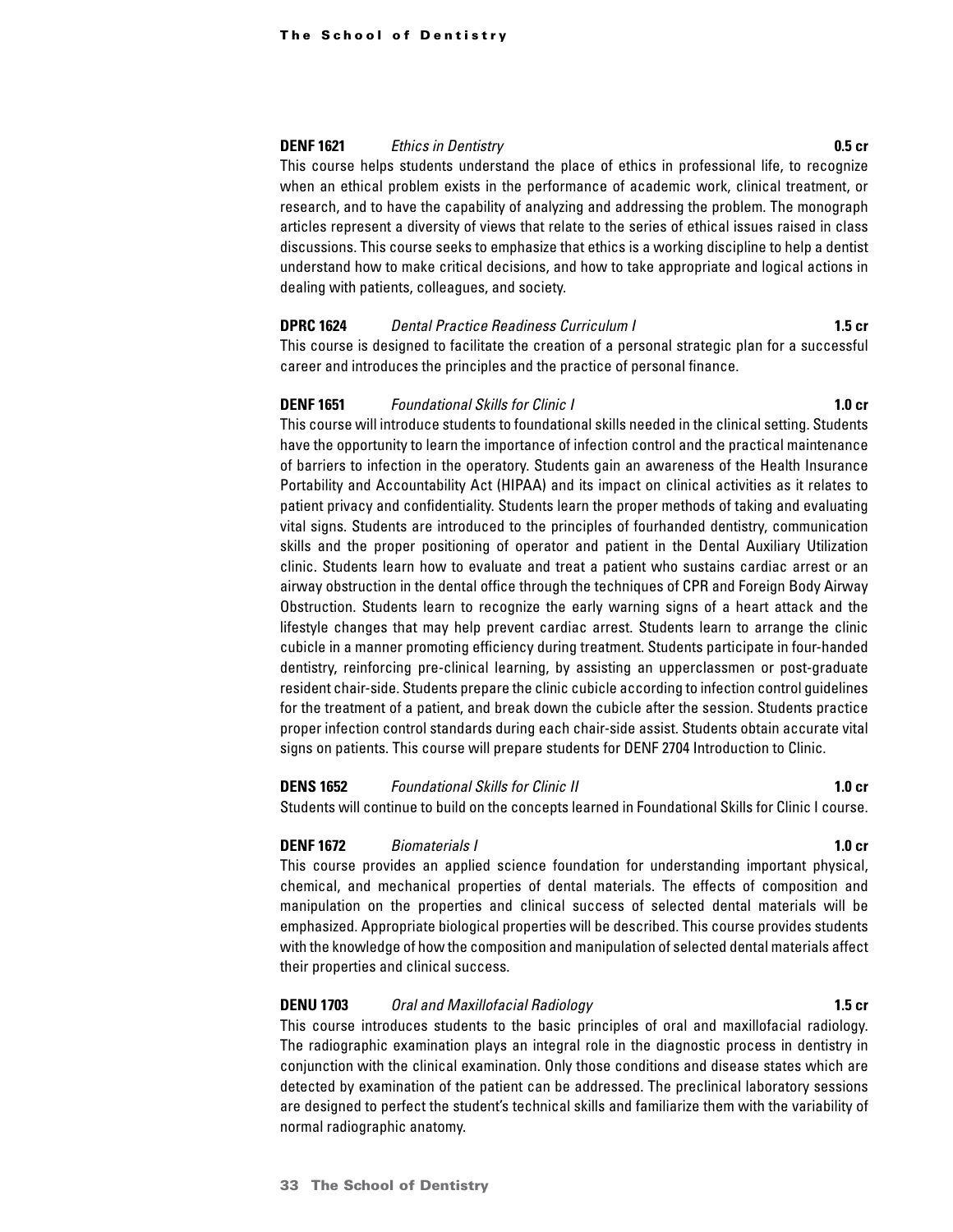### **DENU 1704** *Introduction to Clinic* **2.0 cr**

This course introduces students to the clinical environment and familiarizes them with the steps in doing a comprehensive exam. In addition, it allows students to develop and interpret basic diagnostic aids that enable them to arrive at a diagnosis and treatment outline. Students also become familiar with techniques used to perform a prophylaxis. This course guides students through the process necessary to collect information, interpret that information, and use it in formulating a diagnosis and develop a treatment plan.

# **DENU 1721** *Perio I: Diagnosis & Treatment Planning* **1.0 cr**

This course reviews and expands the student's knowledge regarding the biology of the healthy periodontium. It also introduces students to current classifications of periodontal diseases and fundamental knowledge of the epidemiology, etiology, microbiology and immunology of periodontal diseases. Basic information is integrated with necessary clinical skills to evaluate and diagnose all currently recognized forms of periodontal diseases. This includes the ability to recognize the less common forms of gingivitis and periodontitis and those systemic condition forms of which may influence the initiation, progression, or treatment of periodontal diseases.

### **DENS 1931** *Basic and Applied Nutrition* **1.0 cr**

This course helps students acquire a basic understanding of human nutrition in the context of oral health and disease. It is recognized that the oral cavity is part of the total body system; many fundamental concepts which apply to overall health must be considered in the context of this course. Students are expected to be able to apply the concepts learned in this course to patient diagnosis and treatment planning taught later in the curriculum.

Topics in this course include the basics of nutritional assessment, nutrients as an energy source, carbohydrates, lipids and proteins in food, weight control, vitamins and minerals, and the application of basic nutrition to clinical treatment. An explosion of new information concerning the role of human genetics in nutrient utilization is in progress. New genes are being identified that control basic metabolism, and which may account for much of the individual variation in body form and metabolism. Students are encouraged to develop the habit of lifelong learning, and as health professionals, to continue to incorporate new discoveries into their daily practices.

### **DENF 1934** *Prevention of Oral Diseases* **1.5 cr**

This course will provide students with the necessary information and skills to plan and implement oral health prevention programs. It will emphasize health promotion and prevention at the community and individual levels. This course attempts to make students aware of how cultural traditions and socioeconomic status influence the way individuals seek oral health care. To affect this awareness, students provide oral health promotion and prevention programs for selected schools, community health centers, and community groups. The Greater Houston Area Health Education Center (AHEC) will help identify sites that reflect the diverse cultural, ethnic, racial, and social makeup of the state of Texas.

Instructional methods used in this course are lectures and service-learning activities. The service-learning activities provide both a community service and an opportunity for student reflection via the use of group discussions, journals, and oral presentations. Through a partnership with the AHEC, students are assigned a community site where they will plan and present oral health education programs. The structured community outreach gives students a chance to explore their values, gain knowledge and appreciation of diverse communities and their cultural traditions, and develop a better understanding of oral health needs of populations.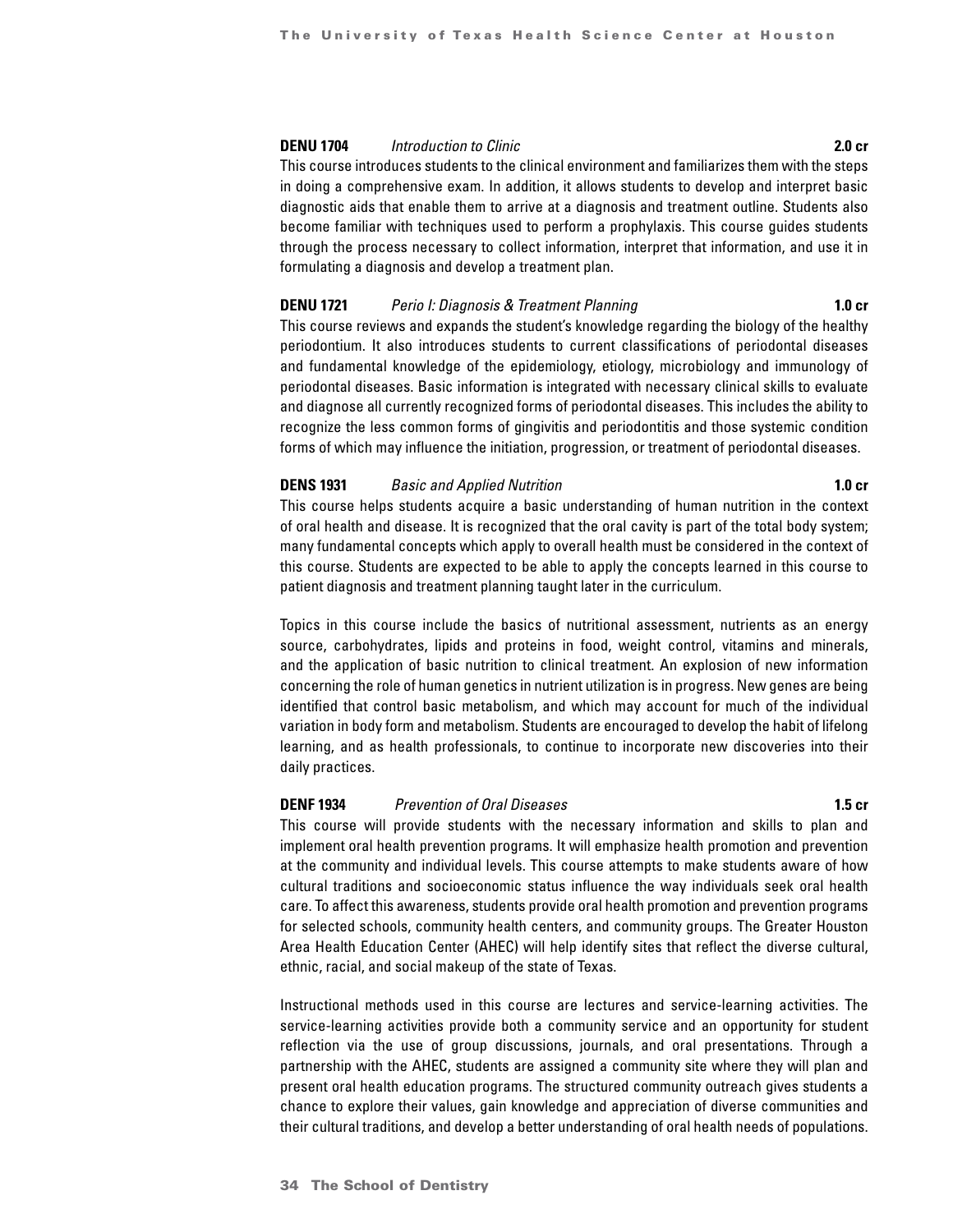This course provides students with the background information for the community oral health presentation they will make in DENF 2704, Introduction to Clinic.

### **DENF 1991** *Introduction to Dental Informatics* **0.5 cr**

This course offers an introduction to dental informatics and the technological environment of the School of Dentistry, the information resources to which students have access, and the fundamental skills necessary to navigate within this environment. Dental informatics is the study of how health related information is collected, stored, communicated and presented to enhance patient care and discovery. The course includes an emphasis on understanding the critical role of data and information in dentistry. The course reviews the concepts of clinical decision-making, critical thinking skills, clinical effectiveness, evidence-based dentistry, and the ability to retrieve and critically evaluate information resources.

Using a combination of lectures, demonstrations, and an online approach (Blackboard), students will complete course readings, tutorials, and exercises.

This course should give each student a broad understanding of dental informatics information resources and familiarity with clinical technologies available to the dental professional. Using the principles of evidence-based dentistry and the critical thinking processes introduced in this class, students are able to analyze various information resources and evaluate them appropriately. The skills gained in this course should be applied by the student in basic science, behavioral science, and clinical courses throughout their tenure as students at the School of Dentistry. Dental informatics should provide the foundation for an active learning process both in dental school and in the future as dental practitioners.

### Second Year

### **CLIN 2502** *Second Year Fall Clinic* **3.0 cr**

This course serves as an opportunity for students to gain experiences necessary to provide clinical care to patients. Students will have rotations that provide experience with virtual patients, community rotation, provide anesthesia and work in a mentored environment within their assigned group practice. Students will begin actual treatment of patients as they are assigned appropriate clinical cases.

### **CLIN 2503** *Second Year Spring/Summer Clinic* **2.0 cr**

In this course students are expected to gain experience and knowledge in the following clinical areas: electronic patient record (EPR), infection control, diagnosis and treatment planning, radiology, periodontics, anesthesia, and operative dentistry.

The Second Year clinical experience is enhanced by the student's knowledge gained through the basic science courses as well as the pre-clinical didactic and laboratory courses.

### **DENF 2564** *Dental Therapeutics* **2.0 cr**

The course is designed to provide knowledge of drugs commonly used in the treatment of dental disease. Students will also study drugs primarily used in medicine, which fit in the same categories as dentally used drug, whenever it is appropriate. Topics include antibiotics, autonomic drugs, pain and anxiety control drugs, inflammation and anti-inflammatory drugs, anticaries and antiplaque agents. Principles and application of prescription writing are integrated throughout the course.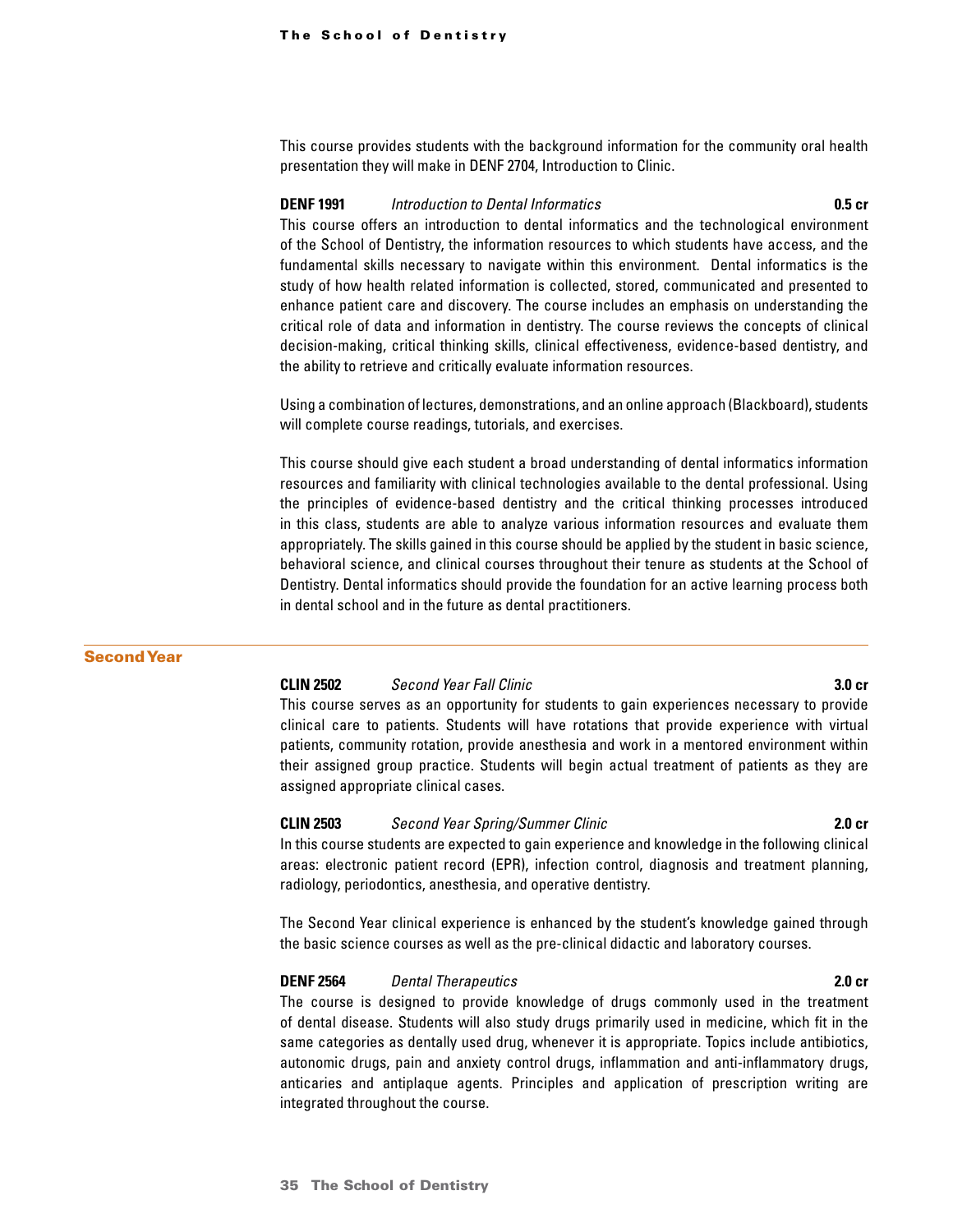# **DEPF 2614** *Operative Dentistry II: Simulation* **4.0 cr**

This course prepares students to transfer knowledge and skills pertaining to operative dentistry procedures (silver amalgam restorations, composite resin restorations and current bonding systems, techniques) from the dentaforms on the laboratory bench to the clinical setting on a patient. Students perform the operative dentistry procedures on dentaforms mounted in the Kavo heads utilizing direct and indirect vision to simulate clinical operative dentistry procedures. Students learn how to position the head, their chairs, and hand positions for handpiece and instrument use enabling students to perform operative restorative procedures within the Kavo head simulating the restricted working area of the oral cavity on an actual patient. Students are also introduced to advanced composite resin restorations and the techniques and fabrication procedures involved in their application. Students will have the opportunity to learn the correct technique for use of a current bonding system and become knowledgeable regarding the rationale of effective bonding.

# **DPRC 2624** *Dental Practice Readiness Curriculum II* **1.5 cr**

This course teaches students to apply the framework of strategic planning to dental office management. Building on DPRC I, DPRC II applies the knowledge and those skills to key non clinical components of dental practice, including dental office layout and equipment, practice revenues versus practice costs, and basics of office finance.

### **DENF 2705** *Pathobiology* **6.0 cr**

The course is designed to provide foundational knowledge of the etiology, pathogenesis, morphologic changes, and functional consequences of pathologic processes. The course will encompass the general principles and mechanisms of diseases, as well as the pathologic mechanisms of the various organ systems.

### **DENS 2706** *Oral Diseases* **4.0 cr**

The course is designed to present a comprehensive background on a wide variety of diseases that affect the oral and maxillofacial regions. Information necessary to identify and manage disease in a private practice setting will be provided. Case based discussions will support the didactic instruction.

### **DEPS 2712** *Endodontics I: Simulation* **2.0 cr**

This course provides practical preclinical experience in performing a nonsurgical root canal treatment on uncomplicated anterior, premolar, and molar teeth, and prepares students in the management of pulpal and periradicular disease through a series of classes and laboratory sessions, including various simulation projects. Problem-solving skills, critical-thinking, patientsimulation, radiology, and self-assessment criteria are emphasized throughout the course.

### **DENF 2722** *Periodontics II: Nonsurgical Periodontics Therapy* **1.0 cr**

This course introduces students to the basic principles of periodontal therapy. The core of the course emphasizes the initial phase of periodontal treatment and exposes students to the basic techniques used to eliminate the etiologic factors involved in the development of inflammatory periodontal diseases. Additionally, students are introduced to occlusion as it relates to the nonsurgical phase of periodontal therapy. Clinical decision criteria are presented in order to familiarize students with the concepts of maintenance of periodontal health. Scaling and root planning are taught to students through sessions and a laboratory exercise. This laboratory exercise emphasizes skills essential to scale and root plane periodontally affected teeth.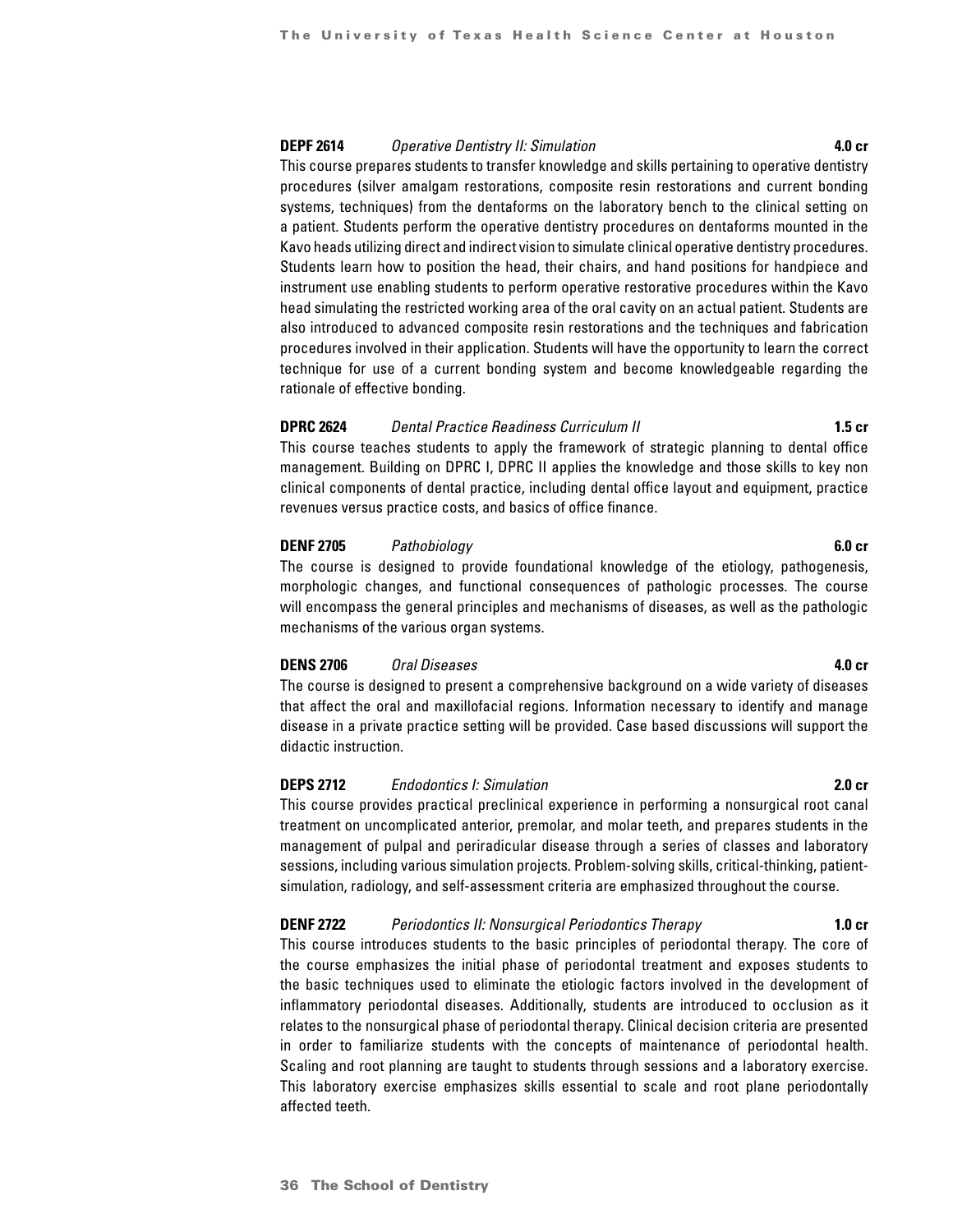Students should also become familiar with the sequence and phases of periodontal therapy, have the opportunity to understand the rationale for the elimination of etiologic factors to control the most common forms of periodontal diseases, and be able to reevaluate periodontal tissues and develop a periodontal treatment plan. Students should learn the clinical skills necessary to correctly use periodontal instruments utilized for the elimination of plaque and calculus, to understand the significance of occlusion in the treatment of periodontitis. Most importantly, students should understand the significance of evaluating periodontal tissues and be able to make clinical decisions whether to improve or maintain the periodontal health obtained after therapy.

### **DENS 2801** *Oral and Maxillofacial Surgery I* **1.0 cr**

This preclinical course introduces students to oral and maxillofacial surgery and prepares them for clinical experience with dentoalveolar surgery. Students will have the opportunity to learn to thoroughly assess patients and to effectively diagnose and treat basic oral surgical problems encountered in general practice.

Students are exposed to the basic principles of surgery, especially oral surgery. This course emphasizes the concepts of patient management: medical and dental history taking, review of systems, tissue handling, and wound repair. Students learn basic surgical principles associated with uncomplicated and complicated exodontia, soft tissue mucoperiosteal flap design, aseptic technique, and surgical armamentarium. Other areas of emphasis include assessing the importance of vital signs and assessing bleeding disorders as they relate to the surgical patient. The informed consent process and medicolegal issues are presented in the context of the clinician's duty and responsibility as it relates to standard of care issues and the surgery patient. This course also teaches students to develop an organization of thought in patient/case presentation.

### **DENS 2804** *Essentials of Medicine I* **3.0 cr**

The course is design to prepare students to recognize the physical signs of systemic disease while learning the essential techniques of medical history and physical. Students learn to collect adequate information of factual information, correlate and analyze clinical and radiographic findings, establish a differential diagnosis and develop a dental management plan based upon the patients treatment needs. Pathology, pathophysiology, medical pharmacology, and dental management are emphasized. A practical application component will be provided.

### **DEPS 2908** *Fixed Prosthodontics -FPD* **2.0 cr**

This course introduces students to basic principles of fixed partial prosthodontics. It is designed to teach students the terminology, materials, techniques, and basic principles of treating patients with fixed partial dentures (FPD). Students acquire the knowledge and skills to diagnose and treatment plan gold and metal-ceramic FPD. Students learn the basic principles and skills to prepare, provisionalize, and fabricate FPD and prepare cases for fabrication in a remote dental laboratory. Students are introduced to ceramic materials for esthetics, the basic principles of esthetics, and indications for their use.

### **DEPF 2912** *Indirect Single Unit Restoration* **4.0 cr**

In this course students are introduced to the disciplines of biomaterials, operative dentistry and fixed prosthodontics. The course addresses the terminology, materials, techniques, and basic principles involved with prosthodontic diagnostic procedures, tooth preparations (inlays, onlays, full gold, metal-ceramic) impression making and master cast fabrication, interim restoration, waxing and occlusion, and the fabrication of cast restorations using the lost wax process. Students learn how to fabricated castings for try in and cementation.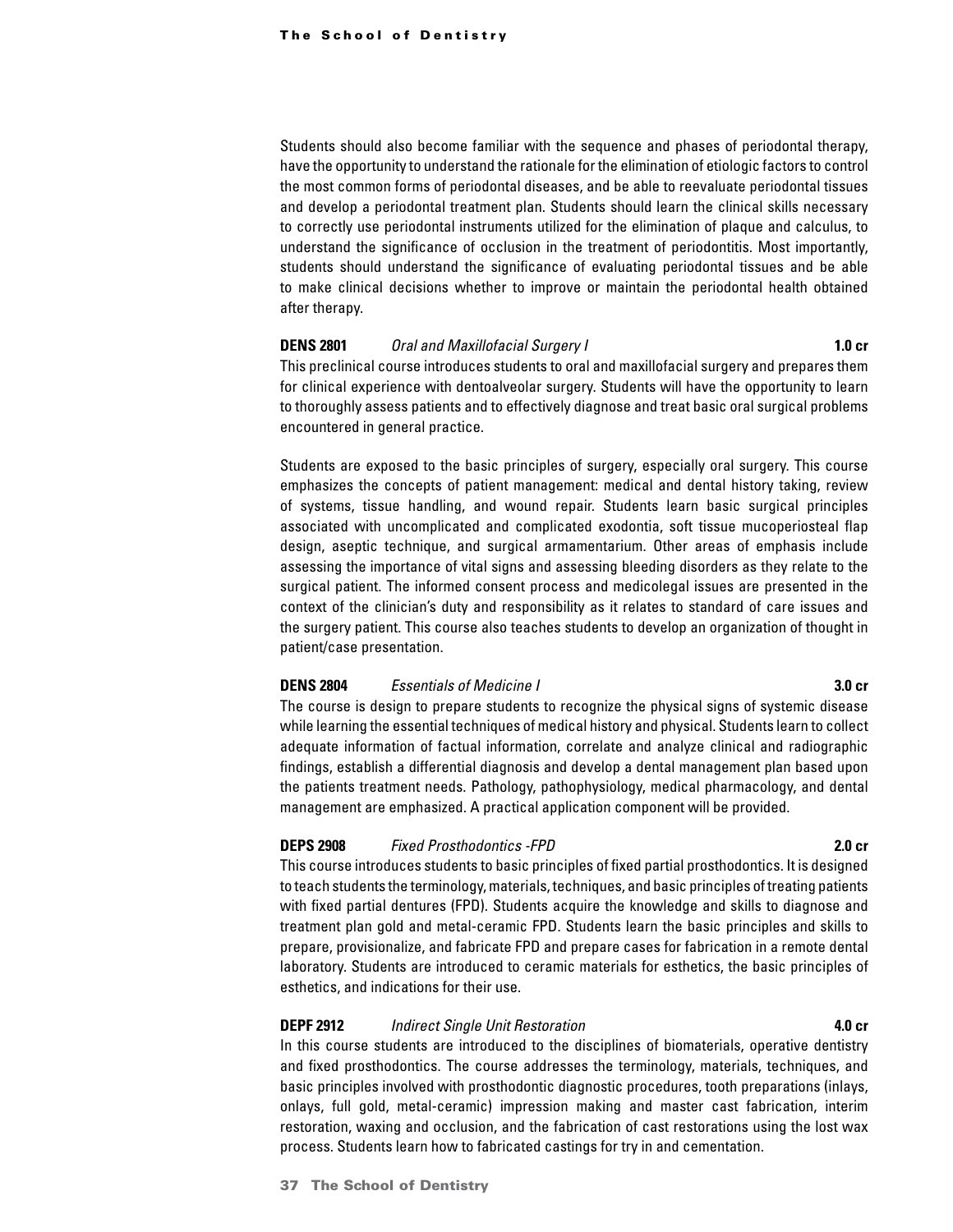# **DEPF 2913** *Removable Prosthodontics I* **2.0 cr**

This course is the first part of a series of preclinical preparation courses in basic prosthodontic principles. The purpose of this course is to introduce the student to the basic principles of removable prosthodontics. The course will address the treatment of patients requiring complete denture (CD) therapy and removable partial denture (RPD) therapy. Students will acquire the knowledge and skills to diagnose and treatment plan patients who are either edentulous or partially edentulous. Students will learn the fundamentals of nomenclature, classification, survey/design, and mouth preparation along with the basic sequence of treatment as it relates to the construction, delivery and maintenance of a CD and an RPD. Students will become proficient in the concepts of CDs, designing basic RPDs and in the preparation of work authorizations for the production in the dental laboratory. Students will gain a knowledge of and appreciation for the supportive dental laboratory procedures.

# **DEPS 2914** *Removable Prosthodontics II* **1.0 cr**

Students will continue to build on the concepts learned in Removable Prosthodontics I course.

### **DENS 2915** *Implantology I* **1.5 cr**

Students are introduced to the didactic and technical aspects of placing and restoring dental implants for a two implant supported overdenture and a single-implant supported crown. Students are introduced to all phases of the treatment of these two types of cases to include: treatment plan, diagnostic wax-up, fabrication of implant stents, surgical placement of implants, selection of abutment components, provisionalization, and completion of the final prosthesis through lecture and hands-on laboratory exercises. Students learn the foundational knowledge and skills required discussing the potential of implant treatment with a patient, and to treatment plan and restore a non-complex implant case in the third and fourth year clinics.

### **DENS 2936** *Behavioral Context of Dental Patient Management* **1.0 cr**

This course familiarizes students with the behavioral science aspects of dental patient management. This course attempts to create an awareness of the unique developmental and behavioral facets of the dental patient at each stage of the life span, and to provide the student with the basic knowledge necessary to understand human behavior as it applies to the practice of dentistry. Behavioral concepts covered include cognitive and psychosocial development, aging and ageism, verbal and nonverbal communication, behavior management, stress and coping; pain, anxiety and fear, non-pharmacological methods of anxiety management, and smoking cessation.

This course utilizes a team-based learning format. This course also incorporates the use of standardized patients to promote development of patient interaction skills in a controlled setting and where students receive immediate feedback on their performance from a patient's perspective.

### **DENS 2961** *Growth & Development* **0.5 cr**

This course introduces students to the basic concepts in physical growth and development. Information on physical growth and dental development is presented sequentially beginning with prenatal growth and extending into adult life where developmental changes continue at a slower pace. Students are introduced to basic concepts of postnatal human growth and development, to the nature of craniofacial growth, and to the theories of craniofacial growth. The etiology of malocclusion and the special developmental problems of children with malocclusion and dentofacial deformity are considered in some detail. Students should learn the basic techniques in the assessment of the developing child using four separate analyses: cephalometric, facial form, space, and hand wrist analyses. Students should learn the skills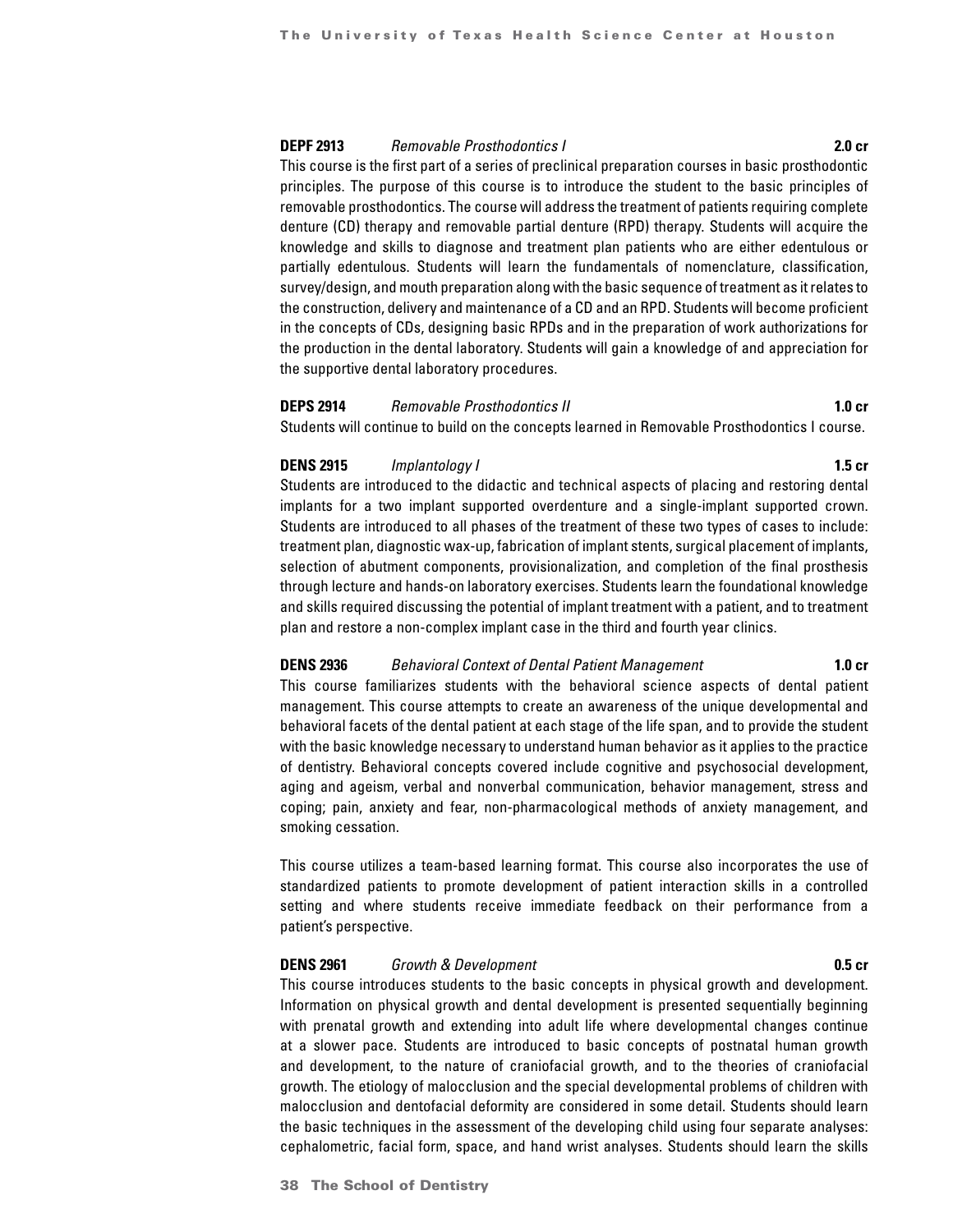### The School of Dentistry

necessary to evaluate and to suggest treatment plans for a number of frequently encountered clinical problems of children.

### **DENF 2962** *Pediatric Dentistry I* **1.0 cr**

This course, prepares students to render dental treatment to pediatric patients. Students should learn to recognize the differences that exist in the delivery of treatment to children and adults. This course introduces child development, growth and development of the dental arches, and behavior management necessary in the treatment of children. Students should acquire a thorough understanding of the development and morphology of primary and permanent teeth, their eruption sequences, and common developmental disturbances frequently seen in growing children. A review of the cariogenic theories and caries prevalence, as it relates to the developing child, is discussed. This course provides indications and contraindications for fluoride supplementation and sealants, along with necessary information regarding oral hygiene instructions and nutrition requirements of pediatric patients. Students should learn to recognize common signs of child abuse and the appropriate agencies to which they are required by law to report suspected cases of abuse. Common periodontal problems in children are also introduced.

### **DEPS 2963** *Pediatric Dentistry II* **2.0 cr**

This course introduces restorative techniques, both cavity preparation and restoration placement, in primary teeth as well as young permanent molars. In the laboratory section, students should learn to prepare primary teeth for the most common types of restorations currently utilized in pediatric dentistry, with emphasis placed on the differences necessary for primary or permanent teeth. The space maintenance portion of the course teaches students indications and contraindications for various space maintainers. The laboratory section teaches the proper construction of these appliances. Diagnosis, treatment planning, and proper treatment of pulpal problems in the primary and early mixed dentition is discussed. Recognition of gingival and periodontal problems as well as hard and soft tissue lesions in children is presented. The final presentations, diagnosis and treatment planning, involve a series of comprehensive case presentations. This course should prepare students to become competent in the formulation of a comprehensive treatment plan for children that they will be treating in the dental clinic.

### **DENU 2991** *Interdisciplinary Biological Sciences Review* **1.0 cr**

The objective of this course is to provide a review of the specific topics that will help the student prepare for the National Board Dental Examination, Part I (NBDEI). Where possible, emphasis will be placed on assisting the student in identifying areas of integration between the subtopics in Basic Sciences, especially in the areas of immunopathology, biochemistry-physiology and embryology-anatomy. A mock NDBE examination will be provided to allow the student to assess his or her progress in self-study and identify specific areas of weaknesses and strengths.

### Third Year

The **CLIN 3000** series listed below are third-year courses that provide an opportunity for clinical experience in the indicated clinical discipline. Students perform comprehensive dental care under the supervision of faculty from all clinical departments.

### **CLIN 3001** *Pediatric Dentistry Clinic* **2.0 cr**

This clinic course prepares dental students to render dental treatment to pediatric dental patients. Students learn to recognize the differences that exist in the delivery of treatment of children and adults. Students learn to perform a comprehensive oral examination using all the necessary diagnostic tools to evaluate the dental needs of the pediatric or mixed dentition patient to develop a thorough, comprehensive treatment plan. Students learn to recognize the need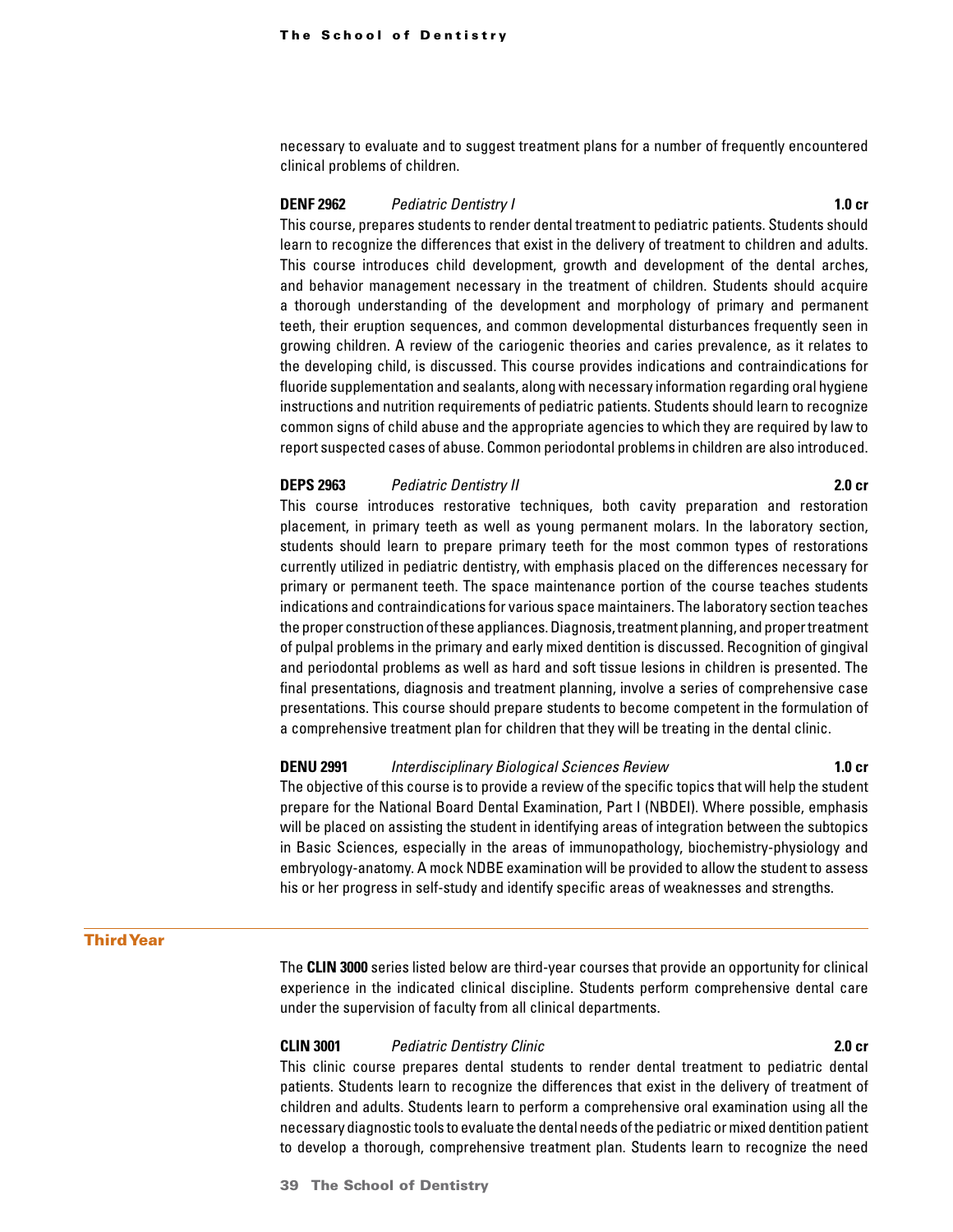for and management of space maintainers. The student will be required to recognize the need to refer treatment beyond his/her expertise. Prevention is emphasized, recognizing the child's level of cognitive and psychomotor development, and parental cooperation and interaction. This course develops the student's skills in the management of both the pediatric patient and their parents, including application of behavior modification skills. The course teaches students to be competent in operative dental procedures modified for use with primary and young permanent teeth, including the administration of local anesthesia and pain control.

### **CLIN 3002** *Endodontics Clinic* **1.0 cr**

This clinical course enables students to become competent endodontic practitioners by integrating pre-clinical principles and techniques into clinical patient treatment. Quality endodontic patient treatment requires that a practitioner possess and apply basic sciences knowledge in pharmacology, physiology, microbiology and immunology into the various technical aspects of treatment. Although a wide spectrum of endodontic treatment is possible, primarily non-surgical treatment of anterior, premolar, and uncomplicated molar teeth will be performed.

### **CLIN 3003** *Radiology Clinic* **1.0 cr**

This clinical course affords students the opportunity to integrate principles of preclinical training into the diagnostic process. Students utilize various types of radiographic surveys for their patient evaluations, including the full mouth survey (FMS), partial FMS evaluations, and panoramic evaluations. This course should provide students vital practical experience essential to become proficient in diagnostic radiography.

### **CLIN 3005** *Prosthodontics Clinic* **6.0 cr**

This clinical course introduces students to the clinical aspects of delivering patient care in the specialty of prosthodontics. It is designed to provide the student the opportunity to use critical thinking skills by utilizing information learned in basic sciences, clinical disciplines, and pre-clinical laboratories to treat patients in a clinical setting. Students should develop the necessary skills for gathering diagnostic information, developing a sequential treatment plan, and performing prosthodontic procedures using sound clinical judgment.

### **CLIN 3006** *Operative Dentistry Clinic* **4.0 cr**

This clinical course helps increase the student's knowledge and improve skills in clinical Operative Dentistry. The course focuses on the management and comprehensive dental care of patients requiring basic operative dentistry procedures. Students also continue to develop patient assessment, diagnosis, prognosis, and treatment planning abilities to help ensure success of subsequent fundamental Operative Dentistry procedures. Emphasis is placed on the delivery of quality, compassionate, and ethical comprehensive dental care. This care includes: 1) the evaluation of the health of pulpal tissue as it relates to the restoration of damaged teeth; 2) the evaluation of the periodontium as it relates to the restoration of damaged teeth; 3) the selection of the appropriate cavity design(s) and dental material(s) to restore damaged teeth to their optimal form, function, and occlusal relationships; and 4) adequate patient comfort.

### **CLIN 3007** *Oral Surgery Clinic* **2.0 cr**

This clinical course introduces students to clinical oral surgery, which includes patient evaluation, diagnosis, treatment planning, and routine oral surgery procedures commonly employed in general dental practice. Students become familiar with basic armamentarium, nomenclature and function of various surgical instruments. Students learn the principles of aseptic technique and infection control in preparing the surgical team, the patient, and the surgical cubicle for oral surgery procedures.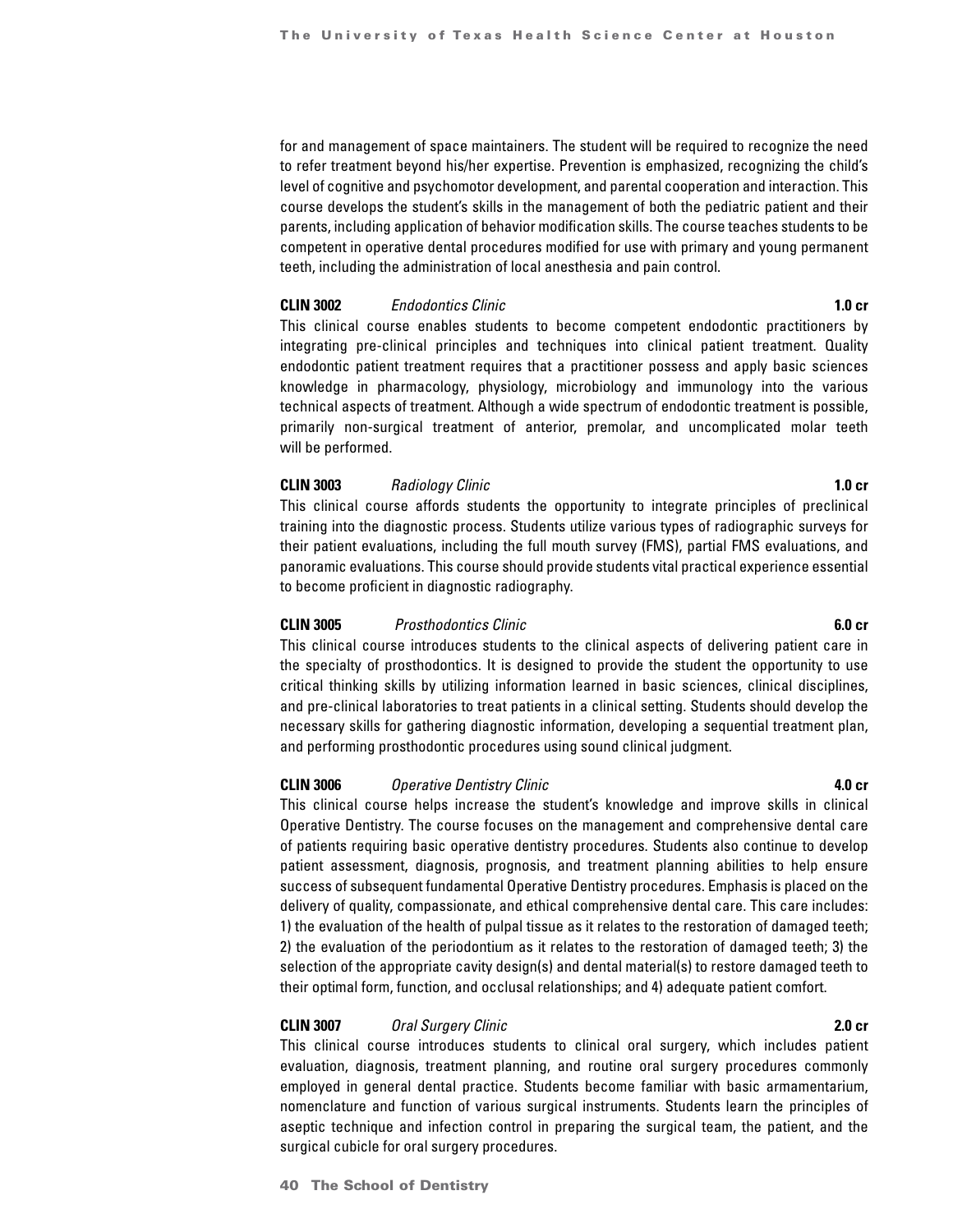Students develop skills in performing uncomplicated extractions, multiple extractions, alveoloplasty procedures, and routine suturing techniques.

Other areas of emphasis include patient management, use of local anesthesia, prevention, recognition, and management of intraoperative and postoperative complications, prevention and management of medical emergencies in the dental office, and postoperative patient management.

### **CLIN 3008** *Periodontics Clinic* **3.0 cr**

This clinical course focuses on the application of knowledge gained in the didactic study of Periodontics, and it is directly related to the previous material presented in the second-year clinic course. Students perform a clinical and radiographic examination and diagnose periodontal diseases. Students formulate a sequenced treatment plan and establish a prognosis for patients with gingivitis through moderately advanced periodontitis by integrating periodontics into a total dental and oral preventive approach. Students treat patients nonsurgically, reevaluate them, and identify patients that should be referred to a periodontist. Additionally, students maintain a stable periodontium by establishing and monitoring a recall protocol. Students discuss the rationale behind surgical periodontal procedures by assisting during surgeries.

### **CLIN 3011** *Orthodontics Clinic* **0.5 cr**

This clinical course introduces students to the practice of clinical orthodontics. The primary goal of this experience is to reinforce didactic concepts taught in the second year and build upon them in a manner that will better prepare the student to recognize, communicate, and manage orthodontic problems in the general dentistry setting.

### **CLIN 3013** *Urgent Care Clinic* **1.0 cr**

This clinical rotation provides students with an opportunity to manage dental emergencies appropriately, and diagnose, stabilize, and refer patients to dental specialists when the appropriate care demands their expertise.

### **CLIN 3014** *Clinical Practice I* **3.0 cr**

This clinical course reinforces and refines students' knowledge and skills required for the clinical practice of dentistry. Students have the opportunity to demonstrate competence in behavioral and patient management skills, in addition to the technical skills and knowledge required of a graduated, licensed dental practitioner. Students are observed and evaluated, and must understand and practice proper comprehensive patient care and management. The latter includes ethical and professional behavior, patient management, proper infection control techniques, and appropriate recording keeping.

### **CLIN 3016** *Clinical Simulation I* **1.0cr**

This course is provide the dental student with opportunities for the integration and application of theoretical, evidence-based, and clinical knowledge to the individual's practice of dentistry in a controlled student-centered environment. This course will reinforce and enhance student understanding of relevant patient information and its application in dentistry. This course will demonstrate the ability to integrate biomedical and clinical sciences into aspects of patient treatment and how to manage patient situations in an ethical and professional manner. This course will provide students with additional discipline-specific treatment experiences.

### **CLIN 3017** *Assess, Diagnosis, Treatment Planning Clinic* **3.0 cr**

This clinic rotation allows students to gain competence in evaluating a patient's dental needs, determining the complexity of those needs, and recognize and then gather baseline/diagnostic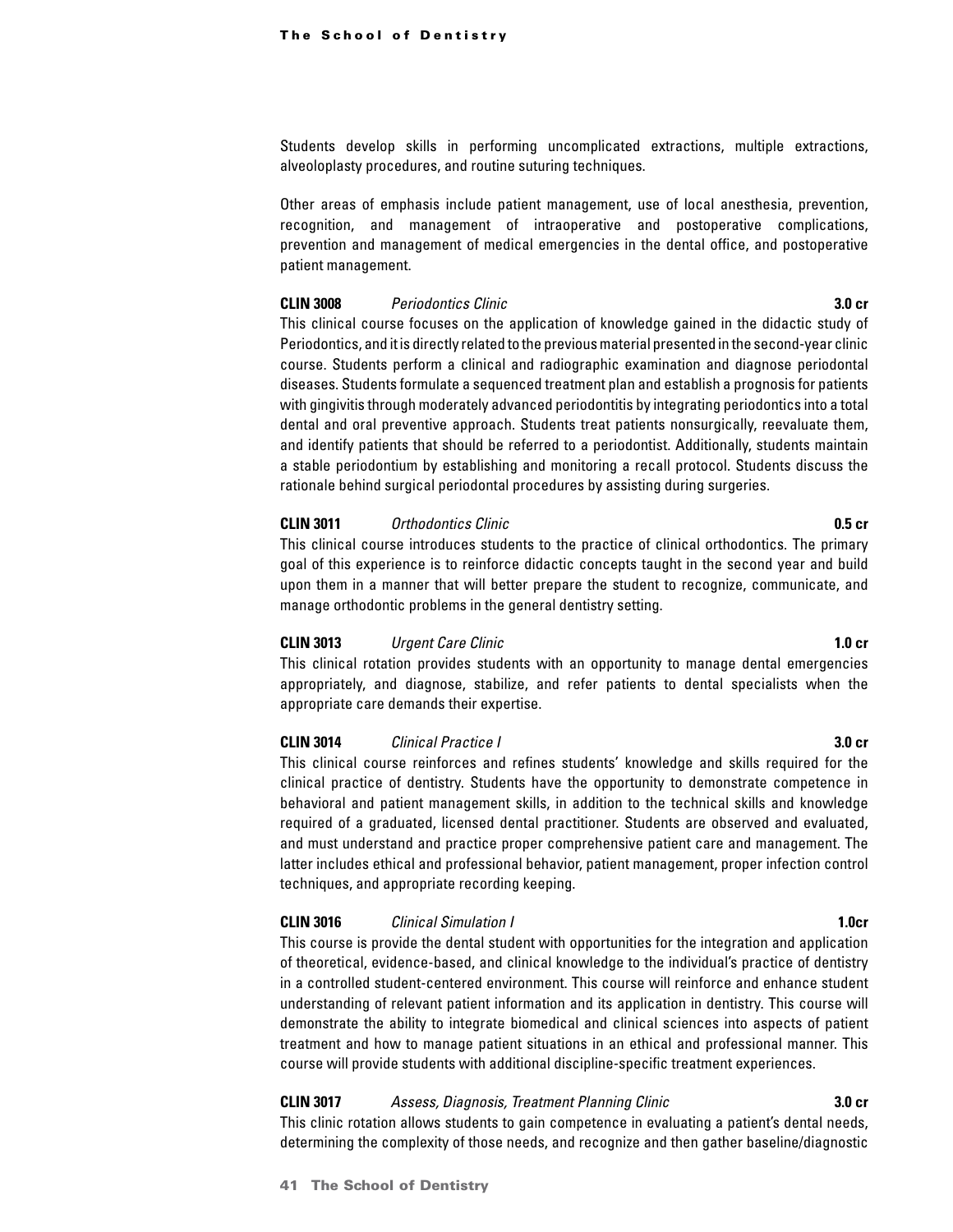information. Competence will also be gained in the use of specialty consultations, the treatment plan, which cannot be done without the above steps, is an essential process for the modern, successful dental practice.

# **DENF 3541** *Emergency Procedures* **1.0 cr**

This course brings together the individual medical emergency procedures presented in courses throughout the dental curriculum. It serves as a method for understanding their use in the clinical situation and to develop a greater sense of confidence in their application.

# **DENF 3621** *Communication in Dentistry* **0.5 cr**

This course helps students to integrate the theoretical and practical aspects of communication. It also helps to strengthen the student's relationships (patients, staff, colleagues, spouses), improve their initial patient contacts (telephone, interview, case presentation), motivate and change the behavior of patients, and deal with psychologically difficult patients.

### **DENS 3622** *Managing a Contemporary Dental Practice* **1.0 cr**

This course covers the basics of starting a practice or career and the various aspects of managing a practice, and introduces students to the concepts of basic business principles necessary to manage a modern dental practice.

### **DENU 3623** *The New Graduate As Manager* **1.0 cr**

This course covers the concepts of contemporary dental practices. Students should gain the necessary competence in sound business management principles to establish or associate with a successful general dentistry practice.

### **DENF 3672** *Biomaterials II* **1.0 cr**

This course will acquaint the student with the properties of bleaching agents, various types of dental adhesives, laboratory composites, dental cements, and color principles in dentistry. Additionally, the course will provide an opportunity for clinical problem-solving relating to the properties and materials introduced. Special emphasis will be placed on the biomaterials currently used in a dental practice. The information presented in this course will help provide the student with both a sound basis of knowledge and problem-solving skills that will aid in making appropriate selections of materials for each patient's unique needs.

### **DEPF 3673** *Advanced Restorative & Esthetics* **2.0 cr**

This is a preclinical course presented in the simulation center to expose students to current techniques and materials in esthetic dentistry and restorative dentistry. This course equips students with the skills to properly diagnose, treatment plan and perform a variety of advanced restorative procedures with appropriate materials in context of comprehensive care. This course will present new developments, innovative techniques and scientific evidence related to restorative and esthetic dentistry as they become available.

### **DENF 3703** *Oral & Maxillofacial Radiology II* **1.0 cr**

This course introduces students to the advanced aspects of oral and maxillofacial radiology. The radiographic examination plays an integral role in the diagnostic process in dentistry. The practitioner uses radiographic images to diagnose those structures which cannot be seen during the clinical evaluation. The dentist must therefore possess a sound knowledge of radiographic principles and be highly proficient in certain extraoral techniques to complement their overall diagnostic skills.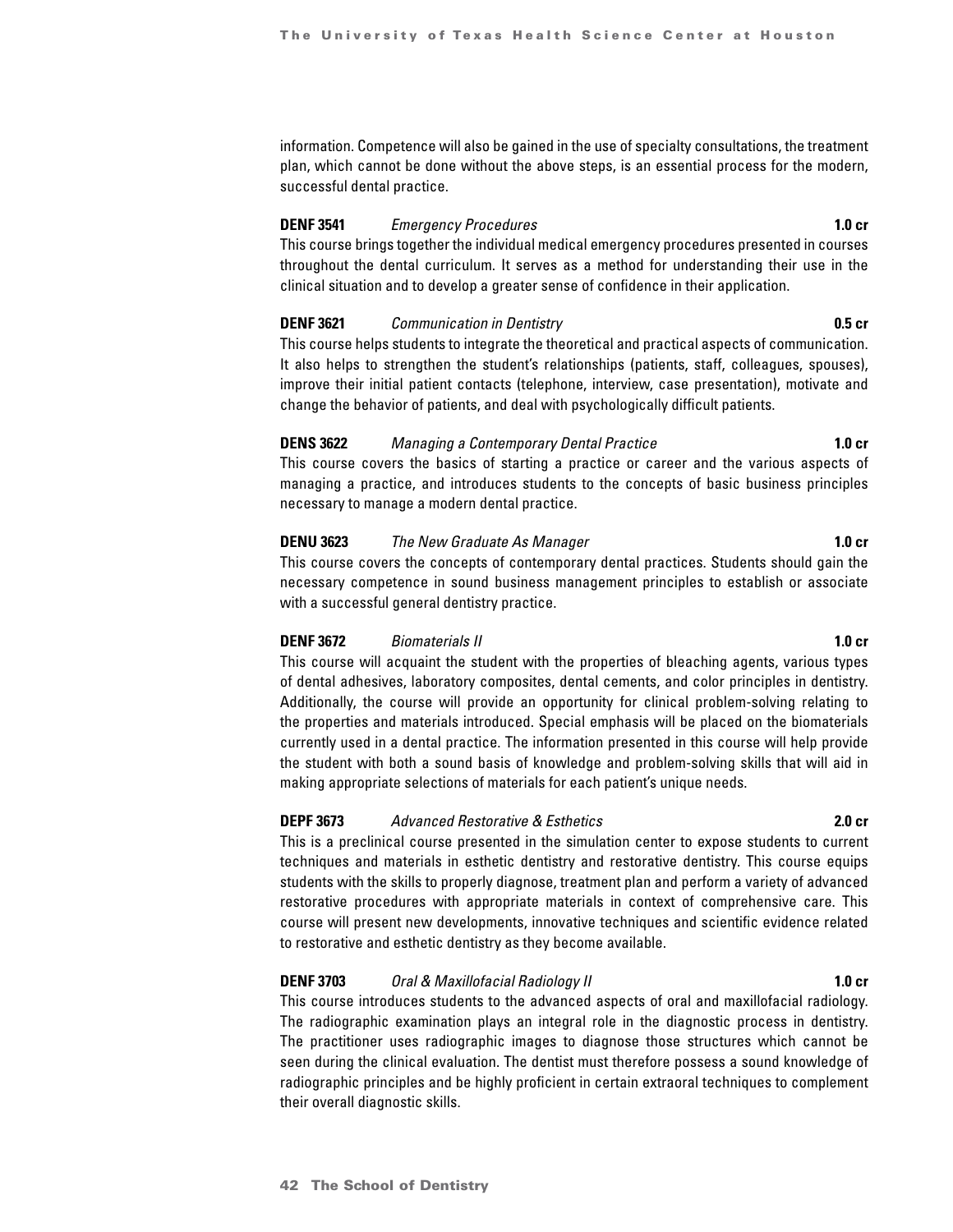### The School of Dentistry

# **DENS 3705** *Oral Oncology* **0.5 cr**

This course enables students to recognize and manage head and neck oral cancer, make appropriate referrals, and manage the oral complications secondary to cancer treatment.

### **DENU 3706** *Differential Diagnosis-Soft Tissue* **1.0 cr**

This course assists students in establishing a differential diagnosis for soft tissue pathoses occurring in the oral and paraoral regions. This course is designed to present an orderly and sequential approach to the formulation of a working diagnosis. This involves learning the classification system of lesions, the characteristic features of these lesions, the relative incidence of these conditions, and the gender, age, anatomical site, and ethnic predilection of patients. Students learn to describe the characteristics of the more common oral and head and neck lesions. In addition, students provide at least three reasonable differential diagnoses for each lesion based on clinical description, symptomatology, and epidemiological data. Students also learn to formulate an appropriate treatment plan derived from the working diagnosis.

### **DENU 3707** *Differential Diagnosis-Hard Tissue* **1.0cr**

This course assists students in establishing a working diagnosis based on the radiographic findings of patients affected by lesions or conditions involving the teeth, jaws, and adjacent oral anatomy. This course is designed to present an orderly and sequential approach to the formulation of a radiographic differential diagnosis. A differential diagnosis is obtained by including or excluding certain lesions or conditions based on their radiographic manifestations and clinical presentation. When coordinated with a patient's history and other pertinent clinical and laboratory data, a working diagnosis usually can be established. In many instances a biopsy and/or surgical treatment may be indicated.

### **DENF 3710** *Endodontics II: Biological Applications in Endo.* **0.5 cr**

This course helps students acquire a more in-depth understanding of pupal and periradicular pathophysiology, of techniques for diagnosing pulpal and periradicular disease, and of techniques for biomechanical canal instrumentation and obturation. Also included is an indepth discussion of the management of endodontic emergencies.

### **DENF 3711** *Endodontics III: Advanced Endodontics* **1.0 cr**

This course enables students to diagnose the need for and describe the endodontic treatment related to assessment of difficulty factors; traumatic injuries to teeth, including vital pulp exposures; root resorption; endodontic-periodontic relationships; surgical endodontics; pain and anxiety management; antibiotics, analgesics, and bleaching of vital and pulpless teeth; pediatric-endodontics; post-endodontic restorations, and case difficulty assessment; endodontic failures/retreatment; and geriatric endodontics. Additional clinical scenarios are also presented in this course.

### **DENF 3721** *Periodontics III: Surgical Periodontal Therapy* **0.5 cr**

This course prepares students to manage patients in their practices who have been diagnosed as having periodontal disease. Students will have the opportunity to learn to select patients they are capable of treating and identify those with more complex cases who should be referred to a periodontist. In addition, students should apply the rationale for periodontal surgical procedures, compare and evaluate basic periodontial surgical techniques, and perform simple flap procedures in the laboratory, under the supervision of a Periodontics faculty member.

### **DENS 3723** *Advanced Periodontics* **1.0 cr**

This course is designed to bring together concepts resented to student in previous courses in Periodontics. This course will focus on clinical application of these concepts in a case-based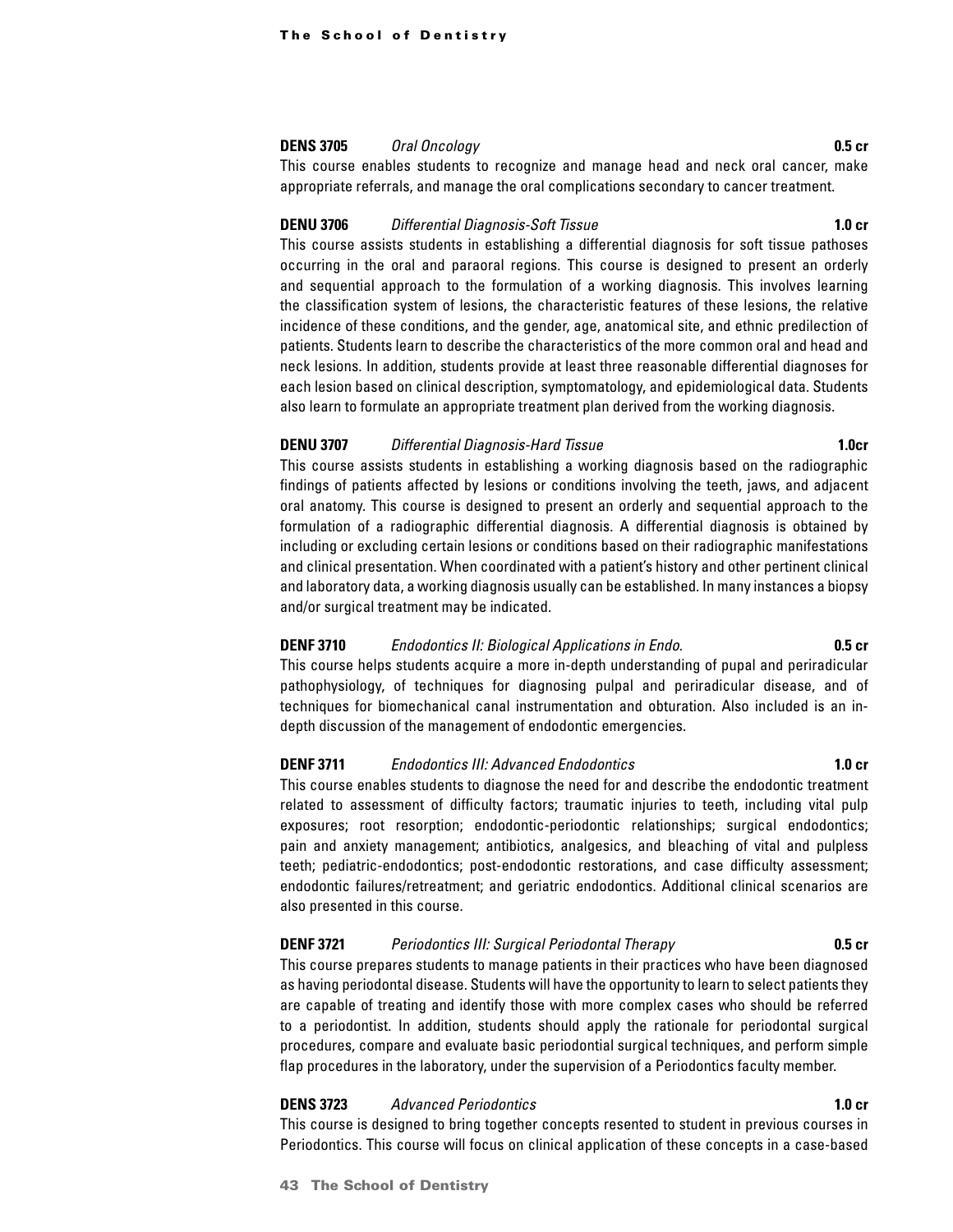approach. The students will be required to make judgments when faced with clinical situations requiring integration of biomedical and clinical periodontics to deliver quality care to the patient.

### **DENS 3806** *Implantology II: Treatment Planning* **0.5 cr**

This course exposes students to the complexities of implant case treatment planning and the decision-making process relative to conventional prosthodonitcs and implant supported prosthetics. This course will present multiple case scenarios. Topics of discussion include: how a case is assessed or "worked up," rationales for conventional or implant supported prosthetic restoration, decision-making regarding the selection of an implant system, the number of implants required and cost/time to completion considerations, rationales and uses for hard and soft tissue grafting, and post-restoration maintenance.

### **DENF 3807** *Advanced Oral & Maxillofacial Surgery* **0.5 cr**

This course prepares students to recognize advanced oral and maxillofacial surgery problems that in most cases will require a referral to an oral and maxillofacial surgeon. These procedures include biopsy of both soft and hard tissue lesions, correction of dentofacial deformities, surgical treatment of cleft lip and palate and treatment of salivary gland diseases.

### **DENF 3808** *Essentials in Medicine II* **2.0 cr**

This course is an in-depth examination and continuation of the medical principles presented in Essentials in Medicine I. The course will prepare the student to quantify pertinent positive findings obtained from the subjective medical history and objective focused physical examination. The course incorporates and distinguishes the clinical relevance of pertinent applied pharmacotheuraptics in patient management.

### **DENS 3809** *Essentials in Medicine III* **2.0 cr**

This is the capstone course in the Essentials in Medicine course series. In this course, the students will be challenged with medically complex patient cases through discussion, analysis and applications of relevant principles of medicine and therapeutics presented in Essentials I and II.

### **DENU 3811** *Dental Anesthesiology* **1.0 cr**

This course introduces students to the wide spectrum of pain and anxiety control in dentistry. During this course, students establish a basic understanding of additional techniques available to the dental practitioner to cope with the problems of anxiety and fear common in patients. The techniques learned are not only used for the purpose of aiding the fearful dental patient, but also in the prevention of medical emergencies in the dental office by attenuating the potentially harmful effects associated with stress response. A large portion of this course concentrates on the training of nitrous oxide inhalation sedation.

### **DENF 3901** *Clinical Prosthodontics* **1.0 cr**

This course provides students with basic prosthodontic principles to enable students to accomplish various clinical procedures necessary to treat the edentulous and the partially edentulous patient, as well as the patient requiring fixed restorations. Complete dentures emphasize clinical aspects, from the examination of the edentulous mouth through all the essential steps of treatment, to post-insertion instructions and follow-up. Removable partial dentures emphasize the biomechanical factors involved in the design and fabrication of the prosthesis. Fixed prosthodontics emphasizes treatment planning, preparation design, impression making, and the clinical insertion appointment.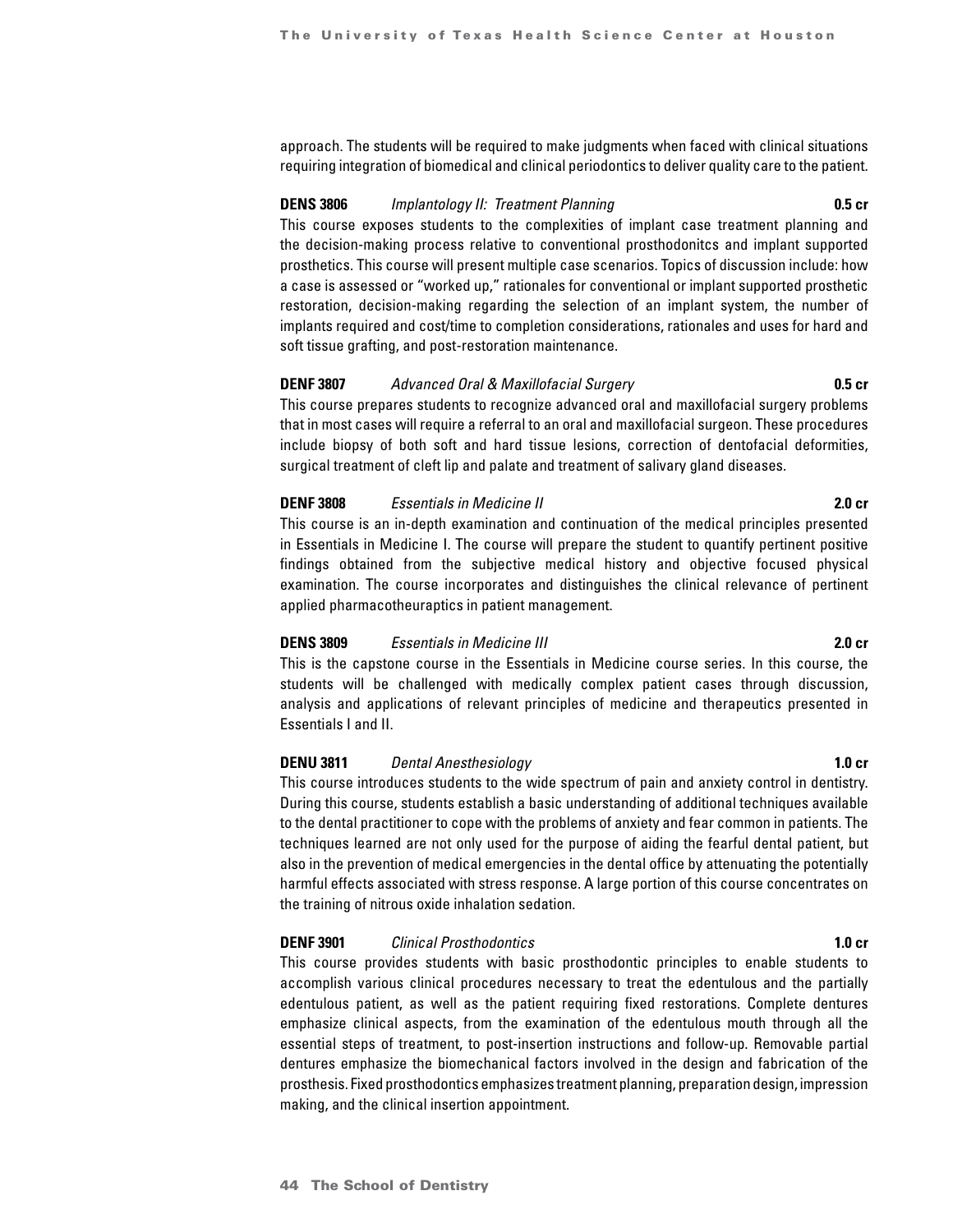### The School of Dentistry

### **DENS 3902** *Advanced Prosthodontics* **1.0 cr**

This course is a continuum of the ongoing Prosthodontic series of courses. The course is organized to provide an overview of Occlusion, Fixed Prosthodontics, Removable Prosthodontics, and Implant restorations. An important component of this course is the presentation of several case-based studies and clinical scenarios that involve diagnosis and treatment planning. These cases have been developed to challenge the student to investigate, analyze, justify, and objectively evaluate the outcomes of the proposed treatment plans.

### D**ENS 3932** *Dental Public Health* **1.0 cr**

This course exposes students to the various processes important to the provision of dental care to the individual and the community, emerging non-traditional forms of private practice, and basic concepts of dental public health. Student gain knowledge of the principles of dental public health, various forms of financing of dental care, as well as different oral health care systems.

### **DENF 3961** *Pediatric Dentistry III* **1.0 cr**

This course prepares students to provide dental care to their pediatric patients. Students learn the reasons for oral health examinations, and the methods by which such exams are conducted. Students also become familiar with important principles and guidelines for rendering treatment to the pediatric patient with special needs. Additionally, students should be able to render treatment to teeth that have sustained trauma (both primary and permanent) and oral soft tissues that have been burned. Various oral habits and basic principles of minor tooth movement are presented. Small group sessions are used to help students integrate their dental knowledge to plan comprehensive treatment for the pediatric patient.

### **DENF 3971** *Orthodontics* **1.0 cr**

This course provides students an introduction and background in elements of orthodontics with which the general practitioner should be familiar in order to treat limited orthodontic cases. The course begins with a comprehensive introduction to orthodontic diagnosis and treatment planning. Students then learn orthodontic triage: separating patients who can be treated by a general practitioner from those who will require referral to a dental specialist. The biologic and mechanical aspects of orthodontic tooth movement follow and are presented in detail. Orthodontic problems of a dental nature and those requiring growth modifications are covered. The three major stages of comprehensive orthodontic treatment are presented. Simple orthodontic procedures that the general practitioner can perform to control disease and restore function as part of their restorative procedures are reviewed.

### **DENU 3991** *Interdisciplinary Clinical Sciences Review* **1.0 cr**

This course is not to teach new content, but to review information and develop critical thinking and problem-solving skills to help maximize student performance on the National Board Dental Examination, Part II. This course should not be considered a substitute for individual student preparation to take the National Board Dental Examination.

### Fourth Year

The **CLIN 4000** series listed below are fourth year courses, which provide an opportunity for clinical experience in the indicated clinical discipline. Students perform comprehensive dental care under the supervision of faculty from all clinical departments.

**CLIN 4001** *Pediatric Dentistry Clinic* **2.0 cr**

This clinical course prepares students to render dental treatment to pediatric dental patients. Students learn to recognize the differences that exist in the delivery of treatment to children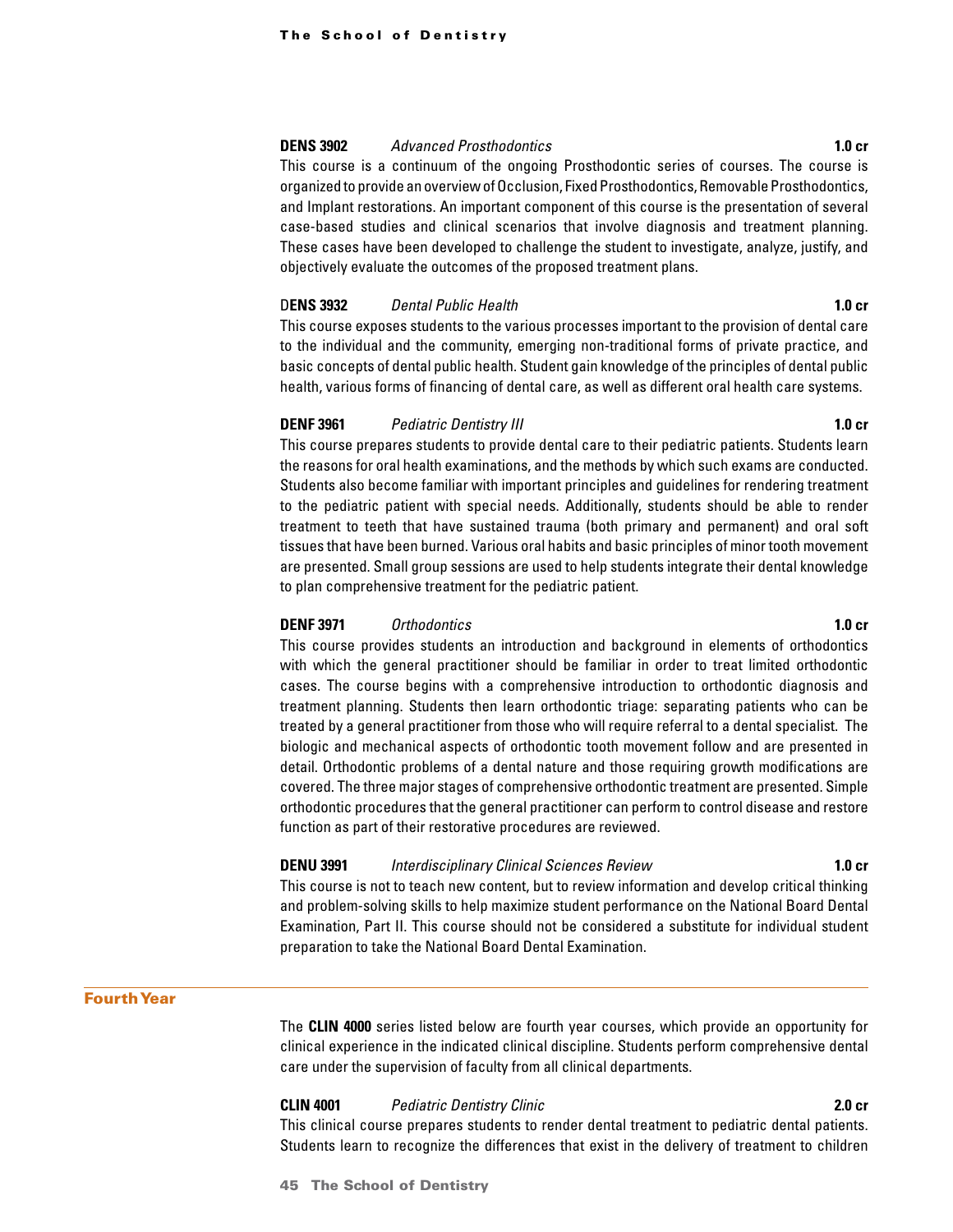and adults. Students learn to perform a comprehensive oral examination using all the necessary diagnostic tools to evaluate the dental needs of the pediatric or mixed dentition patient to develop a thorough, comprehensive treatment plan. Students will recognize the need for and management of space maintainers. Students will recognize the need to refer treatment beyond their expertise. Prevention is emphasized, recognizing a child's level of cognitive and psychomotor development and parental cooperation and interaction. This course develops the student's skills in the management of both the child patient and their parents, including application of behavior modification skills. This course teaches students to be competent in operative dental procedures modified for use with primary and young permanent teeth, including the administration of local anesthesia and pain control.

### **CLIN 4002** *Endodontics Clinic* **2.0 cr**

This clinical course enables students to become competent endodontic practitioners by integrating pre-clinical principles and techniques into clinical patient treatment. Quality endodontic patient treatment requires that a practitioner possess and applies basic sciences knowledge in pharmacology, physiology, microbiology and immunology into the various technical aspects of treatment. Although a wide spectrum of endodontic treatment is possible, primarily non-surgical treatment of anterior, premolar, and uncomplicated molar teeth will be performed.

### **CLIN 4003** *Radiology Clinic* **1.0 cr**

This clinical course affords students the opportunity to integrate principles of preclinical training into the diagnostic process. Students utilize various types of radiographic surveys for their patient evaluations, including the full mouth survey (FMS), partial FMS evaluations and panoramic evaluations. This course should provide students vital practical experience essential to become proficient in diagnostic radiography.

### **CLIN 4004** *Special Patient Care Clinic* **1.0 cr**

This course is comprised of two clinical rotations. The extra-mural rotations provide students with an opportunity to develop competency in providing community-based dental care. The Medically Complex Patient Rotation (of which Dental Auxiliary Utilization (DAU) is a component) provides students with an opportunity to deliver treatment to medically compromised, handicapped and/or geriatric patients. These rotations create awareness in students of the dental needs of communities and community health programs. Equally important, these rotations demonstrate how financial and social status influence access to health care and, more specifically, dental care. The goal is for students to realize and accept their social responsibility to provide care for all segments of the population via their experience in these rotations.

### **CLIN 4005** *Prosthodontics Clinic* **8.0 cr**

This clinical course continues introducing students to the clinical aspects of delivering patient care in the area of prosthodontics. It is designed to provide students the opportunity to use critical thinking skills by utilizing information learned in basic sciences, clinical disciplines, and pre-clinical laboratories to treat patients in a clinical setting. Students should continue to develop the necessary skills for gathering diagnostic information, developing a sequential treatment plan, and performing prosthodontic procedures using sound clinical judgment.

### **CLIN 4006** *Operative Dentistry Clinic* **4.0 cr**

This clinical course allows students to continue to develop and refine their knowledge necessary to properly diagnose, establish a treatment plan, and perform a variety of procedures with appropriate materials, or manage the patient's care in the context of comprehensive care.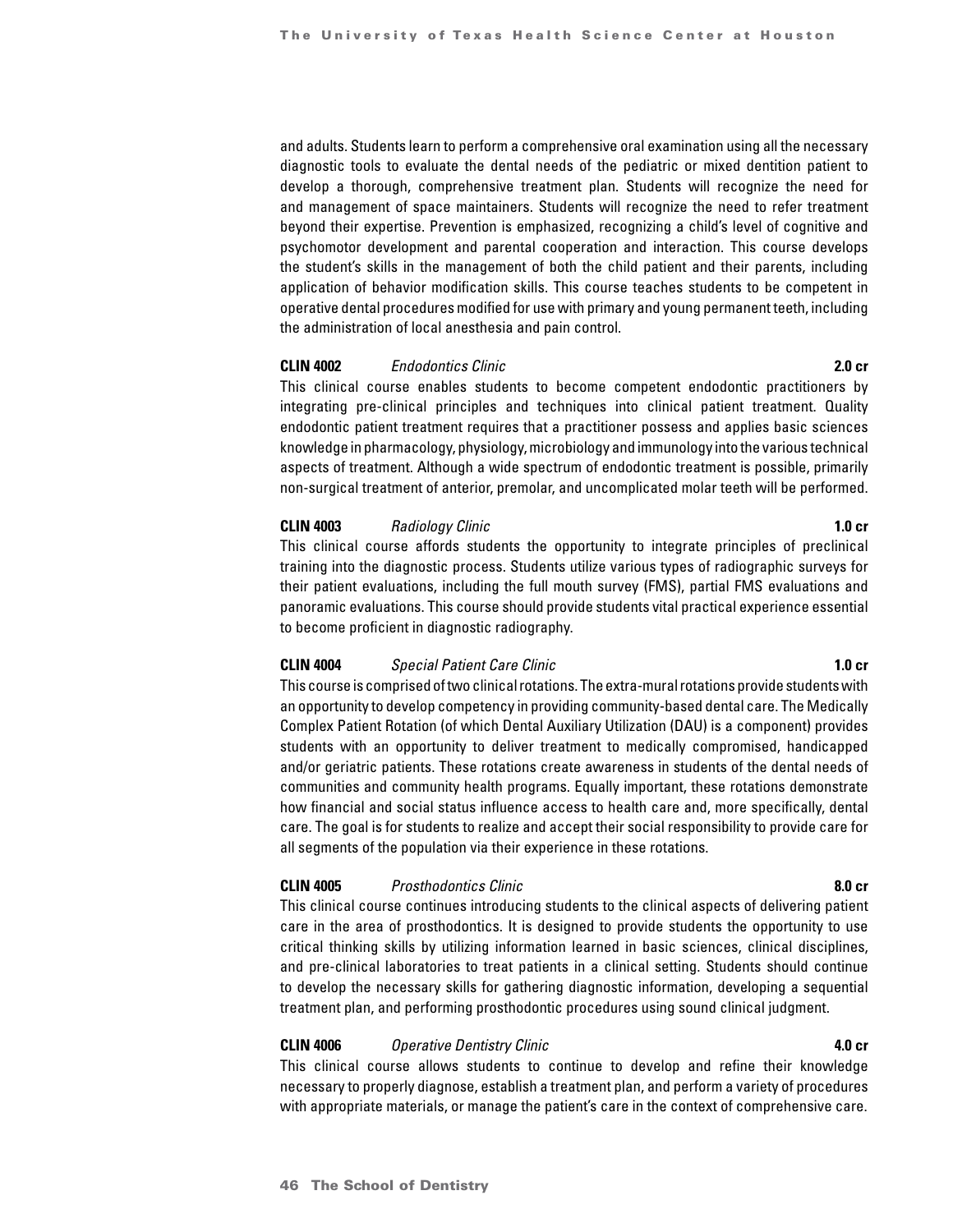### The School of Dentistry

### **CLIN 4007** *Oral Surgery Clinic* **1.0 cr**

This clinical course reinforces basic skills developed during the third-year clinical course, and facilitate continued development as the student performs routine oral surgery procedures commonly employed in general dental practice. Students continue application of their acquired basic science knowledge in the clinical arena as they continue to develop skills for proper preoperative assessment, diagnosis, and treatment of patients who require routine oral surgical procedures. Areas of emphasis will be physical evaluation and assessment, principles of aseptic technique and infection control, uncomplicated exodontia, multiple extractions, complicated exodontia, and routine preprosthetic surgical procedures.

Other areas of emphasis include patient management, use of local anesthesia, prevention, recognition and management of intraoperative and postoperative complications, prevention and management of medical emergencies in the dental office, and postoperative patient management.

### **CLIN 4008** *Periodontics Clinic* **3.0 cr**

This clinical course focuses on the application of knowledge gained in the didactic study of Periodontics, and is directly related to the previous material presented in the second- and thirdyear clinic courses. Students perform a clinical and radiographic examination and diagnose periodontal diseases. Students formulate a sequenced treatment plan and establish a prognosis for patients with gingivitis through moderately advanced periodontitis by integrating periodontics into a total dental and oral preventive approach. Students treat patients nonsurgically, reevaluate them and identify patients that should be referred to a periodontist. Additionally, students maintain a stable periodontium by establishing and monitoring a recall protocol. Students apply the principles behind periodontal surgery by assisting surgical procedures.

### **CLIN 4011** *Orthodontic Clinic* **0.5 cr**

This clinical course continues to introduce students to the practice of clinical orthodontics. The primary goal of this experience is to reinforce didactic concepts and build upon them in a manner that will better prepare the student to recognize, communicate, and manage orthodontic problems in the general dentistry setting.

### **CLIN 4012** *Assessment, Diagnosis, Treatment Planning Clinic* **2.0 cr**

This clinic rotation allows students to gain competence in evaluating a patient's dental needs, determining the complexity of those needs, and recognize and then gather baseline/diagnostic information. Competence will also be gained in the use of specialty consultations, the formulation of a treatment plan, and treatment sequencing of that treatment plan. The finalized treatment plan, which cannot be done without the above steps, is an essential process for the modern, successful dental practice.

### **CLIN 4013** *Urgent Care Clinic* **2.0 cr**

This clinical rotation provides students with an opportunity to manage dental emergencies appropriately, and diagnose, stabilize, and refer patients to dental specialists when the appropriate care demands their expertise.

### **CLIN 4014** *Clinical Practice II* **3.0 cr**

This clinical allows students the opportunity to refine the skills and knowledge needed to properly diagnose, treatment plan, and manage and provide patient treatment in an environment that closely approximates a private practice setting. Students learn the technical skills and knowledge required of a graduated, licensed dental practitioner. Students must also demonstrate competence in behavioral and patient management skills.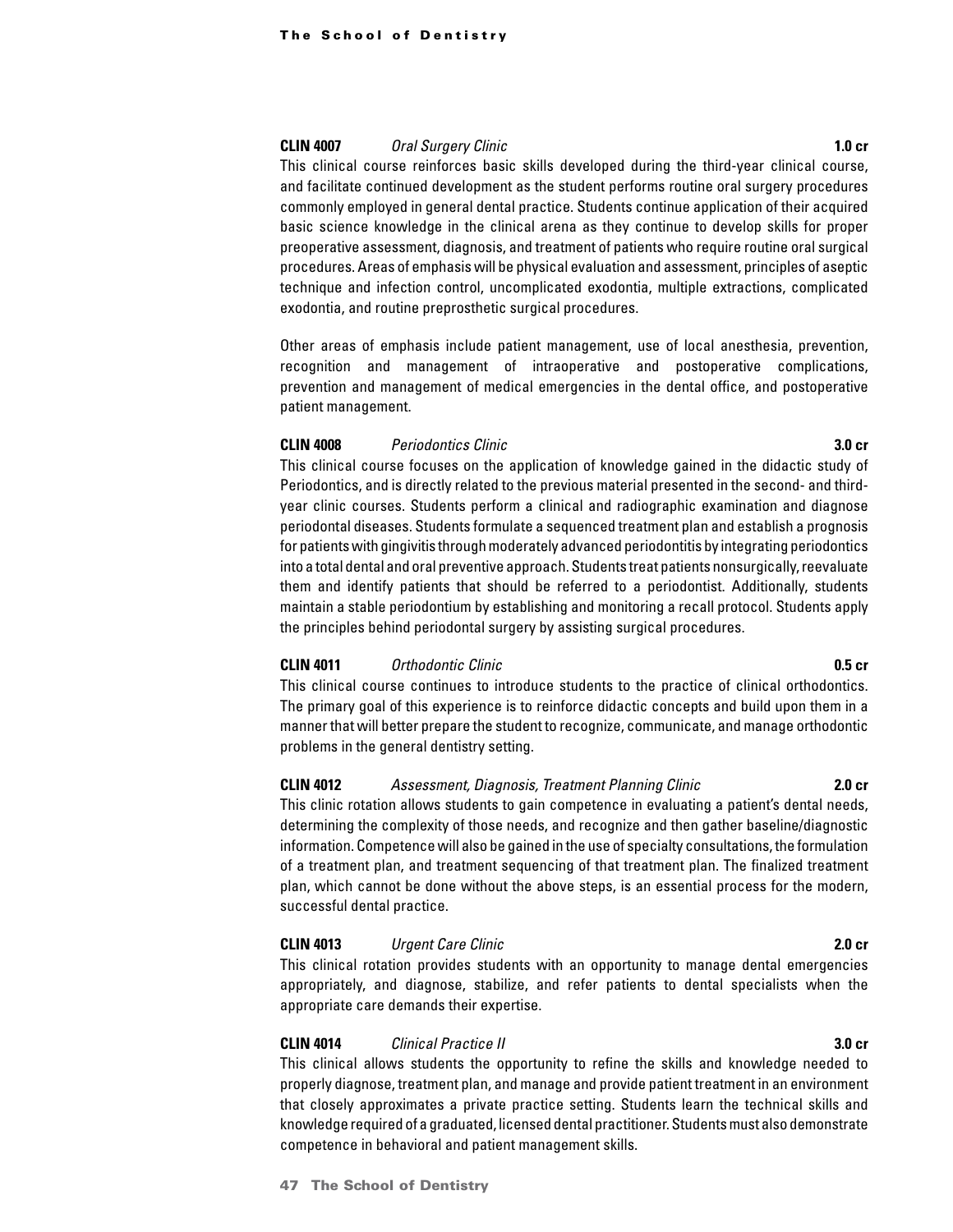### **CLIN 4016** *Clinical Simulation II* **0.5 cr** Students will continue to build on the concepts learned in Clinical Simulation I course.

### **DENS 4541** *Emergency Procedures* **0.0 cr**

This course brings together all of the individual medical emergency procedures presented in courses throughout the student's dental education. It is meant to serve as a method for understanding their use in the clinical situation, to develop a greater sense of confidence in their application, and provide "hands on" practice.

**DENS 4622** *Laws & Regulations Affecting Dentistry* **0.5 cr** This seminar series enables students to comply with the requirements of the various regulatory agencies associated with the practice of dentistry. In particular, students should have the opportunity to gain sufficient understanding of the Occupations Code – Title 1, Title 2, Title 3 (Texas Dental Practice Act) /Rules and Regulations to ultimately pass the jurisprudence exam administered by the Texas State Board of Dental Examiners.

| <b>MBE 4200</b>  | <b>Mock Board Examination</b>                    | 0.0 <sub>cr</sub> |
|------------------|--------------------------------------------------|-------------------|
| <b>NBDE 4300</b> | <b>National Board Dental Examination-Part II</b> | 0.0 <sub>cr</sub> |
| <b>CDEP 4100</b> | <b>Continuing Dental Education Programs</b>      | 0.0 <sub>cr</sub> |

# CURRICULUM BY YEAR

### First Year

| <b>Course</b>                                 | <b>Number</b>    | <b>Credit Hours</b> |
|-----------------------------------------------|------------------|---------------------|
| Neurosciences                                 | <b>DENS 1504</b> | 3.5                 |
| <b>Biomedical Science Core</b>                | <b>DENF1510</b>  | 6.0                 |
| Oral Biology I                                | <b>DENF1511</b>  | 4.0                 |
| <b>Head and Neck Anatomy</b>                  | <b>DENS 1512</b> | 4.0                 |
| Human Biology                                 | <b>DENS 1513</b> | 5.0                 |
| Oral Biology II                               | <b>DENS 1514</b> | 1.0                 |
| <b>Clinical Applications I</b>                | <b>DENF1543</b>  | 2.5                 |
| <b>Clinical Applications II</b>               | <b>DENS 1544</b> | 2.5                 |
| <b>Principles of Pharmacology</b>             | <b>DENU 1561</b> | 1.0                 |
| Local Anesthesia                              | <b>DENU 1562</b> | 1.0                 |
| <b>Dental Anatomy</b>                         | <b>DENF1601</b>  | 2.0                 |
| Dental Anatomy Lab I                          | <b>DEPF 1602</b> | 1.0                 |
| Dental Anatomy Lab II &: Occlusion            | <b>DEPS 1604</b> | 2.0                 |
| <b>Operative Dentistry I</b>                  | <b>DEPS 1614</b> | 4.0                 |
| <b>Ethics in Dentistry</b>                    | <b>DENF1621</b>  | 0.5                 |
| <b>Dental Practice Readiness Curriculum I</b> | <b>DPRC 1624</b> | 1.5                 |
| <b>Foundational Skills for Clinic I</b>       | <b>DENF1651</b>  | 1.0                 |
| <b>Foundational Skills for Clinic II</b>      | <b>DENS 1652</b> | 1.0                 |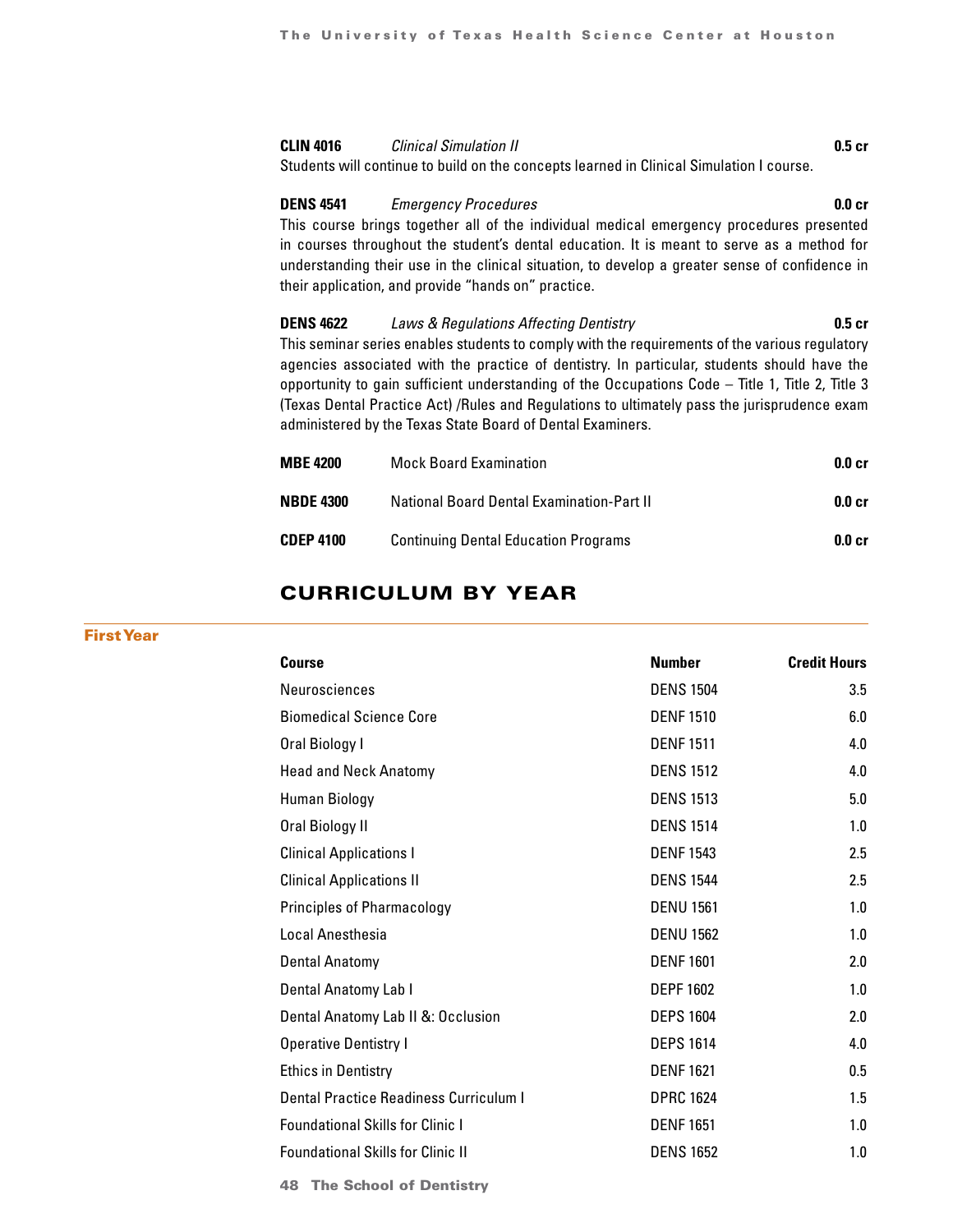### The School of Dentistry

| <b>Biomaterials I</b>                   | <b>DENF1672</b>  | 1.0 |
|-----------------------------------------|------------------|-----|
| Oral and Maxillofacial Radiology I      | <b>DENU 1703</b> | 1.5 |
| Introduction to Clinic                  | <b>DENU 1704</b> | 2.0 |
| Perio I: Diagnosis & Treatment Planning | <b>DENU 1721</b> | 1.0 |
| <b>Basic and Applied Nutrition</b>      | <b>DENF1931</b>  | 1.0 |
| <b>Prevention of Oral Diseases</b>      | <b>DENF1934</b>  | 1.5 |
| Introduction to Dental Informatics      | <b>DENF1991</b>  | 0.5 |
|                                         |                  |     |

# Second Year

| <b>Course</b>                                       | <b>Number</b>    | <b>Credit Hours</b> |
|-----------------------------------------------------|------------------|---------------------|
| <b>Dental Therapeutics</b>                          | <b>DENF 2564</b> | 2.0                 |
| <b>Operative Dentistry II Simulation</b>            | <b>DEPF 2614</b> | 4.0                 |
| Dental Practice Readiness Curriculum II             | <b>DPRC 2624</b> | 1.5                 |
| Pathobiology                                        | <b>DENF 2705</b> | 6.0                 |
| Oral Diseases                                       | <b>DENS 2706</b> | 4.0                 |
| <b>Endodontics I: Simulation</b>                    | <b>DEPS 2712</b> | 2.0                 |
| Periodontics II: Nonsurgical Perio Therapy          | <b>DENS 2722</b> | 1.0                 |
| Oral and Maxillofacial Surgery I                    | <b>DENS 2801</b> | 1.0                 |
| <b>Essentials of Medicine I</b>                     | <b>DENS 2804</b> | 3.0                 |
| <b>Fixed Prosthodontics-FPD</b>                     | <b>DEPS 2908</b> | 2.0                 |
| <b>Indirect Single Unit Restoration</b>             | <b>DEPF 2912</b> | 4.0                 |
| <b>Removable Prosthodontics I</b>                   | <b>DEPF 2913</b> | 2.0                 |
| <b>Removable Prosthodontics II</b>                  | <b>DEPS 2914</b> | 1.0                 |
| Implantology I                                      | <b>DENS 2915</b> | 1.5                 |
| <b>Behavior Context-Dental Patient Management</b>   | <b>DENS 2936</b> | 1.0                 |
| Growth & Development                                | <b>DENS 2961</b> | 0.5                 |
| Pediatric Dentistry I                               | <b>DENF 2962</b> | 1.0                 |
| <b>Pediatric Dentistry II</b>                       | <b>DEPS 2963</b> | 2.0                 |
| <b>Interdisciplinary Biological Sciences Review</b> | <b>DENU 2991</b> | 1.0                 |
| <b>CLINIC:</b>                                      |                  |                     |
| <b>Second Year Fall Clinic</b>                      | <b>CLIN 2502</b> | 2.0                 |
| Second Year Spring/Summer Clinic                    | <b>CLIN 2503</b> | 2.0                 |

# Third Year

| <b>Course</b>                     | Number           | <b>Credit Hours</b> |
|-----------------------------------|------------------|---------------------|
| <b>Emergency Procedures</b>       | <b>DENF 3541</b> | 1.0                 |
| <b>Communication in Dentistry</b> | <b>DENF 3621</b> | 0.5                 |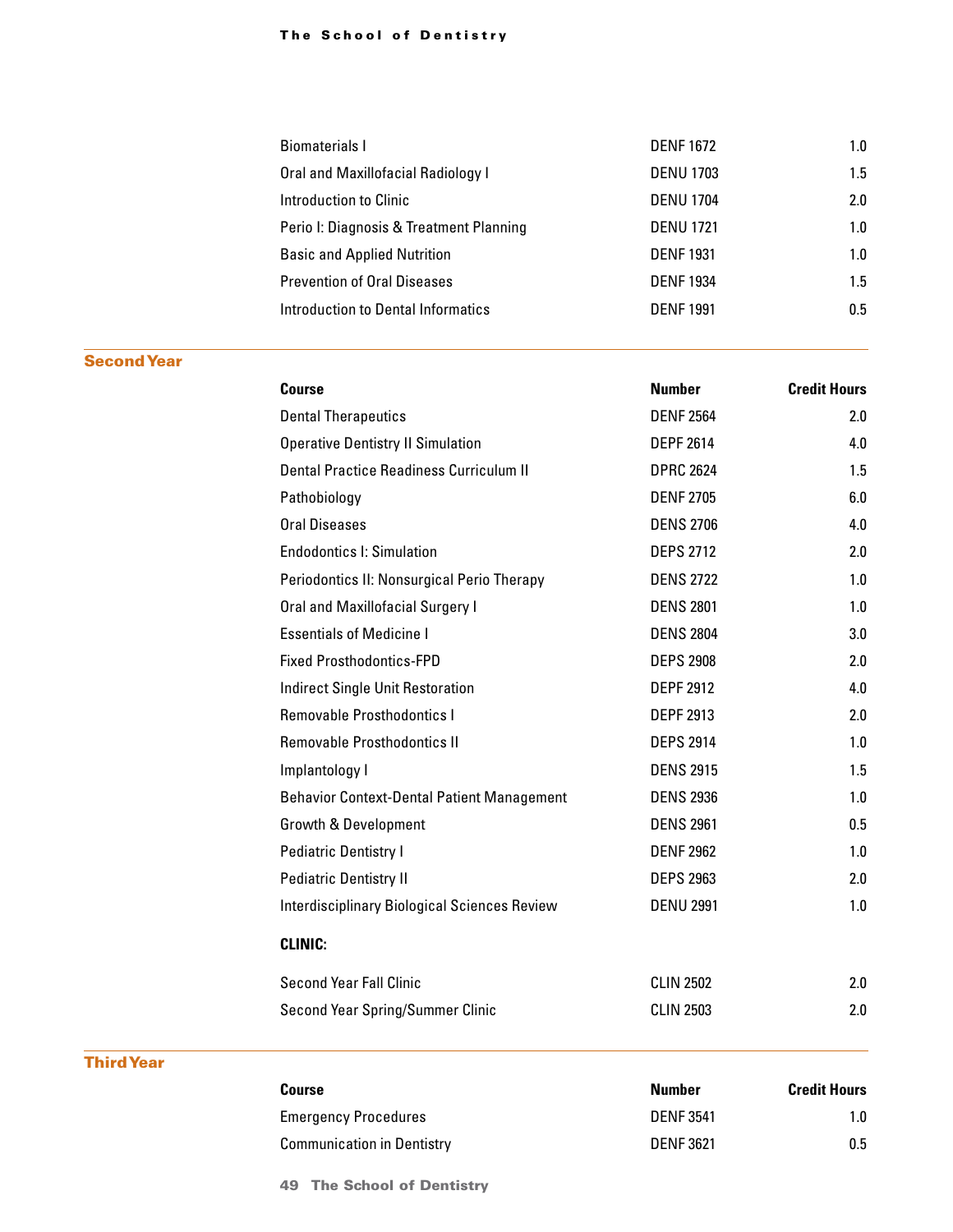| <b>Managing a Contemporary Dental Practice</b>                | <b>DENS 3622</b> | 1.0 |
|---------------------------------------------------------------|------------------|-----|
| The New Graduate as Manager                                   | <b>DENU 3623</b> | 1.0 |
| <b>Biomaterials II</b>                                        | <b>DENF 3672</b> | 1.0 |
| <b>Advanced Restorative &amp; Esthetics</b>                   | <b>DEPF 3673</b> | 2.0 |
| Oral & Maxillofacial Radiology II                             | <b>DENF3703</b>  | 1.0 |
| Oral Oncology                                                 | <b>DENS 3705</b> | 0.5 |
| <b>Differential Diagnosis-Soft Tissue</b>                     | <b>DENU 3706</b> | 1.0 |
| <b>Differential Diagnosis-Hard Tissue</b>                     | <b>DENU 3707</b> | 1.0 |
| <b>Endodontics II: Biological Applications in Endodontics</b> | <b>DENF3710</b>  | 0.5 |
| <b>Endodontics III: Advanced Endodontics</b>                  | <b>DENS 3711</b> | 1.0 |
| Periodontics III: Surgical Periodontal Therapy                | <b>DENF3721</b>  | 0.5 |
| <b>Advanced Periodontics</b>                                  | <b>DENS 3723</b> | 1.0 |
| Implantology II: Treatment Planning                           | <b>DENS 3806</b> | 0.5 |
| <b>Advanced Oral &amp; Maxilliofacial Surgery</b>             | <b>DENF 3807</b> | 0.5 |
| <b>Essentials in Medicine II</b>                              | <b>DENF 3808</b> | 2.0 |
| <b>Essentials in Medicine III</b>                             | <b>DENS 3809</b> | 2.0 |
| <b>Dental Anesthesiology</b>                                  | <b>DENU 3811</b> | 1.0 |
| <b>Clinical Prosthodontics</b>                                | <b>DENF 3901</b> | 1.0 |
| <b>Advanced Prosthodontics</b>                                | <b>DENS 3902</b> | 1.0 |
| <b>Dental Public Health</b>                                   | <b>DENS 3932</b> | 1.0 |
| <b>Pediatric Dentistry III</b>                                | <b>DENF3961</b>  | 1.0 |
| Orthodontics                                                  | <b>DENF3971</b>  | 1.0 |
| <b>Interdisciplinary Clinical Sciences Review</b>             | <b>DENU 3991</b> | 1.0 |
| <b>CLINIC:</b>                                                |                  |     |
| <b>Pediatric Dentistry</b>                                    | <b>CLIN 3001</b> | 2.0 |
| Endodontics                                                   | <b>CLIN 3002</b> | 1.0 |
| Radiology                                                     | <b>CLIN 3003</b> | 1.0 |
| Prosthodontics                                                | <b>CLIN 3005</b> | 6.0 |
| <b>Operative Dentistry</b>                                    | <b>CLIN 3006</b> | 4.0 |
| <b>Oral Surgery</b>                                           | <b>CLIN 3007</b> | 2.0 |
| Periodontics                                                  | <b>CLIN 3008</b> | 3.0 |
| Orthodontics                                                  | <b>CLIN 3011</b> | 0.5 |
| <b>Urgent Care</b>                                            | <b>CLIN 3013</b> | 1.0 |
| <b>Clinical Practice I</b>                                    | <b>CLIN 3014</b> | 3.0 |
| <b>Clinical Simulation I</b>                                  | <b>CLIN 3016</b> | 1.0 |
| Asses, Diagnosis, Treatment Planning Clinic                   | <b>CLIN 3017</b> | 3.0 |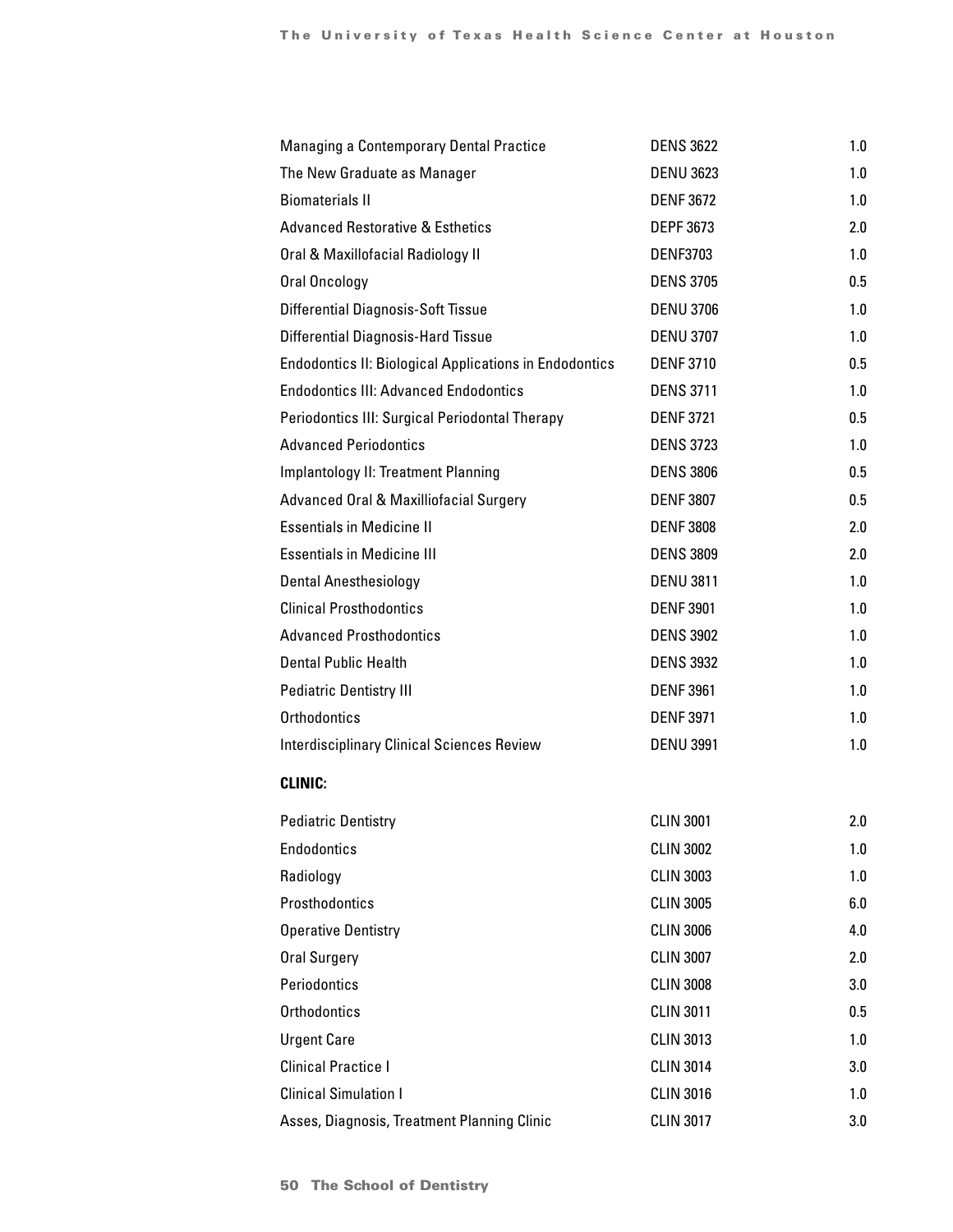# Fourth Year

| <b>Course</b>                               | <b>Number</b>    | <b>Credit Hours</b> |
|---------------------------------------------|------------------|---------------------|
| <b>Emergency Procedures II</b>              | <b>DENS 4541</b> | 0.0                 |
| Laws & Regulations Affecting Dentistry      | <b>DENS 4622</b> | 0.5                 |
| <b>Continuing Dental Education Programs</b> | <b>CDEP 4100</b> | 0.0                 |
| <b>Mock Board Examination</b>               | <b>MBE 4200</b>  | 0.0                 |
| <b>National Board Dental Exam Part II</b>   | <b>NBDE 4300</b> | 0.0                 |
| <b>CLINIC:</b>                              |                  |                     |
| <b>Pediatric Dentistry</b>                  | <b>CLIN 4001</b> | 2.0                 |
| Endodontics                                 | <b>CLIN 4002</b> | 2.0                 |
| Radiology                                   | <b>CLIN 4003</b> | 1.0                 |
| <b>Special Patient Care Clinic</b>          | <b>CLIN 4004</b> | 1.0                 |
| Prosthodontics                              | <b>CLIN 4005</b> | 8.0                 |
| <b>Operative Dentistry</b>                  | <b>CLIN 4006</b> | 4.0                 |
| <b>Oral Surgery</b>                         | <b>CLIN 4007</b> | 1.0                 |
| Periodontics                                | <b>CLIN 4008</b> | 3.0                 |
| Orthodontic                                 | <b>CLIN 4011</b> | 0.5                 |
| Assessment, Diagnosis, Treatment Plan       | <b>CLIN 4012</b> | 2.0                 |
| <b>Urgent Care</b>                          | <b>CLIN 4013</b> | 2.0                 |
| <b>Clinical Practice II</b>                 | <b>CLIN 4014</b> | 3.0                 |
| <b>Clinical Simulation II</b>               | <b>CLIN 4016</b> | 0.5                 |

### **Electives**

The electives program at The University of Texas School of Dentistry at Houston is designed to offer enrichment courses in a variety of areas beyond the scope of the required pre-doctoral curriculum. A listing of electives is provided in the **Student Guide to Academic Studies** at [https://](https://dentistry.uth.edu/students/docs/student-guide-academic-studies.pdf) [dentistry.uth.edu/students/docs/student-guide-academic-studies.pdf](https://dentistry.uth.edu/students/docs/student-guide-academic-studies.pdf)

Each student must complete four semester hours of elective courses, plus two Continuing Dental Education Courses to be eligible for graduation. The number of elective courses per year, eligibility requirements and associated information are listed in the **Student Guide to Academic Studies.** 

Although some electives are offered during the first and second year of the curriculum, the majority of elective courses are offered in the third and fourth years of the curriculum. The following types of elective courses are offered:

### **General information courses**

first and second year students

### **Thesis writing**

first and second year students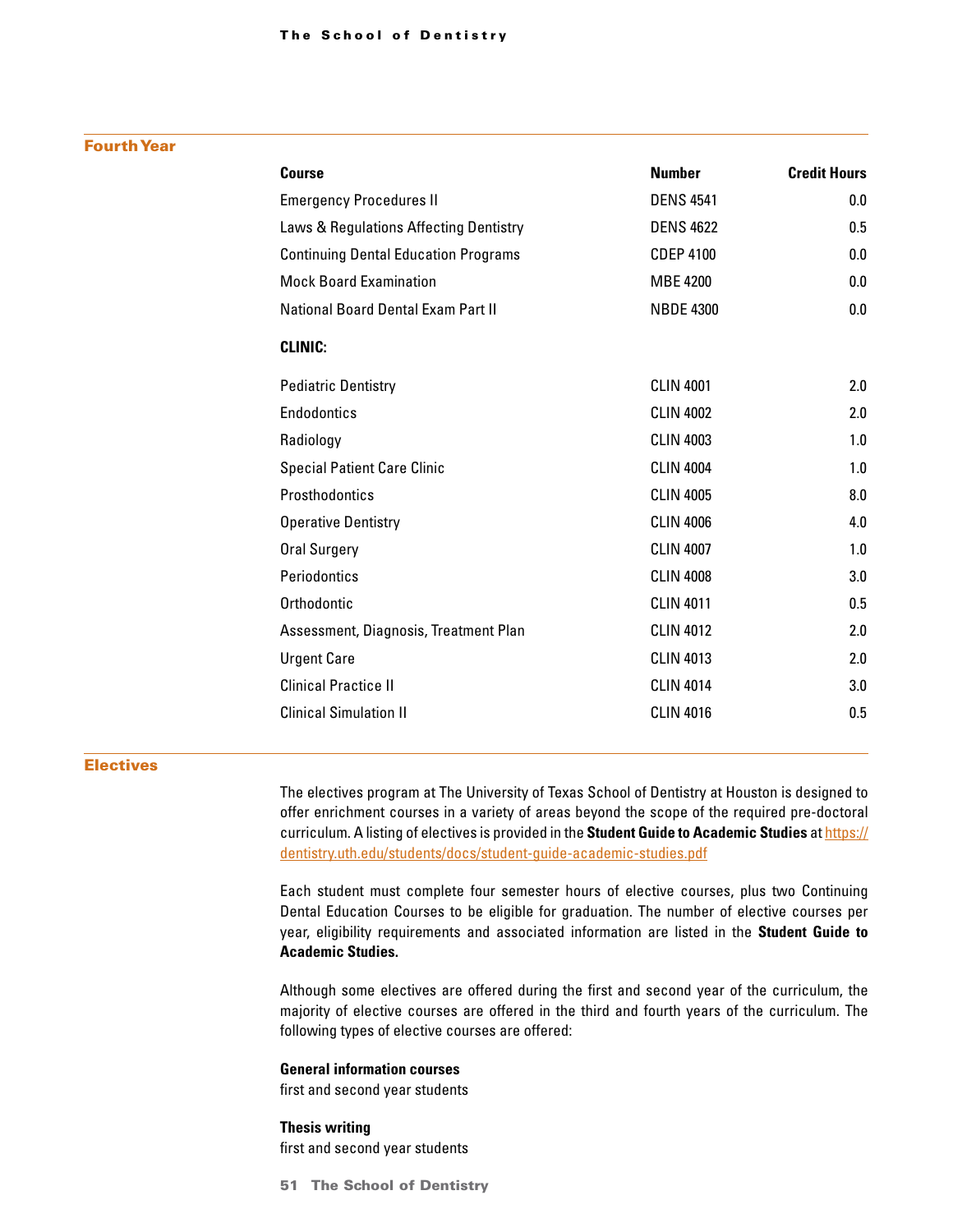**Table clinics** all students

**Lecture courses** second, third and fourth year students

**Laboratory courses** third and fourth year students

**Case presentations** third and fourth year students

**Research projects** all students

**Seminars** third and fourth year students

**Extramural clinical activities**

third and fourth year students

**Elective grades are Pass ("P") or Fail ("F")**

# ADVANCE EDUCATION PROGRAMS

The Postgraduate School offers three types of programs designed for the postgraduate dentist who wishes to pursue additional education: graduate (degree/certificate), postgraduate (certificate), and residency (certificate).

### **Graduate**

The graduate programs lead to a Master of Science in Dentistry (MSD) degree and Certificate in a specialty area of dentistry. The programs are designed to meet eligibility requirements for examination by the particular American Specialty Board and accreditation standards of the Commission on Dental Accreditation. The following clinical specialties are offered: Endodontics, Periodontics, and Prosthodontics

The curriculum in the graduate programs may include the following courses: fundamentals in basic and applied sciences, anatomy, biological chemistry, biomaterials, biostatistics, histology, microbiology, oral biology, pathology, pharmacology, physiology, and special seminars. A thesis is required and the total length of the program varies with the area of specialty. The minimum period of study is thirty six months, depending on the requirements of the particular specialty. Graduate programs are combined programs and under no circumstances are the Degree and Certificate awarded separately.

### **Postgraduate**

The postgraduate programs lead to a postgraduate Certificate in general dentistry or in a specialty area, a certificate and an optional Master of Science in Dentistry degree, and consist primarily of basic science courses, clinical science courses, and a clinical program designed to meet eligibility requirements for examination by the particular American Specialty Board and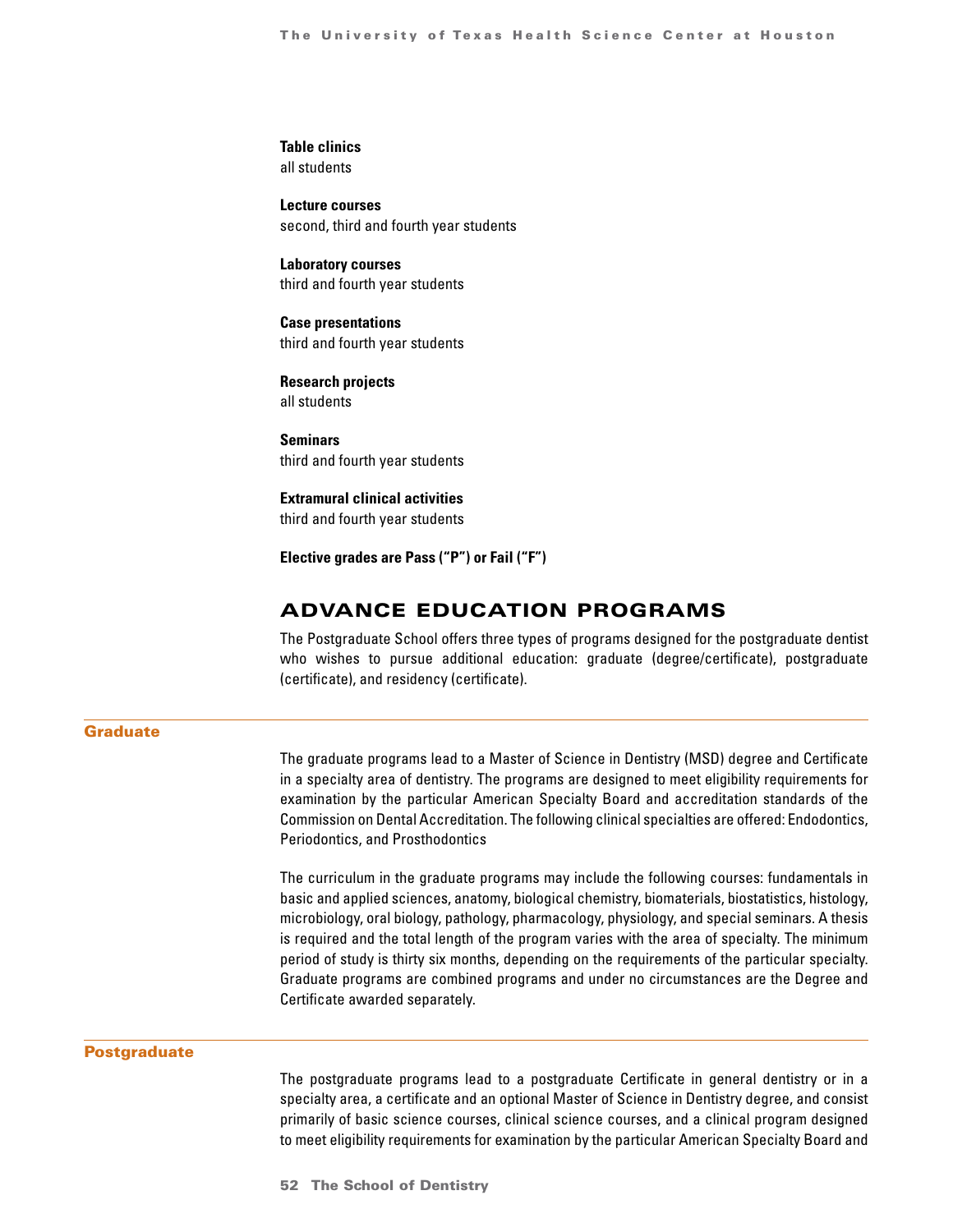accreditation standards of the Commission on Dental Accreditation. The following specialties are offered: Orthodontics, and Pediatric Dentistry. General Dentistry programs include the Advanced Education in General Dentistry and the General Practice Residency programs. A thesis is not required if a Master of Science in Dentistry is not pursued. However, orientation in research methodology is included in a student's curriculum program at the discretion of the clinical department. The award of the certificate is contingent upon satisfactory completion of the required basic and clinical science courses, clinical conferences, appropriate clinical training for the area of specialization and research project (if required by the department).

### **Residency**

The Residency programs lead to a Certificate and consist primarily of clinical science courses and a clinical program designed to meet eligibility requirements for examination by the particular American Specialty Board (if applicable) and accreditation standards of the Commission on Dental Accreditation. The following specialty program is offered: Oral and Maxillofacial Surgery. Four-year Certificate and six-year combined MD/Certificate Oral and Maxillofacial Surgery programs are included. The awarding of a Certificate is contingent upon satisfactory completion of requirements of both programs.

### General Information

Through reciprocal agreements, students at other components of The University of Texas System, as well as graduate students from Rice University, Baylor College of Medicine, Texas Woman's University, and the University of Houston may take graduate courses for credit at UTHealth, subject to the approval of the instructor. In addition, UTHealth graduate students may take courses for credit at any of the above institutions. Mechanism for payment of tuition or registration fees vary according to the individual institution. Consult with the Registrar's Office for specific details.

### Application Procedure

All programs require application through the Postdoctoral Application Support Service (PASS). Applications for PASS are obtained from: <https://portal.passweb.org>

Programs in GPR, AEGD, Oral and Maxillofacial Surgery, Pediatric Dentistry, and Orthodontics participate in the National Matching Service for final selection. Registration forms may be obtained from: <http://www.natmatch.com/> National Matching Services, 595 Bay Street, Suite 300, Toronto, Ontario, Canada M5G 2C2, (416) 977-3431. Applicants applying to programs participating in the Match must register separately with the National Matching Services in addition to completing the required PASS application.

Application deadlines for admission are August 3 of the year preceding the date of expected enrollment for Endodontics, Periodontics, September 1 for Oral and Maxillofacial Surgery, September 17 for Pediatric Dentistry, Orthodontics, GPR and AEGD, and October 19 for Prosthodontics. All transcripts and other required credentials listed on the application form must be on file by the specified dates.

Applicants to graduate programs leading to a Master of Science in Dentistry Degree may be required to take the Graduate Record Examination (GRE). The GRE requirement is determined by the individual programs. Information regarding the GRE can be obtained from: Educational Testing Service, Box 955, Princeton, New Jersey 08540 or online at http://www.gre.org.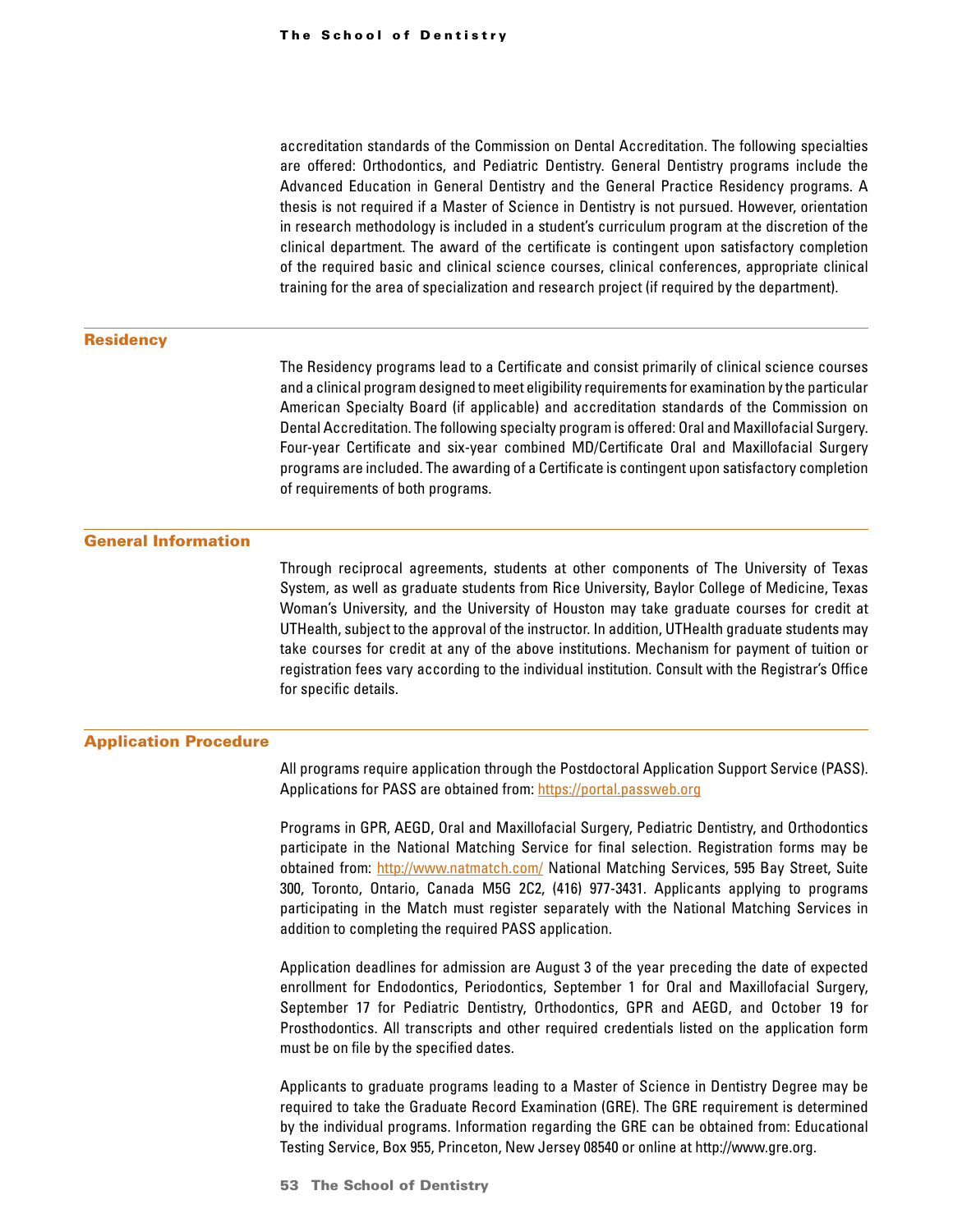*Note: The six-year Oral and Maxillofacial Surgery Program leading to a Certificate / MD Degree requires that the applicant also satisfy all admissions requirements of McGovern Medical School.* 

### Criteria for Acceptance

Generally, applicants for advanced education programs at The University of Texas School of Dentistry at Houston are considered on the basis of the following criteria:

- Completed Application
- Dental School Grade Point Average
- Dental School Class Standing
- Pattern of Academic Achievement
- National Board Scores
- Graduate Record Examination
- Experience and Training
- Recommendations
- Specific Program Requirements
- Research Accomplishment
- Personal Interview

### Admissions Policy

The University of Texas School of Dentistry at Houston admissions policy includes a wide variety of criteria, including qualitative and quantitative information to evaluate applicants on an individual basis and make decisions regarding acceptance into the Dental Education Program leading to the DDS degree. The admissions processes for the undergraduate Dental Hygiene certificate and Baccalaureate (BS) degree programs and graduate Advanced Education Programs utilize a mix of cognitive and non-cognitive consideration factors that are similar to the Dental Education Program. Dental Admissions Committees give individual consideration to applicants, and no quotas for any specific group are used. The Admissions Committee considers the application in its entirety and gives cognizance to the following factors:

- Intellectual capacity, based on consideration of undergraduate and graduate record; academic progression/regression; standardized test scores; academic awards and honors; a history of research accomplishments; degree of difficulty of undergraduate academic program; pre-professional evaluations; personal interview; any other data submitted;
- Interpersonal and communication skills, based on consideration of community or charitable service, extracurricular activities and organizations; leadership positions; employment history; recognition for humanitarian service; awareness and direct knowledge of cultural elements as they may impact on healthcare; expression of future goals in the written essay; statements made on the application or in the personal interview; any other relevant considerations the student's pre-professional advisors may present;
- Knowledge of the profession, based on consideration of an understanding of factors that impact access to care, as well as social and financial implications; consideration of the implications of lifelong learning; and demonstrated significant effort in seeking knowledge regarding the practice of dentistry or participation in oral health promotion activities;
- **54 The School of Dentistry**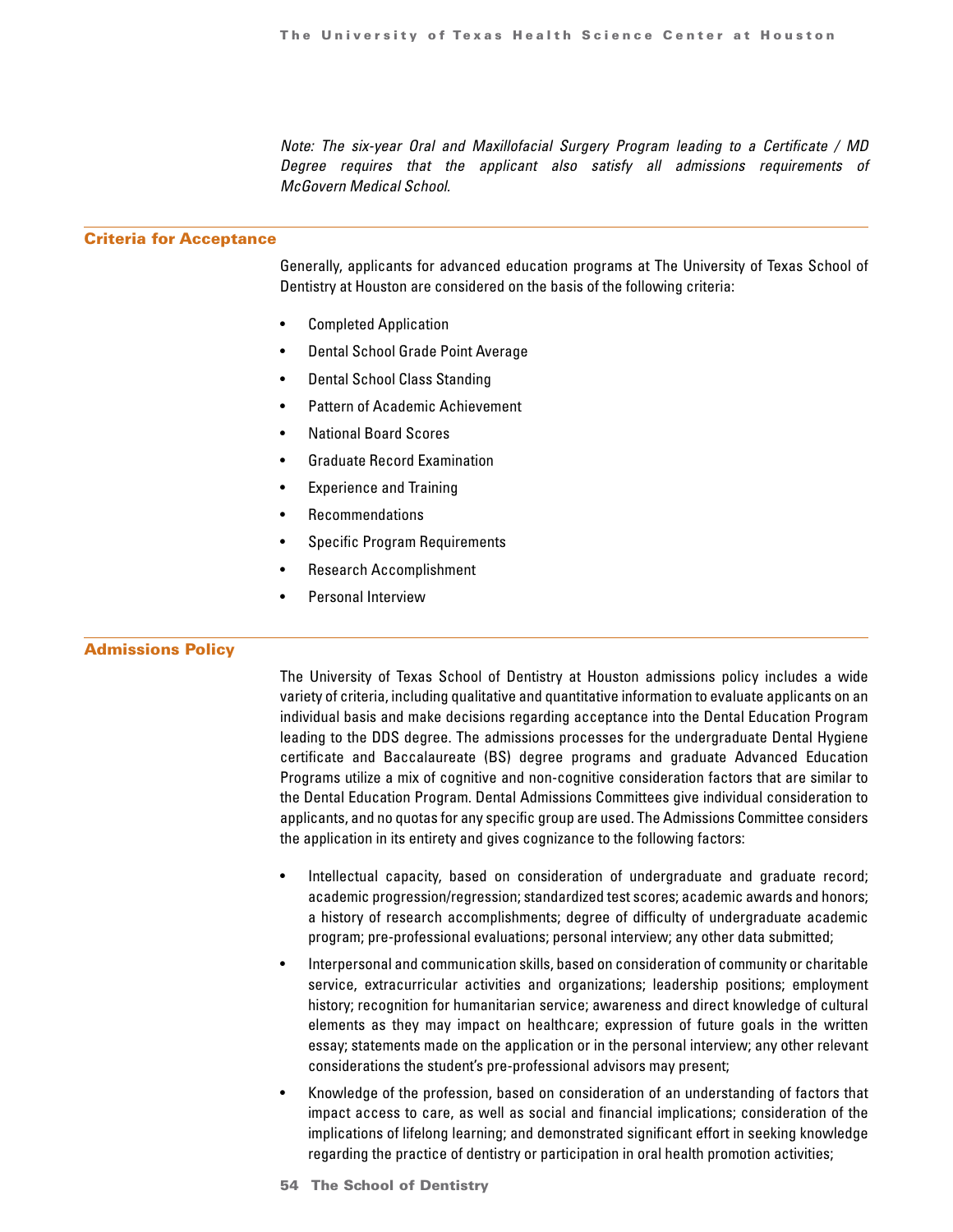- Potential for service to the State of Texas, based on consideration of the applicant's goals for the future; size and location of hometown and whether the applicant resides in a Health Professions Shortage Area; potential for future provision of health services to underserved areas or in needed specialties; race/ethnicity as it relates to service to underserved and/ or underrepresented populations; linguistic skills appropriate to the Health Professions Shortage Area the applicant wishes to serve;
- Motivation, based on consideration of success in overcoming adverse personal, economic, or educational conditions; employment history occurring simultaneously with undergraduate academic preparation; participation in activities requiring time management skills; experience in health-related activities; heavier than normal academic course loads (≥ 18 hrs/semester);
- Integrity, based on consideration of professional evaluations; any academic integrity violation; conduct of a crime; any other relevant background relating either positively or negatively to the applicant's standard of integrity; and
- Essential skills, based on consideration of psychomotor skills (fine motor dexterity and coordination) and observational skills (vision, hearing, and tactile abilities) sufficient to master the clinical procedures essential to the treatment of oral disease.
- During the interview process, the applicant may be evaluated on additional elements, which may include public or community service, humanitarian service, extracurricular activities, communication skills, and experiences in overcoming adverse personal or family conditions.
- Evaluation of the total information available to the selection committees for each program leads to the final decision regarding acceptance of students into the program.

The program selection committees review the applications, conduct the interview process, and make recommendations to the Advanced Education Committee for enrollment. The recommendations are voted upon by the Committee and approved applicants are forwarded to the Dean for final consideration.

### Criminal Background Checks

An offer of admission to any program at the University of Texas School of Dentistry at Houston is expressly contingent upon the successful completion and review of a criminal background check, which is required prior to matriculation. The criminal background check will, among other things, serve to verify information provided in the application. Individuals who do not give permission to the conduct of the criminal background check or who fail to provide the report as required will be subject to withdrawal of the offer of admission to School programs.

# EXPENSES

### **Tuition - Fall and Spring Semesters**

Beginning 2015-2016, resident tuition is \$144 per semester credit hour. Non-resident tuition will be \$534 per semester credit hour. Tuition is subject to change according to the actions of the Texas State Legislature or the Board of Regents.

### **Tuition - Summer Sessions**

Tuition and fee payment for each summer session is due in full at the time of registration. Beginning 2015-2016, resident tuition is \$144 per semester credit hour. Tuition and fee payment for the Summer session is due at the time of registration. Payment of tuition and fees during the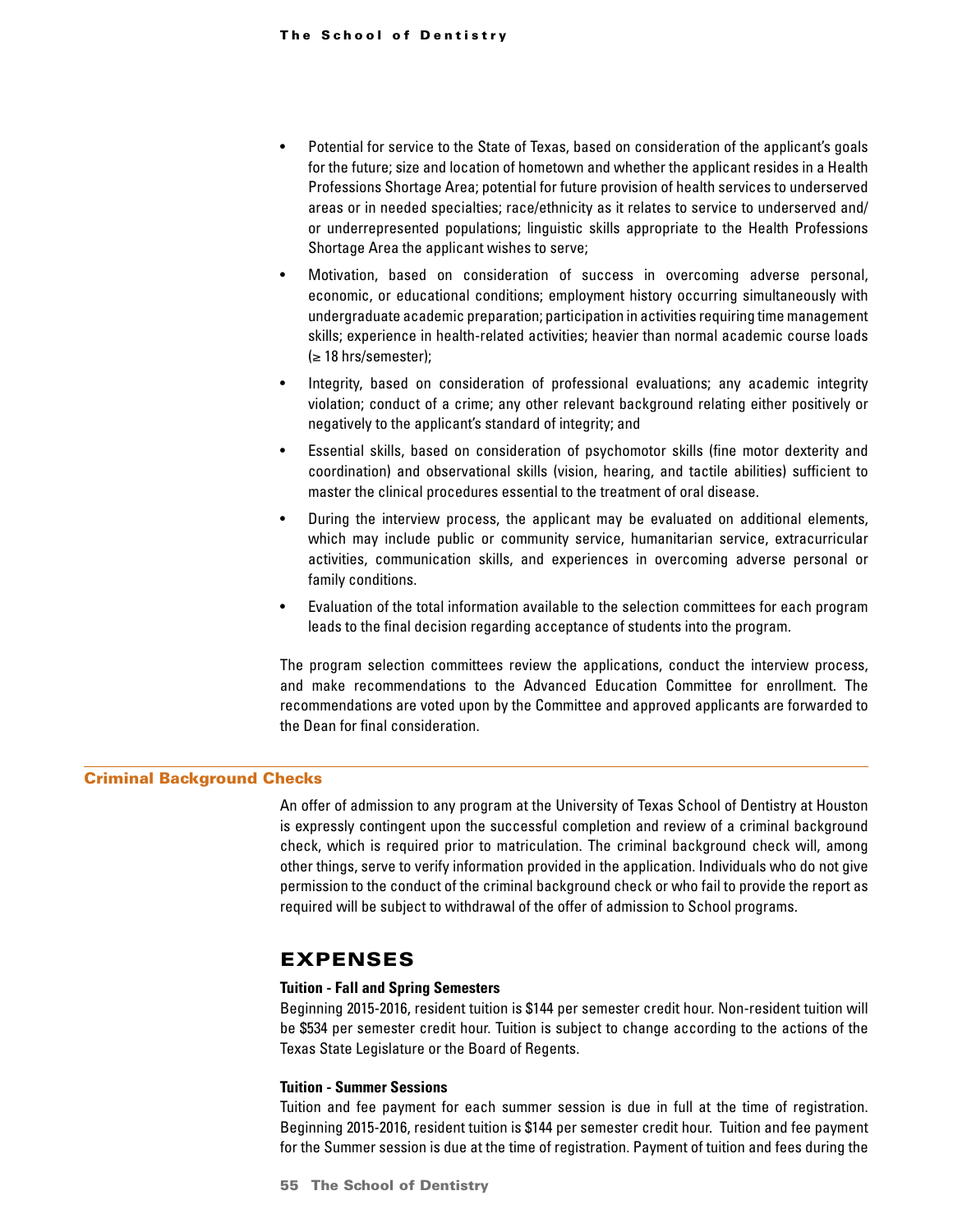summer session maybe paid through the following alternatives: one full payment of tuition and fees in advance of the beginning of the 12-week Summer session, or two one-half payment of tuition and fees in advance of the beginning of the Summer session

### Fees

**Application Fee:** \$60 to be enclosed with application.

**Late Registration Fee:** A \$25 fee will be required of those students who fail to register or pay on the date designated in the school calendar.

**Installment Use Fee:** \$20 per semester.

**Course Fee:** Charges are listed per course as follows: DBPG 1101 Anatomy-Head & Neck \$500

**Technology Resource Fee:** A \$1490 fee annually.

**Library Resource Center Fee:** A \$150 fee annually

**Information Technology Access Fee:** A \$33 fee per semester

**Graduation Fee:** \$75 due at registration in the final year. This does not include regalia.

**Professional Liability Insurance Fee:** All advanced education students must participate in the institution's liability insurance coverage program. Estimated fees for the 2015-2016 academic year range from \$675-\$935 depending on the program. Fees for the 2016-2017 academic year have not been determined.

**Health Insurance:** \$2,185 annually. Health insurance is required of all UTHealth students. If you have your own health insurance policy, you may provide proof of comparable insurance coverage to Auxiliary Enterprises no later than the 12th class day to have this charge waived.

**Student Services Fee:** The Student Services Fee, required of all students, is assessed on a per semester credit hour basis with a maximum charge of \$205.70 per fall or spring semester or \$121.25 per summer session. If a student enrolls in more than one summer session, the maximum fee will be \$121.25. The fee provides for student activities, outpatient care by UTHealth Student Health Clinic Services, recreational facilities, counseling, and shuttle bus service. Optional family coverage is available.

**Student Record Fee:** \$5 per semester

### **Instrument Sterilization Fee:** A fee of \$2500 annually

The Texas Legislature does not set the specific amount for any particular student fee. The student fees assessed above are authorized by state statute; however, the specific fee amounts and the determination to increase fees are made by the University administration and The University of Texas System Board of Regents with participation of the Student Fee Advisory Committee.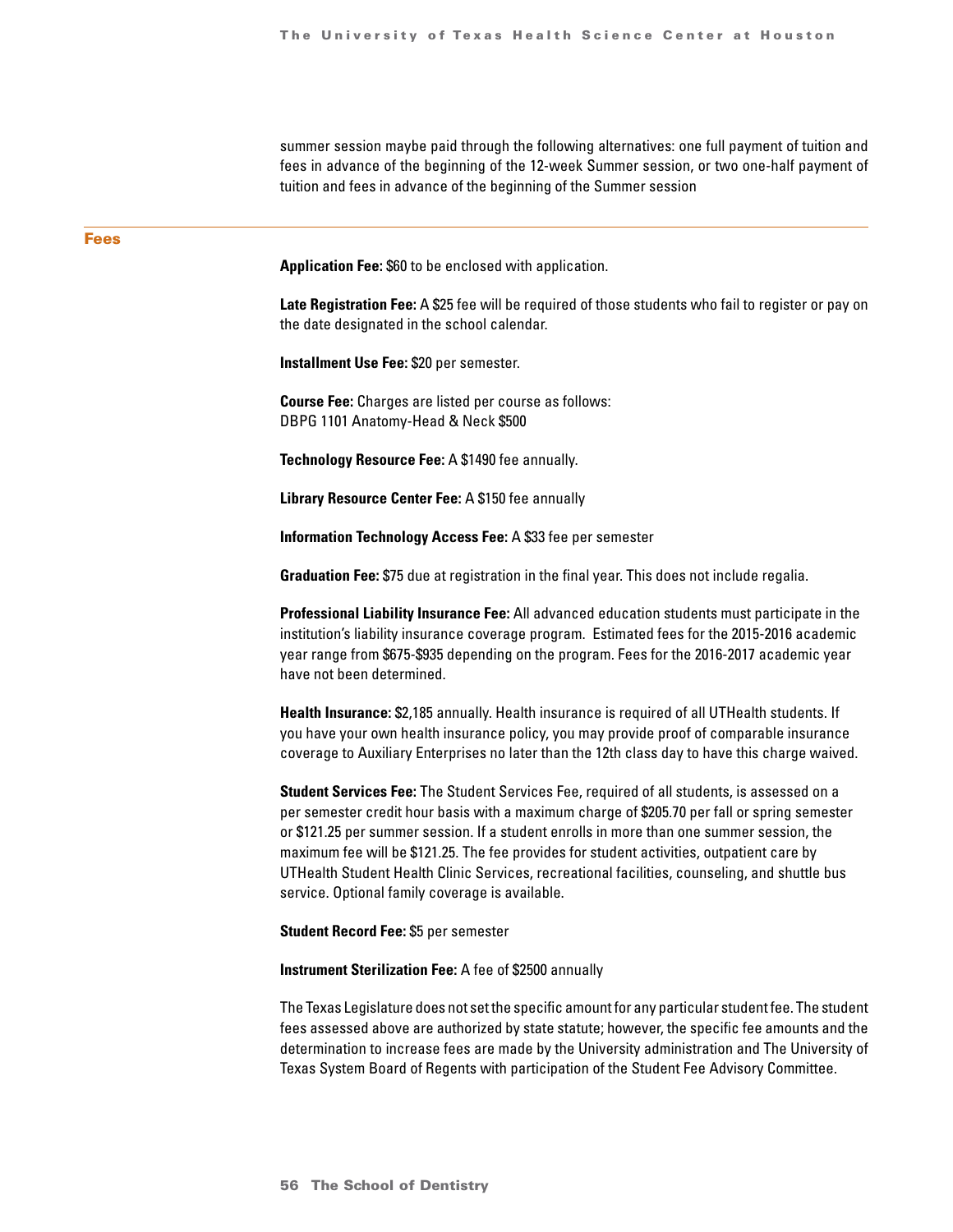### Financial Aid

Postgraduate Programs of The University of Texas School of Dentistry at Houston has limited loan and scholarship funds. Eligibility for financial aid varies by program based upon required semester hour enrollment. These funds may be available based on proven financial need and/or academic excellence. A student subject to selective service registration will be required to file a statement that the student has registered or is exempt from selective service registration in order to be eligible to receive financial assistance funded by State revenue. Application forms may be obtained from:

### **Office of Student Financial Services The University of Texas**

Health Science Center at Houston P. O. Box 20036 Houston, Texas 77225 (713) 500-38.60 Website: http://sfa.uth.tmc.edu

The office is located in the University Center Tower, Room 2220.

### **Funds are listed below:**

- The Houston Northwest Medical Center Hospital Auxiliary Emergency Loan Fund
- Leo M. Levy Memorial Emergency Loan Fund
- The Patterson-Hettinger-Cary-California Fellowship
- Perkins Loan Program
- PLUS/Supplemental Loan for Students
- Stafford Loans (formerly Guaranteed Student Loan Program)
- State Scholarship
- **Texas Public Education Grant**
- Women's Auxiliary to the Texas Dental Association

### Advanced Education Scholarships

### • **Competitive Academic Scholarships**

Competitive Academic Scholarship awards are designed to facilitate the scholastic development of students who are in high academic standing. The benefits of this award are two-fold. A direct financial award, and second, if the recipient is not a resident of Texas, the change in status to resident tuition if the scholarship award is at least \$1000. All accepted advanced education students and residents at The University of Texas School of Dentistry at Houston in a program in which a Competitive Academic Scholarship is offered are eligible. The award is based on documented academic excellence and the criteria for selection therefore include, but are not limited to:

- Grade point average
- National Board scores
- Class standing
- Experience and training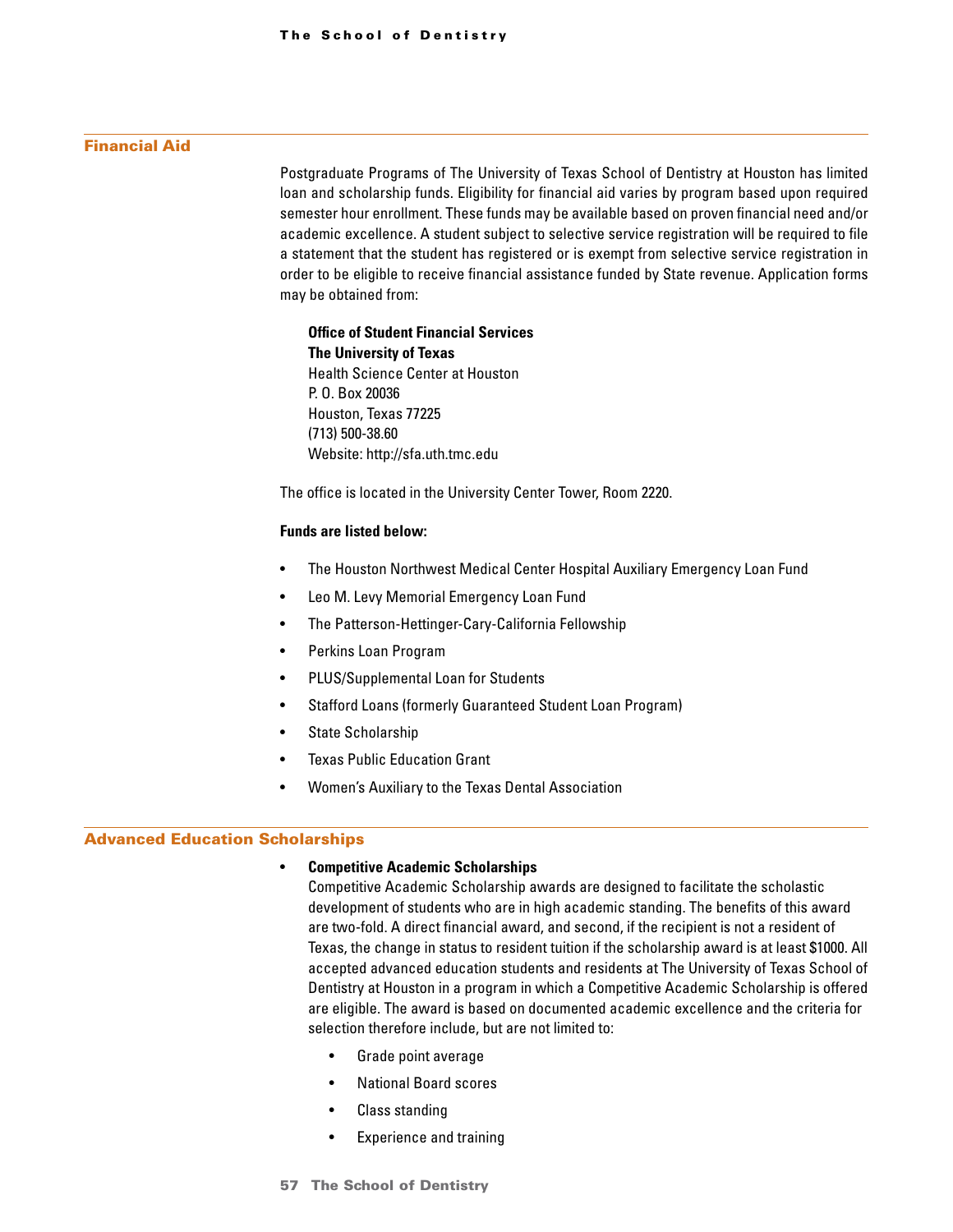- Pattern of academic achievement
- Graduate record examination
- Specialty area requirements
- Recommendations

The Director of an Advanced Education Program in which scholarships are offered may recommend to the Scholarship Subcommittee of the Advanced Education Committee that one entering student/resident accepted to their Program be awarded a competitive academic scholarship each year. A program is limited to that one entering award per year, plus renewals of prior recipients for subsequent years. Competitive academic scholarships are available and dependent on the availability of Graduate Program funds in each individual Program. The award amount is variable. Each program is responsible for the funding necessary to offer the award. If funds are not available, the award will not be offered.

A student who has received an advanced education competitive academic scholarship may apply for renewal of the scholarship for a subsequent year by submitting a request, together with a supporting letter from the respective Advanced Education Program Director. The student must have maintained at least a "B" academic average. Award of renewal competitive academic scholarships is also dependent upon available funding by the department.

All submissions are considered by the Scholarship Subcommittee of the Advanced Education Committee and are presented to The Advanced Education Committee for final approval. These recommendations are passed to the Director of Advanced Education for submission to the Dean.

### • **Dr. Heyl G. Tebo Endowed Scholarship**

Dr. Heyl G. Tebo, former chair of the Department of Anatomical Sciences at The University of Texas School of Dentistry at Houston, established an endowment for the purpose of supporting scholarships to be awarded to dentists who are pursuing advanced education (postgraduate/graduate) training. The scholarships are named in honor of Dr. Tebo and are awarded for one year.

Recipients of the Dr. Heyl G. Tebo scholarship are recommended for selection by the Advanced Education Committee to the Dean for final approval. To be eligible for consideration, the applicant must:

- Have completed the first year of his/her advanced education program;
- Show evidence of academic excellence:
- Demonstrate financial need;
- Provide a one-page letter stating why they should be considered to receive this award; and
- Provide a letter of recommendation from his/her Advanced Education Program Director.

Preference is given to native-born Texans who meet the other criteria.

### **Selection Process**

Each member of the Advanced Education Committee Scholarship subcommittee examines the applications and submits a written evaluation of each student based on the criteria. The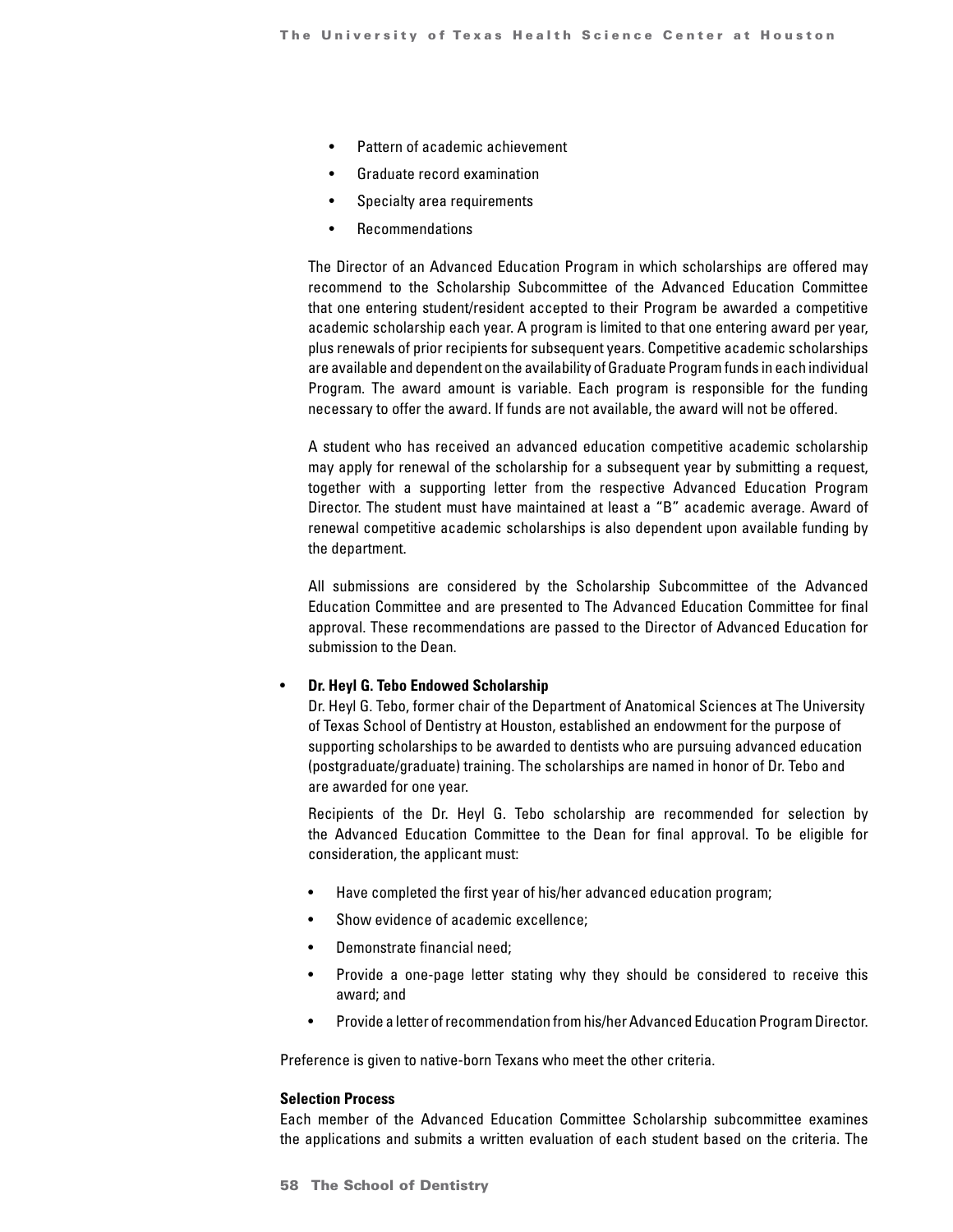entire subcommittee then meets to discuss the evaluations and make recommendations to the entire Advanced Education Committee. The subcommittee has for its deliberations the submitted documentation and confirmation from the UTHealth Registrar's Office and the Office of Student Financial Services of the student's financial need and academic excellence. Considerable weight is therefore placed on the recommendation from the Advanced Education Program Director and the letter from the student indicating why they should receive this award. Items such as demonstrated service to the community, professionalism, and ethics are also considered in such deliberations.

Award of the scholarship is based upon available funds being generated within the endowment account.

# ACADEMIC STANDARDS

### Grading System

In the Postgraduate School, letter grades are given for basic and clinical science courses. An "A"= 4.0 quality points per semester hour; a "B" =3.0 quality points; a "C" =2.0 quality points; and a "D"=1.0 quality point. Grades of "F" do not carry quality points and "I" (incomplete) indicates unfinished work.

Research, thesis, seminars, special project courses, literature surveys, and comprehensive oral examinations are graded Pass/Fail. Each clinical specialty department has the discretion to grade clinical rotations on a Pass/Fail or letter grade basis.

Grades of D or F must be removed by re-examination, repeating instruction, and/or additional work to the satisfaction of the course director. It is the responsibility of the student to contact the instructor within ten school days to arrange for remediation. The final grade will be the average of the "D" or "F" and the remake grade, but in no case may the final grade be higher than a "C." A grade of "I" (incomplete) may be assigned when required work has not been completed. In these instances, requirements must be met within one semester and any appropriate grade may be assigned by the instructor. Failure to remove the "I" will result in a final grade of "F" on the transcript.

A student may withdraw from a course with permission of the department chairperson up to the midpoint of the semester. A grade of "WP" (withdrawn passing) or "WF" (withdrawn failing) will be assigned to indicate status. After the semester midpoint, the course must be continued and a final grade will be assigned in the course at semester end. Students on academic probation as described below may not withdraw after the first two weeks of a course.

### Grade Requirements

To receive a Master of Science in Dentistry degree and/or Postgraduate Certificate in an advanced education program, a student must have at least a "B" (3.0) cumulative grade point average.

A student will be placed on academic probation at the end of any semester in which the cumulative GPA is below 3.0. A student will be considered for dismissal (1) if the cumulative GPA is below a 3.0 for three consecutive semesters; (2) for failure to remove grades of "I" or "F" in the designated time period of one semester;(3) upon receipt a grade of "F", and (4) for serious scholastic, clinical, or professionalism/ethics difficulties as determined by the Department and administration.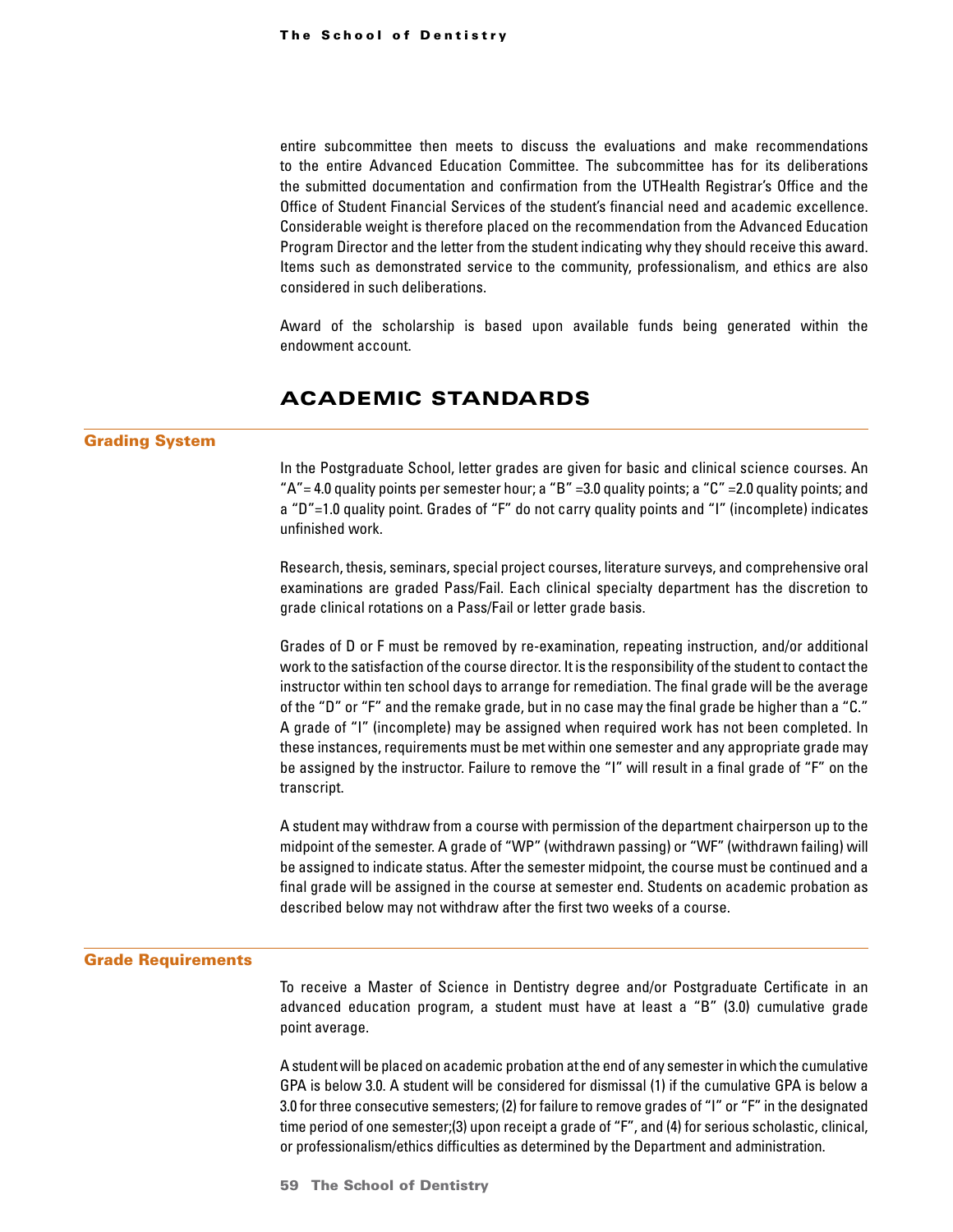### Review of Academic Actions

Advanced Education Students (except those participating in the Oral and Maxillofacial Surgery Residency Program) may appeal any academic action to the Associate Dean for Academic Affairs, in writing, within five working days after receipt of their letter stating academic actions. The letter should present the basis upon which the appeal is being requested. If the Associate Dean for Academic Affairs accepts the appeal, the process described below will apply.

The Associate Dean for Academic Affairs will refer the appeal to an ad hoc appeal committee consisting of the Director of Advanced Education, who will serve as chair, and three additional program directors appointed by the Director of Advanced Education. The director of the involved program will not be eligible to serve on the ad hoc appeals committee. The appeal committee will review the circumstances leading to the academic action, meet with the student and other involved individuals, and submit a final recommendation to the Dean within 15 working days of the final committee meeting. The student will be notified of the Dean's decision within five working days following receipt of the committee's recommendations. The Dean's decision is final.

Individual participating in the Oral and Maxillofacial Surgery Residency Program will be subject to the policies and provisions of the program as described in the OMFS residency manual.

# CURRICULUM

The curriculum consists of basic and clinical science courses, conferences, hospital rotations, and clinical conferences that meet the requirements for examination by the various American Specialty Boards and Commission on Dental Accreditation. The courses are scheduled on an academic year basis from July 1 to June 30, and are conducted according to the School of Dentistry academic calendar. Basic and clinical science courses, hospital rotations, clinical activities, and clinical resident conferences may be added, deleted, or modified at the discretion of the school. The official listings of courses available in a given semester are published online by the Office of the Registrar.

### Courses of Instruction/Description

Courses of instruction are identified by an eight-digit number. The first four characters indicate the school and program; the first two numbers indicate the specialty area of the basic and clinical sciences in a numerical range of 01-99, and the last two numbers indicate the numerical sequence of the courses offered by the respective basic and clinical sciences specialty or department in a numerical range of 01-99.

Note: Course descriptions are intended to represent skills and knowledge that should accompany successful completion of the course and should not be construed as a guarantee or warranty by UTHealth of the required level of achievement by every student.

### Basic Sciences

### **Basic Sciences**

Core Curriculum

### **DBPG 1115** *Advanced Basic Sciences I* **Weltman and Lewis. 3 SH. Fall**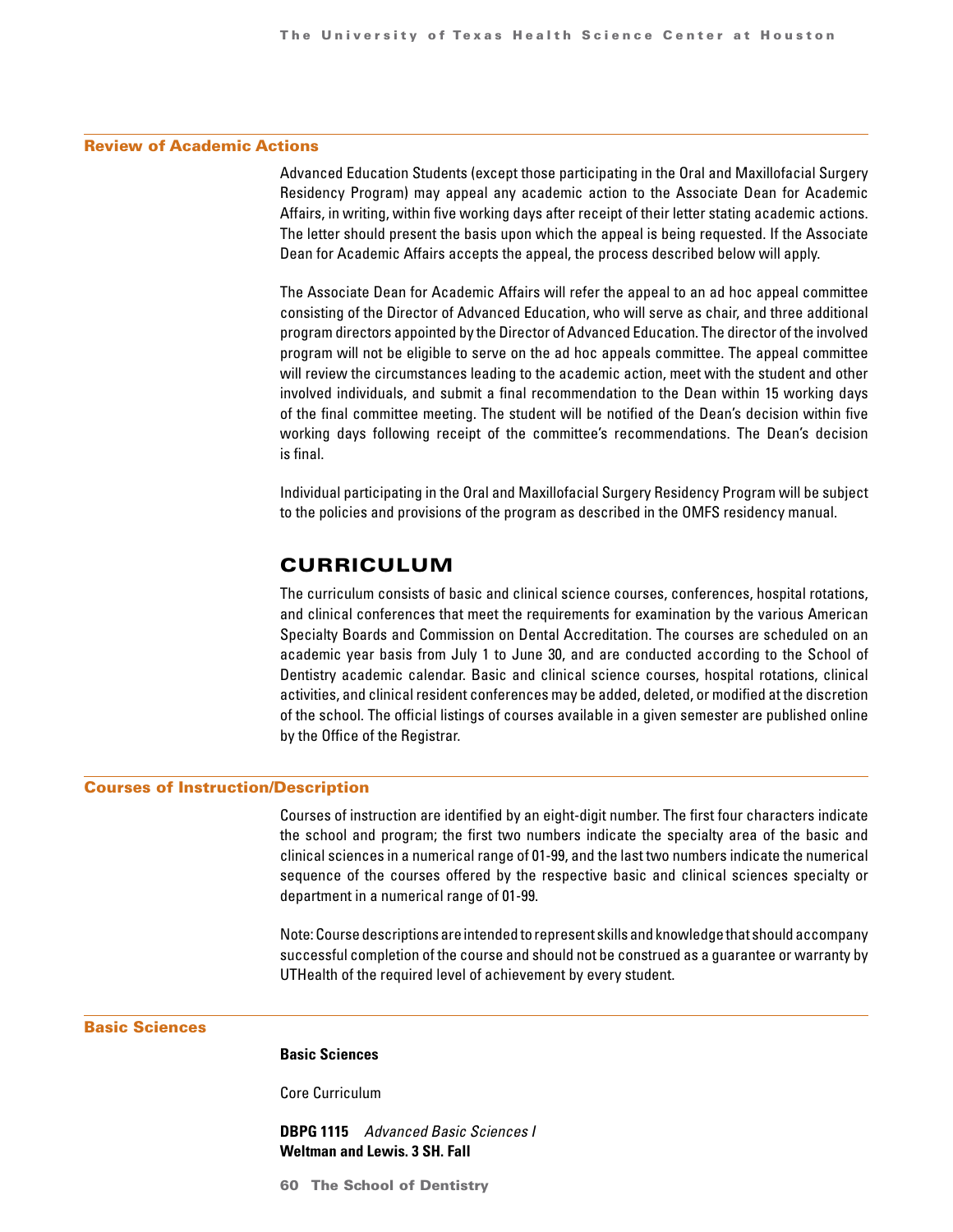Students will be provided with an advanced understanding of neurosciences and pharmacology. Topics to be covered in neurosciences may include neurotransmitters as chemical messengers; neural pathways of somatosensation; ascending sensory pathways; motor pathways; clinical entities affecting the spinal cord or peripheral nerves; clinical symptoms of cranial nerve damage; clinical syndromes of the head and neck region; pain reception and peripheral mediation; pain mediation through the dorsal horn and ascending pain pathways-structure, function and pathology; clinical pain in dentistry; and mastication and oral reflexes. Topics in pharmacology may include principles and pharmacokinetics, autonomic drugs, fluoride and anti-plaque agents, neurologic drugs, sedatives, opiate analgesics and anticonvulsants, local anesthetics, antibiotics, anti-inflammatory drugs, antihistamines and corticosteroids, cardiovascular drugs, drug laws and drug abuse, and general anesthetics.

### **DBPG 1116** *Advanced Basic Sciences II* **Rittman. 4 SH. Spring**

Students will be provided with an advanced understanding of tissue fine structure, wound healing, hemostasis, microbiology, and immunology. Topics to be covered in tissue fine structure may include cell structure, epithelia and glands, connective tissue, cartilage, bone and bone formation, other hard tissues, muscle, and peripheral blood vessels, and nerves. Topics to be covered in wound healing may include injury and the initial response, the proliferative phase of healing, epithelization and the remodeling phase, collagen and the ground substance, angiogenesis in wound healing, healing of bone fractures, muscle and nerve repair, growth factors and wound healing, and nutrition and wound healing. Topics to be covered in hemostasis may include vascular response, endothelial hemostatic balance, platelet microanatomy, function and evaluation, extrinsic and intrinsic coagulation, acute phase response, fibrinolysin, inhibitors of hemostasis, and bleeding disorders and laboratory evaluation prior to dental treatment. Topics to be covered in microbiology may include: basic bacteriology; biofilms, plaque, caries; periodontal pathogens, pulp and periapical infection, diagnostic microbiology, oral virus infections, and oral fungal infections. Topics to be covered in immunology may include introduction, immunoglobulin and antigen-antibody reactions, innate immunity and complement, major histocompatibility complex and antigen processing, b cells and t cells, cytokines and chemokines, cell-mediated immunity and dendritic cells, immunology of wound healing, and inflammation.

### Anatomical Sciences

### **DBGP 1101** *Anatomy (Head & Neck)* **Warner. 3 SH Summer**

This course is designed to review basic head and neck anatomy to cover details that may not have been included in a general anatomy course. Each region is treated by lecture followed by dissection. A good faculty-to-student ratio and discussion in the laboratory ensures that the material is being understood and learned.

### **DBPG 1106** *Cell/Developmental Biology* **Casper 1 SH Fall**

# This course will familiarize students with principles of molecular biology and provide a basic

understanding of genetics and cytogenetics, and a detailed knowledge of development of the craniofacial complex, including formation of the face and the bones of the skull. A review of cell structure and reproduction is included, as well as a session on special techniques the student is likely to encounter in their studies and/or research.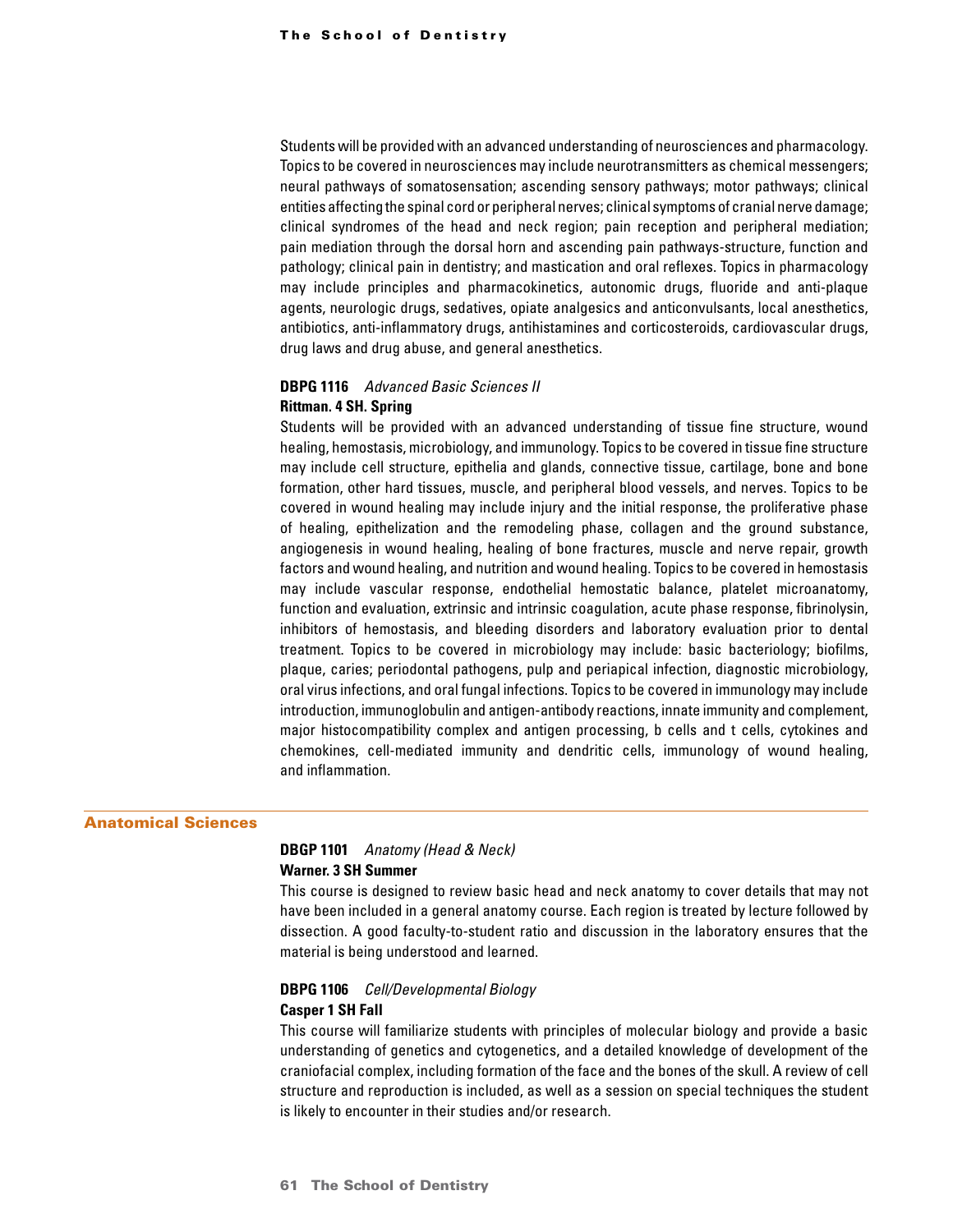### **DBPG 1110** *Oral Biology: Development, Structure and Function of Oral Tissues* **Casper 1 SH Fall**

Students will have an opportunity to gain a basic understanding of the developmental anatomy, light and ultrastructual microscopic features, biochemistry, and functional properties of oral tissues. In particular, emphasis will be placed on developing and adult mineralized tissues of enamel, dentin, bone, and cementum as well as pulp, periodontium, oral mucosa, and salivary glands. Advanced instruction will include information about current research advances (basic and translational) within each of the topic areas.

### Oral Biomaterials

### **DBPG 1304** *Oral Biomaterials---Endodontics* **Dorn and Bohluli. 1 SH Summer**

This didactic and laboratory course is designed to provide the student with the opportunity

to learn the biological, chemical, and physical properties of materials used in the endodontic treatment of teeth. This course is offered and complete in the fall semester.

### **DBPG 1305** *Oral Biomaterials ---Orthodontic Biomechanics and Materials* **English, 2 SH Fall**

This didactic and laboratory course is designed to provide the student with the opportunity to learn the properties of materials used in Orthodontics.

The following courses are offered by the Graduate School of Biomedical Sciences.

### **DBPG 1081** *Oral Biomaterials II*

### **Paravina 1 SH Fall**

This didactic course will provide the student the opportunity to learn current concepts in the oral biomaterials applied to fixed and removable prosthodontics

### **DBPG 1091** *Oral Biomaterials I*

### **Ontiveros 1 SH Spring**

This didactic course will provide the student the opportunity to learn current concepts in oral biomaterials applied to operative and esthetic dentistry.

### **Stomatology**

### **DBPG 1612** *Graduate Oral Pathology* **Ogbureke 2 SH Fall**

This course is comprised of advanced lectures in oral pathology for students in the various specialties. Topics in this course include the oral manifestations of infectious diseases, inflammatory conditions, odontogenic cysts and neoplasms, selected benign and malignant neoplasms of the soft and hard tissues, salivary gland disorders and mucocutaneous diseases. Emphasis is placed on the pertinent clinical and microscopic findings, treatment, and prognosis and differential diagnosis.

### Physiology

### **DBPG 1804** *Pulp Biology*

### **Dorn.1 SH Summer**

This is a lecture/seminar course designed to provide the student with an in-depth knowledge of the dental pulp, both in health and disease. Emphasis will be placed on the embryology,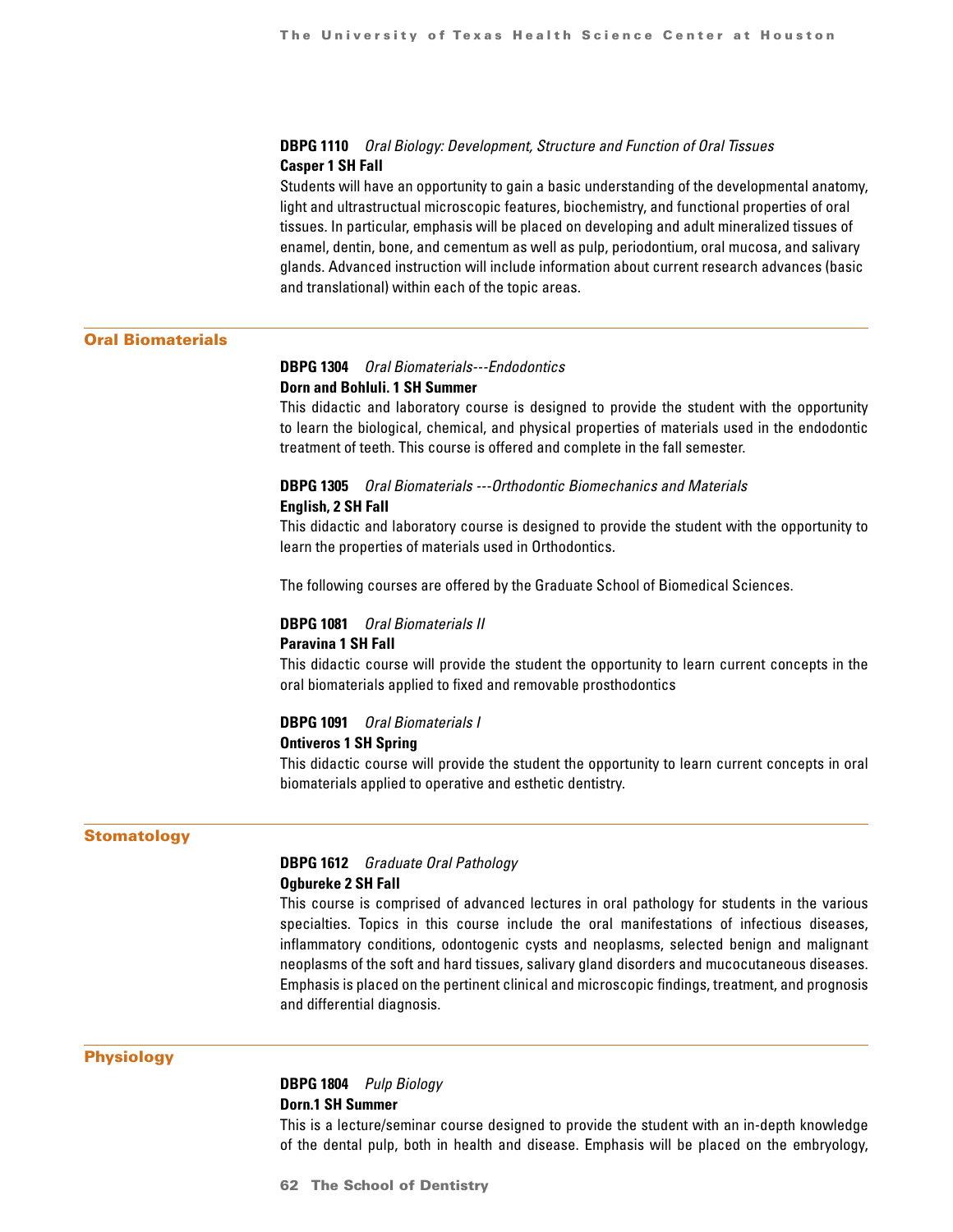microanatomy, physiology, and histology of the dental pulp. Both classic and current literature are used to highlight the various pulpal reactions to a variety of irritants, along with associated diagnostic and clinical therapeutic procedures.

### Non-Departmental

### **DBPG 1911** *A-E Research*

### **Faculty Committee. Variable 1-6 SH Credit given in final semester**

Research activity usually includes registration for one - four hours of credit per fall or spring semester, beginning either in the spring preceding graduation or fall of the terminal year. A minimum of four semester hours is required for all degree programs, except Periodontics which requires six. Refer to Graduation Requirements for additional information.

### **DBPG 1912** *A&C Thesis*

### **Faculty Committee. 2 SH Credit given in final semester**

The student, in consultation with the Clinical Department Chairperson, selects a research project in a basic science area or in a clinically applied specialty area as early as possible. The Department Chairperson appoints a Thesis Committee Chairperson knowledgeable in the area of the research chosen. Other members of the Thesis Committee are chosen by the Department Chairperson and by the Thesis Committee Chairperson.

### **DBPG 1920** *Applied Sciences II*

### **Novak 2 SH Summer**

This course provides the advanced student with the opportunity to understand the principles of ethics, jurisprudence and risk management, behavioral sciences, and education and teaching methodology.

### **HI 5352W** *Statistical Methods in Health Informatics*

### **Johnson. 3 SH Summer**

This course provides the student the opportunity to develop basic competencies in the measurement, design, analysis, interpretation, and critical evaluation of health information research and evaluation studies. Students will have the opportunity to learn and apply the most important and most frequently used statistical measures and methods, as well as to critically evaluate their appropriate use in health informatics research and evaluation. Topics include the study of frequency distributions, measures of central tendency, variance, hypothesis testing, correlation and both parametric and non-parametric inferential methods including t-tests, analysis of variance, chi-square ,test of significance, and tests of measures of association.

### Clinical Sciences

### **DBPG 1001** *Conscious Sedation I* **Whitmire. 1 SH Summer**

This course will encompass the principles of sedation patient selection, the pharmacology and physiology of certain anesthesia-related topics and limited clinical assignments. The lectures will be concerned primarily with nitrous oxide conscious sedation. Clinical proficiency in the delivery of nitrous oxide is not evaluated in this course, although, didactic requirements for nitrous oxide sedation are fulfilled. This course will complete in the fall semester.

### **DBPG 1002** *Conscious Sedation II* **Whitmire. 1 SH Fall**

The second of two courses, this section of conscious sedation directs its attention to principles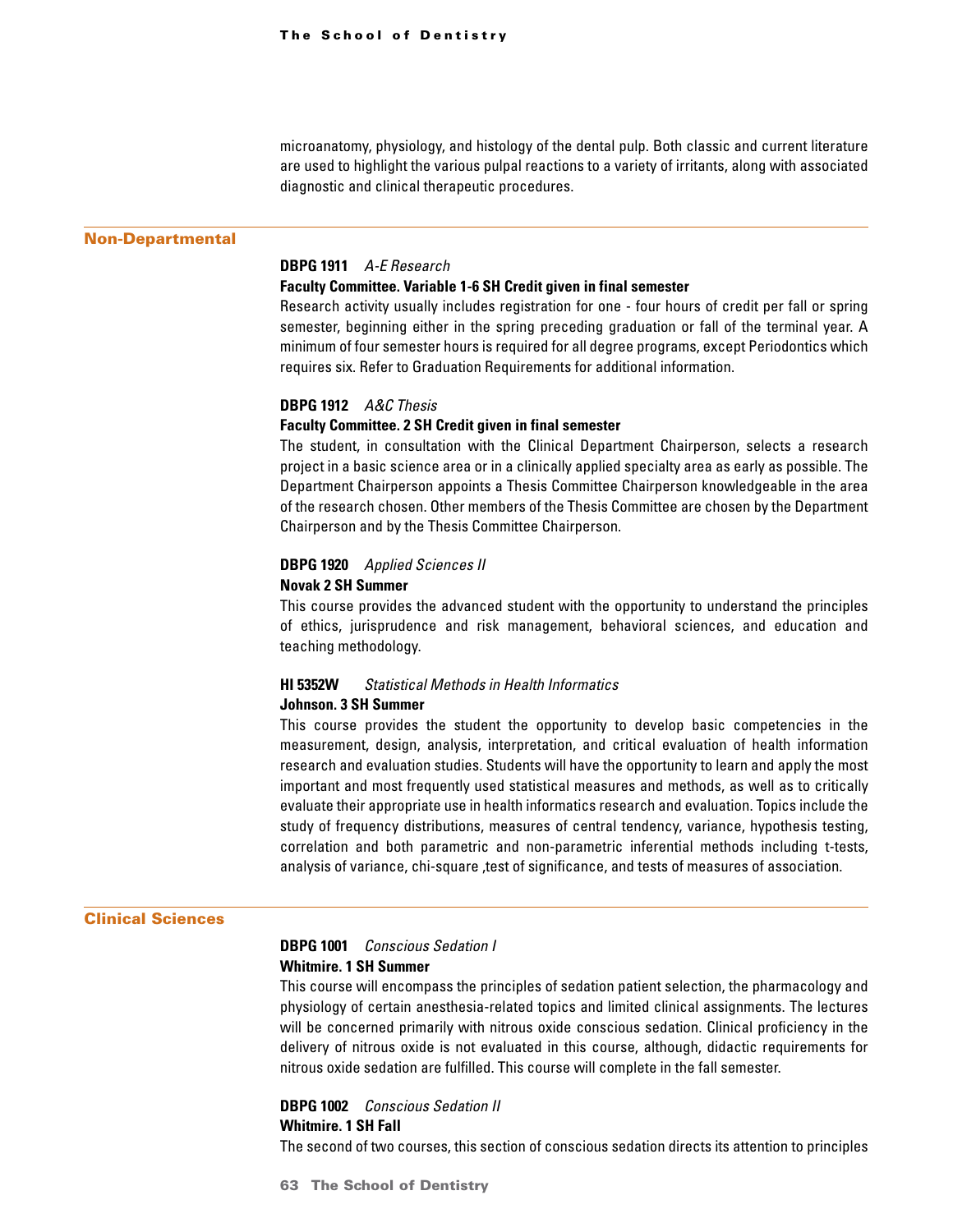and practice of other forms of sedation including oral, intravenous, and intramuscular approaches. This is primarily a didactic course with little clinical management, more clinical application to the patient's history, and clinical presentation. Conscious Sedation I is a prerequisite for Conscious Sedation II.

# **DBPG 1007** *Practice Management*

# **Weltman, Hindley. 1 SH. Fall**

This course is intended for the student in the final year of matriculation, and will discuss associateships, buying and borrowing, staffing, financial planning-personal insurance and computerization of the dental office.

### **DBPG 1008** *Graduate Oral Radiology*  **Zhang 1 SH Spring**

This course offers an in-depth study of skull and related extraoral radiograph techniques. The resident will be introduced to panoramic radiology as well as Direct Digital imaging, both intraoral and extraoral. Localization techniques, image manipulation, and networking will also be presented in this course.

### **DBPG 1009** *Interdisciplinary Research Seminar I*

### **Akyalcin 1 SH Fall**

This seminar series exposes the graduate student to the various research projects occurring in other disciplines in the School of Dentistry as well as other areas of the Medical Center. Presentations will be given by graduate students as well as guest scientists from other institutions in the Medical Center and Rice University.

### **DBPG 1010** *Interdisciplinary Research Seminar II* **English 1 SH Spring**

This seminar series exposes the first-year graduate student to the various research projects occurring in other disciplines in the School of Dentistry as well as other areas of the Medical Center. Presentations will be given by graduate students as well as guest scientists from other institutions in the Medical Center and Rice University.

This course meets at noon every Wednesday. It is required for first-year orthodontic residents for both fall semesters. Interdisciplinary Research Seminar II (DBPG 1009) is a prerequisite for this course.

### **DBPG 1011** *Interdisciplinary Research Seminar III*

### **Akyalcin 1 SH. Fall**

This seminar series exposes the second-year graduate student to the various research projects occurring in other disciplines in the School of Dentistry as well as other areas of the Medical Center. Presentations will be given by graduate students as well as guest scientists from other institutions in the Medical Center and Rice University.

This course meets at noon every Wednesday. It is required for second-year orthodontic residents for both fall semesters. Interdisciplinary Research Seminar II (DBPG 1010) is a prerequisite for this course.

### **DBPG 1012** *Interdisciplinary Research Seminar IV* **Akyalcin 1 SH Spring**

This seminar series exposes the second-year graduate student to the various research projects occurring in other disciplines in the School of Dentistry as well as other areas of the Medical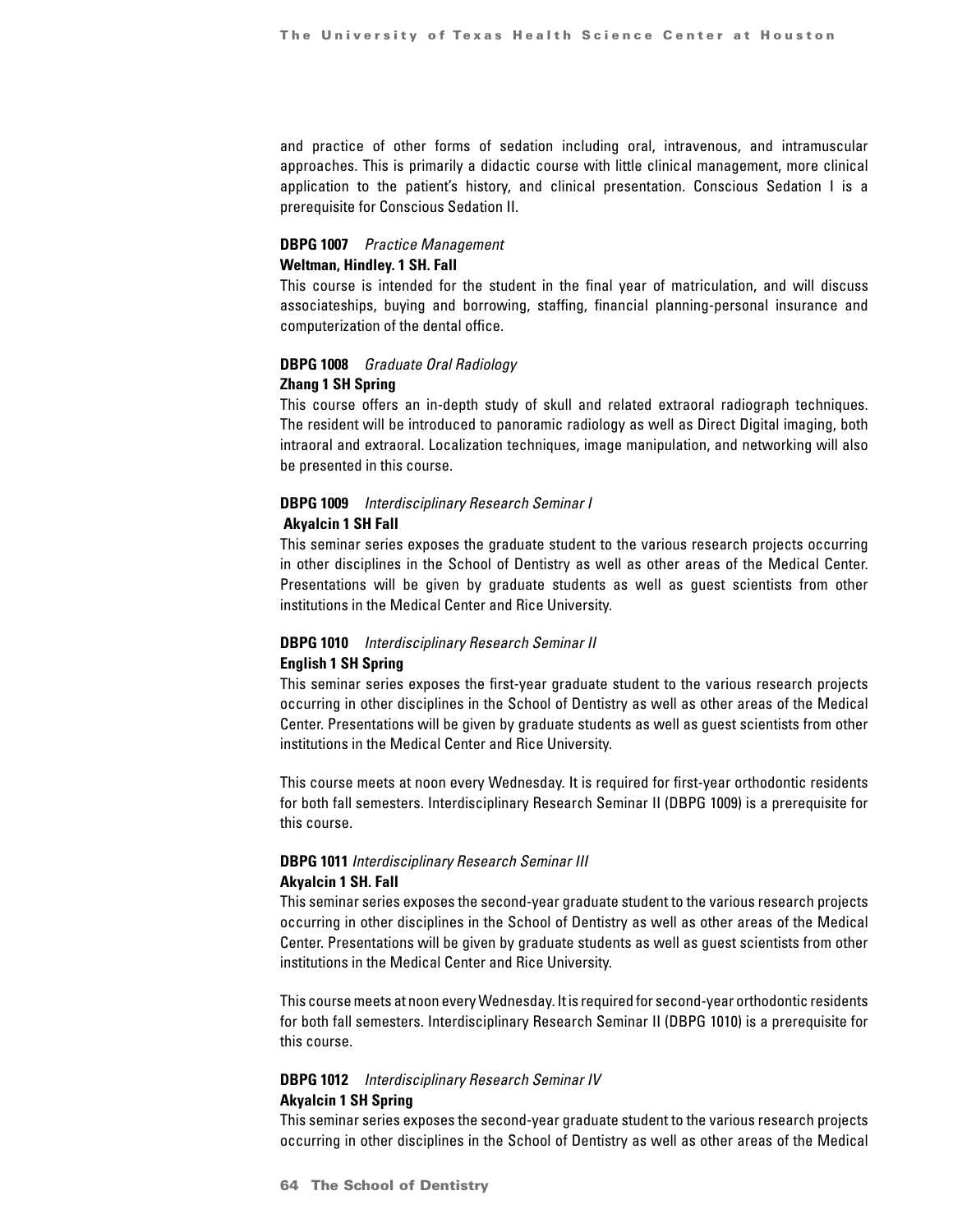Center. Presentations will be given by graduate students as well as guest scientists from other institutions in the Medical Center and Rice University.

This course meets at noon every Wednesday. It is required for second-year orthodontic residents for both fall semesters. Interdisciplinary Research Seminar II (DBPG 1011) is a prerequisite for this course.

### **Endodontics**

### **DBPG 2004A** *Preclinical Graduate Endodontics* **Dorn. 1 SH Summer**

The objective of this introductory course is to present major biological and technical aspects of endodontic treatment in a seminar/laboratory setting. The student will learn various instrumentation and obturation modalities in a simulated clinical environment. The student will be expected to develop, enhance, and assess his/his clinical skills prior to beginning the clinical phase of the program.

### **DBPG 2005** *Endodontic Surgery* **Dorn. 1 SH Spring**

The objective of this lecture/seminar course is to provide a comprehensive analysis of contemporary principles of endodontic surgery. At the conclusion of the course, the student will have the opportunity to acquire a sound understanding of the scientific literature and biological principles that support the surgical skills necessary to properly manage cases not amenable to nonsurgical therapy.

### **DBPG 2006A** *Topical Seminar in Endodontics* **Dorn. 1SH Fall & Spring**

This seminar course presents an in-depth analysis of the biological principles and scientific foundation for all aspects of endodontic therapy. A critical evaluation of the classical and contemporary literature will be emphasized to help provide the student with a rationale for clinical treatment. Extensive readings of texts and literature along with presentation of papers directly applicable to endodontics will be required.

### **DBPG 2006B** *Topical Seminar in Endodontics* **Dorn 1 SH Spring** A continuation of topical seminar presented in DBPG 2006A

**DBPG 2006C** *Topical Seminar in Endodontics* **Dorn 1 SH Fall** A continuation of topical seminar presented in DBPG 2006B

# **DBPG 2005D** *Topical Seminar in Endodontics* **Dorn 1 SH Spring**

A continuation of topical seminar presented in DBPG 2006C

# **DBPG 2008A** *Current Literature Seminar*

# **Dorn. 1SH Fall**

This seminar course is intended to broaden the student's background in endodontics through a critical analysis of the current literature.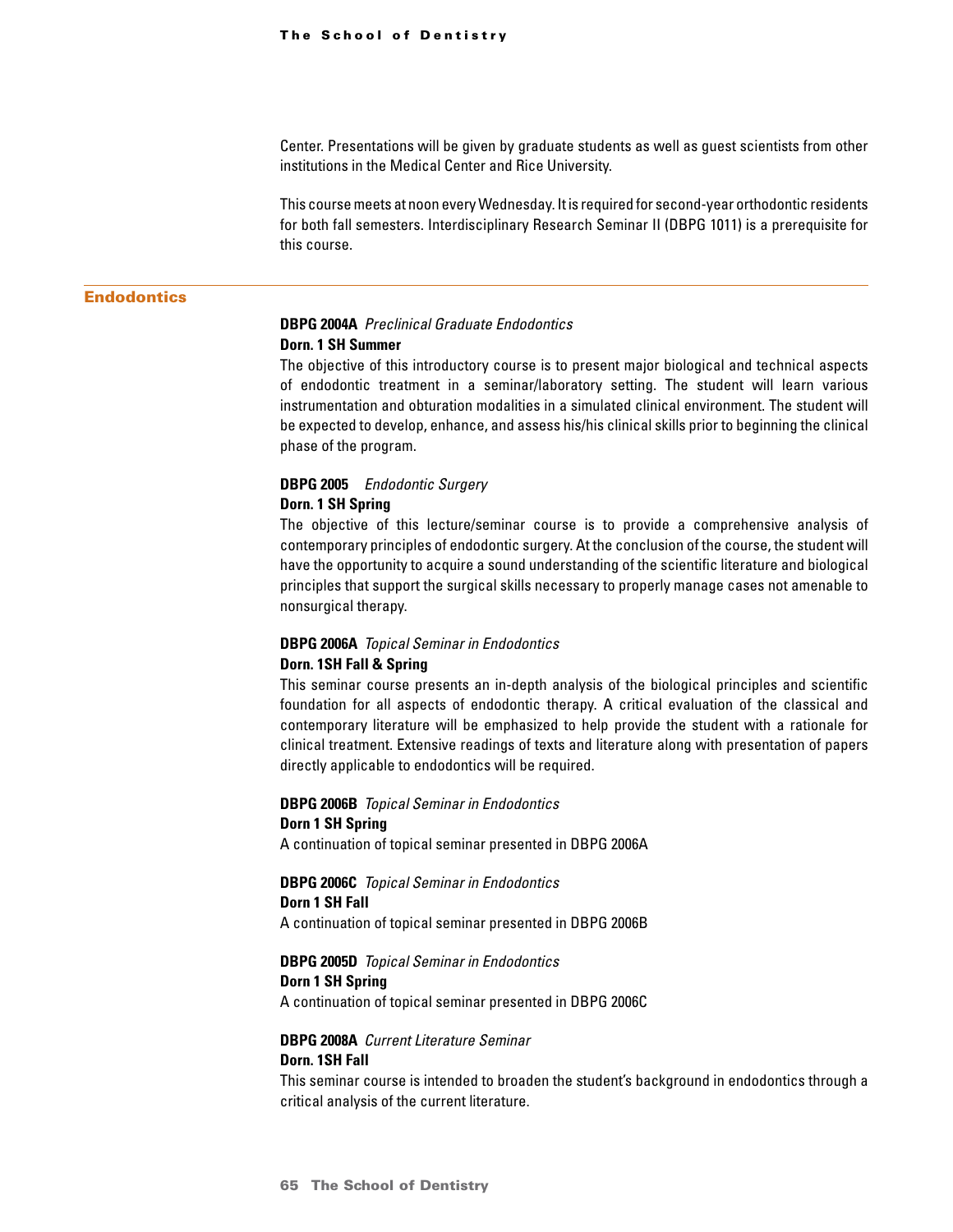### **DBPG 2008B** *Current Literature Seminar* **Dorn 1 SH Spring** A continuation of current literature seminar presented in DBPG 2008A

**DBPG 2008C** *Current Literature Seminar* **Dorn 1 SH Fall** A continuation of current literature seminar presented in DBPG 2008B

**DBPG 2008D** *Current Literature Seminar* **Dorn 1 SH Spring** A continuation of current literature seminar presented in DBPG 2008C

### Oral and Maxillofacial Surgery

### **DBPG 4001A** *Oral and Maxillofacial Surgery Seminar* **Wong 1 SH Summer**

This seminar will cover a variety of topics in oral and maxillofacial surgery. The syllabus is composed of a core curriculum repeated every year from July-October and a rotating curriculum for the remainder of the year. Core subjects include hospital protocol, introduction to the management of maxillofacial trauma, maxillofacial infections fluid and electrolyte balance, renal function, head and neck imaging, peri-operative analgesia, soft and hard tissue healing. The rotating curriculum will cover various topics in a three-year cycle, and will include maxillofacial trauma, head and neck cancer, reconstructive and bone graft surgery, dentoalveolar surgery, pre-prosthetioc surgery, facial cosmetic surgery, cleft surgery, TMJ dysfunction, and microneurosurgery.

### **DBPG 4001B** *Oral and Maxillofacial Surgery Seminar* **Wong 1 SH Fall**

A continuation of Oral and Maxillofacial Surgery seminar presented in DBPG 4001A

### **DBPG 4001C** *Oral and Maxillofacial Surgery Seminar* **Wong 1 SH Spring**

A continuation of Oral and Maxillofacial Surgery seminar presented in DBPG 4001B

### **DBPG 4002A** *Orthognathic Conference*

### **English. 1 SH Fall**

The orthognathic conference is jointly presented by faculty from the Departments of Oral and Maxillofacial Surgery and Orthodontics. Weekly presentations will cover the diagnosis, treatment planning, and treatment of patients with dentofacial deformities. Topics covered will include orthodontics preparation of patients for orthognathic surgery, surgical procedures, distraction techniques, and the management of syndromic patients.

# **DBPG 4002B** *Orthognathic Conference* **English 1 SH Spring**

A continuation of orthognathic conference presented in DBPG 4002A

### **DBPG 4002C** *Orthognathic Conference*

**English 1 SH Fall** A continuation of orthognathic conference presented in DBPG 4002B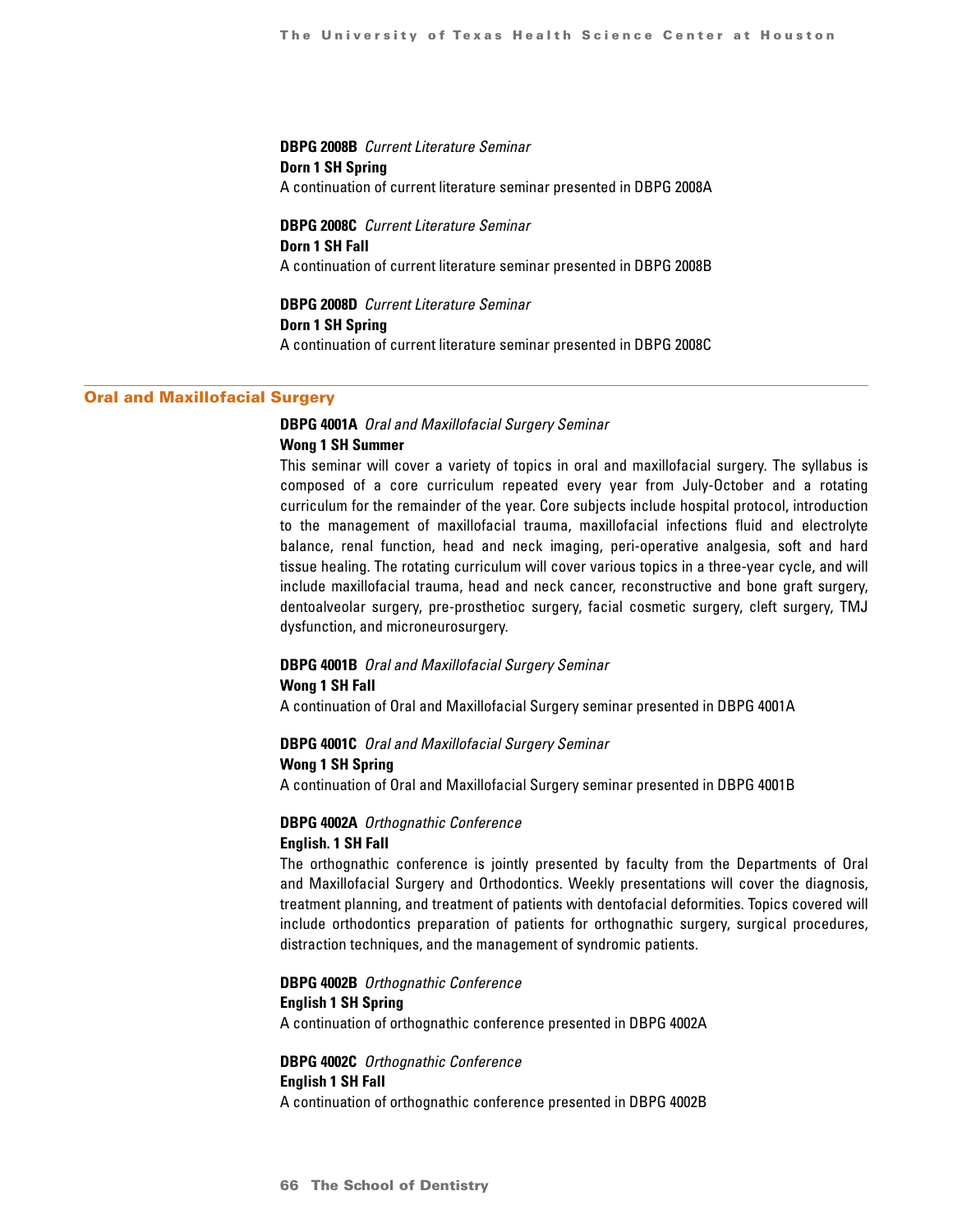### **DBPG 4002D** *Orthognathic Conference* **English 1 SH Spring** A continuation of orthognathic conference presented in DBPG 4002C

### **DBPG 4003A** *Clinico-Pathlogic Conference (CPC)*

### **Gilbert. 1 SH Summer**

The CPC is a 20 – 30 minute presentation incorporated into the Department of Oral Maxillofacial Surgery's weekly meeting at Methodist. Interesting pathology cases are presented using a clinical approach. Emphasis is placed on the initial presentation, interpreting radiographic and serological results, development of a differential diagnosis, and confirmation of the diagnosis with histology. Treatment measures are also discussed.

**DBPG 4003B** *Clinico-Pathlogic Conference (CPC***) Gilbert 1 SH Fall** A continuation of clinico-pathlogic conference (cpc) presented in DBPG 4003A

**DBPG 4003C** *Clinico-Pathlogic Conference (CPC)* **Gilbert 1 SH Spring** A continuation of clinico-pathlogic conference (cpc) presented in DBPG 4003B

### **Orthodontics**

### **DBPG 5005A** *Current and Classical Literature in Orthodontics I* **English. 1 SH Fall**

This course reviews current and classical orthodontic literature. Reading assignments are given to each resident. Abstracts of each article are completed by the residents assigned that article. A short question/answer/discussion follow each abstract presentation. Topics in Orthodontics I (DBPG 5010) is a prerequisite for this course.

# **DBPG 5005B** *Current and Classical Literature in Orthodontics II*

### **English. 1 SH Spring**

This course reviews current and classical orthodontic literature. Reading assignments are given to each resident. Abstracts of each article are completed by the resident assigned that article. A short question/answer/discussion follow each abstract presentation. Current and Classic Literature in Orthodontics I (DBPG 5005A) is a prerequisite for this course.

# **DBPG 5005C** *Current and Classical Literature in Orthodontics III* **English. 1SH Fall**

This course reviews current and classical orthodontic literature. Reading assignments are given to each resident. Abstracts of each article are completed by the resident assigned that article. A short question/answer/discussion follow each abstract presentation. Current and Classic Literature in Orthodontics I (DBPG 5005B) is a prerequisite for this course.

### **DBPG 5005D** *Current and Classical Literature in Orthodontics IV* **English. 1SH Spring**

This course reviews current and classical orthodontic literature. Reading assignments are given to each resident. Abstracts of each article are completed by the resident assigned that article. A short question/answer/discussion follow each abstract presentation. Current and Classic Literature in Orthodontics I (DBPG 5005C) is a prerequisite for this course.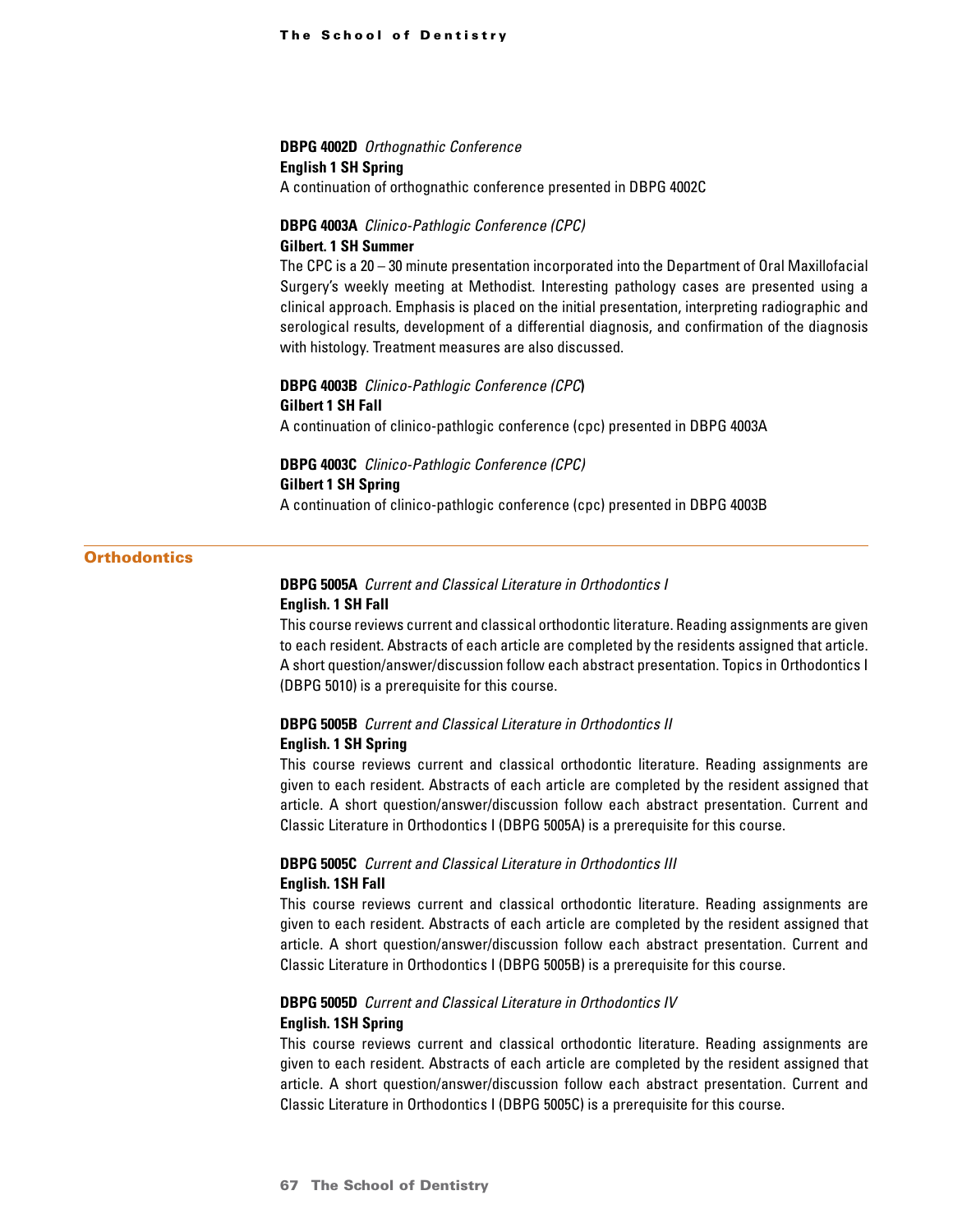# **DBPG 5010** *Topics in Orthodontics I* **English. 2 SH Summer**

This advanced course provides the student with the opportunity to learn the scientific knowledge, biomechanical principles, and orthodontic techniques required to diagnose, treatment plan, and correct routine and complex malocclusions of growing and skeletally mature patients. Students are required to make oral case presentations of patients diagnosed and treated in the postgraduate clinic. Class time is a combination of lectures, seminars, laboratories and clinical activities. Topics include orthodontic diagnosis and treatment planning, cephalometrics and radiology, orthodontic and orthodontic appliance design, orthodontic techniques, dentofacial orthopedics, biomechanical principles, interdisciplinary comprehensive care, interdisciplinary care lecture series, clinical photography, and clinical orthodontic treatments/ cases management.

**DBPG 5011** *Topics in Orthodontics II* **English. 4 SH Fall** See DBPG 5010 for course description.

**DBPG 5012** *Topics in Orthodontics III*  **English. 4 SH. Spring** See DBPG 5010 for course description.

**DBPG 5013** *Topics in Orthodontics IV*

#### **English. 2 SH Summer**

This advanced course provides the student with advanced knowledge in orthodontic diagnosis, analysis/case management, and treatment. Various approaches to routine orthodontic tooth movement, dentofacial orthopedic techniques, surgical-orthodontic techniques, and techniques for managing cleft palate and craniofacial deformities patients are presented. Instruction in different topic areas consists of a combination of lectures, seminars, laboratories, and clinical activities throughout the year. Students are required to make oral case presentations throughout the year on patients they are treating in the postgraduate or craniofacial deformities clinic. At the completion of the course each resident is required to present a comprehensive oral and written case analysis of some or all their patients to the faculty. Topics in Orthodontics I (DBPG 5012) is a prerequisite for this course.

**DBPG 5014** *Topics in Orthodontics V* **English. 4 SH. Fall** See DBPG 5013 for course description.

**DBPG 5015** *Topics in Orthodontics VI* **English. 4 SH Spring** See DBPG 5013 for course description

# **DBPG 5016** *Craniofacial Growth and Development I*

#### **Akyalcin 2 SH Spring**

This course will provide the student with a basic understanding of prenatal and postnatal craniofacial growth and development as it relates to orthodontic diagnosis and treatment planning. Topics include molecular aspects of prenatal craniofacial patterning, clinical genetics, syndrome delineation, general concepts of physical growth, postnatal development of the cranial vault, cranial base, midface and mandible, patterning and control mechanisms during postnatal development, correlative growth and facial growth prediction, speech and language development, and relevant aspects of cognitive, emotional, and psychosocial development.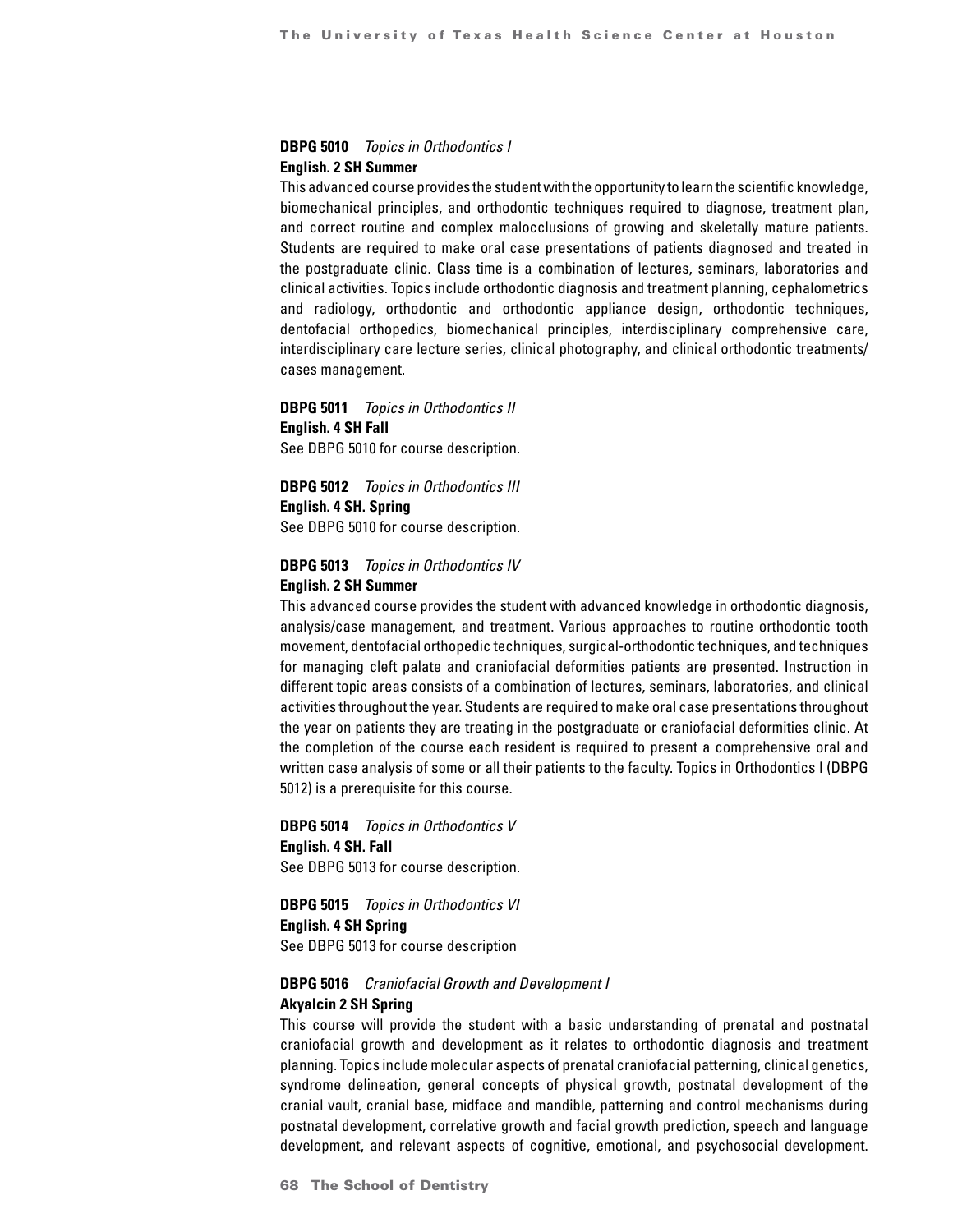Instruction will utilize lectures, seminars/discussions, and student presentations. Topics in Orthodontics I (DBPG 5010) is a prerequisite for this course.

#### **DBPG 5017** *Craniofacial Growth and Development II* **English 2 SH Fall**

A continuation of Craniofacial Growth and Development Part I

#### **DBPG 5020** *Orthodontic Practice Management* **English.1SH. Spring**

This orthodontic practice management course will focus on the business aspects of an orthodontic practice. It will include the AAO Practice Alternative Program, valuation of orthodontic practices, bank-related issues, development of a practice plan, insurance issues including professional liability and disability, and computerization of the orthodontic office.

# Pediatric Dentistry

# **DBPG 6001A** *Topics in Pediatric Dentistry I*

#### **Badger, Faculty. 2SH. SUMMER**

This advanced course provides the student with the knowledge, principles and comprehensive understanding of Pediatric Dentistry required to diagnose, formulate treatment plans and provide quality patient care. Class time is a combination of lectures, seminars, and clinical activities. Students are presented with a series of topics covering areas of Pediatric Dentistry in lecture and discussion format by the faculty. Students are required to make oral case presentations Written and oral exams are given to verify each student has mastered all topic areas which are required for completion of certificate requirements. (This is for DBPG 6001A)

#### **DBPG 6001B** *Topics in Pediatric Dentistry I* **Badger, Faculty. 2SH. Fall**

A continuation of advanced topics presented in DBPG 6001A.

**DBPG 6001C** *Topics in Pediatric Dentistry I* **Badger, Faculty. 2SH Spring** A continuation of advanced topics presented in DBPG 6001B.

#### **DBPG 6001D** *Topics in Pediatric Dentistry II*

#### **Badger, Faculty. 2SH. Summer**

This advanced course continues to provide the student with advanced knowledge and comprehensive understanding of Pediatric Dentistry. Class time is a combination of lectures, seminars, and clinical activities. Students are presented with a series of topics covering areas of Pediatric Dentistry in lecture and discussion format by the faculty. Students are required to make oral case presentations throughout the year. Written and oral exams are given to verify each student has mastered all the topic areas which are required for completion of certificate requirements. Topics in Pediatric Dentistry I (DBPG 6001) is a prerequisite for this course (This is for DBPG 6001D)

# **DBPG 6001E** *Topics in Pediatric Dentistry II* **Badger, Faculty. 2SH. FALL** A continuation of advanced topics presented in DBPG 6001.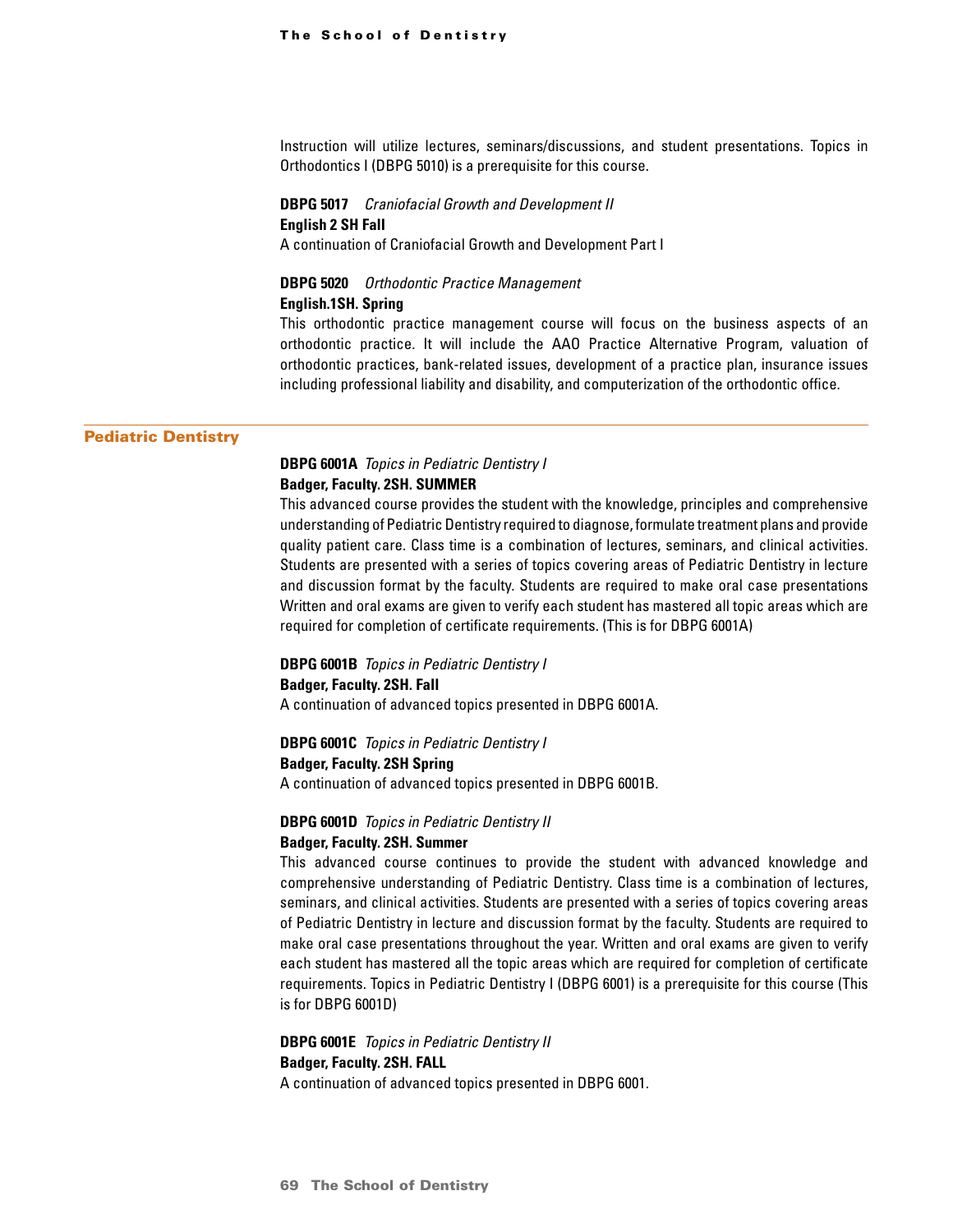# **DBPG 6001F** *Topics in Pediatric Dentistry II* **Badger, Faculty. 2SH. SPRING** A continuation of advanced topics presented in DBPG 6001.

# **DBPG 6007A** *Current & Classical Literature Review in Pediatric Dentistry I* **Badger. 1SH. FALL**

This course reviews current and classical pediatric dental and related literature. Reading assignments are given to each resident. Abstracts of each article are completed by the residents assigned that article. A short question and answer discussion follow each abstract presentation. Topics in Pediatric Dentistry I (DBPG 6001) is a prerequisite for this course.

#### **DBPG 6007B** *Current & Classical Literature Review in Pediatric Dentistry I* **Badger. 1SH. SPRING**

This course reviews current and classical pediatric dental and related literature. Reading assignments are given to each resident. Abstracts of each article are completed by the residents assigned that article. A short question and answer discussion follow each abstract presentation. Current & Classical Literature Review in Pediatric Dentistry I (DBPG 6007) is a prerequisite.

# **DBPG 6007C** *Current & Classical Literature Review in Pediatric Dentistry II*  **Badger. 1SH. SUMMER**

This course reviews current and classical pediatric dental and related literature. Reading assignments are given to each resident. Abstracts of each article are completed by the residents assigned that article. A short question and answer discussion follow each abstract presentation

Current & Classical Literature Review in Pediatric Dentistry I (DBPG 6007) is a prerequisite for this course.

# **DBPG 6007D** *Current & Classical Literature Review in Pediatric Dentistry II* **Badger. 1SH. FALL**

This course reviews current and classical pediatric dental and related literature. Reading assignments are given to each resident. Abstracts of each article are completed by the residents assigned that article. A short question and answer discussion follow each abstract presentation. Current & Classical Literature Review in Pediatric Dentistry I (DBPG 6007) is a prerequisite for this course.

# **DBPG 6007E** *Current & Classical Literature Review in Pediatric Dentistry II* **Badger. 1SH. SPRING**

This course reviews current and classical pediatric dental and related literature. Reading assignments are given to each resident. Abstracts of each article are completed by the residents assigned that article. A short question and answer discussion follow each abstract presentation. Current & Classical Literature Review in Pediatric Dentistry I (DBPG 6007) is a prerequisite for this course.

# **DBPG 6016** *Pediatric Seminar in Craniofacial Development I* **Badger2SH. SPRING**

This course covers the growth and development didactic criteria, including (1) biology of craniofacial development and tooth movement, (2) facial growth, (3) orthodontic diagnosis, (4) orthodontic treatment planning, and (5) interceptive orthodontic treatment.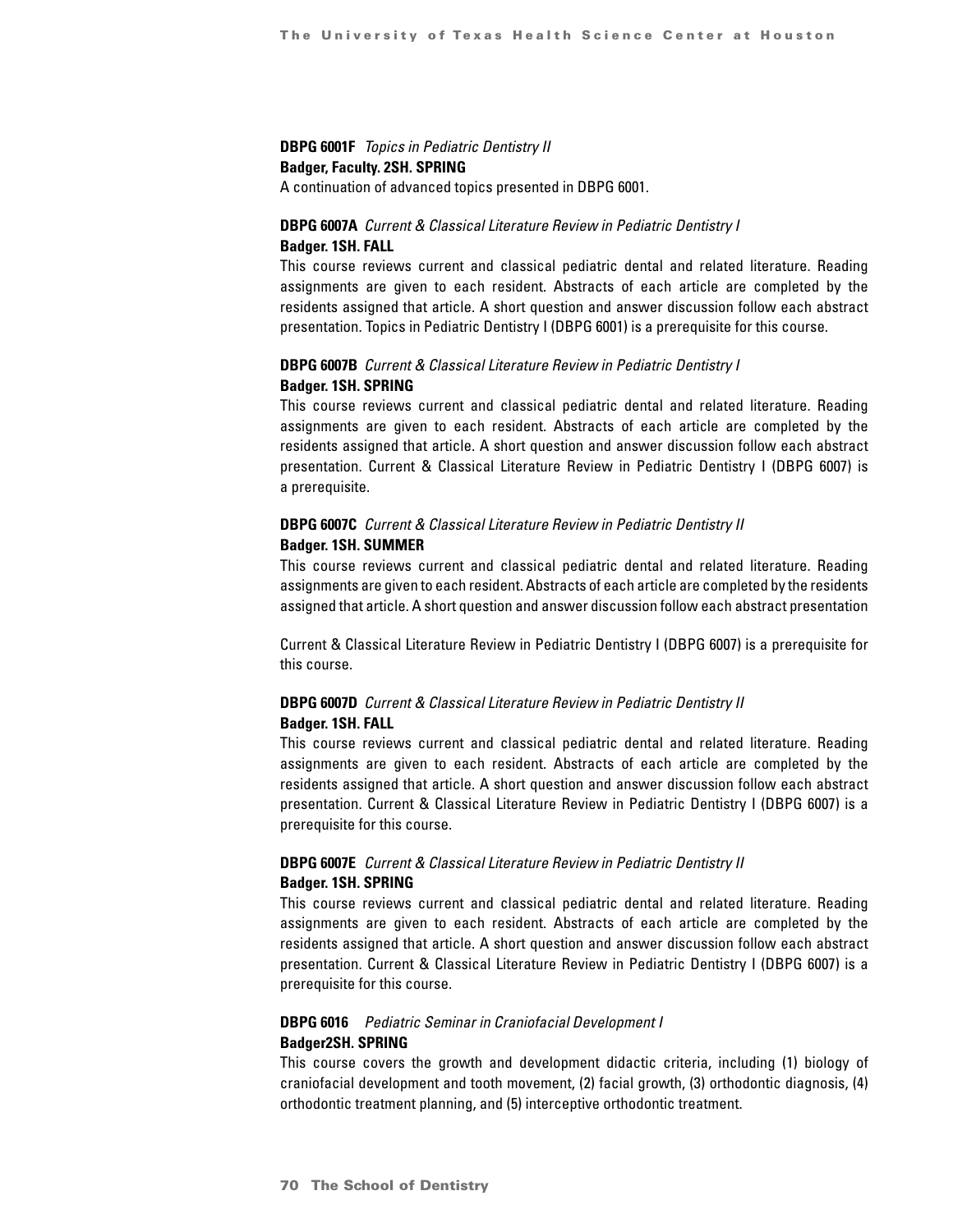### **DBPG 6017** *Pediatric Seminar in Craniofacial Development II* **Badger2SH. FALL**

This course involves the review of etiology, manifestations and treatment considerations of syndromes affecting patients commonly treated by Pediatric Dentists. Through this seminar course, participants will discuss these syndromes based on (1) presentation of developmental anomaly and systems involved, if applicable, (2) treatment modifications, (3) medical management of the patient, and (4) pertinent research on disease etiology. Additionally, speech and hearing specialists who work with affected children will discuss various therapies available to treat these patients.

# **Periodontics**

#### **DBPG 7008** *Dental Implant Lecture Series* **Trejo. 2 SH SPRING**

This course introduces first-year periodontology students to the broad discipline of implant dentistry. Implant Seminars I and II are offered to second- year students in the spring and fall semesters, respectively. These seminars will provide additional didactic exposure. The course consists of a series of lectures given by faculty members and practitioners involved with dental implants. The lectures will include diagnosis and treatment planning, surgical and prosthetic considerations, and implant maintenance. Additionally, as part of the course, the students will be required to treatment plan a case incorporating dental implants. Implants concepts based on scientific literature, rather than concepts based on non-validated dogmas, will be emphasized through the course.

#### **DBPG 7009A** *Topics in Periodontics* **Weltman & Faculty 2 SH Fall**

This series of seminars, which extend sequentially through three semesters, concentrate in a thorough, in-depth review, discussion, and evaluation of the periodontal literature related to different aspects of therapy. All non-surgical and surgical approaches, as well as different aspects of the occlusion are reviewed. Weekly papers are required on specific assigned topic. An oral presentation of the subject, by one of the graduate students, will be followed by a discussion with participation of all the students, under the direction of the faculty member conducting the seminar.

**DBPG 7009B** *Topics in Periodontics* **Weltman & Faculty 2 SH Spring** A continuation of topics in periodontics present in DBPG 7009A.

**DBPG 7009C** *Topics in Periodontics* **Weltman & Faculty 2 SH Fall** A continuation of topics in periodontics present in DBPG 7009B.

**DBPG 7009D** *Topics in Periodontics* **Weltman & Faculty 2 SH Spring** A continuation of topics in periodontics present in DBPG 7009C.

**DBPG 7009E** *Topics in Periodontics* **Weltman & Faculty 2 SH Fall** A continuation of topics in periodontics present in DBPG 7009D.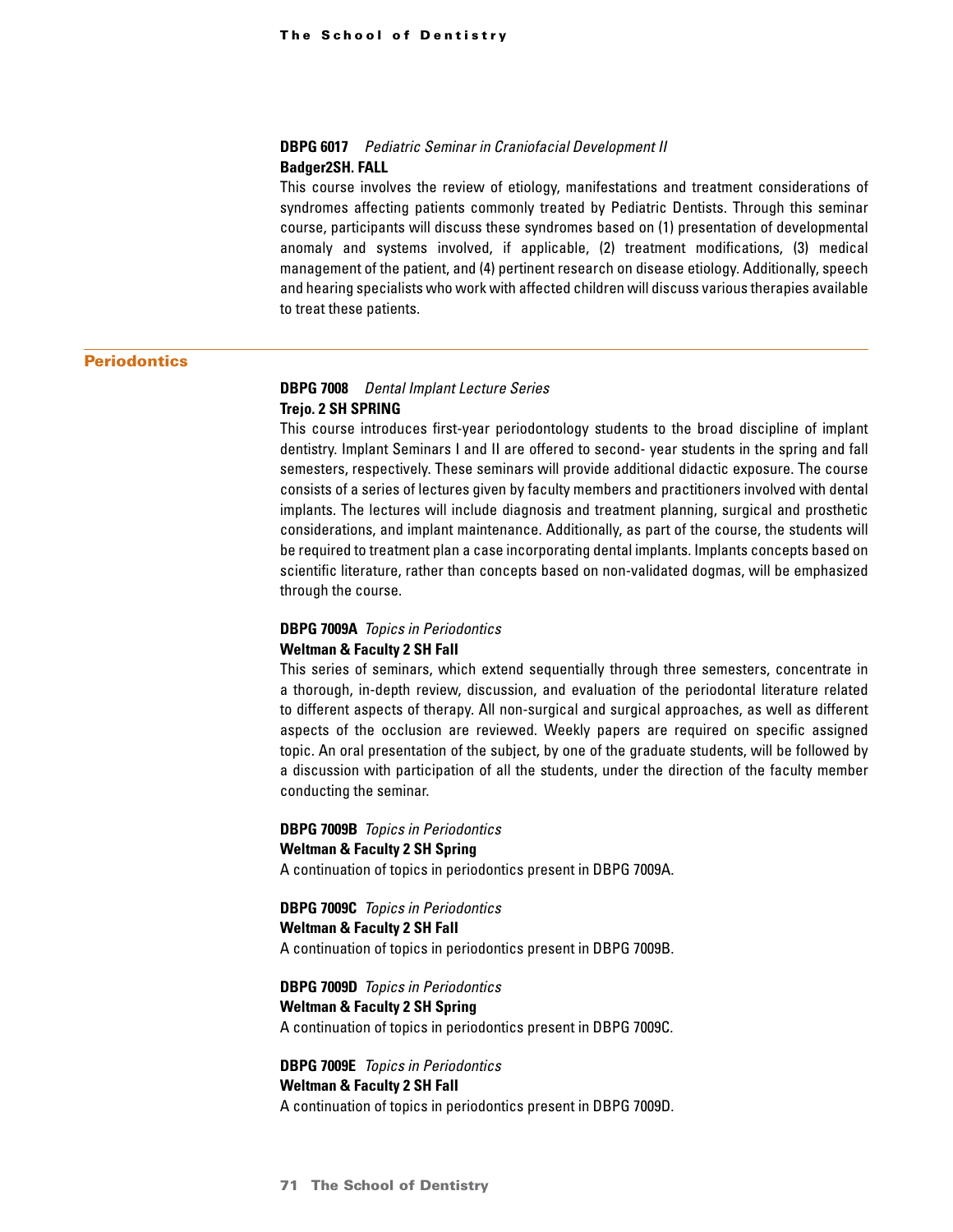# **Prosthodontics**

# **DBPG 8006A** *Periodontic/Prosthodontic Conference I* **Belles, Weltman and Weisleder 1 SH Spring**

This course requires a periodontic student and a prosthodontic resident to jointly prepare a patient's case for diagnosis and treatment planning conference. The students will be scheduled to present this patient case to their peer group and mentors. The mentors in attendance will evaluate and grade the students' presentation and audience participation. Objectives are learning the process of determining a differential dental diagnosis, developing optional treatment plans, learning sequential treatment planning, evaluation of the dental fees to the patient, learning coordinated interdisciplinary care, and preparing and delivering case presentations.

#### **DBPG 8006B** *Periodontic/Prosthodontic Conference II* **Belles, Weltman and Weisleder 1 SH Spring**

This course requires a periodontic student and a prosthodontic resident to jointly prepare a patient's case for diagnosis and treatment planning conference. The students will be scheduled to present this patient case to their peer group and mentors. The mentors in attendance will evaluate and grade the students' presentation and audience participation. Objectives are learning the process of determining a differential dental diagnosis, developing optional treatment plans, learning sequential treatment planning, evaluation of the dental fees to the patient, learning coordinated interdisciplinary care, and preparing and delivering case presentations.

#### **DBPG 8006C** *Periodontic/Prosthodontic Conference III*

#### **Belles, and Weltman 1 SH Spring**

This course requires a periodontic student and a prosthodontic resident to jointly prepare a patient's case for diagnosis and treatment planning conference. The students will be scheduled to present this patient case to their peer group and mentors. The mentors in attendance will evaluate and grade the students' presentation and audience participation. Objectives are learning the process of determining a differential dental diagnosis, developing optional treatment plans, learning sequential treatment planning, evaluation of the dental fees to the patient, learning coordinated interdisciplinary care, and preparing and delivering case presentations.

#### **DBPG 8010** *Graduate Prosthodontics I* **Belles. 2SH Summer**

This is a preclinical course for first-year advanced prosthodontic students. It includes all of the clinical and laboratory phases of complete denture therapy and the first half of a two semester course in occlusion.

### Clinical Activities

**DBPG 2001** *Endodontic Clinic I* **Dorn. 2-7 SH**

**DBPG 2002** *Endodontic Clinic II* **Dorn 2-7 SH**

**DBPG 2003** *Endodontic Clinic III* **Dorn. 2-7 SH**

**DBPG 5001** *Orthodontic Clinic I* **English. 2-5 SH**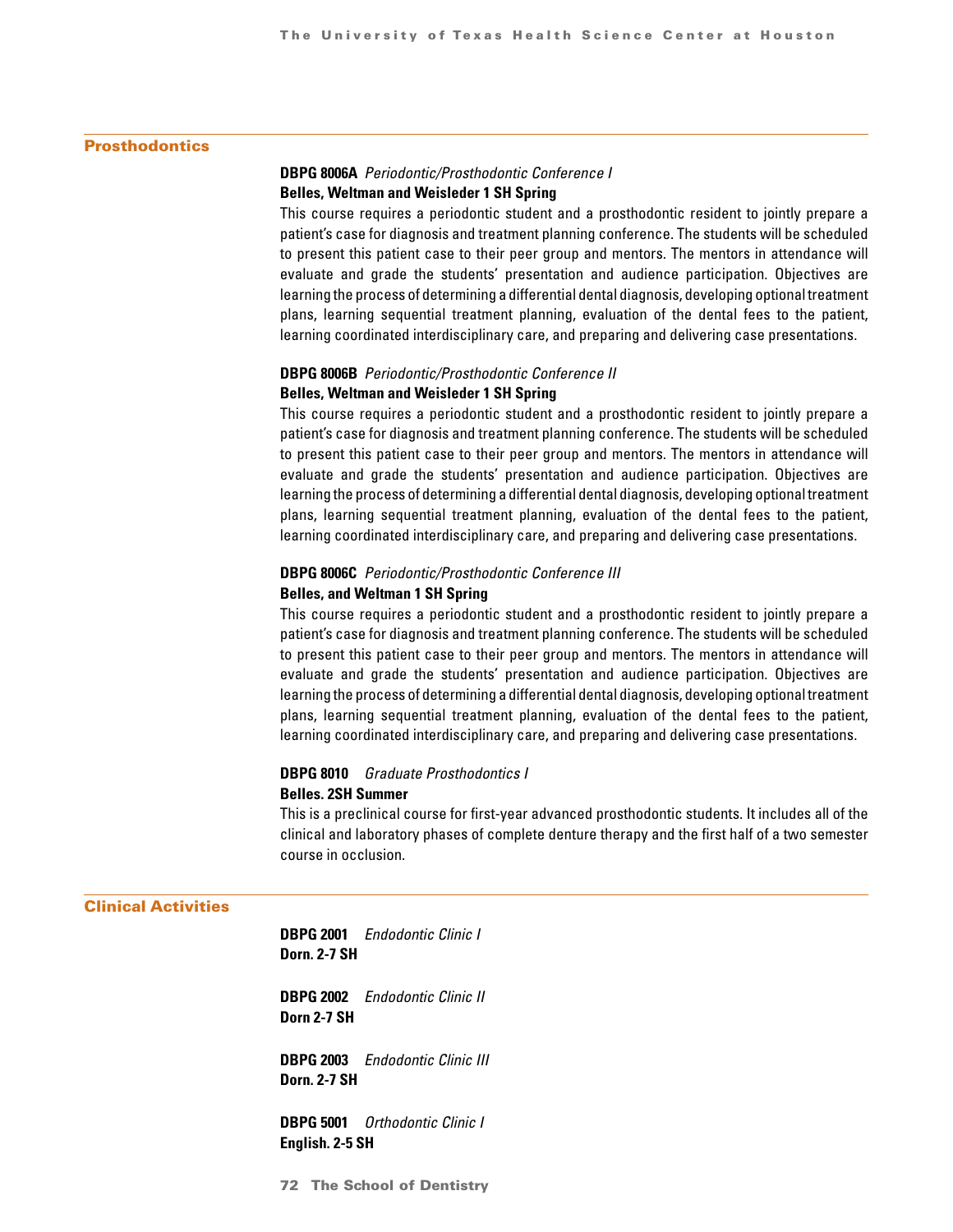**DBPG 5002** *Orthodontic Clinic II* **English. 2-5 SH**

**DBPG 5003** *Orthodontic Clinic III* **English. 2-5 SH**

**DBPG6005A** *Pediatric Clinic I* **Badger. 1SH**

**DBPG6005B** *Pediatric Clinic I* **Badger. 1 SH**

**DBPF6005C** *Pediatric Clinic I* **Badger 3SH**

**DBPG6006A** *Pediatric Clinic II* **Badger. 3 SH**

**DBPG6006B** *Pediatric Clinic II* **Badger. 2 SH**

**DBPB6006C** *Pediatric Clinic II* **Badger. 3SH**

**DBPG 7001** *Periodontal Clinic I* **Weltman. 1-5 SH**

**DBPG 7002** *Periodontal Clinic II* **Weltman. 1-5 SH**

**DBPG7003** *Periodontal Clinic III* **Weltman. 1-5 SH**

**DBPG 8001** *Prosthodontic Clinic I* **Belles. 1-5 SH**

**DBPG 8002** *Prosthodontic Clinic II* **Belles. 1-5 SH**

**DBPG 8005** *Prosthodontic Clinic III* **Belles. 3-6 SH**

# ADVANCED EDUCATION PROGRAMS

The basic and clinical science courses, clinical activities, clinical conferences, and hospital rotation may vary according to changes dictated by requirements for accreditation by the particular American Specialty Board.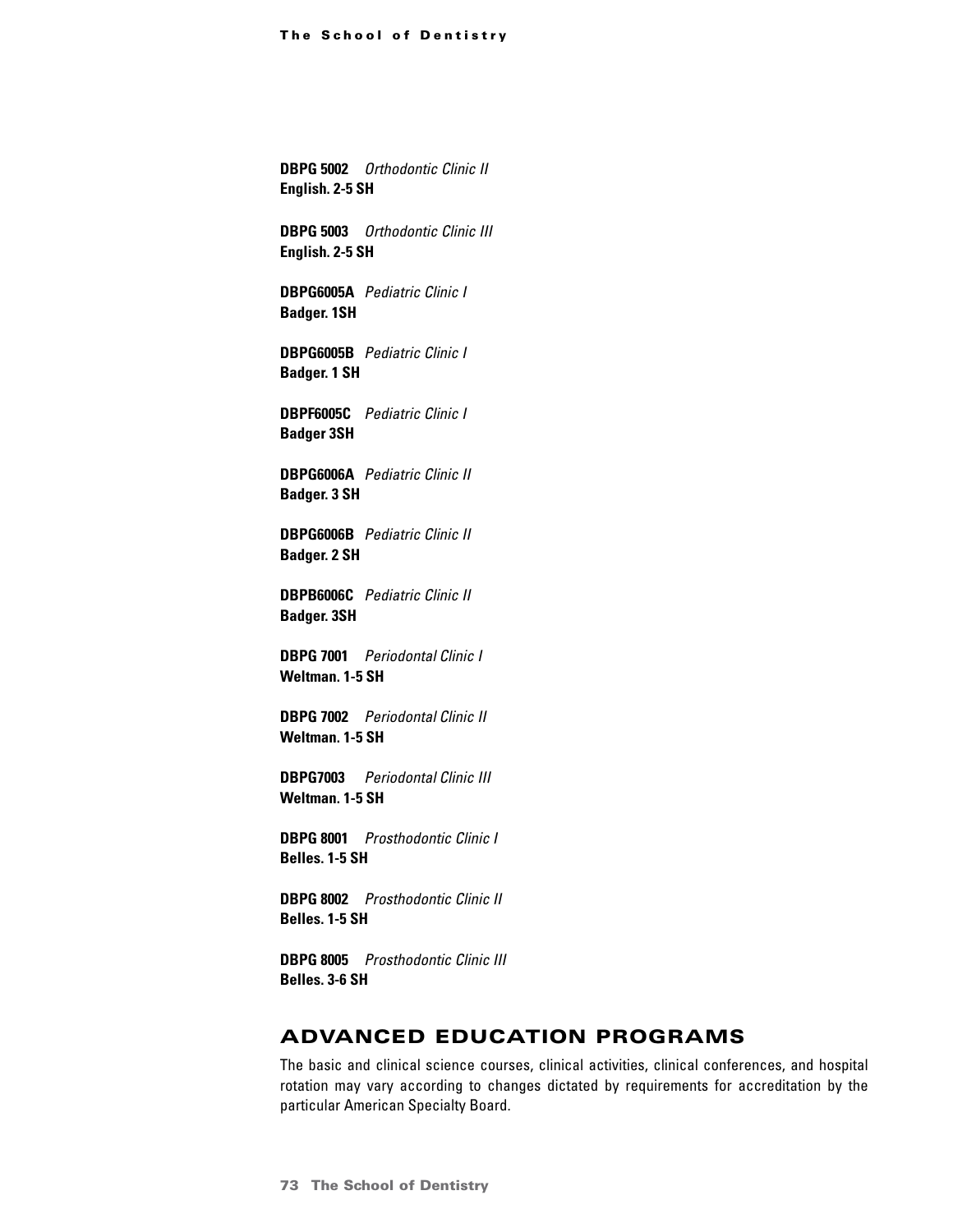# **Endodontics**

### **26 Month Program**

The Advanced Education Program in Endodontics is an academically intense 26 Month Advanced Education Program accredited by the Commission on Dental Accreditation of the American Dental Association and leads to the award of a Specialty Certificate in Endodontics and a Master of Science in Dentistry degree. Award of the Certificate and Degree requires completion of 68 semester hours of formal courses.

# First Year

| <b>Course</b>                                                           | <b>Number</b>     | <b>Credit Hours</b> |
|-------------------------------------------------------------------------|-------------------|---------------------|
| <b>SUMMER SESSION:</b>                                                  |                   |                     |
| Anatomy-Head and Neck                                                   | <b>DBPG 1101</b>  | 3.0                 |
| <b>Oral Biomaterials-Endodontics</b>                                    | <b>DBPG 1304</b>  | 1.0                 |
| <b>Pulp Biology</b>                                                     | <b>DBPG 1804</b>  | 1.0                 |
| <b>Conscious Sedation I</b>                                             | <b>DBPG 1001</b>  | 1.0                 |
| <b>Endodontic Pre-Clinical Technique</b>                                | <b>DBPG 2004A</b> | 1.0                 |
| <b>Statistical Methods</b>                                              | HI 5352W/100      | 3.0                 |
| <b>FALL SEMESTER:</b>                                                   |                   |                     |
| <b>Cell/Development Biology</b>                                         | <b>DBPG 1106</b>  | 1.0                 |
| Oral Biology: Development, Structure Function of Oral Tissues DBPG 1110 |                   | 1.0                 |
| <b>Advanced Basic Sciences I</b>                                        | <b>DBPG 1115</b>  | 3.0                 |
| <b>Conscious Sedation II</b>                                            | <b>DBPG 1002</b>  | 1.0                 |
| <b>Endodontic Clinic I</b>                                              | <b>DBPG 2001A</b> | 4.0                 |
| <b>Topical Seminar in Endodontics</b>                                   | <b>DBPG 2006A</b> | 1.0                 |
| <b>Current Literature Seminar</b>                                       | <b>DBPG 2008A</b> | 1.0                 |
| <b>SPRING SEMESTER:</b>                                                 |                   |                     |
| <b>Applied Basic Sciences II</b>                                        | <b>DBPG 1116</b>  | 4.0                 |
| <b>Endodontic Clinic I</b>                                              | <b>DBPG 2001B</b> | 4.0                 |
| <b>Endodontic Surgery</b>                                               | <b>DBPG 2005</b>  | 1.0                 |
| <b>Topical Seminar in Endodontics</b>                                   | <b>DBPG 2006B</b> | 1.0                 |
| <b>Current Literature Seminar</b>                                       | <b>DBPG 2008B</b> | 1.0                 |

#### **TOTALS:** 33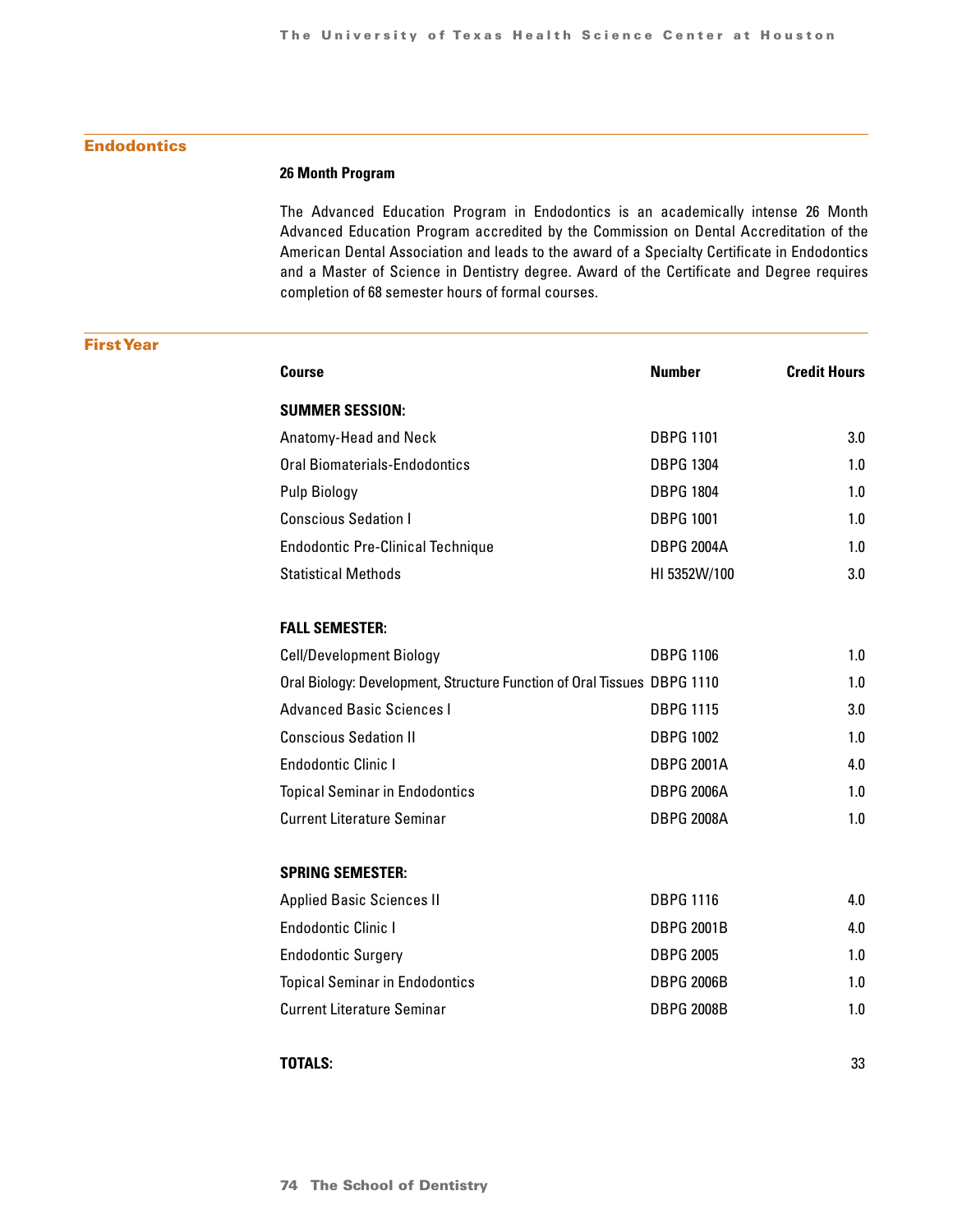# Second Year

| Course                                | <b>Number</b>     | <b>Credit Hours</b> |
|---------------------------------------|-------------------|---------------------|
| <b>SUMMER SESSION:</b>                |                   |                     |
| <b>Advanced Sciences II</b>           | <b>DBPG 1920</b>  | 2.0                 |
| <b>Endodontic Clinic II</b>           | <b>DBPG 2002A</b> | 4.0                 |
| <b>FALL SEMESTER:</b>                 |                   |                     |
| <b>Graduate Oral Pathology</b>        | <b>DBPG 1612</b>  | 2.0                 |
| <b>Endodontic Clinic II</b>           | <b>DBPG 2002B</b> | 5.0                 |
| <b>Topical Seminar in Endodontics</b> | <b>DBPG 2006C</b> | 1.0                 |
| <b>Current Literature Seminar</b>     | <b>DBPG 2008C</b> | 1.0                 |
| Research                              | <b>DBPG 1911A</b> | 2.0                 |
| <b>Practice Management</b>            | <b>DBPG 1007</b>  | 1.0                 |
| <b>SPRING SEMESTER:</b>               |                   |                     |
| <b>Endodontic Clinic II</b>           | <b>DBPG 2002C</b> | 7.0                 |
| <b>Topical Seminar in Endodontics</b> | <b>DBPG 2006D</b> | 1.0                 |
| <b>Current Literature Seminar</b>     | <b>DBPG 2008D</b> | 1.0                 |
| Research                              | <b>DBPG 1911B</b> | 2.0                 |
| <b>TOTALS:</b>                        |                   | 29                  |

Third Year

| Course                                                                 | <b>Number</b>     | <b>Credit Hours</b> |
|------------------------------------------------------------------------|-------------------|---------------------|
| <b>SUMMER SESSION:</b>                                                 |                   |                     |
| <b>Endodontic Clinic III</b>                                           | <b>DBPG 2003A</b> | 4.0                 |
| Thesis DBPG 1912A                                                      | 2.0               |                     |
|                                                                        |                   |                     |
| <b>TOTALS:</b>                                                         |                   | 6.0                 |
| <b>Practice Teaching</b><br>$\bullet$                                  |                   |                     |
| Semester schedules are published by the Program Director.<br>$\bullet$ |                   |                     |

• Written and oral progress evaluation are performed each semester by the Program Director.

# Advanced Education General Dentistry (AEGD)

# **One-Year Program (with optional second year)**

The advanced education program in general dentistry (AEGD) requires satisfactory completion of the following for award of the residency certificate: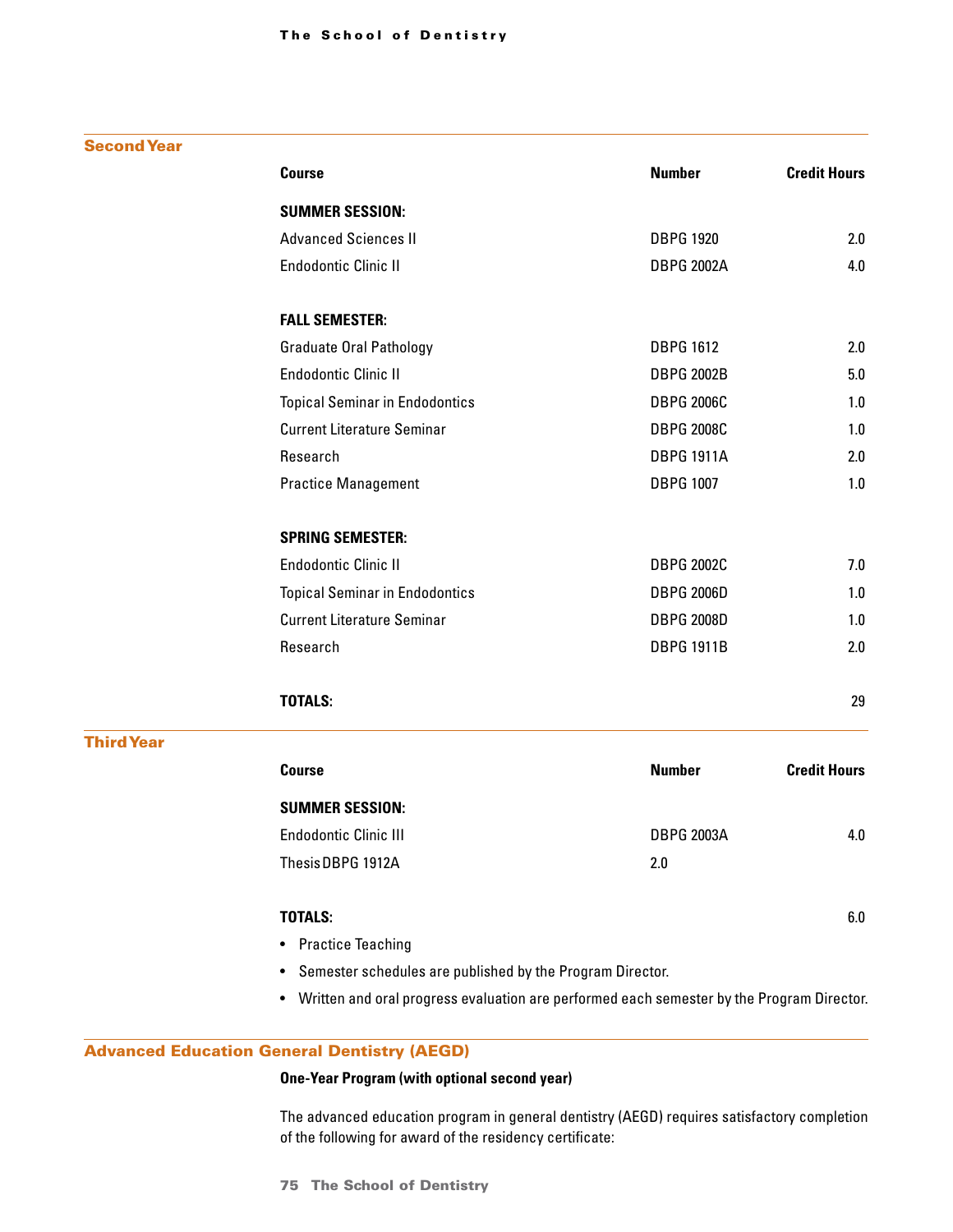# First Year

Second Year

| <b>Course</b>                                                                                                                                                                                                                          | <b>Number</b>    | <b>Credit Hours</b> |
|----------------------------------------------------------------------------------------------------------------------------------------------------------------------------------------------------------------------------------------|------------------|---------------------|
| <b>SUMMER SESSION:</b>                                                                                                                                                                                                                 |                  |                     |
| <b>Conscious Sedation I</b>                                                                                                                                                                                                            | <b>DBPG 1001</b> | 1.0                 |
| 2-week hands-on and mini-lecture courses in Prosthodontics, Endodontic, Dental<br>٠<br>Photography, Periodontal techniques, Oral Medicine, Oral Surgery Laser Therapy, E4D<br><b>CEREC training, CBCT and Virtual Implant Planning</b> |                  |                     |
| • Weekly 4 hr seminars in Diagnosis & Treatment Planning                                                                                                                                                                               |                  |                     |
| • General Dentistry Clinic                                                                                                                                                                                                             |                  |                     |
| <b>FALL SEMESTER:</b>                                                                                                                                                                                                                  |                  |                     |
| <b>Oral Biomaterials I</b>                                                                                                                                                                                                             | <b>DBPG 1081</b> | 1.0                 |
| • Current Literature Seminars                                                                                                                                                                                                          |                  |                     |
| Implant hands-on courses (3-4 different system, surgical and prosthetic).<br>$\bullet$                                                                                                                                                 |                  |                     |
| Weekly lunch and learn or morning courses.<br>$\bullet$                                                                                                                                                                                |                  |                     |
| Preparation/Presentation of Table Clinic at GHDS<br>٠                                                                                                                                                                                  |                  |                     |
| Weekly 4 hr seminars in Diagnosis & Treatment Planning<br>٠                                                                                                                                                                            |                  |                     |
| <b>General Dentistry Clinic</b><br>٠                                                                                                                                                                                                   |                  |                     |
| <b>SPRING SEMESTER:</b>                                                                                                                                                                                                                |                  |                     |
| <b>Oral Biomaterials II</b>                                                                                                                                                                                                            | <b>DBPG1091</b>  | 1.0                 |
| • 12 weekly seminars in Implantology.                                                                                                                                                                                                  |                  |                     |
| Implant hands-on courses (3-4 systems surgical and prosthetic).<br>$\bullet$                                                                                                                                                           |                  |                     |
| 10 weekly seminars in Periodontics.<br>$\bullet$                                                                                                                                                                                       |                  |                     |
| Weekly lunch and learn or morning courses<br>$\bullet$                                                                                                                                                                                 |                  |                     |
| Weekly 4 hr seminars in Diagnosis & Treatment Planning<br>٠                                                                                                                                                                            |                  |                     |
| <b>General Dentistry Clinic</b><br>$\bullet$                                                                                                                                                                                           |                  |                     |
| <b>TOTALS:</b>                                                                                                                                                                                                                         |                  | 3.0                 |
| Monthly/weekly schedules are published by the Program Director.                                                                                                                                                                        |                  |                     |
| Written and oral progress evaluation are performed three times per year by the<br>٠<br>Program Director.                                                                                                                               |                  |                     |
| <b>Course</b>                                                                                                                                                                                                                          | <b>Number</b>    | <b>Credit Hours</b> |
| <b>SUMMER SESSION:</b>                                                                                                                                                                                                                 |                  |                     |
| <b>Applied Sciences II</b>                                                                                                                                                                                                             | <b>DBPG 1920</b> | 2.0                 |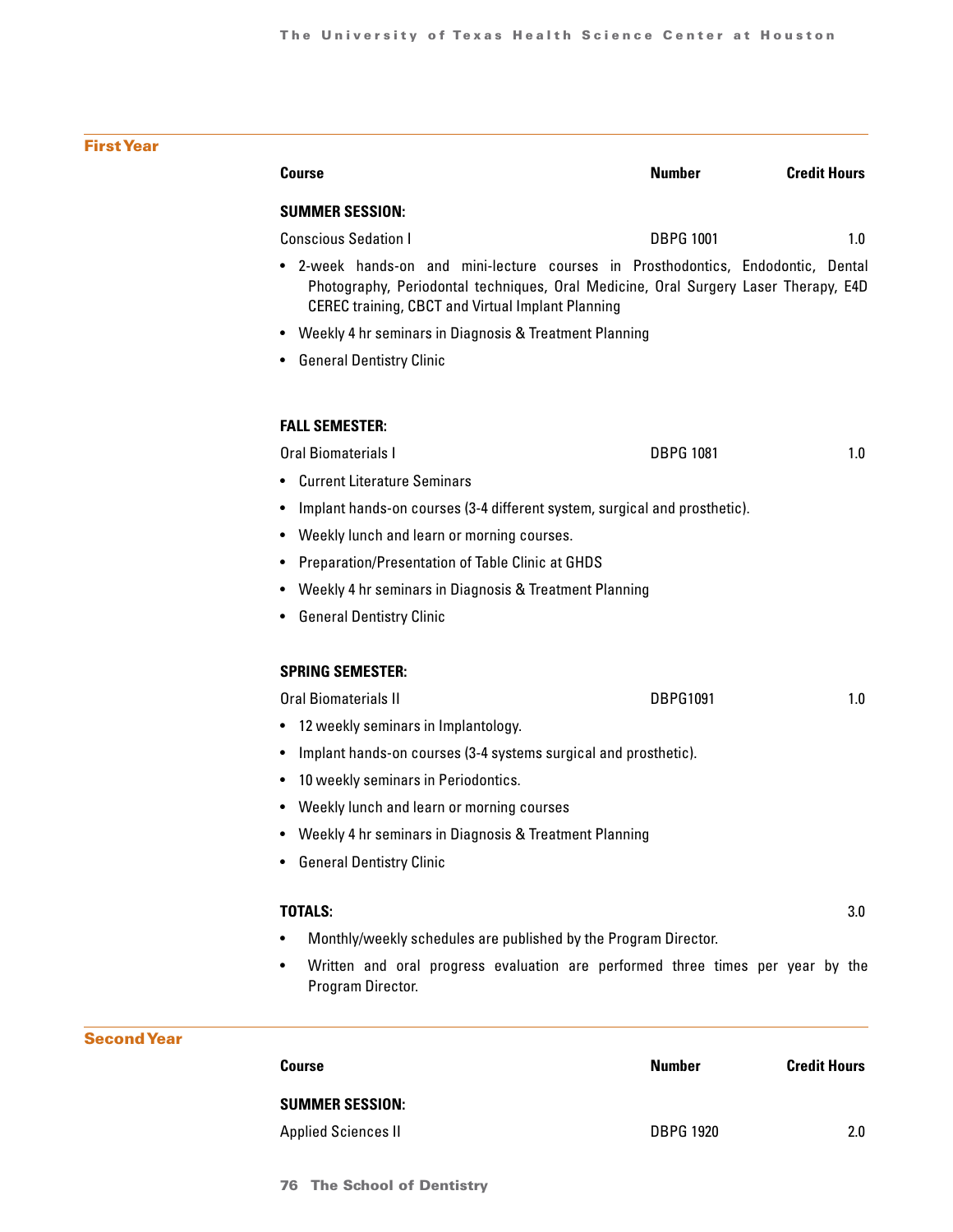#### **FALL SEMESTER:**

| <b>Practice Management</b>        | <b>DBPG 1007</b> | 1.0 |
|-----------------------------------|------------------|-----|
| <b>SPRING SEMESTER:</b>           |                  |     |
| Perio/Pros Tx Planning Conference | DBPGA 8006A      | 1.0 |

# **ROTATIONS:**

The Houston Department of Health and Human Services, Bureau of Oral Health, Pediatric Clinics

# **OPTIONAL:**

- The UT M. D. Anderson Cancer Center, Maxillofacial Prosthetic and Dental Oncology Clinic (US top cancer center)
- The Bering Omega HIV/AIDS clinic (a United Nations model agency)
- San Jose Charity Clinic (the region largest and most comprehensive charity care clinic)

# **TEACHING:**

Fourth year undergraduate dental clinic

#### **CLINIC:**

70% plus

# General Practice Residency (GPR)

#### **One-Year Program (with optional second year)**

The advanced education (residency) program in general practice (GPR) requires satisfactory completion of the following for award of the residency certificate:

### First Year

## **ROTATIONS DURING YEAR OFF SITE:**

- Oral Surgery (OMFS)
- ENT
- Internal Medicine
- Anesthesiology

| <b>Course</b>                | <b>Number</b>    | <b>Credit Hours</b> |
|------------------------------|------------------|---------------------|
| <b>SUMMER SESSION:</b>       |                  |                     |
| <b>Conscious Sedation I</b>  | <b>DBPG 1001</b> | 1.0                 |
| <b>FALL SEMESTER:</b>        |                  |                     |
| <b>Conscious Sedation II</b> | <b>DBPG 1002</b> | 1.0                 |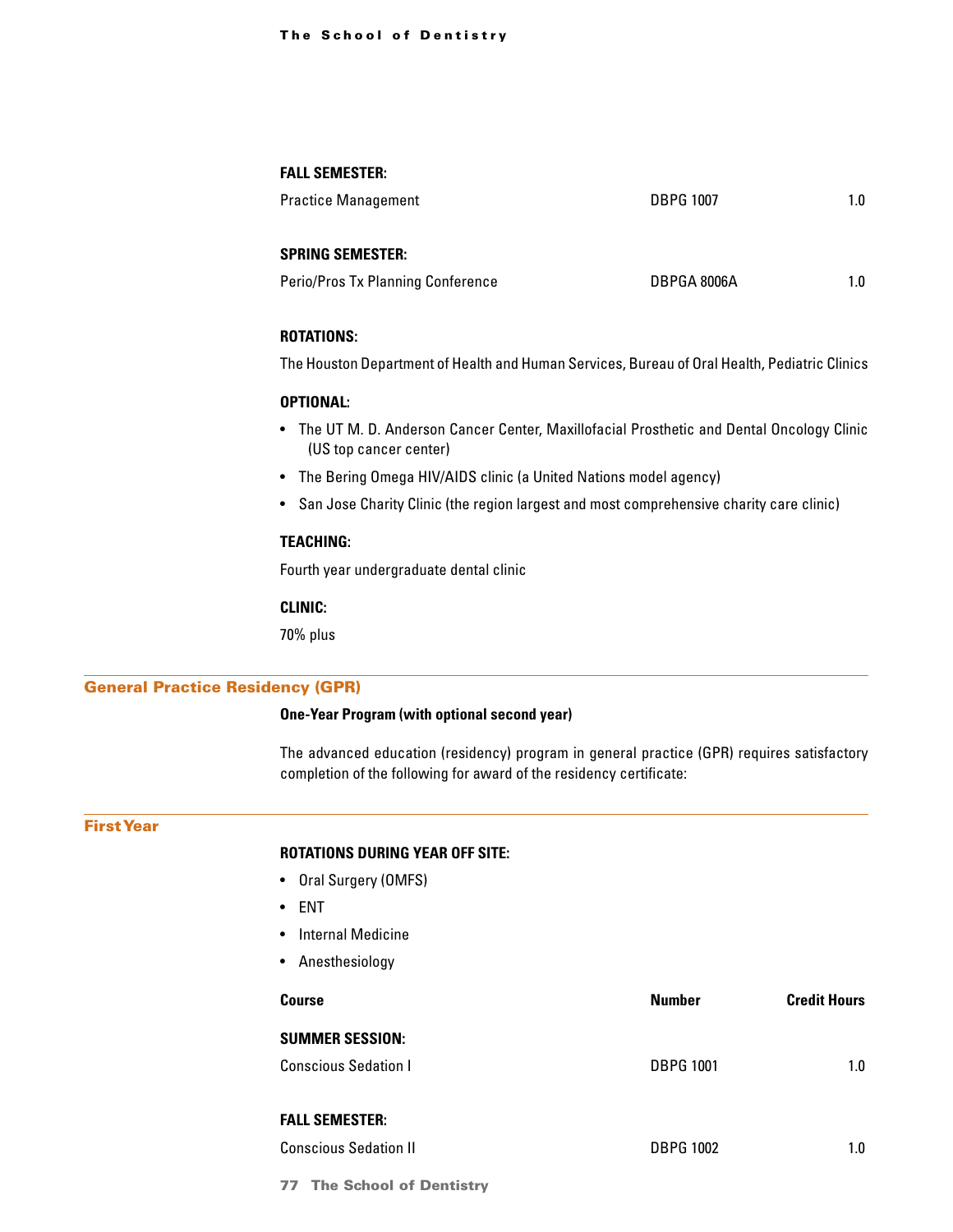- 10 weekly seminars in Periodontics
- Selected seminars in Oral Biomaterials I
- Weekly to biweekly seminars in Diagnosis & Treatment Planning
- Restorative Dentistry Clinic

# **SPRING SEMESTER:**

Oral Biomaterials II and the Control of the DBPG 1091 1.0

- 12 weekly seminars in Implantology
- Implant hands-on courses (3-4 different systems, surgical and prosthetic)
- 10 weekly seminars in Periodontics
- Weekly 4 hr seminars in Diagnosis & Treatment Planning
- Weekly lunch and learn or morning courses
- General Dentistry Clinic

# Optional Second Year

| <b>Course</b> |                                                 | <b>Number</b>    | <b>Credit Hours</b> |
|---------------|-------------------------------------------------|------------------|---------------------|
|               | <b>SUMMER SESSION:</b>                          |                  |                     |
|               | <b>Applied Sciences II</b>                      | <b>DBPG 1920</b> | 2.0                 |
|               |                                                 |                  |                     |
|               | <b>FALL SEMESTER:</b>                           |                  |                     |
|               | <b>Practice Management</b>                      | <b>DBPG 1007</b> | 1.0                 |
|               |                                                 |                  |                     |
|               | <b>SPRING SEMESTER:</b>                         |                  |                     |
|               | Perio/Pros Tx Planning Conference               | DBPGA 8006A      | 1.0                 |
|               |                                                 |                  |                     |
|               | <b>ROTATIONS:</b>                               |                  |                     |
|               | Anesthesia, Oncology (@ LBJ), OMFS, MD Anderson |                  |                     |

**TOTAL:** 3.0

#### **CLINIC:**

80% plus

#### **CALL WITH FACULTY**

# Oral and Maxillofacial Surgery

#### **Four -Year Program**

The four-year advanced education (residency) program in oral and maxillofacial surgery requires satisfactory completion of the following for award of the OMFS specialty certificate: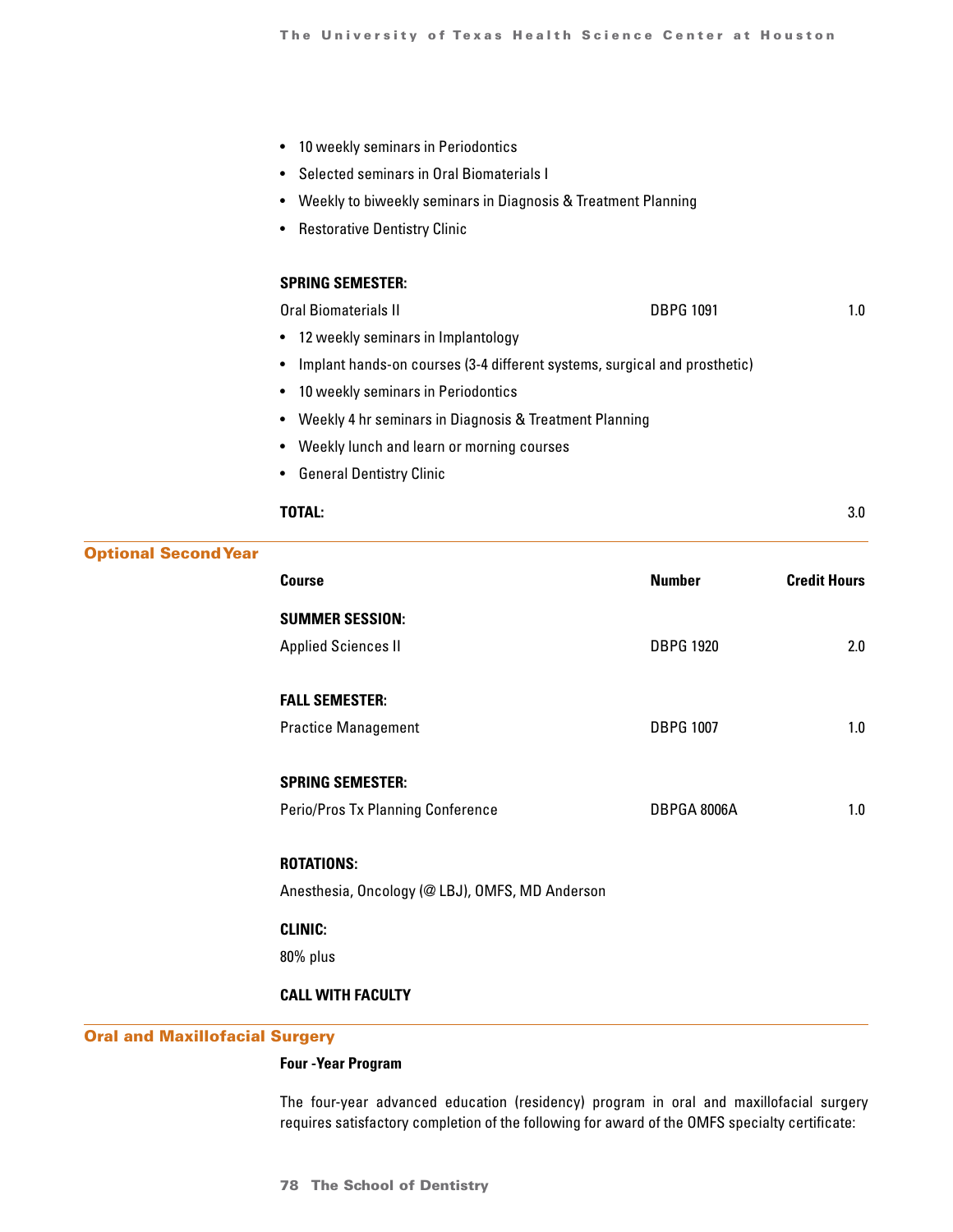#### **SCHEDULE OF DEPARTMENT CONFERENCES:**

## **ORTHOGNATHIC SURGERY SEMINAR**

#### *Mondays, 7:00 – 8:00 AM UTSD, Room 6520*

The goals and objectives of the Orthognathic Surgery Seminar are: 1) To provide residents with a comprehensive didactic experience in the diagnosis and combined surgical-orthognathic management of patients with cranio-maxillofacial and cleft deformities, 2) to provide an interactive environment for members of the Departments of Oral and Maxillofacial Surgery and Orthodontics to discuss and formulate treatment plans for actual clinical cases and 3) to provide an interactive environment for members of the Department of OMS and Orthodontics to audit the results of combined cases.

#### **OMS SEMINAR**

#### *Tuesdays, 7:00 – 8:00 AM UTSD, Room 6520*

The OMS Seminar series is organized into two categories of lectures. The core category is conducted in the first three months of the academic year and covers essential material required by junior grade residents to function on-call and in a hospital environment. Upper level residents find these lectures a helpful review of basic material. The second category of lectures is composed of a series of rotating topics in all the major subject areas of the specialty. These topics will be repeated every three years, enabling all residents to hear the lectures at least twice during their residency. The goal of this conference is to provide residents with in-depth knowledge in these selected areas. Invited speakers from other specialties and institutions are often featured during this seminar.

#### **CLINICO-PATHOLOGIC CONFERENCE**

*Thursdays, 7:00 – 8:00 AM TMH*

The goals and objectives of the CPC are to review the diagnosis and management of oral pathology. These sessions are presented by residents who gain experience in oral presentation techniques and computerized slide making. The question and answer sessions which follow the presentation are opportunities for Socratic teaching and are felt to help residents prepare for future oral examinations.

# Department of Oral and Maxillofacial Surgery

#### **4 Year OMS Certificate Program Outline:**

| Year             | <b>Activity</b>      | <b>Duration</b> |
|------------------|----------------------|-----------------|
| PGY <sub>1</sub> | 0MS                  | 12 months       |
| PGY <sub>2</sub> | Internal Medicine    | 3 months        |
| PGY <sub>2</sub> | Anesthesia           | 4 months        |
| PGY <sub>2</sub> | Neurosurgery         | 1 months        |
| PGY <sub>2</sub> | 0MS                  | 4 months        |
| PGY <sub>3</sub> | 0MS                  | 7 months        |
| PGY <sub>3</sub> | Pediatric Anesthesia | 1 month         |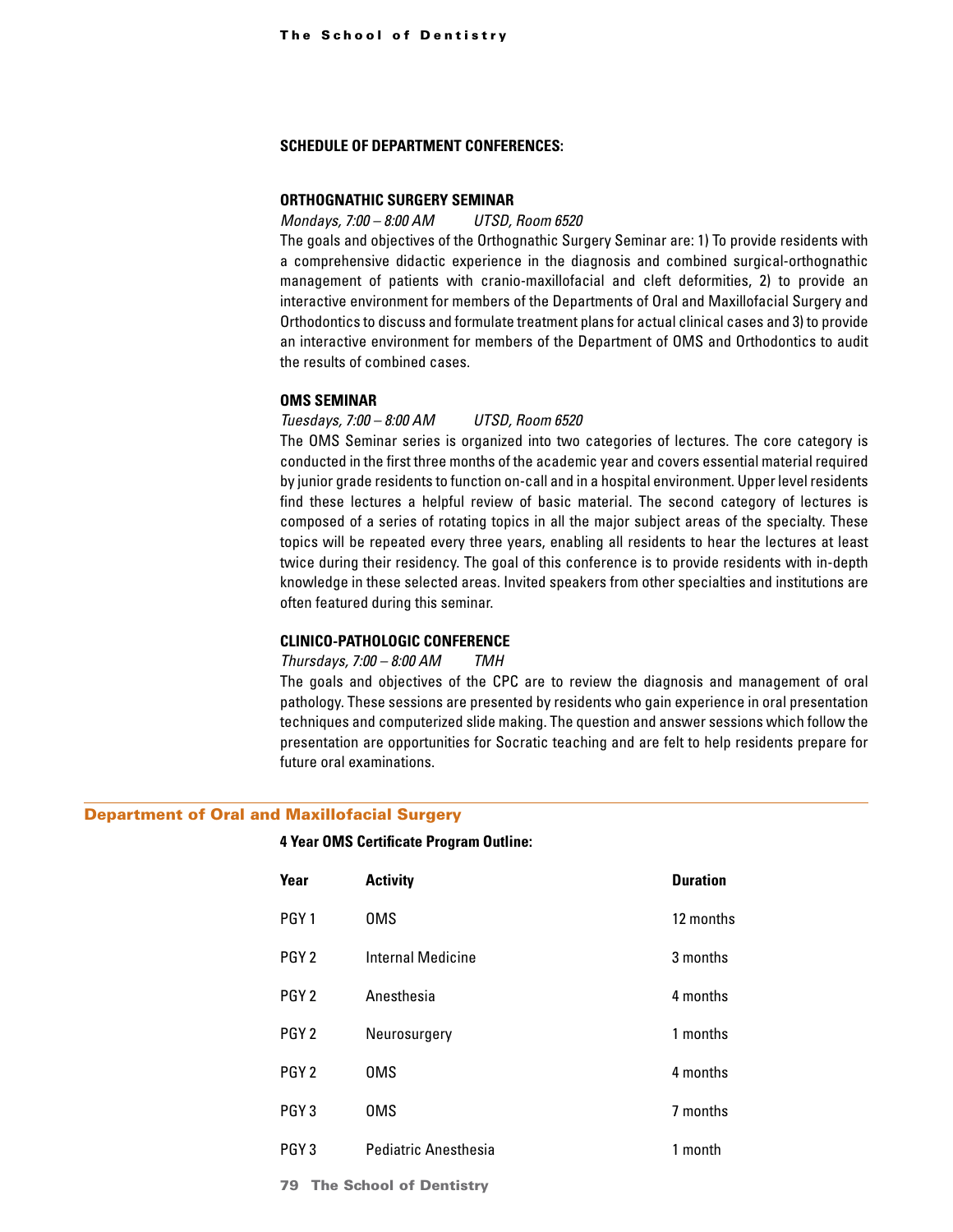| PGY 3 | <b>General Surgery</b>     | 4 months  |
|-------|----------------------------|-----------|
| PGY 4 | <b>OMS Chief Residency</b> | 12 months |

#### Oral and Maxillofacial Surgery

#### **Six-Year Program**

The six-year advanced education (combined) program in oral and maxillofacial surgery requires satisfactory completion of the following for the award of the MD degree and OMFS specialty certificate:

#### **SCHEDULE OF DEPARTMENT CONFERENCES:**

#### **ORTHOGNATHIC SURGERY SEMINAR**

#### *Mondays, 7:00 – 8:00 AM MSB B.603*

The goals and objectives of the Orthognathic Surgery Seminar are: 1) To provide residents with a comprehensive didactic experience in the diagnosis and combined surgical-orthognathic management of patients with cranio-maxillofacial and cleft deformities, 2) to provide an interactive environment for members of the Departments of Oral and Maxillofacial Surgery and Orthodontics to discuss and formulate treatment plans for actual clinical cases and 3) to provide an interactive environment for members of the Department of OMS and Orthodontics to audit the results of combined cases.

#### **OMS SEMINAR**

#### *Tuesdays, 7:00 – 8:00 AM MSB 2.135*

The OMS Seminar series is organized into two categories of lectures. The core category is conducted in the first three months of the academic year and covers essential material required by junior grade residents to function on-call and in a hospital environment. Upper level residents find these lectures a helpful review of basic material. The second category of lectures is composed of a series of rotating topics in all the major subject areas of the specialty. These topics will be repeated every three years, enabling all residents to hear the lectures at least twice during their residency. The goal of this conference is to provide residents with in-depth knowledge in these selected areas. Invited speakers from other specialties and institutions are often featured during this seminar.

#### **CLINICO-PATHOLOGIC CONFERENCE**

#### *Thursdays, 7:00 – 8:00 AM TMH, Dunn/Guadlupe-Pecos*

The goals and objectives of the CPC are to review the diagnosis and management of oral pathology. These sessions are presented by residents who gain experience in oral presentation techniques and computerized slide making. The question and answer sessions which follow the presentation are opportunities for Socratic teaching and are felt to help residents prepare for future oral examinations.

#### **M&M CONFERENCE**

#### *Final Tuesday of every other 7:00 – 8:00 MSB 2.135*

The bi-monthly Morbidity and Mortality Conference presented by the chief residents. Each resident summarizes the clinical activity of the hospital services and reports on any morbidity or mortality. Significant morbidity is the discussed in a mini-presentation with an analysis of events, recommendation for corrective action and a relevant literature review. These discussions are developed with the assistance and approval of the faculty member responsible for the case.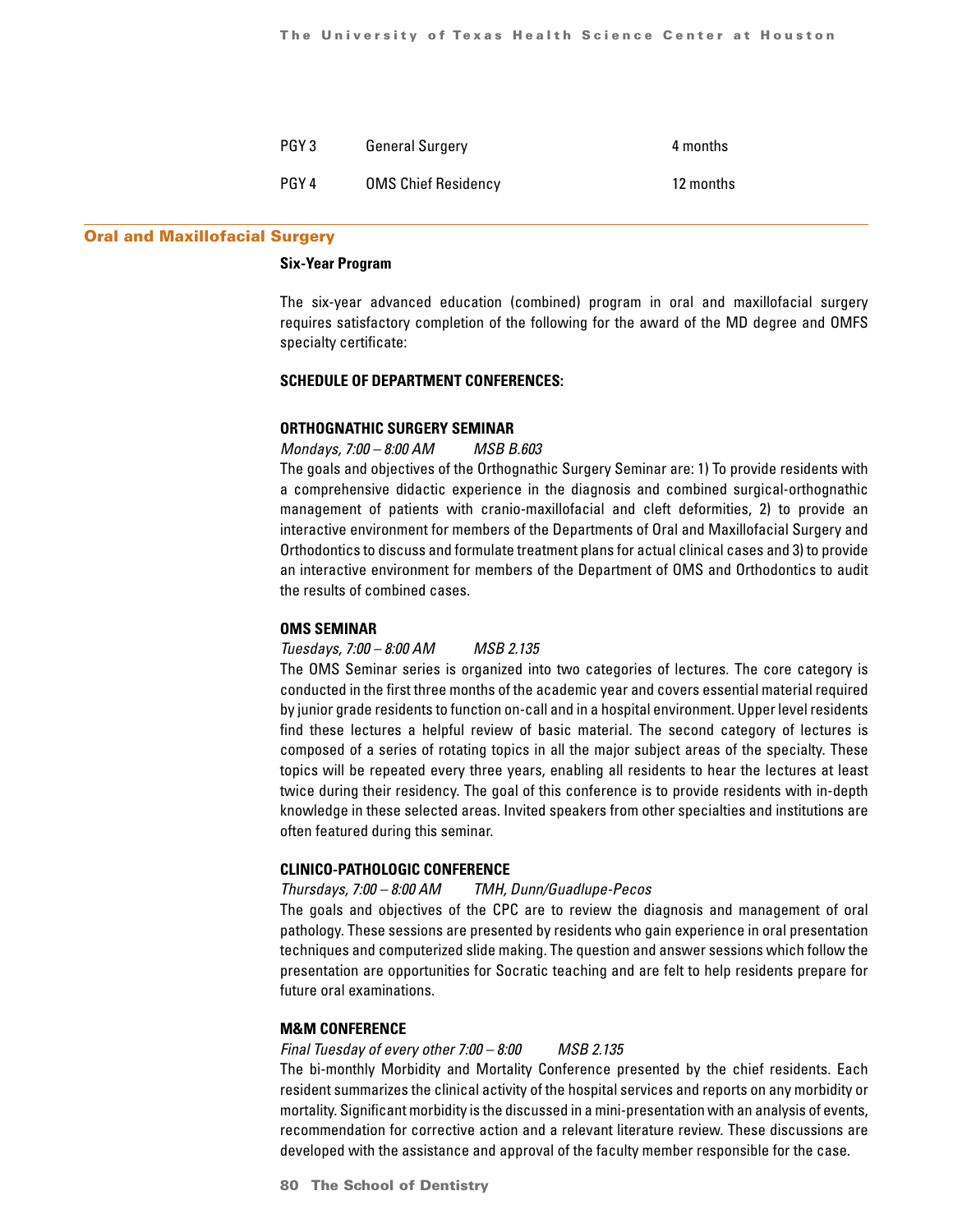# Department of Oral and Maxillofacial Surgery

**Integrated OMS/MD Program Outline:**

| Year             | <b>Activity</b>                           | <b>Duration</b> |
|------------------|-------------------------------------------|-----------------|
| PGY <sub>1</sub> | <b>OMS</b>                                | 12 months       |
| PGY <sub>2</sub> | <b>OMS</b>                                | 2 months        |
| PGY 2            | MS II (USMLE Step 1)                      | 10 months       |
| PGY <sub>3</sub> | MS III                                    | 12 months       |
| PGY 4            | MS 4 (USMLE Step 2)                       | 3 months        |
| PGY <sub>4</sub> | Neurosurgery                              | 1 month         |
| PGY <sub>4</sub> | Anesthesia (OMS Rotation)                 | 4 months        |
| PGY <sub>4</sub> | <b>OMS</b>                                | 4 monts         |
| PGY <sub>4</sub> | Pedi Anesthia                             | 1 months        |
| PGY <sub>5</sub> | General Surgery Internship (USMLE Step 3) | 4 months        |
| PGY <sub>5</sub> | <b>OMS</b>                                | 7 months        |
| PGY <sub>6</sub> | <b>OMS Chief Residency</b>                | 12 months       |

# **Orthodontics**

#### **26-Month Program**

The Advanced Education Program in Orthodontics is an academically intense 26-month Advanced Education Program accredited by the Commission on Dental Accreditation of the American Dental Association, and leads to the award of a Specialty Certificate in Orthodontics and an optional Master of Science in Dentistry degree.

# First Year

| <b>Course</b>                 | <b>Number</b>     | <b>Credit Hours</b> |
|-------------------------------|-------------------|---------------------|
| <b>SUMMER SESSION:</b>        |                   |                     |
| Anatomy-Head and Neck         | <b>DBPG 1101</b>  | 3.0                 |
| <b>Statistical Methods</b>    | HI 5352W/100      | 3.0                 |
| Orthodontic Clinic I          | <b>DBPG 5001A</b> | 3.0                 |
| <b>Topics in Orthodontics</b> | <b>DBPG 5010</b>  | 2.0                 |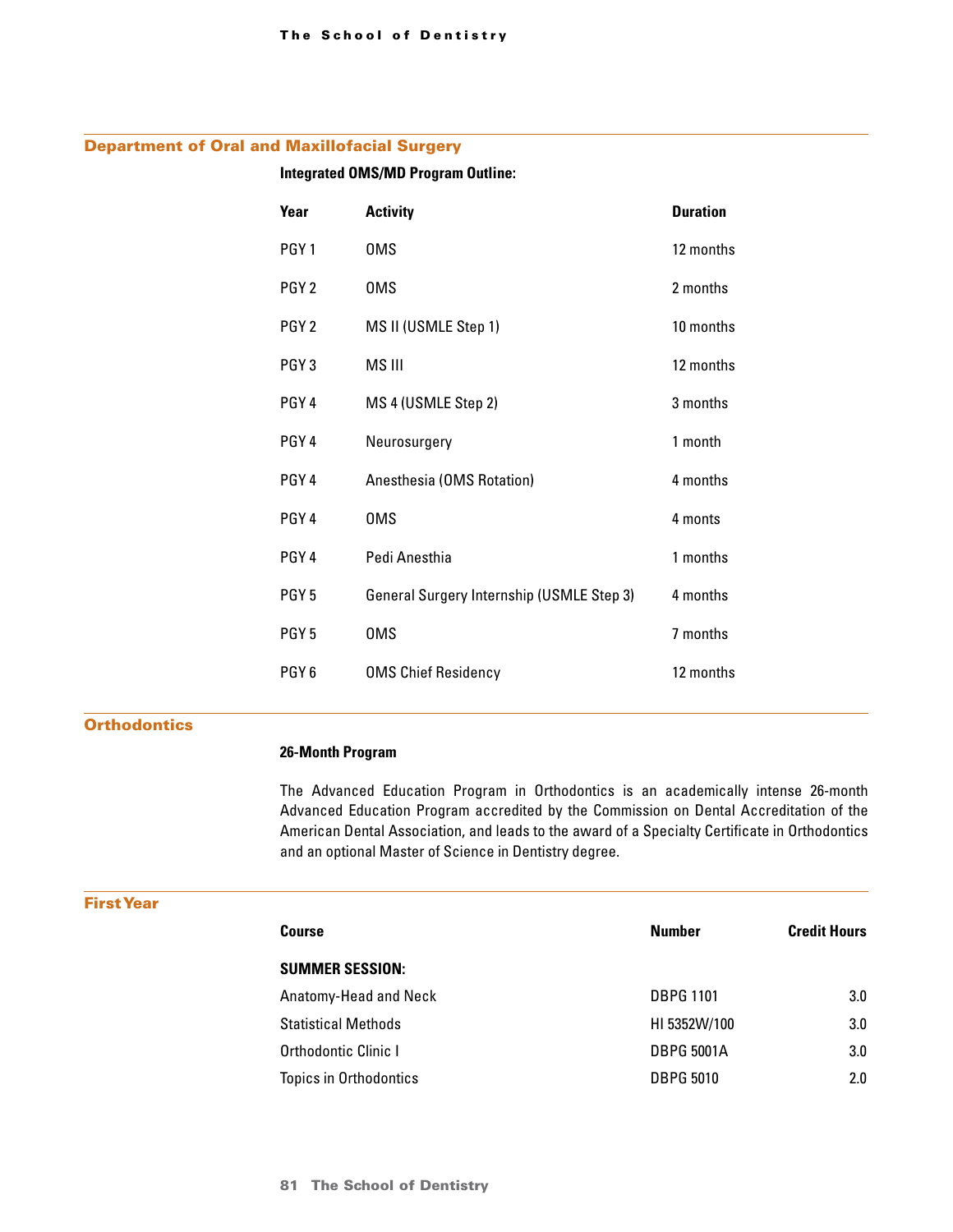# **FALL SEMESTER:**

| <b>Cell/Development Biology</b>                               | <b>DBPG 1106</b>  | 1.0 |
|---------------------------------------------------------------|-------------------|-----|
| Oral Biology: Development, Structure Function of Oral Tissues | <b>DBPG 1110</b>  | 1.0 |
| Oral Biomaterials                                             | <b>DBPG 1305</b>  | 2.0 |
| Interdisc. Res. Seminar                                       | <b>DBPG 1009</b>  | 1.0 |
| Orthognathic Seminar                                          | <b>DBPG 4002A</b> | 1.0 |
| Ortho Clinic I                                                | <b>DBPG 5001B</b> | 5.0 |
| Current/Classic Lit                                           | <b>DBPG 5005A</b> | 1.0 |
| Topics in Orthodontics II                                     | <b>DBPG 5011</b>  | 4.0 |
|                                                               |                   |     |
| <b>SPRING SEMESTER:</b>                                       |                   |     |
| Interdisc Res Seminar II                                      | <b>DBPG 1010</b>  | 1.0 |
| Orthognathic Seminar                                          | <b>DBPG 4002B</b> | 1.0 |
| Orthodontic Clinic I                                          | <b>DBPG 5001C</b> | 5.0 |
| <b>Current/Classical Lit II</b>                               | <b>DBPG 5005B</b> | 1.0 |
| <b>Topics in Orthodontics III</b>                             | <b>DBPG 5012</b>  | 4.0 |
| <b>Craniofacial Growth &amp; Dev I</b>                        | <b>DBPG 5016</b>  | 2.0 |
| Ortho Practice Management *(take one time in odd year)        | <b>DBPG 5020</b>  | 1.0 |
|                                                               |                   |     |

### **TOTAL:** 42.0

Second Year

| <b>Course</b>                           | <b>Number</b>     | <b>Credit Hours</b> |
|-----------------------------------------|-------------------|---------------------|
| <b>SUMMER SESSION:</b>                  |                   |                     |
| <b>Applied Sciences II</b>              | <b>DBPG 1920</b>  | 2.0                 |
| Orthodontics Clinic II                  | <b>DBPG 5002A</b> | 5.0                 |
| <b>Topics in Orthodontics IV</b>        | <b>DBPG 5013</b>  | 2.0                 |
|                                         |                   |                     |
| <b>FALL SEMESTER:</b>                   |                   |                     |
| <b>Graduate Oral Pathology</b>          | <b>DBPG 1612</b>  | 2.0                 |
| Interdiscip. Res. Seminar               | <b>DBPG 1011</b>  | 1.0                 |
| Orthognathic Seminar                    | <b>DBPG 4002C</b> | 1.0                 |
| Orthodontic Clinic II                   | <b>DBPG 5002B</b> | 5.0                 |
| <b>Current &amp; Classical Lit. III</b> | <b>DBPG 5005C</b> | 1.0                 |
| Topics in Orthodontics V                | <b>DBPG 5014</b>  | 4.0                 |
| Cranio-Facial Growth & Dev.             | <b>DBPG 5017</b>  | 2.0                 |

# **SPRING SEMESTER:**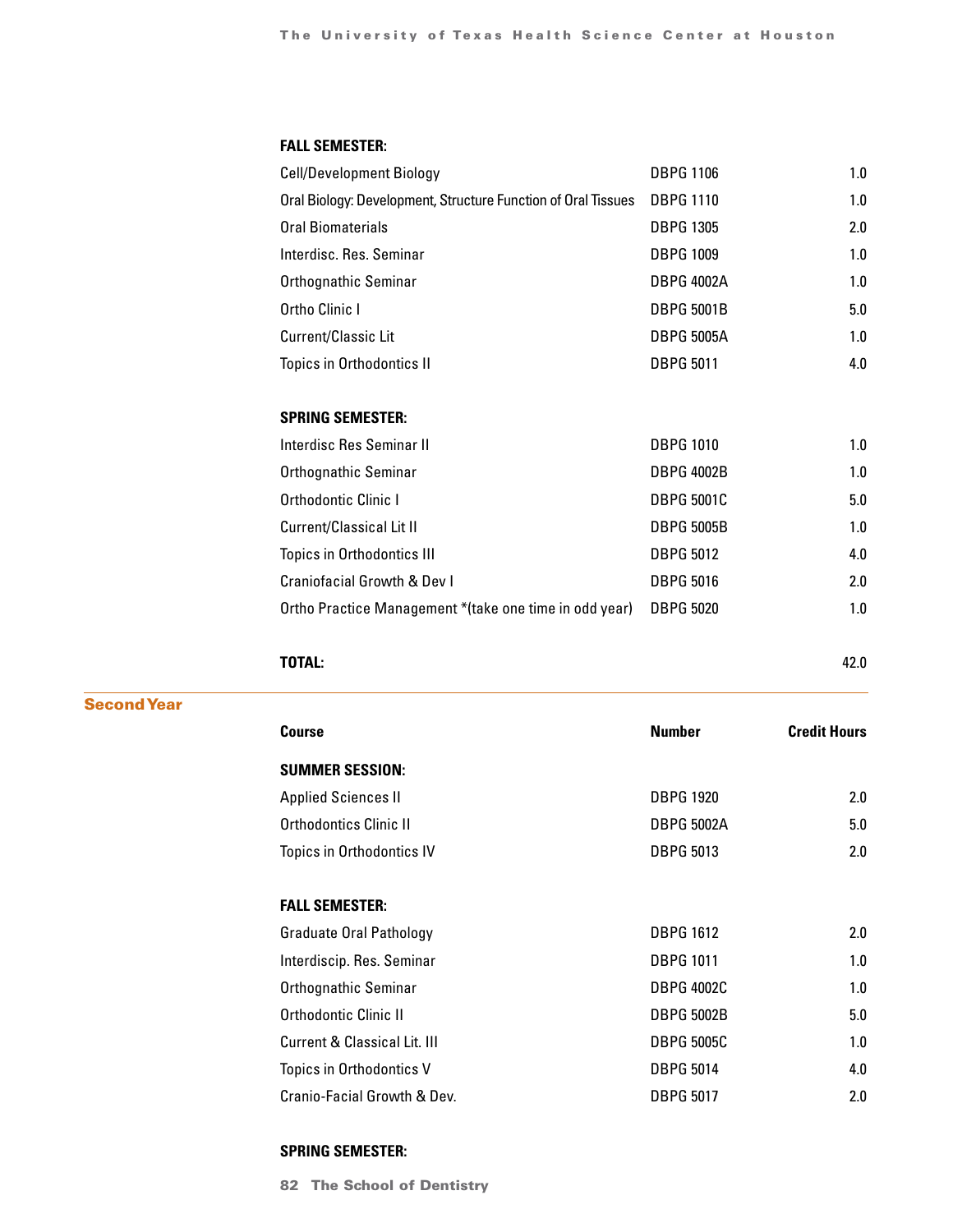#### The School of Dentistry

|                   | 40.0 |
|-------------------|------|
| <b>DBPG 5015</b>  | 4.0  |
| <b>DBPG 5005D</b> | 1.0  |
| <b>DBPG 5002C</b> | 5.0  |
| <b>DBPG 4002D</b> | 1.0  |
| <b>DBPG 1012</b>  | 1.0  |
| <b>DBPG 1008</b>  | 1.0  |
| DBPG 1911A 125    | 2.0  |
|                   |      |

# Third Year

### **SUMMER SESSION:**

| <b>Course</b>          | Number            | <b>Credit Hours</b> |
|------------------------|-------------------|---------------------|
| Research               | <b>DBPG 1911B</b> | 2.0                 |
| Thesis                 | <b>DBPG 1912A</b> | $2.0\degree$        |
| Orthodontic Clinic III | <b>DBPG 5003</b>  | $2.0\degree$        |

#### **TOTAL:** 6.0

# **Research/Thesis**

Candidates for the Master of Science in Dentistry Degree must complete an original research project, write the thesis and submit a publishable version of the research to the Department.

Candidates for the certificate in orthodontics must complete a research project and submit a publishable version of the research activity of the Department.

Semester schedules are published by the program director.

Satisfactory written and oral progress evaluations are completed quarterly by the Program Director after consultation with the appropriate faculty.

#### Pediatric Dentistry

#### **Two -Year Program**

The Advanced Education Program in Pediatric Dentistry is an academically intense 24 month Advanced Education Program accredited by the Commission on Dental Accreditation of the American Dental Association and leads to the award of a Specialty Certificate in Pediatric Dentistry and an optional Master of Science in Dentistry degree.

### First Year

| <b>Course</b>                     | <b>Number</b>    | <b>Credit Hours</b> |
|-----------------------------------|------------------|---------------------|
| <b>SUMMER SESSION:</b>            |                  |                     |
| <b>Conscious Sedation I</b>       | <b>DBPG 1001</b> | 1.0                 |
| <b>83 The School of Dentistry</b> |                  |                     |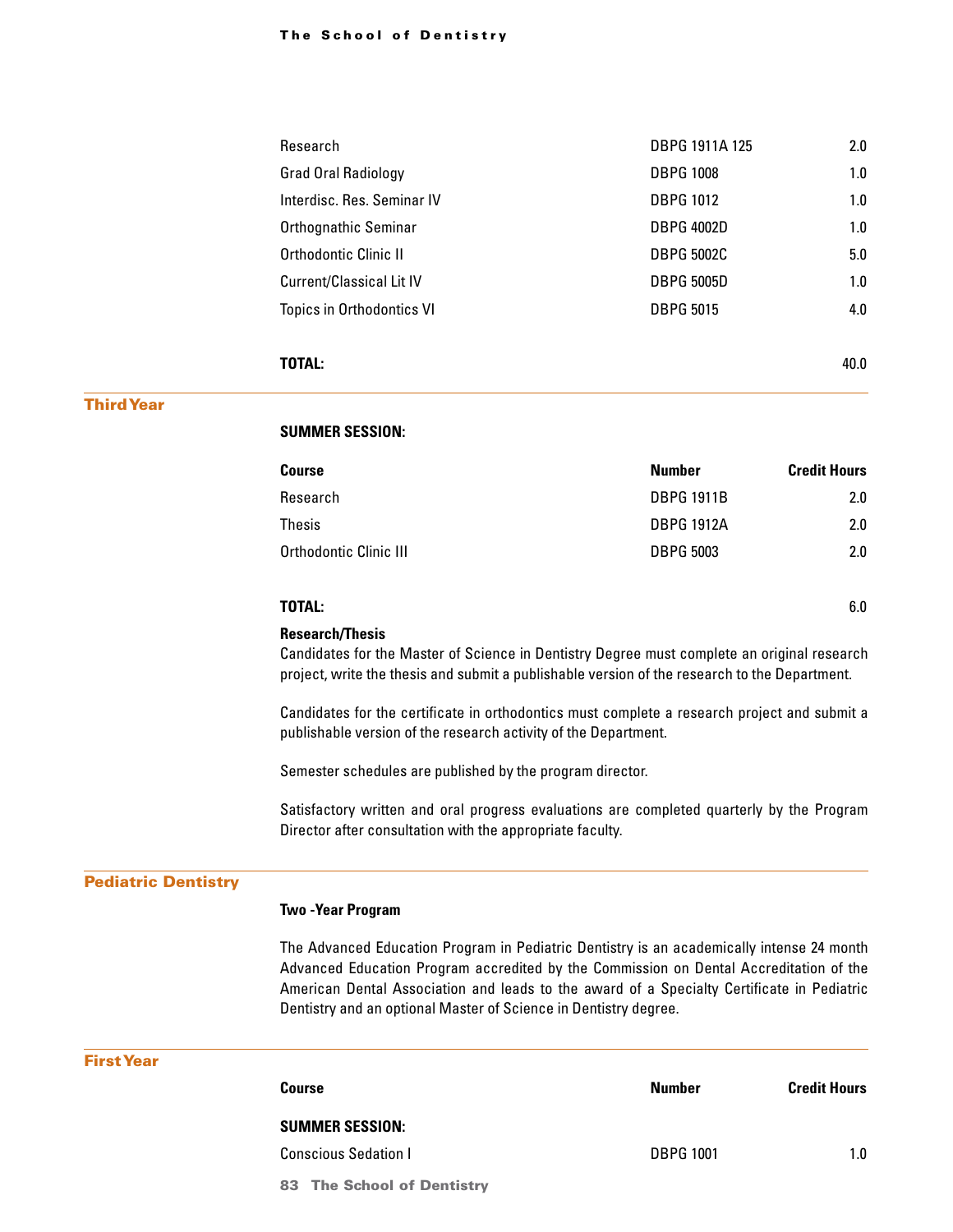| <b>Topics in Pediatric Dentistry</b>                            | <b>DBPG 6001A</b> | 2.0                 |
|-----------------------------------------------------------------|-------------------|---------------------|
| <b>Pediatric Clinic I</b>                                       | <b>DBPG 6005A</b> | 1.0                 |
| <b>Applied Sciences II</b>                                      | <b>DBPG 1920</b>  | 2.0                 |
| <b>Statistical Methods in Health Informatics</b>                | HI 5352W          | 3.0                 |
| <b>FALL SEMESTER:</b>                                           |                   |                     |
| <b>Advanced Basic Sciences I</b>                                | <b>DBPG 1115</b>  | 3.0                 |
| <b>Graduate Oral Pathology</b>                                  | <b>DBPG 1612</b>  | 2.0                 |
| <b>Conscious Sedation II</b>                                    | <b>DBPG 1002</b>  | 1.0                 |
| <b>Topics in Pediatric Dentistry I</b>                          | <b>DBPG 6001B</b> | 2.0                 |
| <b>Pediatric Clinic I</b>                                       | <b>DBPG 6005B</b> | 1.0                 |
| Current & Classical Literature Review in Pediatric Dentistry I  | <b>DBPG 6007A</b> | 1.0                 |
| <b>SPRING SEMESTER:</b>                                         |                   |                     |
| Pediatric Seminar in Craniofacial Development I                 | <b>DBPG 6016</b>  | 2.0                 |
| <b>Grad Oral Radiology</b>                                      | <b>DBPG 1008</b>  | 1.0                 |
| <b>Topics in Pediatric Dentistry I</b>                          | <b>DBPG 6001C</b> | 2.0                 |
| <b>Pediatric Clinic I</b>                                       | <b>DBPG 6005C</b> | 3.0                 |
| Current & Classical Literature Review in Pediatric Dentistry I  | <b>DBPG 6007B</b> | 1.0                 |
| TOTAL:                                                          |                   | 28.0                |
| <b>Course</b>                                                   | <b>Number</b>     | <b>Credit Hours</b> |
| <b>SUMMER SESSION:</b>                                          |                   |                     |
| <b>Topics in Pediatric Dentistry II</b>                         | <b>DBPG 6001D</b> | 2.0                 |
| <b>Pediatric Clinic II</b>                                      | <b>DBPG 6006A</b> | 3.0                 |
| Current & Classical Literature Review in Pediatric Dentistry II | <b>DBPG 6007C</b> | 1.0                 |

# Second Year

| <b>Course</b>                                                   | <b>Number</b>     | <b>Credit Hours</b> |
|-----------------------------------------------------------------|-------------------|---------------------|
| <b>SUMMER SESSION:</b>                                          |                   |                     |
| <b>Topics in Pediatric Dentistry II</b>                         | <b>DBPG 6001D</b> | 2.0                 |
| <b>Pediatric Clinic II</b>                                      | <b>DBPG 6006A</b> | 3.0                 |
| Current & Classical Literature Review in Pediatric Dentistry II | <b>DBPG 6007C</b> | 1.0                 |
| <b>FALL SEMESTER:</b>                                           |                   |                     |
| <b>Pediatric Seminar in Craniofacial Development II</b>         | <b>DBPG 6017</b>  | 2.0                 |
| <b>Topics in Pediatric Dentistry II</b>                         | <b>DBPG 6001E</b> | 2.0                 |
| <b>Pediatric Clinic II</b>                                      | <b>DBPG 6006B</b> | 2.0                 |
| Current & Classical Literature Review in Pediatric Dentistry II | <b>DBPG 6007D</b> | 1.0                 |
| Research                                                        | **DBPG 1911A      | 2.0                 |
| <b>SPRING SEMESTER:</b>                                         |                   |                     |
| <b>Topics in Pediatric Dentistry II</b>                         | <b>DBPG 6001F</b> | 2.0                 |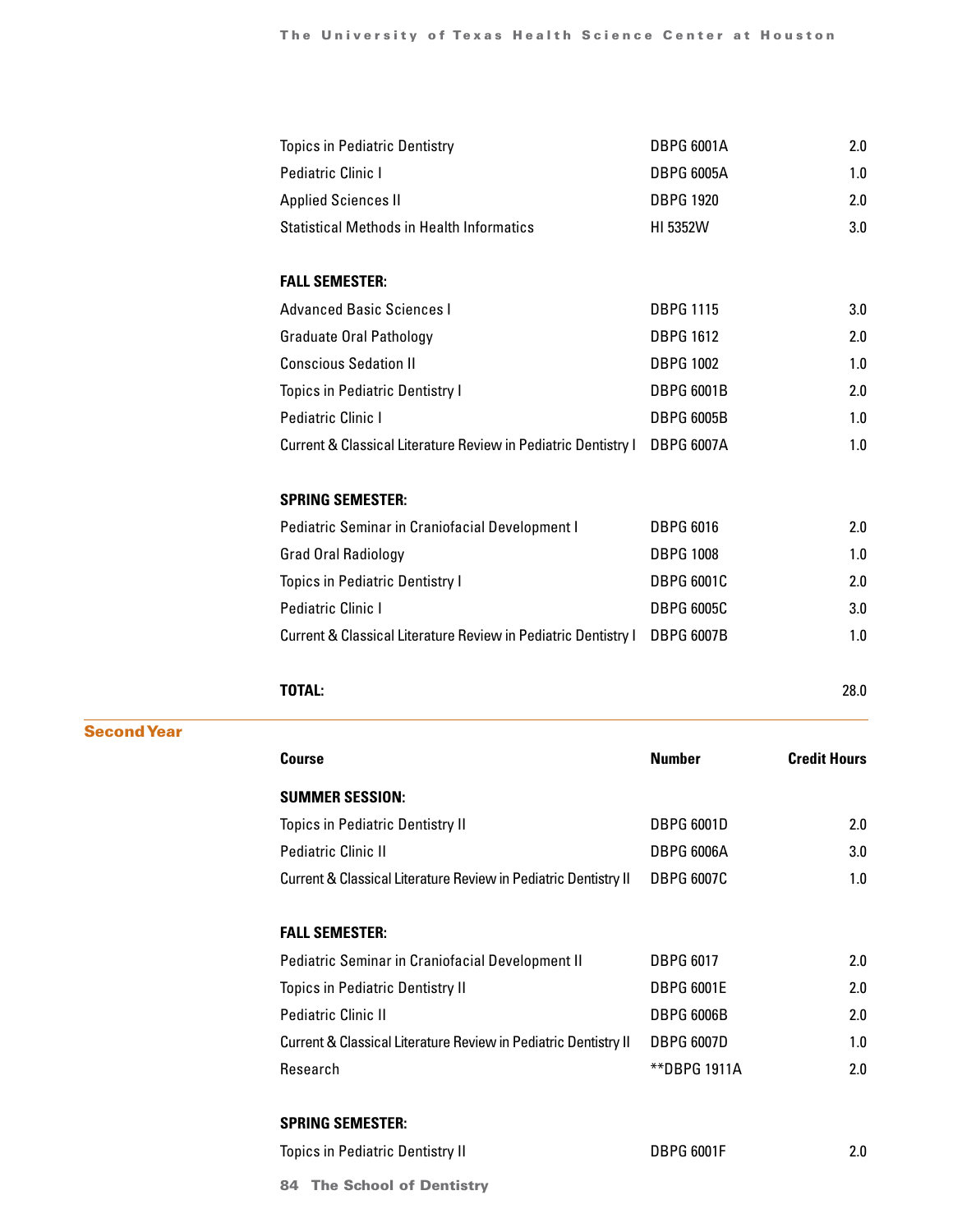| Pediatric Clinic II                                             | DBPG 6006C   | 3.0          |
|-----------------------------------------------------------------|--------------|--------------|
| Current & Classical Literature Review in Pediatric Dentistry II | DBPG 6007E   | 1.0          |
| Research                                                        | **DBPG 1911B | 2.0          |
| Thesis                                                          | **DBPG 1912A | $2.0\degree$ |

#### **TOTAL:** 25.0

Annual schedules are published by the Program Director to include clinical rotations.

Written progress evaluations are completed each semester by the Program Director in consultation with the graduate faculty.

*\*\* MASTER OF SCIENCE IN DENTISTRY DEGREE ONLY*

# **Periodontics**

#### **Three -Year Program**

The Advanced Education (graduate) Program in requires satisfactory completion of the following for award of the Master of Science in Dentistry degree and specialty certificate.

### First Year

| <b>Course</b>                           | <b>Number</b>     | <b>Credit Hours</b> |
|-----------------------------------------|-------------------|---------------------|
| <b>SUMMER SESSION:</b>                  |                   |                     |
| Anatomy-Head and Neck                   | <b>DBPG 1101</b>  | 3.0                 |
| <b>Conscious Sedation I</b>             | <b>DBPG 1001</b>  | 1.0                 |
| <b>Periodontics Clinic I</b>            | <b>DBPG 7001A</b> | 1.0                 |
| <b>Statistical Methods</b>              | HI 5352W/100      | 3.0                 |
| <b>Periodontial Therapy I</b>           |                   |                     |
| Introduction to Intra-Oral Photography  |                   |                     |
| Physical Diagnosis at VA Hospital       |                   |                     |
| <b>FALL SEMESTER:</b>                   |                   |                     |
| <b>Graduate Oral Pathology</b>          | <b>DBPG 1612</b>  | 2.0                 |
| <b>Advanced Basic Sciences I</b>        | <b>DBPG 1115</b>  | 3.0                 |
| <b>Conscious Sedation II</b>            | <b>DBPG 1002</b>  | 1.0                 |
| <b>Periodontics Clinic I</b>            | <b>DBPG 7001B</b> | 3.0                 |
| <b>Topical Seminars in Periodontics</b> | <b>DBPG 7009A</b> | 2.0                 |
| Physical Diagnosis at VA-continues      |                   |                     |
| <b>Current Literature</b>               |                   |                     |
| <b>Clinical Conference</b>              |                   |                     |
| <b>Bering Clinic</b>                    |                   |                     |
| <b>85 The School of Dentistry</b>       |                   |                     |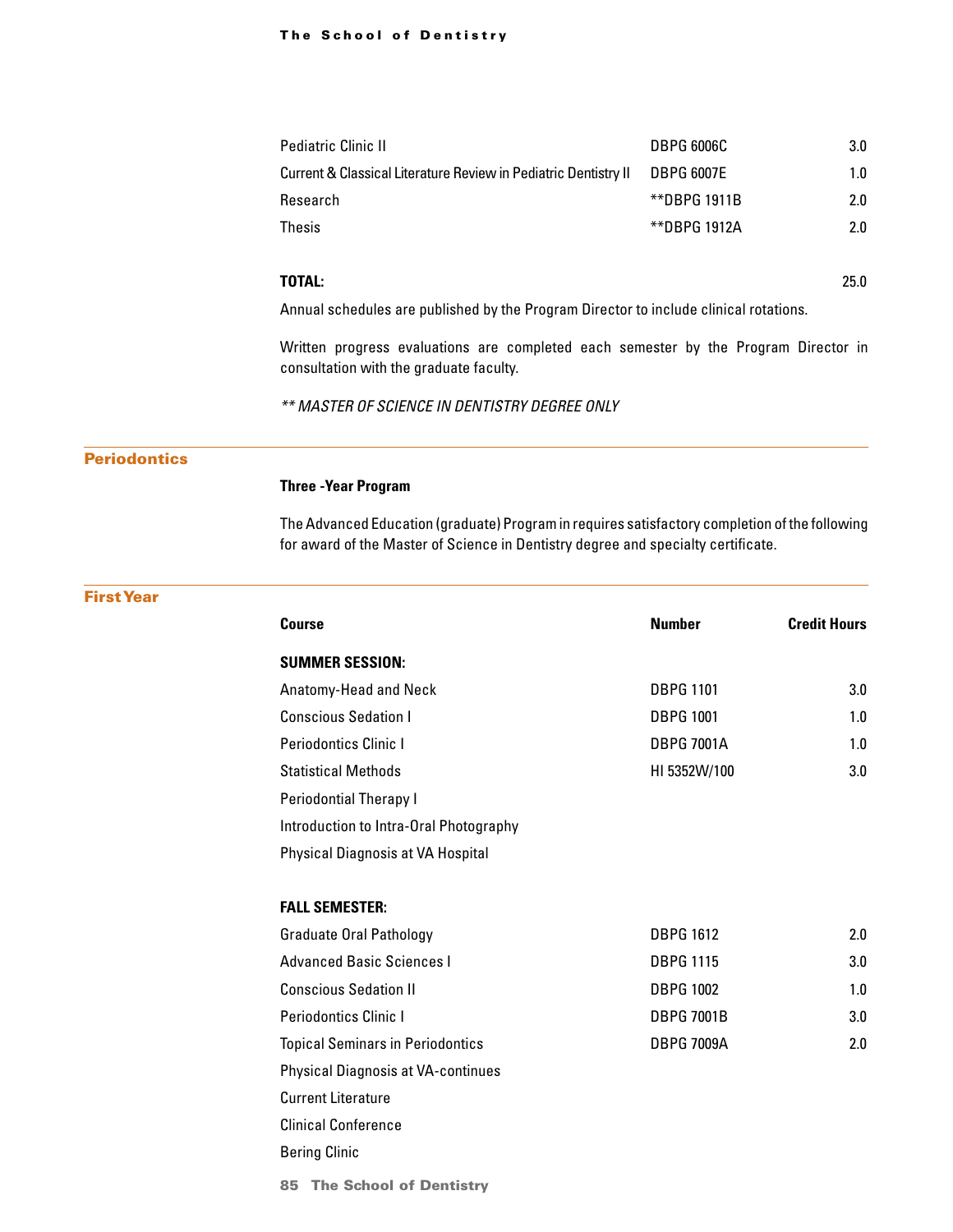Graduate Introduction to Implant Prosthodontics Mucocutaneous Clinic

### **SPRING SEMESTER:**

| <b>Advanced Basic Sciences II</b>       | <b>DBPG 1116</b>  | 4.0 |
|-----------------------------------------|-------------------|-----|
| <b>Periodontics Clinic I</b>            | <b>DBPG 7001C</b> | 3.0 |
| Dental Implant Lecture Series           | <b>DBPG 7008</b>  | 2.0 |
| <b>Topical Seminars in Periodontics</b> | <b>DBPG 7009B</b> | 2.0 |
| Perio/Pros Conference                   | <b>DBPG 8006A</b> | 1.0 |
| <b>Current Literature</b>               |                   |     |
| <b>Clinical Conference</b>              |                   |     |
| <b>Bering Clinic Rotation</b>           |                   |     |
| <b>Mucocutaneous Clinic</b>             |                   |     |

#### **TOTAL:** 31.0

Second Year

| <b>Course</b>                                                     | <b>Number</b>     | <b>Credit Hours</b> |
|-------------------------------------------------------------------|-------------------|---------------------|
| <b>SUMMER SESSION:</b>                                            |                   |                     |
| Research                                                          | <b>DBPG 1911A</b> | 2.0                 |
| <b>Periodontics Clinic II</b>                                     | <b>DBPG 7002A</b> | 4.0                 |
| <b>Bering Clinic Rotation</b>                                     |                   |                     |
| <b>FALL SEMESTER:</b>                                             |                   |                     |
| <b>Cell/Development Biology</b>                                   | <b>DBPG 1106</b>  | 1.0                 |
| Oral Biology: Development, Structure and Function of Oral Tissues | <b>DBPG 1110</b>  | 1.0                 |
| <b>Periodontics Clinic II</b>                                     | <b>DBPG 7002B</b> | 5.0                 |
| <b>Topical Seminars in Periodontics</b>                           | <b>DBPG 7009C</b> | 2.0                 |
| <b>Current Literature</b>                                         |                   |                     |
| <b>Clinical Conference</b>                                        |                   |                     |
| <b>Bering Clinic</b>                                              |                   |                     |
| <b>Mucocutaneous Clinic</b>                                       |                   |                     |
| <b>Implant Seminar</b>                                            |                   |                     |
| <b>SPRING SEMESTER:</b>                                           |                   |                     |
| Research                                                          | <b>DBPG1911B</b>  | 1.0                 |
| <b>Periodontics Clinic II</b>                                     | <b>DBPG 7002C</b> | 5.0                 |

Topical Seminars in Periodontics DBPG 7009D 2.0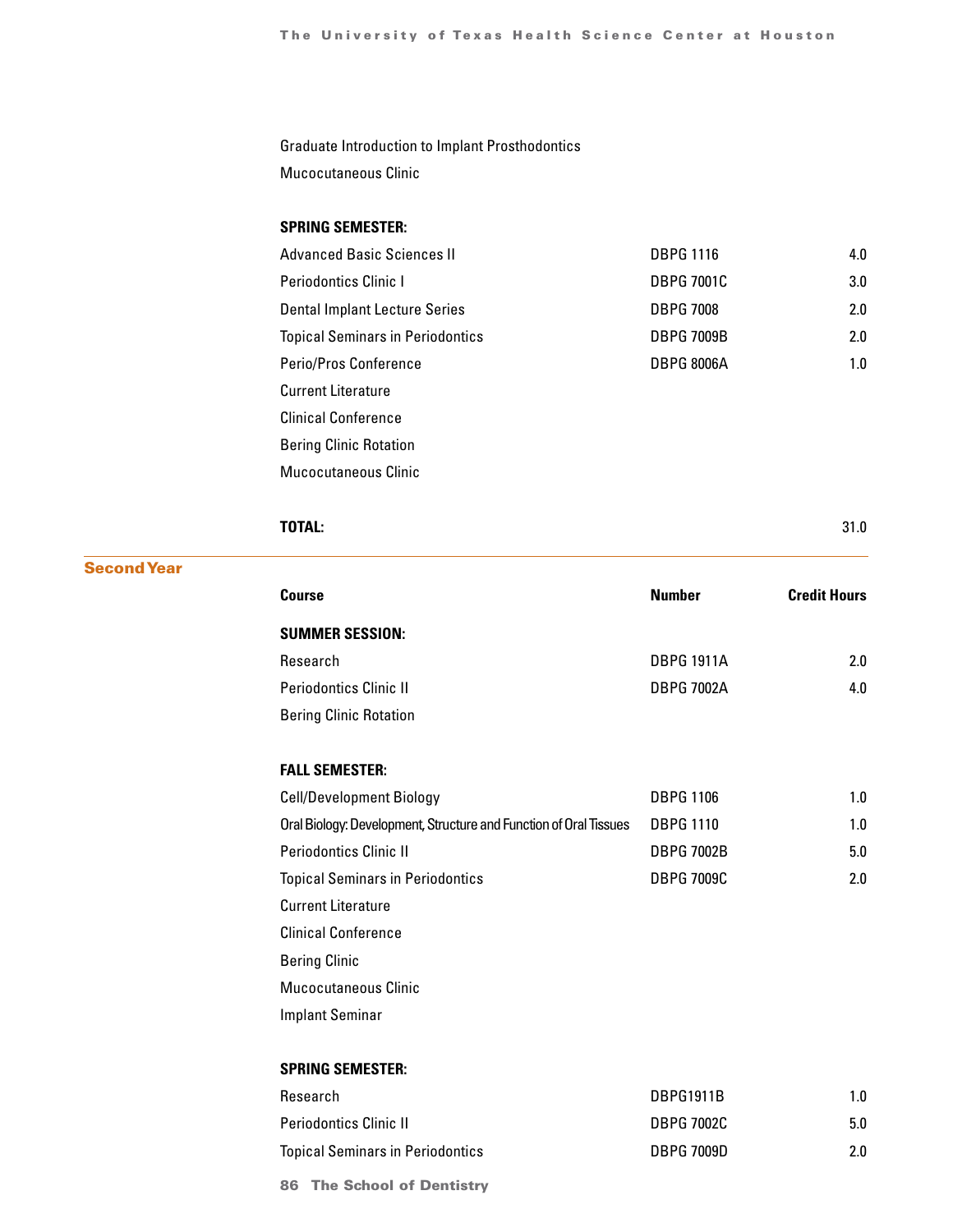| <b>Perio/Pros Conference</b>   | <b>DBPG 8006B</b> | 1.0 |
|--------------------------------|-------------------|-----|
| <b>Current Literature</b>      |                   |     |
| <b>Clinical Conference</b>     |                   |     |
| <b>Bering Clinic</b>           |                   |     |
| <b>LBJ Anesthesia Rotation</b> |                   |     |
| Mucocutaneous Clinic           |                   |     |
|                                |                   |     |

#### **TOTAL:** 24.0

Third Year

| <b>Course</b>                           | <b>Number</b>     | <b>Credit Hours</b> |
|-----------------------------------------|-------------------|---------------------|
| <b>SUMMER SESSION:</b>                  |                   |                     |
| Research                                | <b>DBPG 1911C</b> | 1.0                 |
| <b>Applied Sciences II</b>              | <b>DBPG 1920</b>  | 2.0                 |
| <b>Periodontics Clinic III</b>          | <b>DBPG 7003A</b> | 3.0                 |
| <b>Bering Rotation</b>                  |                   |                     |
| <b>FALL SEMESTER:</b>                   |                   |                     |
| Research                                | <b>DBPG 1911D</b> | 1.0                 |
| <b>Practice Management</b>              | <b>DBPG 1007</b>  | 1.0                 |
| <b>Periodontics Clinic III</b>          | <b>DBPG 7003B</b> | 5.0                 |
| <b>Topical Seminars in Periodontics</b> | <b>DBPG 7009E</b> | 2.0                 |
| <b>Current Literature</b>               |                   |                     |
| <b>Clinical Conference</b>              |                   |                     |
| <b>Bering Clinic</b>                    |                   |                     |
| <b>Mucocutaneous Clinic</b>             |                   |                     |
| <b>SPRING SEMESTER:</b>                 |                   |                     |
| Research                                | <b>DBPG 1911E</b> | 1.0                 |
| <b>Thesis</b>                           | <b>DBPG 1912A</b> | 2.0                 |
| <b>Periodontics Clinic III</b>          | <b>DBPG 7003C</b> | 5.0                 |
| Perio/Pros Conference                   | <b>DBPG 8006C</b> | 1.0                 |
| <b>Current Literature</b>               |                   |                     |
| <b>Clinical Conference</b>              |                   |                     |
| <b>Bering Clinic</b>                    |                   |                     |
| <b>Mucocutaneous Clinic</b>             |                   |                     |
|                                         |                   |                     |

#### **TOTAL:** 24.0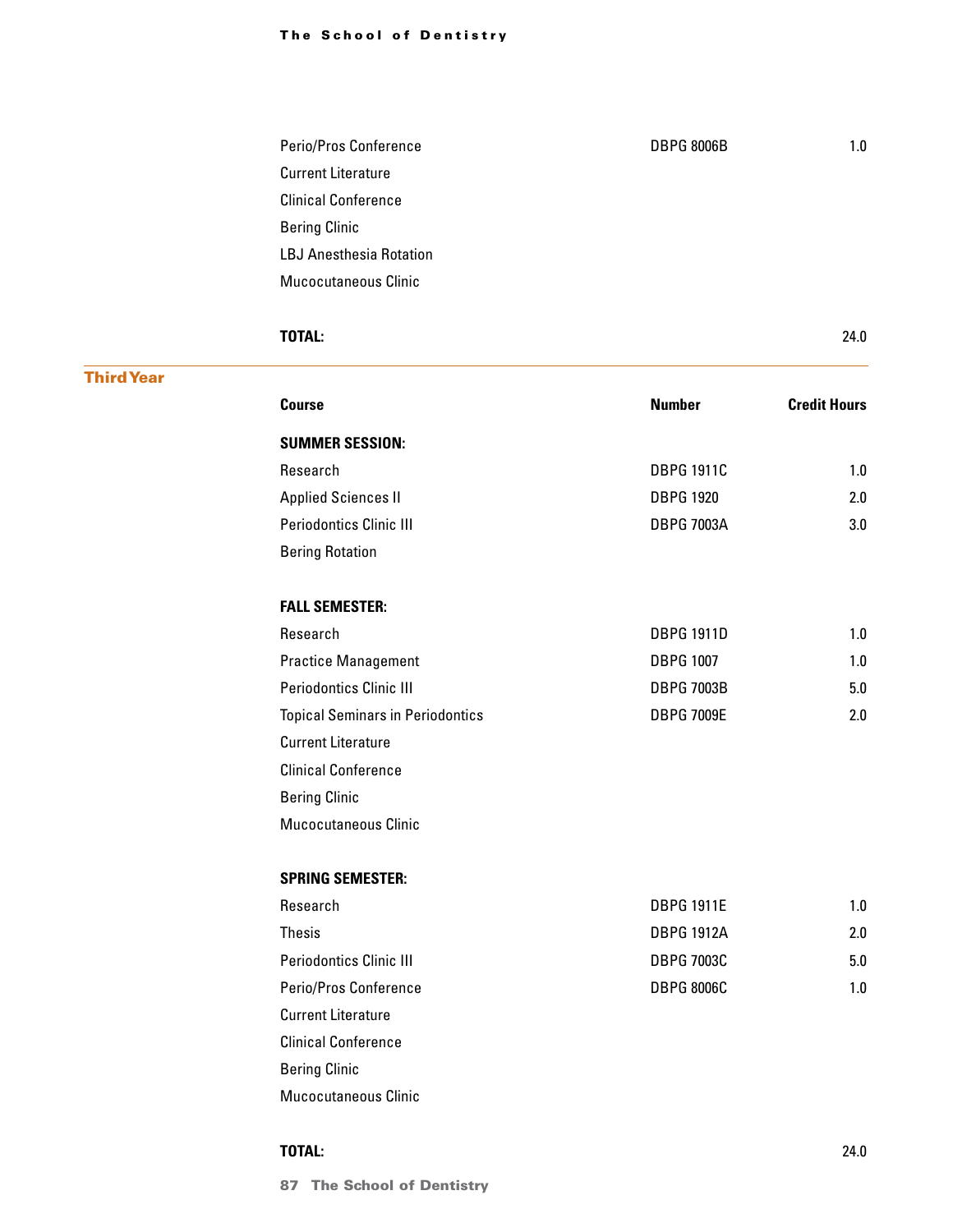# **Practice Teaching**

Annual/Semester schedules are published by the Program Director.

Written and oral progress evaluations are performed at the end of each semester by the Program Director.

# **Prosthodontics**

#### **Three -Year Program**

The Advanced Education Program in Prosthodontics is an academically intense three-year Advanced Education Program accredited by the Commission on Dental Accreditation of the American Dental Association and leads to the award of a Specialty Certificate in Prosthodontics and a Master of Science Degree.

### First Year

| Course                                                         | <b>Number</b>     | <b>Credit Hours</b> |
|----------------------------------------------------------------|-------------------|---------------------|
| <b>SUMMER SESSION:</b>                                         |                   |                     |
| Anatomy-Head and Neck                                          | <b>DBPG 1101</b>  | 3.0                 |
| Graduate Prosthodontics I                                      | <b>DBPG 8010</b>  | 2.0                 |
| <b>Statistical Methods</b>                                     | HI 5352W/100      | 3.0                 |
| <b>FALL SEMESTER:</b>                                          |                   |                     |
| Advanced Basic Sciences I                                      | <b>DBPG 1115</b>  | 3.0                 |
| <b>Graduate Oral Pathology</b>                                 | <b>DBPG 1612</b>  | 2.0                 |
| Graduate Prosthodontic Clinic I                                | <b>DBPG 8001A</b> | 4.0                 |
| Classical Prosthodontic Literature Review I                    |                   |                     |
| <b>Gnathologic Instrumentation Study Club I</b>                |                   |                     |
| Graduate Prosthodontic Resident Case Presentation Conference L |                   |                     |
| Graduate Implantology Seminar                                  |                   |                     |
| <b>Graduate Prosthodontic Treatment Planning Conference I</b>  |                   |                     |
| Current Prosthodontic Literature Review I                      |                   |                     |

# **SPRING SEMESTER:**

| <b>Advanced Basic Sciences II</b>               | <b>DBPG 1116</b>  | 4.0 |
|-------------------------------------------------|-------------------|-----|
| Graduate Prosthodontic Clinic I                 | <b>DBPG 8001B</b> | 4.0 |
| Periodontic/Prosthodontic Conference I          | <b>DBPG 8006A</b> | 1.0 |
| Classical Prosthodontic Literature Review I     |                   |     |
| Current Prosthodontic Literature Review I       |                   |     |
| <b>Gnathologic Instrumentation Study Club I</b> |                   |     |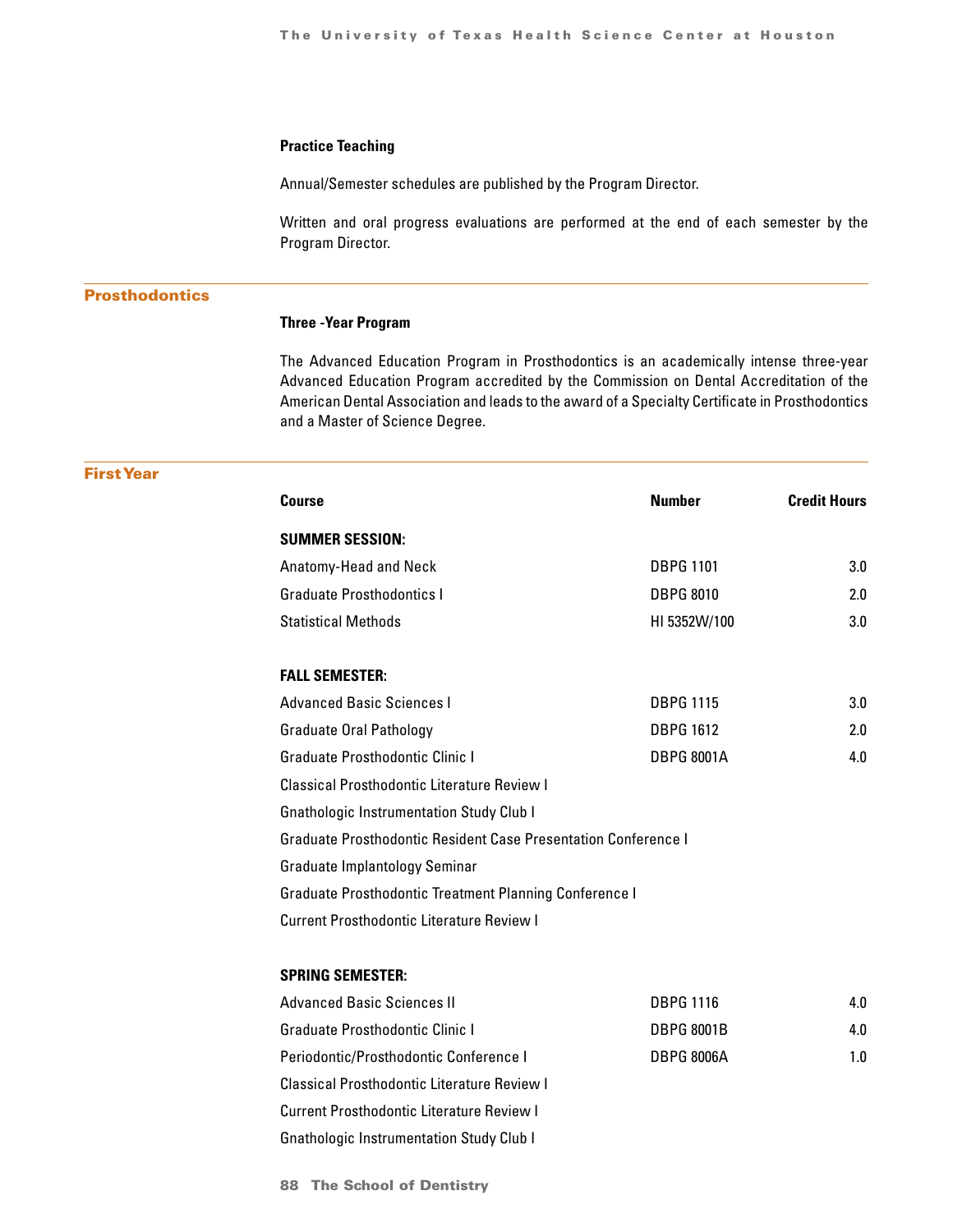Graduate Prosthodontic Resident Case Presentation Conference I Graduate Prosthodontic Treatment Planning Conference I

# Second Year

| Course                                                          | <b>Number</b>     | <b>Credit Hours</b> |
|-----------------------------------------------------------------|-------------------|---------------------|
| <b>SUMMER SESSION:</b>                                          |                   |                     |
| <b>Graduate Applied Sciences II</b>                             | <b>DBPG 1920</b>  | 2.0                 |
| Prosthodontic Clinic II                                         | DBPG 8002A        | 3.0                 |
| <b>Conscious Sedation I</b>                                     | <b>DBPG 1001</b>  | 1.0                 |
| <b>FALL SEMESTER:</b>                                           |                   |                     |
| <b>Conscious Sedation II</b>                                    | <b>DBPG 1002</b>  | 1.0                 |
| Oral Development/Oral Biology                                   | <b>DBPG 1106</b>  | 1.0                 |
| Research                                                        | <b>DBPG 1911A</b> | 2.0                 |
| Oral Biology; Dev. Structure of Oral Biology                    | <b>DBPG 1110</b>  | 1.0                 |
| Graduate Prosthodontic Clinic II                                | <b>DBPG 8002B</b> | 4.0                 |
| <b>Gnathologic Instrumentation Study Club II</b>                |                   |                     |
| <b>Current Prosthodontic Literature Review II</b>               |                   |                     |
| Graduate Prosthodontic Resident Case Presentation Conference II |                   |                     |
| <b>Graduate Prosthodontic Treatment Planning Conference II</b>  |                   |                     |
| Classical Prosthodontic Literature Review II                    |                   |                     |
|                                                                 |                   |                     |

# **SPRING SEMESTER:**

| Research                                                               | <b>DBPG 1911B</b> | 2.0 |
|------------------------------------------------------------------------|-------------------|-----|
| <b>Graduate Prosthodontic Clinic II</b>                                | <b>DBPG 8002C</b> | 4.0 |
| Periodontic/Prosthodontic Conference II                                | <b>DBPG 8006B</b> | 1.0 |
| Dental Implant Lecture Series                                          | <b>DBGP 7008</b>  | 2.0 |
| Classical Prosthodontic Literature Review II                           |                   |     |
| Current Prosthodontic Literature Review II                             |                   |     |
| <b>Gnathologic Instrumentation Study Club II</b>                       |                   |     |
| <b>Graduate Prosthodontic Resident Case Presentation Conference II</b> |                   |     |
| <b>Graduate Prosthodontic Treatment Planning Conference II</b>         |                   |     |

#### **TOTAL:** 24.0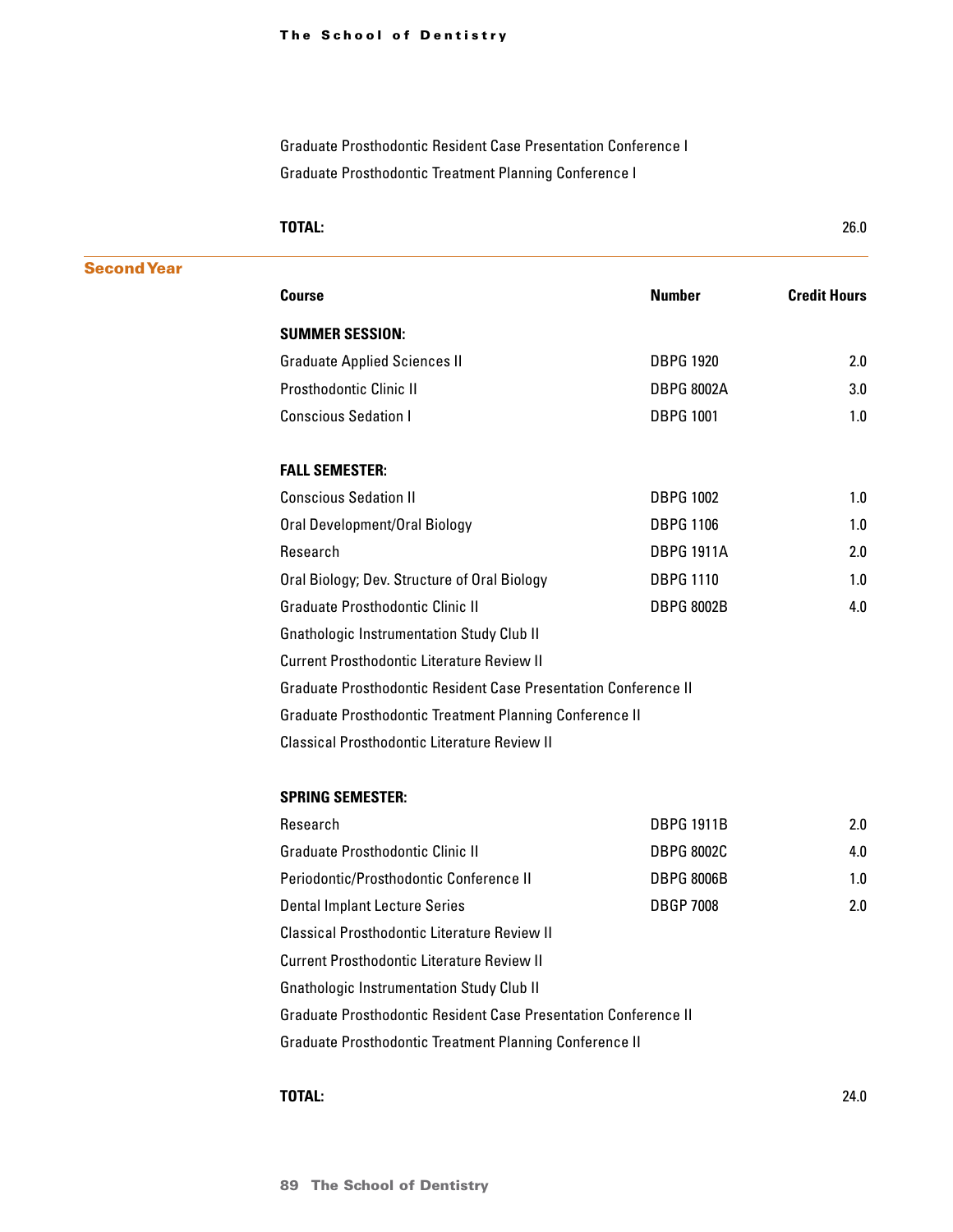# Third Year

| <b>Course</b>                                                    | <b>Number</b>     | <b>Credit Hours</b> |
|------------------------------------------------------------------|-------------------|---------------------|
| <b>SUMMER SESSION:</b>                                           |                   |                     |
| Research                                                         | <b>DBPG 1911C</b> | 2.0                 |
| <b>Prosthodontic Clinic III</b>                                  | <b>DBPG 8005A</b> | 4.0                 |
| <b>FALL SEMESTER*:</b>                                           |                   |                     |
| Research                                                         | <b>DBPG 1911D</b> | 2.0                 |
| <b>Prosthodontic Clinic III</b>                                  | <b>DBPG 8005B</b> | 7.0                 |
| Current Prosthodontic Literature Review III                      |                   |                     |
| Classical Prosthodontic Literature Review III                    |                   |                     |
| Graduate Prosthodontic Resident Case Presentation Conference III |                   |                     |
| <b>Graduate Prosthodontic Treatment Planning Conference III</b>  |                   |                     |
| <b>Gnathologic Instrumentation Study Club III</b>                |                   |                     |
| <b>Student Teaching</b>                                          |                   |                     |

#### **SPRING SEMESTER:**

| <b>Thesis</b>                                                           | <b>DBPG 1912A</b> | 2.0 |
|-------------------------------------------------------------------------|-------------------|-----|
| <b>Prosthodontic Clinic III</b>                                         | <b>DBPG 8005C</b> | 6.0 |
| Periodontic/Prosthodontic Conference III                                | <b>DBPG 8006C</b> | 1.0 |
| Classical Prosthodontic Literature Review III                           |                   |     |
| <b>Current Prosthodontic Literature Review III</b>                      |                   |     |
| <b>Graduate Prosthodontic Resident Case Presentation Conference III</b> |                   |     |
| <b>Graduate Prosthodontic Treatment Planning Conference III</b>         |                   |     |
| Graduate Prosthodontic Senior Resident Lecture                          |                   |     |
|                                                                         |                   |     |

#### **TOTAL:** 24.0

Quarterly schedules are published by the program director. Written and oral progress evaluations are made by the Program Director.

### Graduation Requirements

# **Degree**

The minimum requirement for the Master of Science in Dentistry Degree is 30 semester hours, 24 of which must be in basic and clinical science courses, with a minimum grade point average of B (3.0). In addition, four hours of research (six for Periodontics) and two hours for acceptable thesis, the latter awarded in the terminal semester, as required. At departmental discretion, additional assignments may be made. In the required M.S.D. programs, participants are expected to complete degree requirements within the stated time frame of the program, it is anticipated participants will complete the degree requirements within a twelve month extension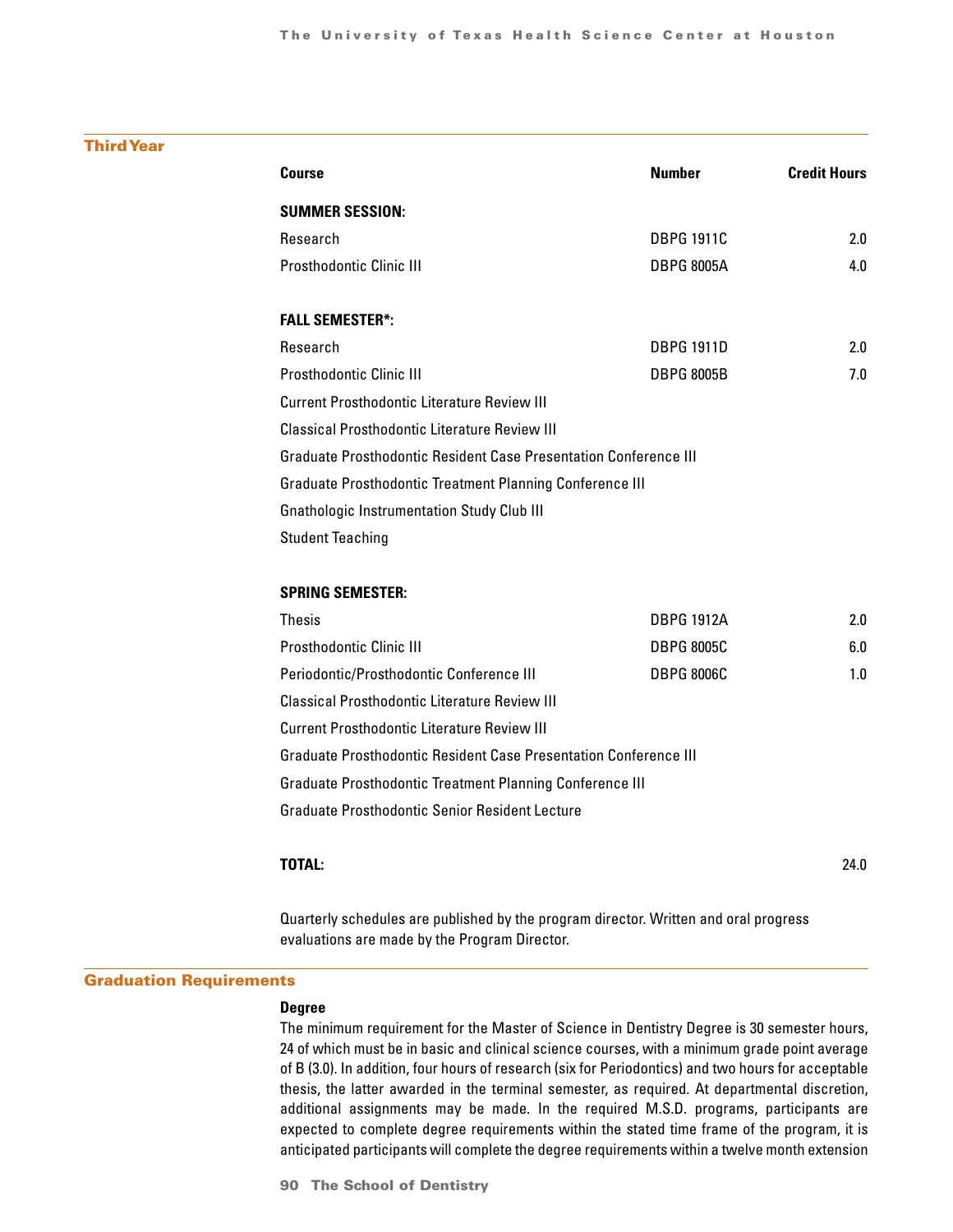of the normal program length. Continuous enrollment is required, and all requirements must be completed within a six-year period from the date of matriculation.

#### **Certificate**

The minimum requirement is completion of basic and clinical science courses with a grade point average of B (3.0) and departmental clinical conferences and seminars required by the specialty department. Demonstration of satisfactory clinical proficiency, satisfactory completion of additional departmental assignments and, at the discretion of the department, completion of an orientation in research methodology and submission of a paper suitable for publication are also required.

#### **Degree / Certificate**

*Combination of requirements outlined above.*

In addition to basic and clinical science courses and seminars required by the Advanced Education Programs, all advanced education students are required to be trained in human subjects and research ethics. The training requires attendance at the research methodology seminars (literature review, research protocol, human subjects, and research ethics) offered during the summer term and completing the certification offered on the following web site: [www.training.arc.ucla.edu](http://www.training.arc.ucla.edu/).

# DENTAL HYGIENE PROGRAM

A dental hygienist is a preventive oral health professional licensed in dental hygiene that provides educational, clinical, and therapeutic services supporting total health through the promotion of optimal oral health. A dental hygienist is that member of the dental team who is responsible for providing treatment that helps prevent oral diseases of the teeth and the supporting tissues. This professional is especially knowledgeable about the preventive aspects of dental diseases. Functions routinely performed by a dental hygienist include monitoring of the patient's health history, examination of the teeth and oral structures, removal of hard and soft deposits from the teeth, placement of sealants, application of fluoride, patient education regarding oral health, diet counseling, exposure of dental x-rays, and implementation of community dental health programs.

The education of the dental hygienist emphasizes the basic and dental sciences, which include microbiology, chemistry, anatomy, physiology, oral histology and embryology, oral pathology, and nutrition. Other components of the curriculum are designed to develop the clinical skills of the dental hygienist so that preventive dental health services can be provided to the public. Dental hygienists work under the supervision of a dentist, in such practice settings as private dental offices and dental clinics, health departments, hospitals, nursing homes, school districts, correctional facilities, and colleges and universities. Research and sales opportunities also exist for a dental hygienist.

The goal of the Dental Hygiene Program is to provide the student with the opportunity to develop clinical competency and proficiency in preventive and therapeutic oral health skills, and to develop the personal characteristics of a professional attitude, ethical behavior, and dedication to community service and continuing education. The program provides the student with the opportunity to develop these entry-level dental hygiene skills through completion of either the two-year post-degree certificate or baccalaureate degree curriculum.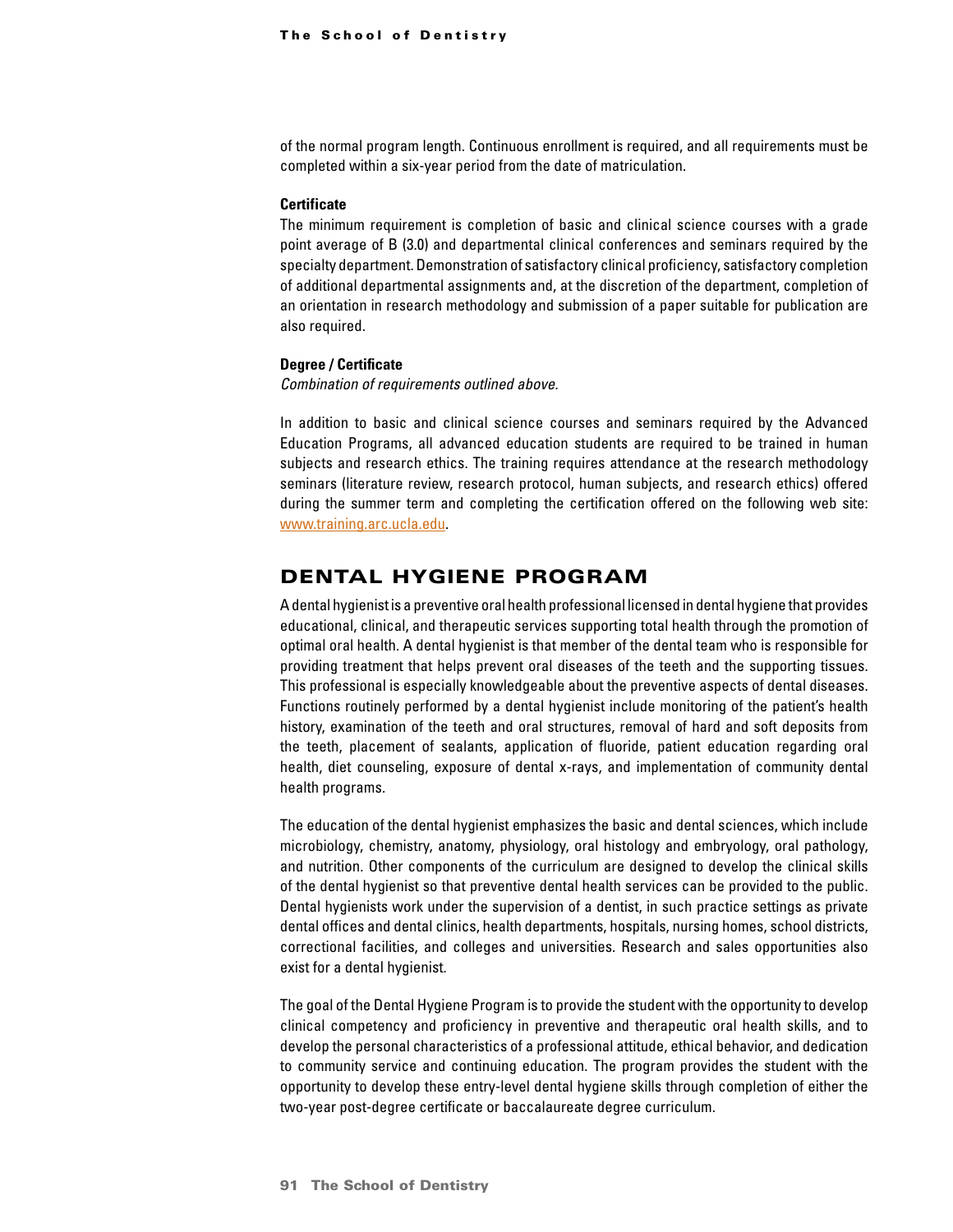The first year of the curriculum consists mainly of dental sciences and clinical technique courses. During the second year, emphasis is placed on the application of knowledge in a clinical setting and the provision of a wide variety of clinical experiences both within and outside of the Texas Medical Center. The dental hygienist is eligible for licensure after graduation and upon successful completion of both a written National Board Dental Hygiene Examination and a clinical Regional Board examination.

#### Dental Hygiene Licensure Eligibility

According to state l law and the Texas Board of Dental Examiners, a person applying for initial licensure to practice Dental Hygiene in the State of Texas may be ineligible for licensure due to a previous conviction or deferred adjudication for a felony or misdemeanor offense.

For more information contact the Texas State Board of Dental Examiners by email: [information@](information@tsbde.texas.gov) [tsbde.texas.gov](information@tsbde.texas.gov) or by phone: (512) 463-6400.

The Dental Hygiene Program offers a fully accredited two-year program, which leads to either a certificate or Bachelor of Science Degree in dental hygiene. Approximately 40 students are admitted to the programs each fall semester. The Dental Hygiene Admissions Committee considers the applications and makes recommendations to the Dean for admission into the program.

In addition to the entry-level program, the Dental Hygiene Program also offers a degree completion program for graduates of the School of Dentistry certificate program. After completing the required prerequisites, students enrolled in the completion Program have an opportunity to successfully complete the distance-education curriculum and receive a Bachelor of Science degree.

#### Application Procedure

Applications are available on line: [https://apply.uth.tmc.edu/psp/applyuth/APPLYUTH/ENTP/](https://apply.uth.tmc.edu/psp/applyuth/APPLYUTH/ENTP/h/?tab=UT_EP_NVT_APPLYUTH&) [h/?tab=UT\\_EP\\_NVT\\_APPLYUTH](https://apply.uth.tmc.edu/psp/applyuth/APPLYUTH/ENTP/h/?tab=UT_EP_NVT_APPLYUTH&)

The application and all supporting documents must be submitted to the Registrar by September 1 of the year preceding expected enrollment. Application must be made on the current year's application form. The applicant pool will be considered as a whole in admissions consideration. If the applicant was enrolled at an accredited college or university in the Fall Term of the application submission year, and or Spring term of the entering year, the applicant must submit transcript updates to the Registrar's Office as soon as the grades are available.

# Criteria for Admissions

Dental Hygiene applicants will be considered for admission upon satisfactory completion of the following requirements:

- Properly completed application along with required fees and documentation
- Must have graduated from an accredited high school or equivalent
- Completion of the following courses with a minimum grade of "C"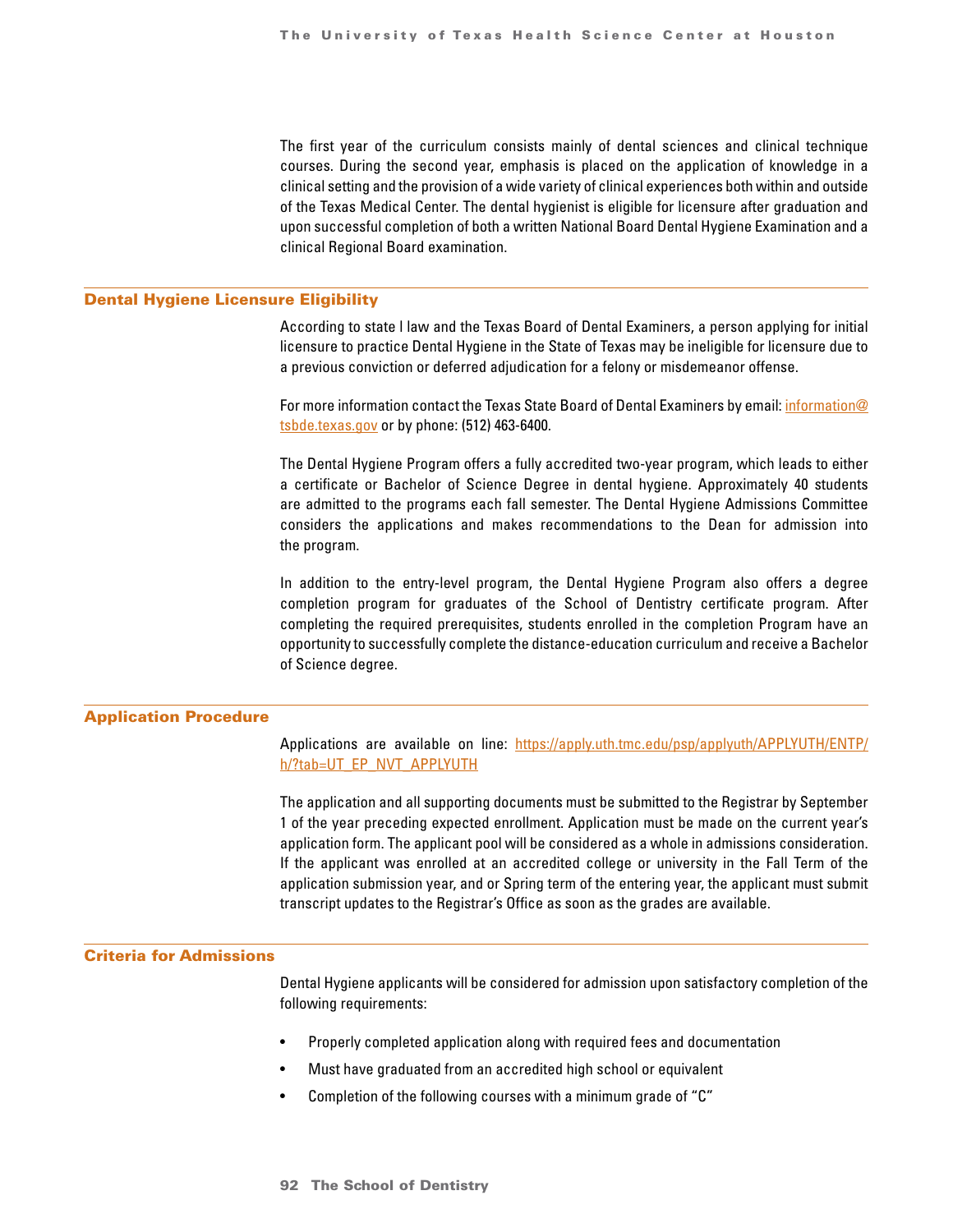• The Certificate program is a post-degree Certificate. Applicants for the Certificate program for the Certificate program for the class startingin the fall of 2017must have previously completed an associate or bachelor's degree prior to enrolling in the program.

## **Certificate Program**

- English Composition I (3 SH)
- Fundamentals of Speech (3 SH)
- General Psychology (3 SH)
- General Sociology (3 SH)
- Human Anatomy & Physiology I, including lab (4 SH)
- Human Anatomy & Physiology II, including lab (4 SH)
- Chemistry, including lab (4 SH)
- Microbiology, including lab (4 SH)
- Nutrition (3SH)
- Computer Science, including lab (3 SH)

# **Baccalaureate Degree Program**

- English Composition I (3 SH)
- English Composition II (3 SH)
- Fundamentals of Speech (3 SH)
- General Psychology (3 SH)
- General Sociology (3 SH)
- College Math or higher (3SH)
- Human Anatomy & Physiology I, including lab (4 SH)
- Human Anatomy & Physiology II, including lab (4 SH)
- Chemistry, including lab (4 SH)
- Microbiology, including lab (4 SH)
- Computer Science, including lab (3 SH)
- American History (6 SH)
- (3 hrs each in Texas and American History or 6 hrs in American History)
- American Government (6 SH)
- (must include a study of the Texas Constitution)
- Humanities (3 SH)
- Visual & Performing Arts (3 SH)
- Electives (4 SH)
- Nutrition (3 SH),
- Earn a minimum cumulative GPA of 2.5 (recommended 3.0 or above) or above in the listed required courses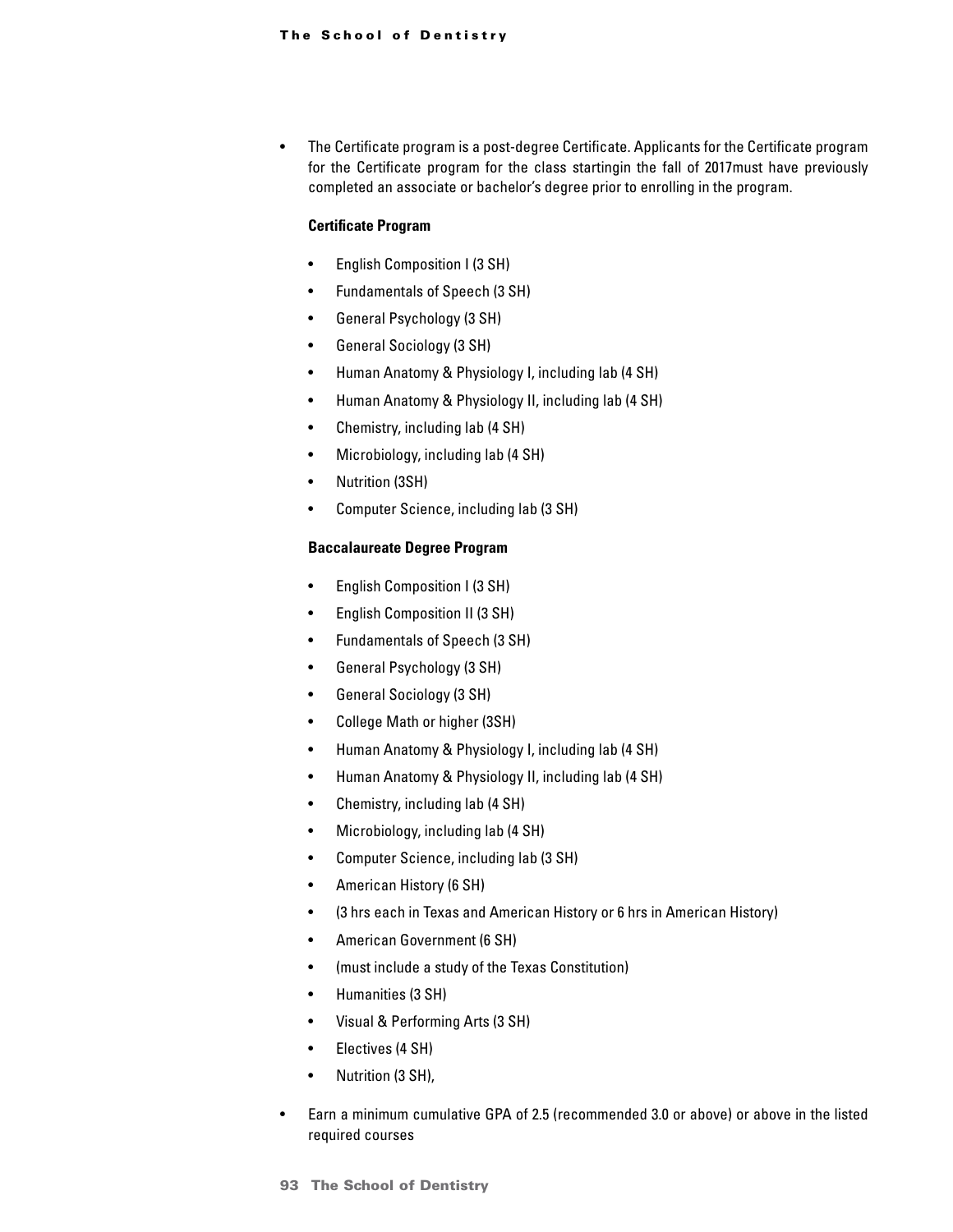- Test of English as a Foreign Language (TOEFL) examination if high school attended was not in the U.S.
- Submission of required letters of recommendation

Residents of the State of Texas, applicants to the Bachelor of Science Degree program, and applicants with course-work in the last five years are given preference in the selection process. Personal interviews are required and scheduled based upon committee evaluation.

Student applying to the Dental Hygiene Program are required to take the Health Science Reasoning Test (HSRT) as part of a holistic application process. The HRST is a computer-based test specifically designed to measure critical thinking skills. The test consists of critical thinking questions in health sciences contexts, although no specialized technical knowledge is required. Call 713-486-4084 for more information and to schedule the test.

Relative competitiveness of the applicant pool is determined by the above requirements. Additional factors considered include:

- nature of academic program
- demonstrated strength in science prerequisites
- demonstrated leadership
- public/community activities
- evidence of public/humanitarian service
- extracurricular activities
- communication skills
- employment history
- employment experience in the dental profession

# Admissions Policy

The School of Dentistry admissions policy includes a wide variety of criteria, including qualitative and quantitative information to evaluate applicants on an individual basis. The admissions processes for the undergraduate Dental Hygiene certificate, Baccalaureate (BS) degree, and Degree-completion programs utilize a mix of cognitive and non-cognitive consideration factors that are similar to the Dental Education Program. Dental Admissions Committees give individual consideration to applicants. The Admissions Committee considers the application in its entirety and gives cognizance to the following factors:

- Intellectual capacity, based on consideration of undergraduate and graduate record; academic progression/regression; standardized test scores; academic awards and honors; a history of research accomplishments; degree of difficulty of undergraduate academic program; pre-professional evaluations; personal interview; any other data submitted;
- Interpersonal and communication skills, based on consideration of community or charitable service, extracurricular activities and organizations; leadership positions; employment history; recognition for humanitarian service; awareness and direct knowledge of cultural elements as they may impact on healthcare; expression of future goals in the written essay; statements made on the application or in the personal interview; any other relevant considerations the student's pre-professional advisors may present;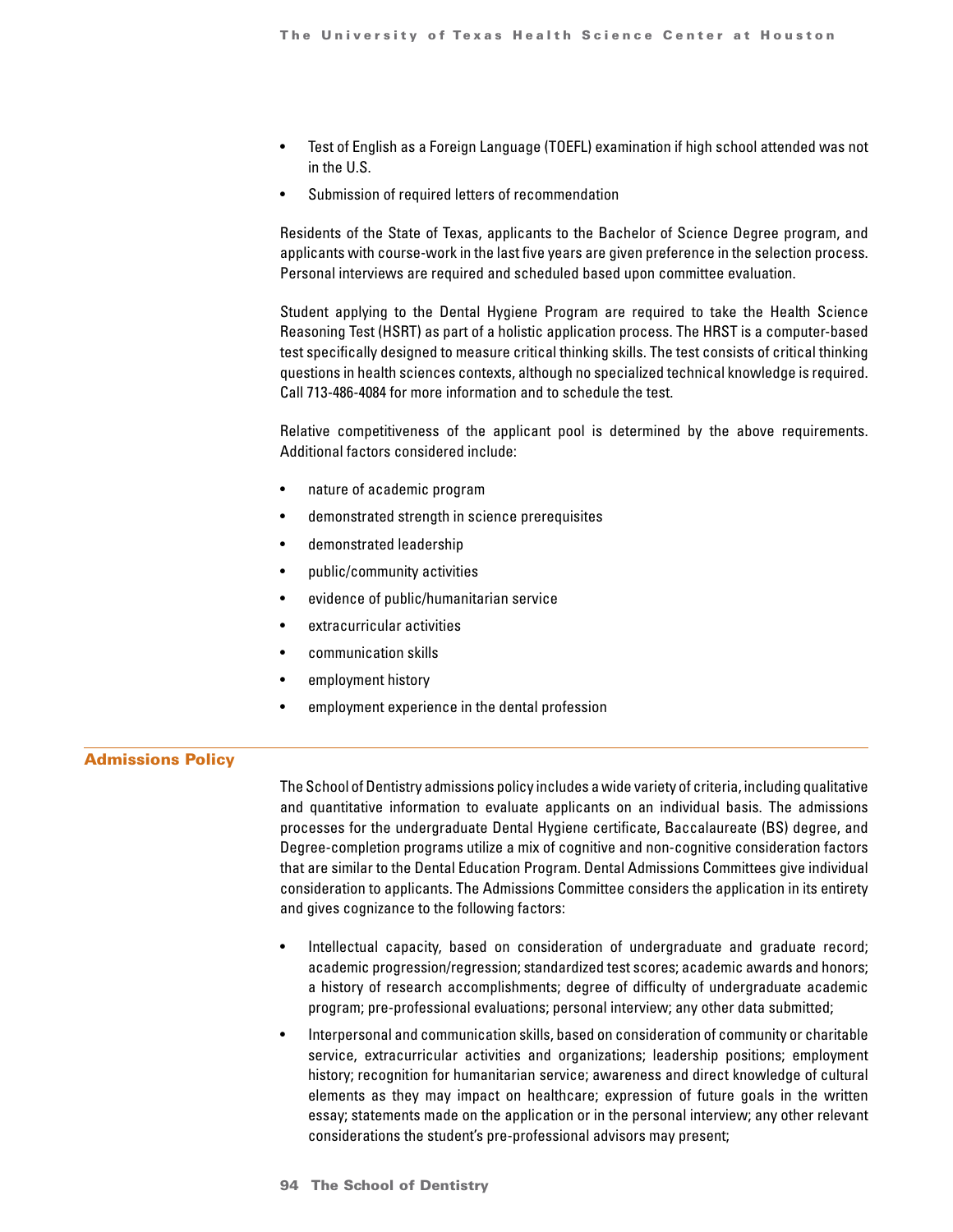- Knowledge of the profession, based on consideration of an understanding of factors that have an impact on access to care, as well as the social and financial implications; consideration of the implications of lifelong learning; and demonstrated significant effort in seeking knowledge regarding the practice of dentistry or participation in oral health promotion activities;
- Potential for service to the State of Texas, based on consideration of the applicant's goals for the future; size and location of hometown and whether the applicant resides in a Health Professions Shortage Area; potential for future provision of health services to underserved areas or in needed specialties.
- Motivation, based on consideration of success in overcoming adverse personal, economic, or educational conditions; employment history occurring simultaneously with undergraduate academic preparation; participation in activities requiring time management skills; experience in health-related activities; heavier than normal academic course loads (≥ 18 hrs/semester);
- Integrity, based on consideration of professional evaluations; any academic integrity violation; conduct of a crime; any other relevant background relating either positively or negatively to the applicant's standard of integrity; and
- Essential skills, based on consideration of psychomotor skills (fine motor dexterity and coordination) and observational skills (vision, hearing, and tactile abilities) sufficient to master the clinical procedures essential to the treatment of oral disease.

The individual evaluations by the Committee members are tabulated and a composite evaluation prepared for presentation to the entire Committee. The selection of the entering class for recommendation to the Dean is based upon the total evaluation conducted by the Dental Hygiene Admissions and Curriculum Committee incorporating all of the criteria listed above.

### Criminal Background Checks

An offer of admission to any program at the University of Texas School of Dentistry at Houston is expressly contingent upon the successful completion and review of a criminal background check, which is required prior to matriculation. The criminal background check will, among other things, serve to verify information provided in the application. Individuals who do not give permission to the conduct of the criminal background check or who fail to provide the report as required will be subject to withdrawal of the offer of admission to School programs.

**TSI - Texas Success Initiative [Formerly TASP]** The Texas Success Initiative (TSI), formerly TASP, is a state mandated program that is designed to improve student success and outcomes in college. Any student seeking to enroll in an undergraduate program at The University of Texas Health Science Center at Houston must provide proof of successful completion of the Texas Success Initiative prior to enrollment. For more information on specific testing requirements, testing exemptions, and college readiness, go to http://www.thecb.state.tx.us/

# EXPENSES

#### **Tuition**

Beginning 2015-2016, resident tuition is \$ 136 per semester credit hour. Non-resident tuition will be \$526 per semester credit hour. Tuition is subject to change according to the actions of the Texas State Legislature or the Board of Regents and changes become effective when enacted.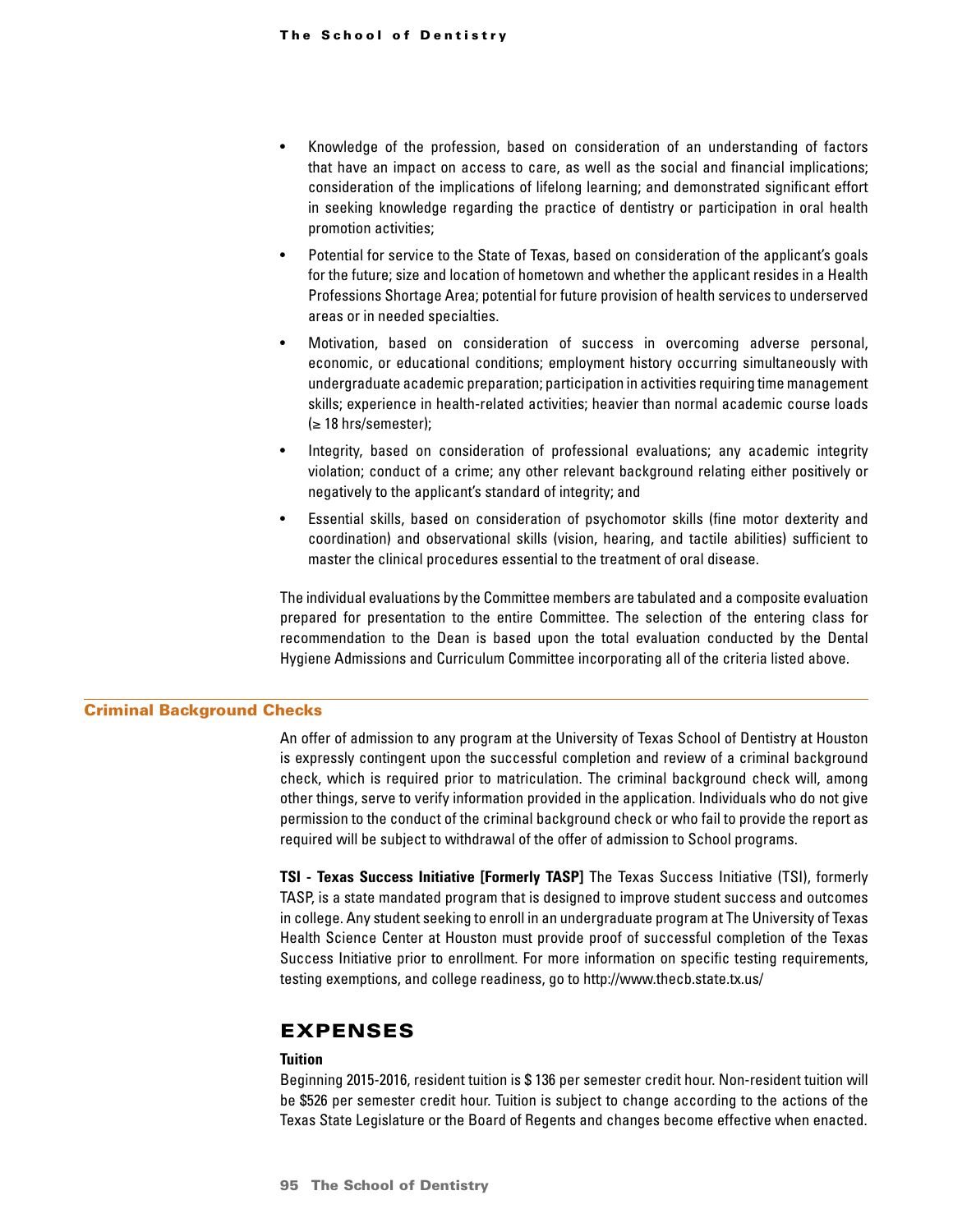#### Fees

Late Registration Fee: A \$25 fee will be required of those students not registering or paying on the date designated in the school calendar.

**Installment Use Fee:** \$20 per term

**Late Payment Fee:** \$25 for each late installment (other than the initial payment)

**Laboratory Fee:** A laboratory fee of \$20 per year is required

**Graduation Fee:** A graduation fee of \$75, payable at registration for the final academic term, is required for dental hygiene students. Students who withdraw before graduation are entitled to a refund of this fee, if a certificate has not been ordered. This fee does not include regalia rental.

**Technical Resource Fee:** A fee \$1,485 annually.

**Supplemental Course Work:** Fees for work done for the removal of failures, probation or incompletes are at the semester credit hour rate.

**Instrument Sterilization Fee:** \$900 per academic year.

**Library Resource Fee:** A fee of \$150 annually.

**Professional Liability Insurance Fee:** This fee varies from year to year (currently it is \$14.50).

**Health Insurance:** \$2,185 annually. Health insurance is required of all Health Science Center students. If you have your own health insurance policy, you may provide proof of comparable insurance coverage to Auxiliary Enterprises no later than the 12th class day to have this charge waived.

**Information Technology Access Fee:** A fee of \$33 per semester.

**Student Record Fee:** \$5 per semester.

**Student Services Fee:** The student services fee, required of all students, is assessed per semester credit hour with a maximum charge of \$205.70 per Fall or Spring semester or \$121.25 per summer session. If a student enrolls in more than one Summer session, the maximum fee will be \$121.25. The fee provides for student activities, outpatient care by the Nursing Services, recreational facilities, counseling, and shuttle bus service. Optional family participation is available.

#### Instruments, Supplies and Books

Students are required to furnish the instruments, supplies, books, and equipment necessary in the various courses.

Text and supplemental materials information, including the maximum extent practicable the International Standard Book Number (ISBN) and retail price information, is available on the DH Curriculum Website. Visit the Website at: [https://dentistry.uth.edu/students/docs/](https://dentistry.uth.edu/students/docs/dhbooklist2016-2017.pdf) [dhbooklist2016-2017.pdf](https://dentistry.uth.edu/students/docs/dhbooklist2016-2017.pdf)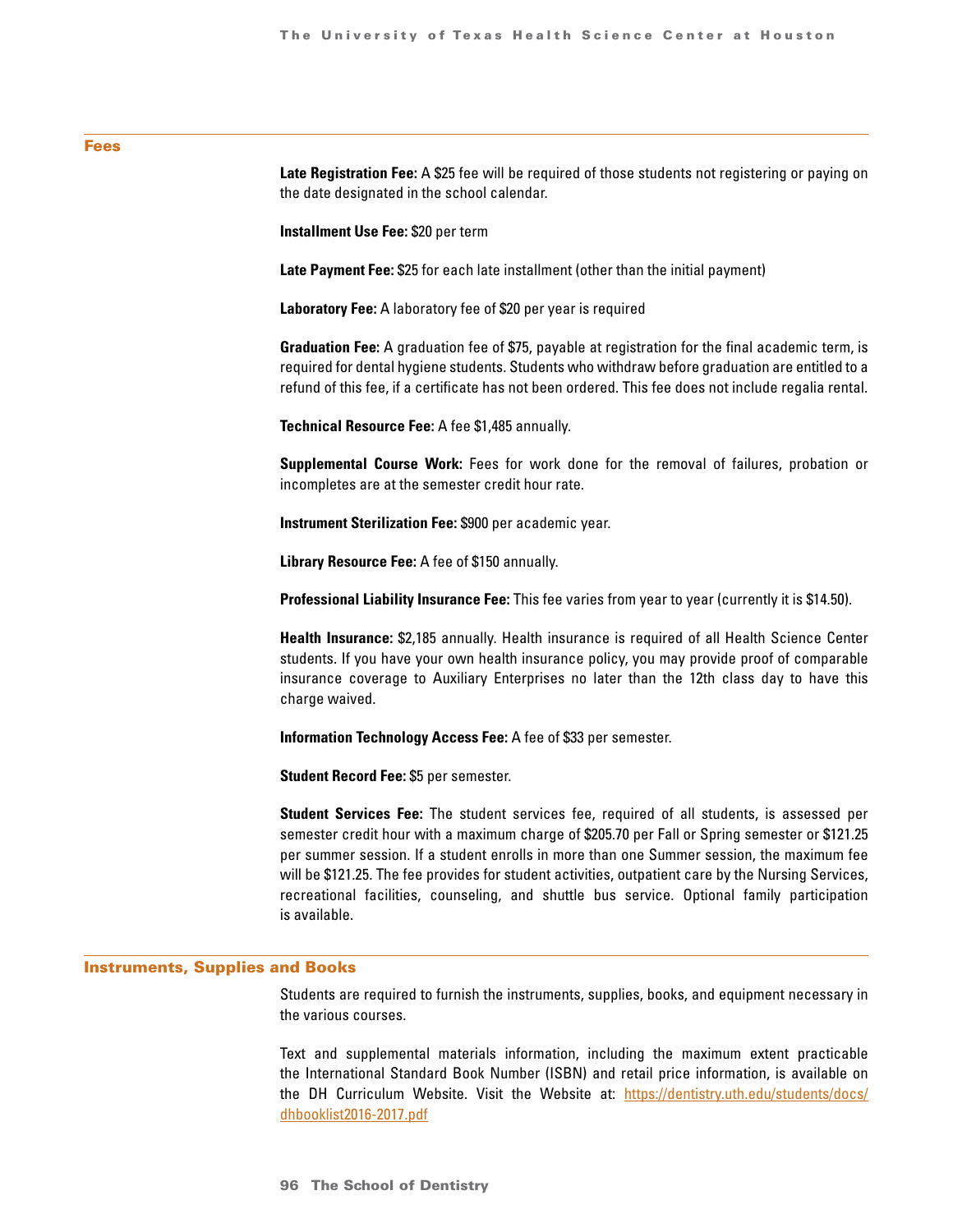#### The School of Dentistry

A student is not under any obligation to purchase at textbook from a universityaffiliated bookstore. The same textbook may be available from an independent retailer, including an online retailer, at a lower price that the price charged for the textbook by a university-affiliated bookstore.

Approximate costs, depending upon fluctuations in market price and changing needs in the curriculum, are as follows:

|             | <b>Instruments and Supplies</b> | <b>Books</b> |
|-------------|---------------------------------|--------------|
|             | (Purchased)                     | (Purchased)  |
| First Year  | \$3500                          | \$1500       |
| Second Year | \$1300                          | \$825        |

The Texas Legislature does not set the specific amount for any particular student fee. The student fees assessed above are authorized by state statute; however, specific fee amounts and the determination to increase fees are made by The University of Texas System Board of Regents with participation of the Student Fee Advisory Committee.

# Financial Aid

The Dental Hygiene Program of The University of Texas Health Science Center at Houston has limited loan and scholarship funds. These funds may be available based on proven financial need and/or academic excellence. A student subject to selective service registration will be required to file a statement that the student has registered or is exempt from selective service registration in order to be eligible to receive financial assistance funded by State revenue. Applications may be obtained from:

**Office of Student Financial Services The University of Texas Health Science Center at Houston** P. O. Box 20036 Houston, Texas 77225 (713) 500-3860 Website [http://www.uth.edu/sfs/](https://www.uth.edu/sfs/)

The office is located at 7000 Fannin in the University Center Tower, Room 2220.

#### Loan Funds

- American Dental Hygienists' Association Scholarship Fund
- Dental Hygiene Honor Society Scholarship
- The Houston District Dental Hygienists' Society Loan Fund
- Houston Northwest Medical Center Hospital Auxiliary Emergency Loan Fund
- Pell Grant
- Perkins Loan Program
- PLUS/Supplemental Loan for Students
- Stafford Loan Program (formerly Guaranteed Student Loan Program)
- State Scholarship Fund
- **97 The School of Dentistry**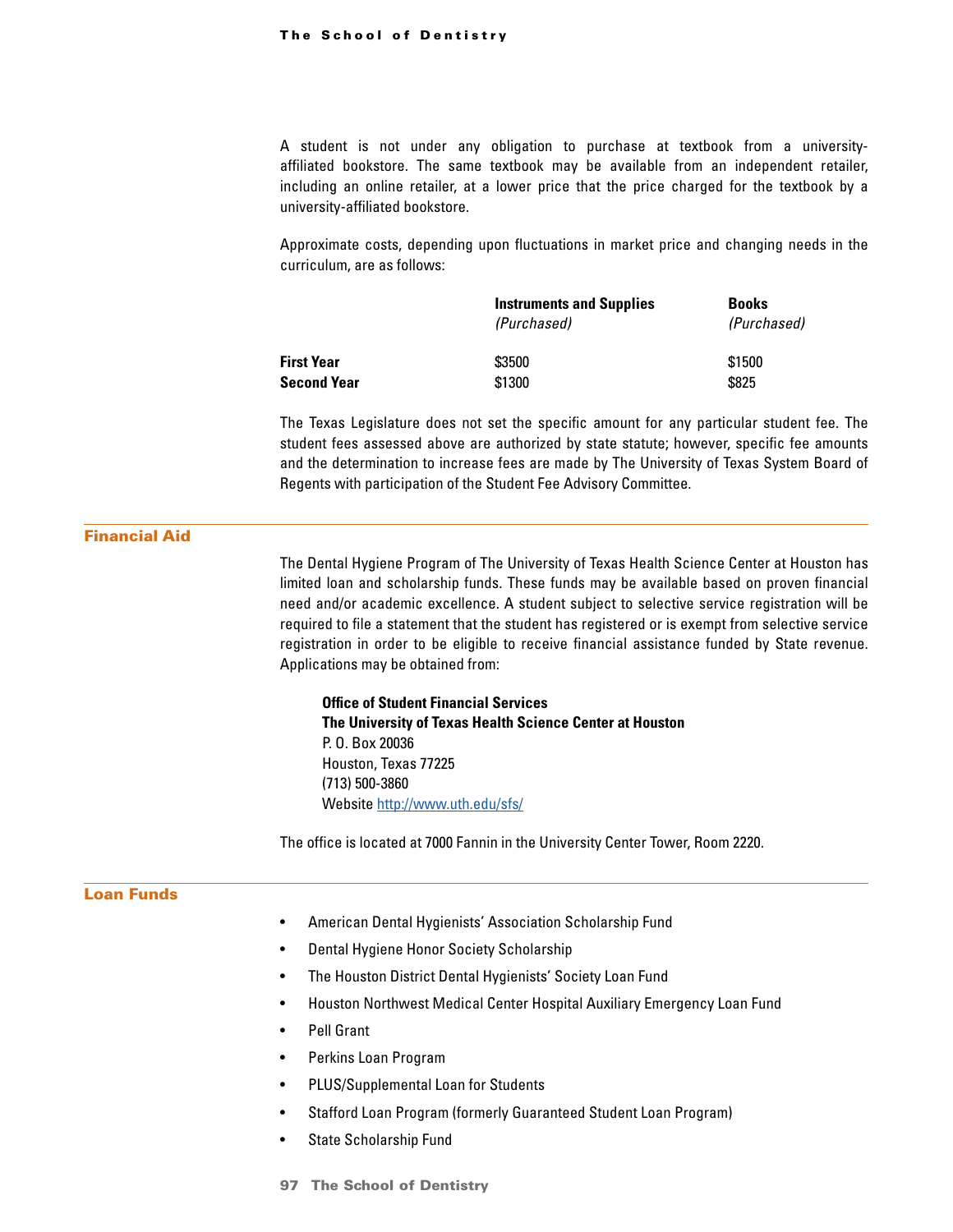- Supplement Education Opportunity Grant
- Texas Dental Hygienists' Scholarship Fund
- **Texas Public Education Grant**
- Texas Public Education State Student Incentive Grant

#### Dental Hygiene Scholarships

The Shirah May Hall Memorial Scholarship in Dental Hygiene support scholarships to second year dental hygiene students who have demonstrated financial need, are in good standing and who have exhibited the characteristics of compassion, focus and motivation, teamwork, leadership and advocacy of the profession of dental hygiene.

The Dental Hygiene Class of 2003 Endowed Scholarship is awarded based on financial need.

There are several local organizations/companies that provide scholarship funding for dental hygiene students. Upon request, the school of dental hygiene provides to the awarding organization the critical data required for selection, and the selections are made by the selection committee of the sponsoring organization. Primary factors for the award are academic performance, community service, and promise for professional growth and financial need.

# ACADEMIC STANDARDS

#### **Attendance**

Attendance at all scheduled classes, laboratories, and clinic sessions is required. The minimum attendance for which credit will be given or which will admit a student to the final examination is 90 percent of the time scheduled for instruction in that course. The margin of 10 percent absence is provided to accommodate only unavoidable absences due to illness, delayed registration, or approved causes, and it is not contemplated that this concession shall apply to other than exceptional cases.

#### **Punctuality**

Students entering a lecture or laboratory after the roll has been taken are recorded as absent for the entire period. Absence from any portion of a period is considered as absence from the full period.

#### Grading System

**Passing:** Grades for didactic and clinic courses are letter grades. Letters A, B, C, and D will be considered passing except in designated clinical courses where a minimum grade of C will be required. However, an overall average of C (2.00 GPA) must be maintained.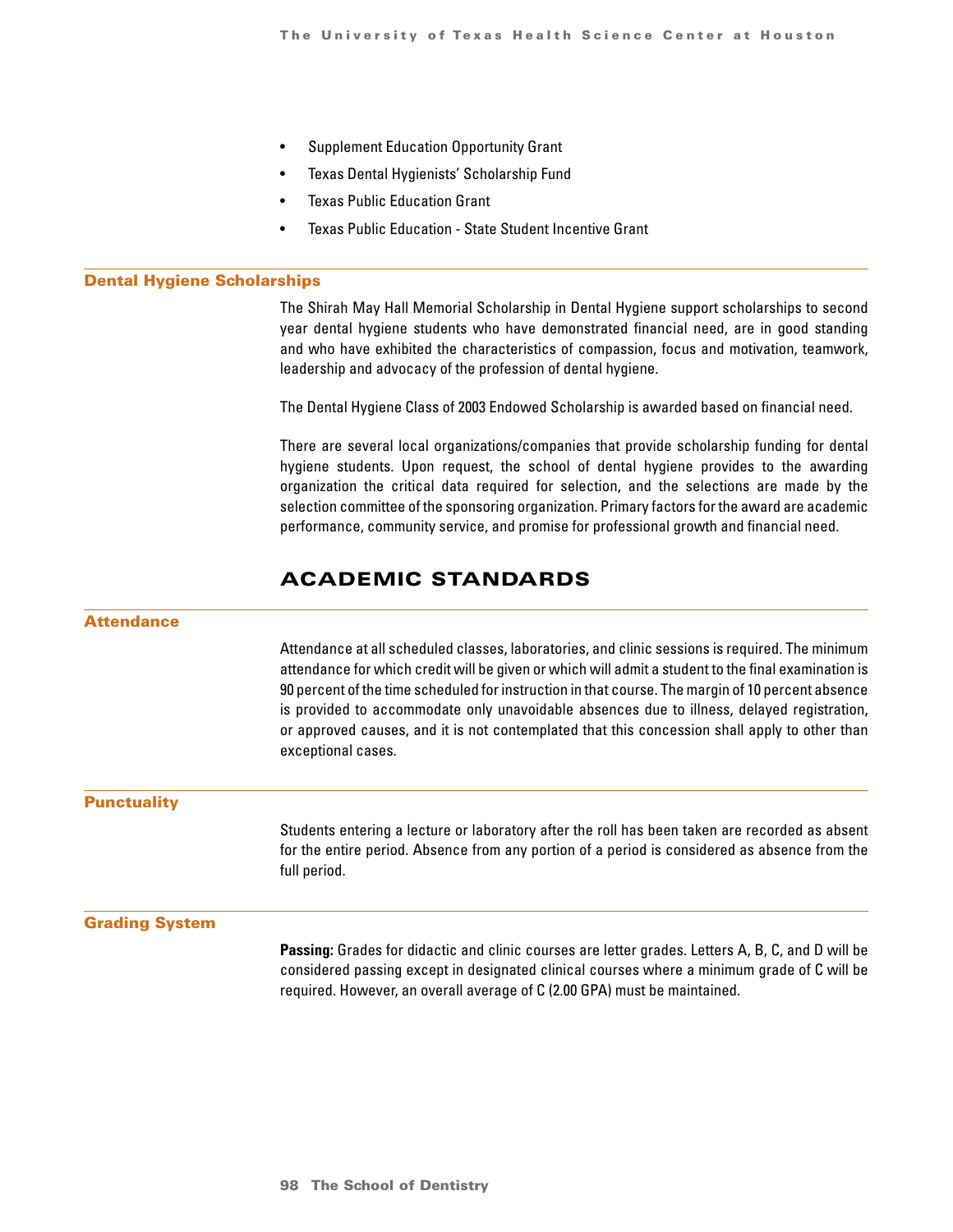| <b>Grading System for Clinic and</b> | <b>Grading System for Non-Clinic</b> |
|--------------------------------------|--------------------------------------|
| <b>Clinic Related Classes</b>        | <b>Related Classes</b>               |
| $93 - 100 = A$                       | $93 - 100 = A$                       |
| $84 - 92 = B$                        | $84 - 92 = B$                        |
| $75 - 83 = C$                        | $75 - 83 = C$                        |
| $\angle 75 = F$                      | $70 - 74 = D$                        |
|                                      | $\angle 75 = F$                      |

**Failing:** A grade of 69 or below or "F" designates failing work in non-clinical courses and a grade of 74 or below designates unacceptable work in clinical courses. Remediation designed to address the deficiencies of the student will be provided throughout the semester as deemed appropriate by the instructors.

**Incomplete:** A grade of "I" may be assigned to a student who for some reason has not completed all required work but has shown satisfactory progress in completing course requirements. A grade of "I" will not be averaged into the GPA at the end of the semester. Grades of "I" not removed within the designated time frame determined by the instructor and the Evaluation and Promotion Committee not to exceed one semester will be recorded as a grade of "F". A grade of "I" may be only given upon approval of the Director of the Dental Hygiene Program.

**Warning:** Mid-semester evaluation will be conducted for the Fall and Spring semesters. Students earning a D or F in didactic, laboratory or clinical courses will receive a letter of warning for unsatisfactory progress in the designated areas of study. Students will subsequently be expected to show increased activity in those areas of deficiency by the end of that semester to avoid being placed on probation or considered for dismissal. In addition, the student is expected to make satisfactorily progress in the other courses in the curriculum.

**Probation:** Students having a semester GPA of 1.7 or cumulative GPA below 2.0 will be placed on probation. Students who have been placed on probation must show acceptable improvement and satisfy the conditions outlined in the probation within the designated time period or they may be considered for dismissal. Students on probation become ineligible for financial aid, and are ineligible to hold Class or organization offices.

**Dismissal:** Students will be considered for academic dismissal if they have a cumulative GPA below 2.0 at the end of any semester. Students will be considered for academic action, including dismissal, if they have one or more failing course grades in a given semester. If a student demonstrates the inability to progress either didactically, professionally or technically, the student will be considered for dismissal from the Dental Hygiene Program by the Student Evaluation and Promotion Committee – Dental Hygiene Subcommittee. The decision will be made by the committee members at a meeting held at the end of the semester.

### Appeal Process

A School of Dentistry Dental Hygiene student may appeal any academic corrective action and/ or recommendation of dismissal by an Evaluation and Promotion ("E & P") subcommittee to the Associate Dean for Academic Affairs, in writing, within three calendar days after receipt of notice of the academic action. The student must provide the Associate Dean for Academic Affairs a "complete" appeal, which includes at least a written statement clearly explaining all rationale for the appeal and any additional documentation the student possesses that the student believes supports the student's rationale for the appeal.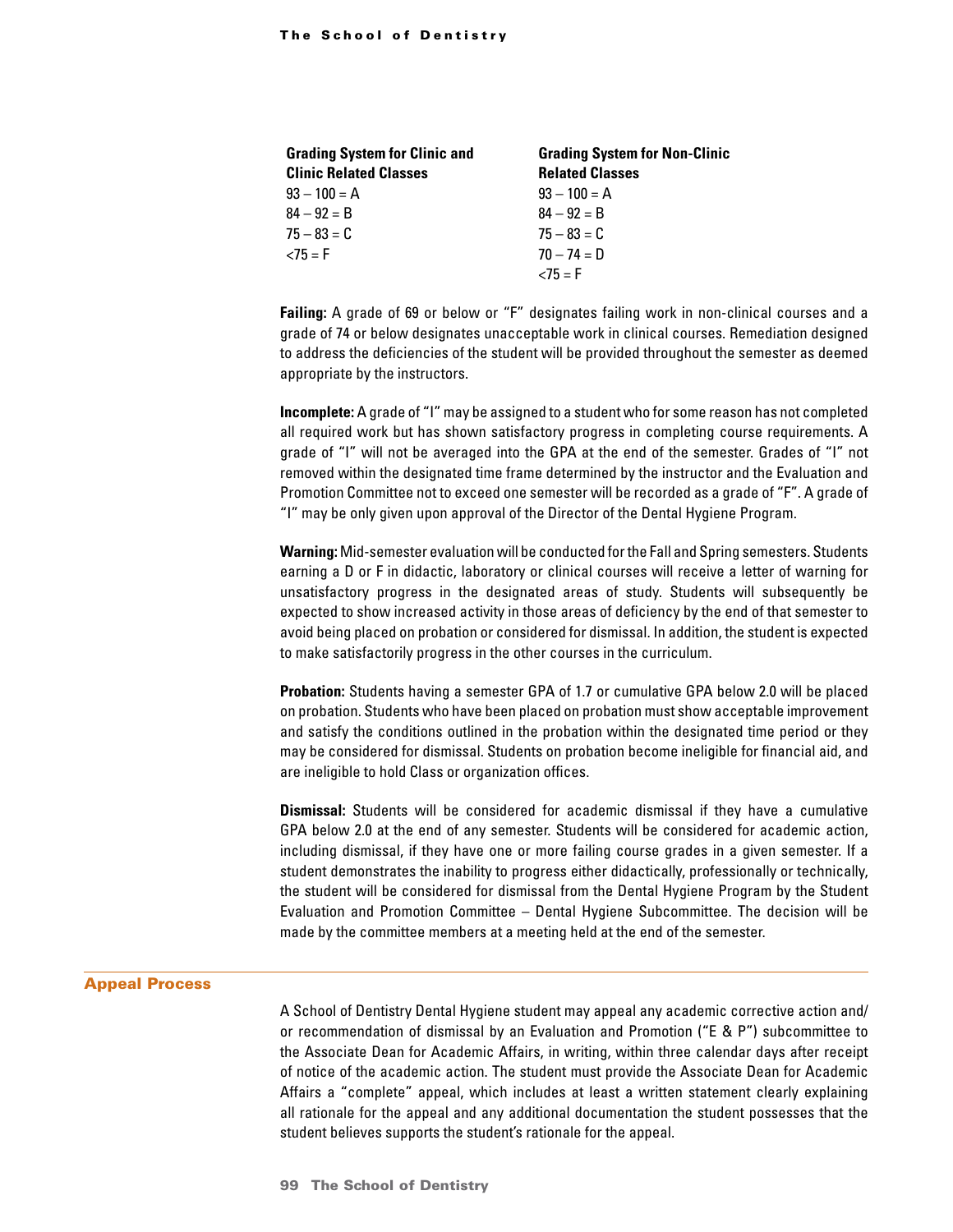The Associate Dean for Academic Affairs will refer each complete appeal to an Ad Hoc Appeal Committee ("Appeal Committee"). The Office of the Associate Dean for Academic Affairs will assist by scheduling the meetings of the Appeal Committee.

- The Chair of the Appeal Committee will be selected and appointed by the School of Dentistry Committee on Committees and approved by the Faculty Senate (an alternate Chair will also be selected from among the faculty of the School of Dentistry). The Chair will preside over the Appeal Committee. The length of the Chair's term will be three years. The alternate will preside over the Appeal Committee in the event that the Chair is unable to attend.
- The Appeal Committee will be made up of the chairs of each of the E & P subcommittees not involved in the academic action being appealed. Vice chairs of the E & P subcommittees may serve in this role in the event a subcommittee Chair is unable to participate. In addition, an additional member of the Appeal Committee will be selected by the Associate Dean of Academic Affairs from among School of Dentistry faculty. This member of the Appeal Committee cannot be the student's faculty advisor or a member of the E & P subcommittee making the decision being appealed.
- Each of the Appeal Committee members will have one vote. In the case of a tie vote, the Chair of the Appeal Committee will vote to break the tie.

The Appeal Committee will review the student's written statement and documentation, if any, submitted by the student, meet with the student, the student's faculty advisor, the Chair of the E & P subcommittee taking the academic action being appealed, and other individuals at the discretion of the Chair of the Appeal Committee. The Chair of the Appeal Committee shall submit a final recommendation to the Dean within seven calendar days of the final Appeal Committee meeting. The Dean shall consider the recommendation of the Appeal Committee, may review the materials submitted to the Appeal Committee, and may interview other individuals. At his or her discretion, the Dean may meet with the student. The student will be notified of the Dean's decision within 10 calendar days after the Dean's receipt of the Appeal Committee recommendation. The Dean's decision regarding the academic action of the E & P subcommittee is final.

The student, upon written request to and approval in writing from the Associate Dean for Academic Affairs, may continue academic studies while the appeal of an academic action is under review and until the student receives notification of a final decision by the Dean.

If after the appeals process is completed an academic action of dismissal is upheld, a dismissed student must immediately discontinue participating in all School of Dentistry educational activities. All personal belongings must be removed from the School of Dentistry facilities immediately upon following receipt of the final decision of the Dean.

The School of Dentistry Student Evaluation and Promotion Committee consists of four subcommittees: the First Year Dental Student Evaluation and Promotion Subcommittee, the Second Year Dental Student Evaluation and Promotion Subcommittee, the Third/Fourth Year Dental Student Evaluation and Promotion Subcommittee, and the Dental Hygiene Student Evaluation and Promotion Subcommittee. Each subcommittee is led by a Chair and a vice chair.

**Promotion and Graduation:** In order to be considered for promotion and graduation, a Dental Hygiene student must have satisfactorily removed all grades of F through remediation/repeat and in addition, must have a cumulative grade point average of 2.0 or higher.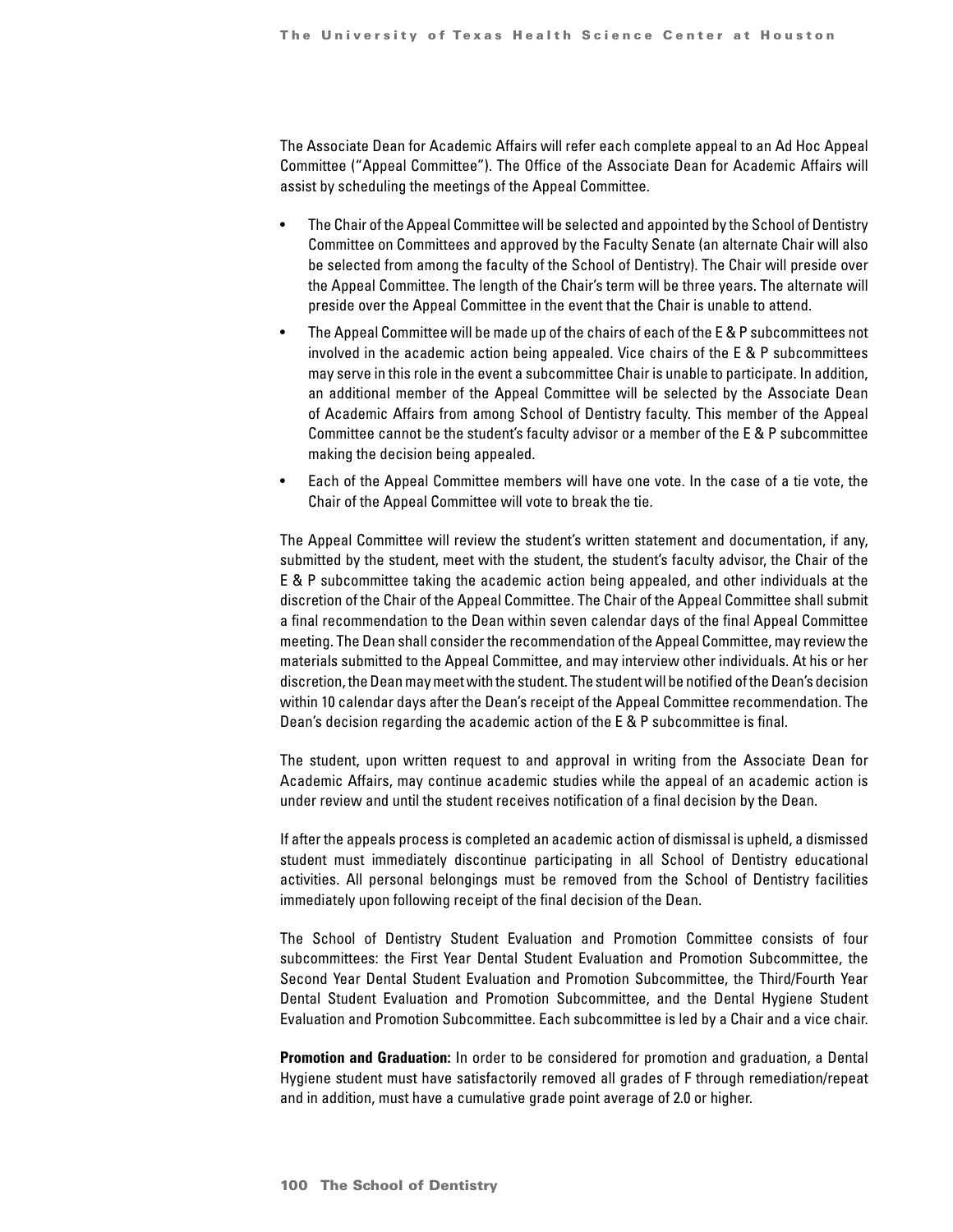# **Examinations**

Numerous examinations are given during each course. These examinations serve as a method of instruction and provide both student and instructor the opportunity to evaluate the student's level of achievement.

The final grade in a course may include evaluation of the student in all aspects of the entire course (didactic, laboratory, professional behavior/ development, and clinical) and failure in any one aspect may result in a failing grade for the entire course.

# CURRICULUM

**Credit Hours:** For each semester credit hour awarded a didactic course, there is one classroom hour per week. For each semester credit hour awarded for a laboratory or clinic course, there are normally three to four laboratory hours per week.

**Note:** Course descriptions are intended to represent skills and knowledge that should accompany successful completion of the course and should not be construed as a guarantee or warranty by UTHSCH of the required level of achievement by every student.

#### First Year

Dental Hygiene Certificate/Dental Hygiene Bachelor of Science Courses

# **FALL SEMESTER:**

#### **DHCT 2101/DHBS 3101** *Pre-Clinical Technique* **5.0cr (3 lec., 6 lab)**

An introduction to the basic theories, principles, and procedures used in dental hygiene practice, with primary emphasis on the techniques of instrumentation used in performing diagnostic, preventive, and therapeutic services. The dental hygiene student will have an opportunity to practice these techniques on manikins and student partners in the clinic.

**DHCT 2103/DHBS 3103** *Introduction to Dental Hygiene* **3.0cr (3 lec., 1 lab)** A course designed to provide the student with the background knowledge to assess patient oral health needs, to select appropriate preventive strategies, and to present information and demonstration techniques for effective patient education.

#### **DHCT 2105/DHBS 3105** *3105 Dental Radiology I* **2.0cr (2 lec., 1 lab)**

An introduction to the production and emission of dental x-radiation, safety precautions, and the exposure processing and interpretation of dental radiographs.

**DHCT 2107/DHBS 3107** *Head and Neck Anatomy* **2.0cr (2 lec.)** A study of the anatomic structures of the head and neck. Emphasis is placed on the muscles of mastication, salivary glands, and the vascular, lymphatic, and nerve supply to the head and neck as it relates to the clinical practice of the dental hygienist.

# **DHCT 2108/DHBS 3108** *Oral Histology and Embryology* **2.0cr (2 lec.)**

A study of the embryology and microscopic anatomy of human tissues with emphasis on the formation of the face, oral cavity, and dental structures. Clinical relevance will be stressed for applicability to pathology and periodontology.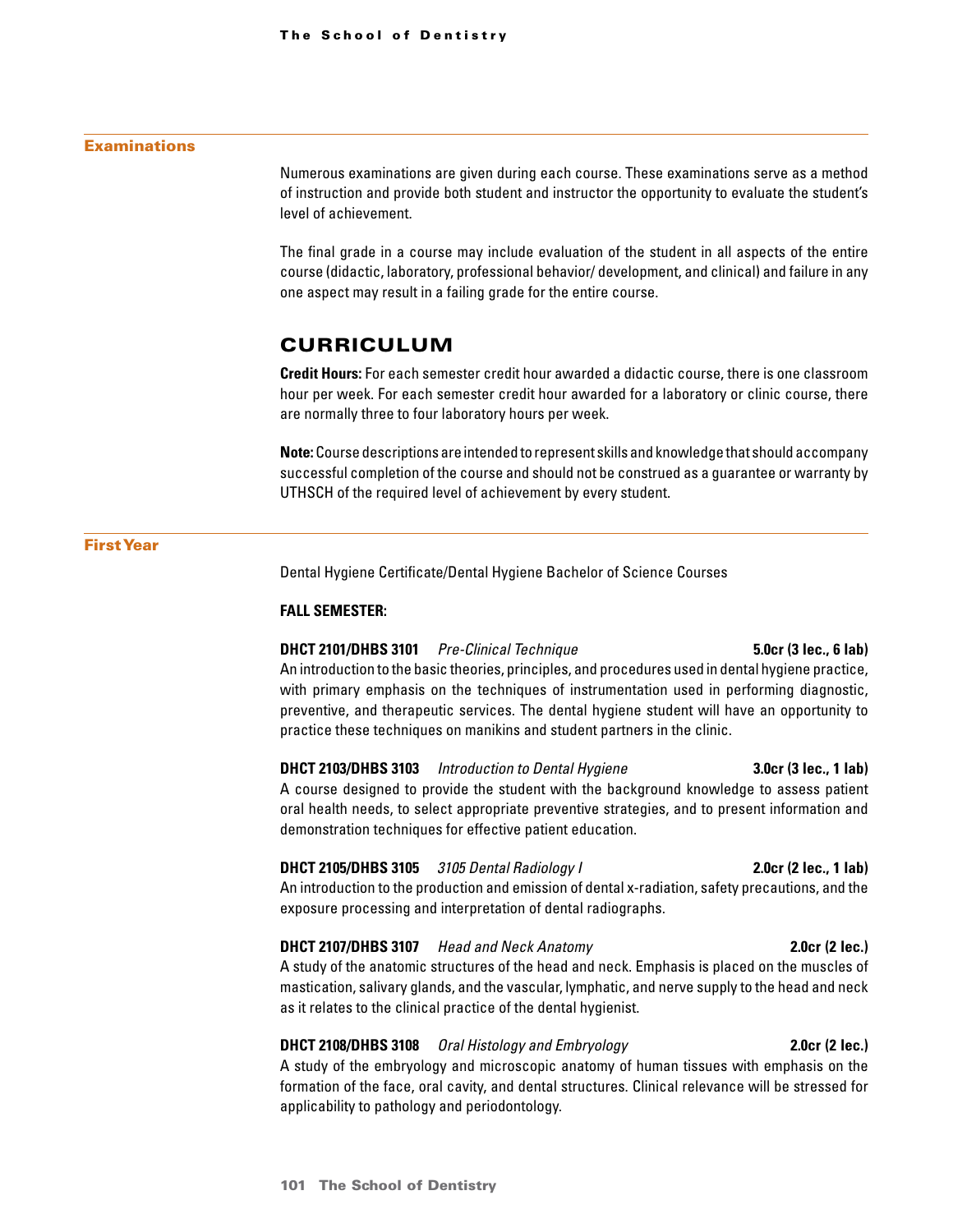#### **DHCT 2109/DHBS 3109** *Dental Anatomy* **3.0cr (2 lec., 2 lab)**

The essentials of nomenclature, anatomical form, structure and function of the permanent teeth, with some study devoted to primary teeth, is presented. Laboratory practice includes identification of natural extracted teeth, the reproduction of tooth forms to emphasize morphology and functional relationships, and the adaptability of clinical instrument to root structures of varying topography.

#### **SPRING SEMESTER:**

**DHCT 2201/DHBS 3201** *Clinical Practice I* **3.0cr (10 clinic)** Prerequisite: DHCT 2101 and DHBS 2105. This introductory clinical course offers the student individual instruction and clinical practice in all phases of providing basic dental hygiene services.

# **DHCT 2202/DHBS 3202** *Clinical Seminar I* **3.0cr (3 lec.)**

A continuation of information designed to provide an opportunity to enhance performance of procedures in a clinical setting. Emphasis will be place on patient management, care of appliances, caries recognition, pulp testing, and desensitization. Periodontal nomenclature and clinical characteristics of periodontal tissues in health and disease will be introduced.

# **DHCT 2205/DHBS 3205** *Dental Radiology II* **1.0 cr (1 lec., 1 lab**

An introduction to supplemental intra-oral techniques and basic extra-oral radiographic techniques including patient/film positioning and the resulting film. Diagnostic information and normal radiographic anatomy of these various views will be presented.

# **DHCT 2206/DHBS 3206** *General Oral Pathology* **3.0cr (3 lec.)**

An introduction to diseases affecting the oral region, including the principles of inflammation and healing, developmental disturbances, the pathology of dental caries, dental and oral abnormalities, bacterial, viral and mycotic diseases, oral injuries, and neoplasms. Premalignant lesions and their differences from common benign conditions are emphasized.

# **DHCT 2209/DHBS 3209** *Dental Emergencies* **2.0cr (2 lec, 1 lab)**

This course provides the student the opportunity to study dental office emergencies with emphasis on prevention, prompt recognition, and effective emergency care. Laboratory instruction will provide experience in monitoring vital signs, recognizing and handling emergency situations, and cardiopulmonary resuscitation (CPR).

# **DHCT 2210/DHBS 3210** *Introduction to Dental Hygiene Practice* **1.0cr (1 lec. 1 lab)** This course provides the dental hygiene student with opportunities to apply principles of plaque control, patient education, and disease prevention. In addition to lectures, learning activities will include problem-based learning and case presentations.

#### **SUMMER TERM:**

# **DHCT 2300/DHBS 3500** *Clinical Seminar II* **1.0cr (2 lec.)** Root morphology, advanced root planning, and ultrasonic scaling, amalgam polishing, and sealants will be emphasized in this course, along with patient management techniques when performing advanced instrumentation skills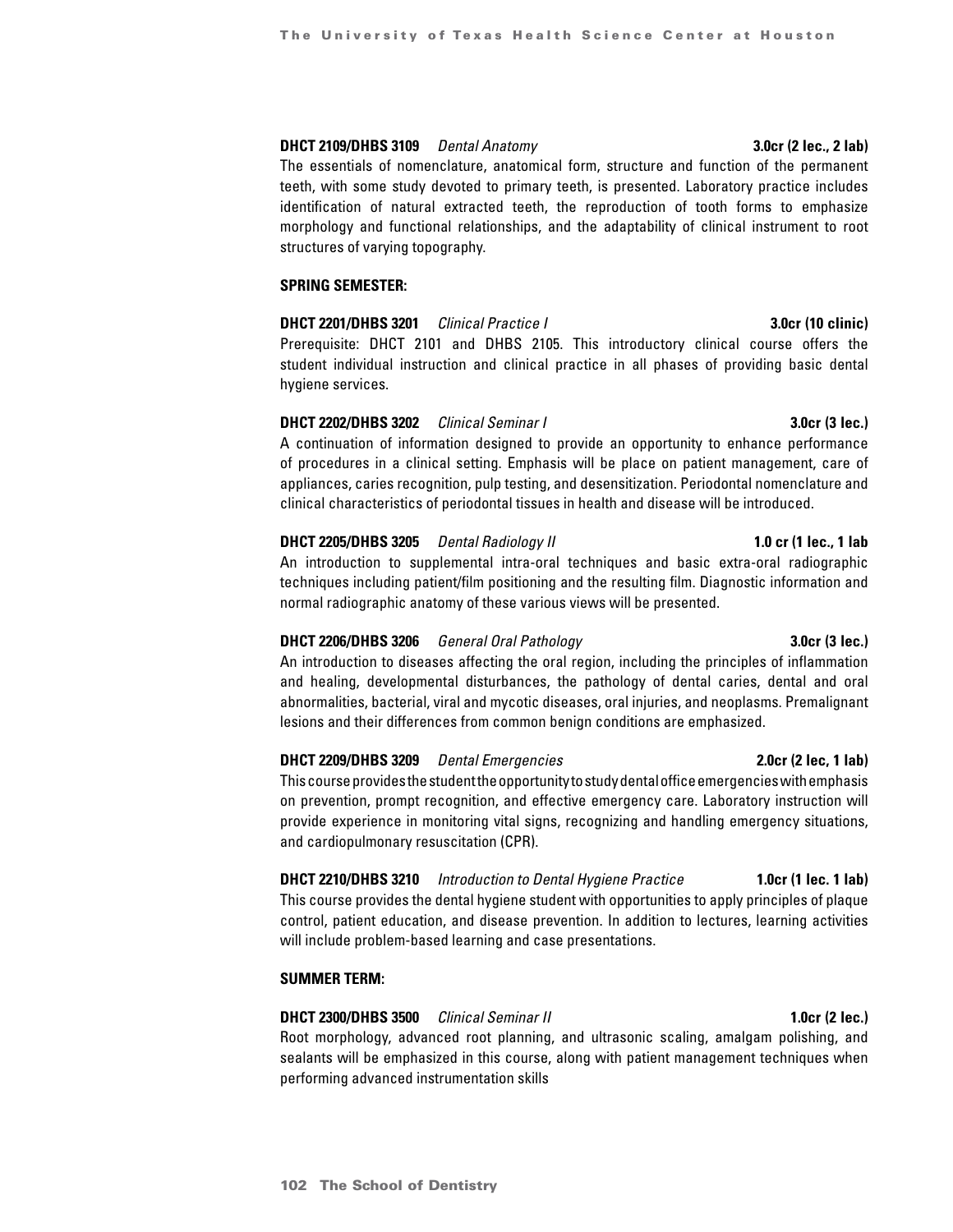#### The School of Dentistry

# **DHCT 2301/DHBS 3501** *Clinical Practice II* **3.0 cr (21 clinic)** Prerequisite: DHCT 2201/DHBS 3201. This course provides the opportunity for additional clinical treatment for patients and skills development.

#### **DHCT 2303/DHBS 3503** *Applied Nutrition* **1.0cr (1 lec.)**

This course is a dental-related study of nutrition. Interrelationships of the diet and oral health will be addressed. A case-based approach will be utilized to demonstrate the crucial connection between systemic health, nutrition and oral health.

# **DHCT 2304/DHBS 3504** *Special Needs Patients* **2.0cr (2 lec.)**

This course is an introduction to the assessment and management of patients with special needs, including patients whose medical, physical, psychological, or social conditions make it necessary to modify procedures in order to provide dental hygiene treatment for that individual.

#### **DHCT 2305/DHBS 3505** *Periodontology I* **1.0cr (1 lec.)**

This course reviews and expands the student's knowledge regarding the biology of the healthy periodontium. It also introduces students to current classification of periodontal diseases and fundamental knowledge of the epidemiology, etiology, microbiology, and immunology of periodontal diseases. Basic information is integrated with necessary clinical skills to evaluate currently recognized forms of periodontal disease, including the ability to recognize the less common forms of gingivitis and periodontitis, and systemic conditions, the forms of which may influence the initiation, progression, or treatment of periodontal disease.

#### Second Year

#### **FALL SEMESTER:**

# **DHCT 3301/DHBS 4301** *Clinical Practice III* **4.0cr (14 clinic)**

Prerequisite: DHCT 2301/DHBS 3501. This course is an introduction to advanced instrumentation procedures, including root planning and ultrasonic scaling, and the practice of basic and advanced techniques at chair-side. Rotations to other departments in the School of Dentistry and Texas Medical Center will be introduced. Patient management and professionalism are stressed in this stage of clinical development.

# **DHCT 3302/DHBS 4302** *Clinical Seminar III* **2.0 cr (2 lec.)**

Root morphology, advanced root planning, and ultrasonic scaling, amalgam polishing, and sealants will be emphasized in this course, along with patient management techniques when performing advanced instrumentation skills.

#### **DHCT 3303/DHBS 4303** *Community Dental Health* **3.0cr (3 lec.)**

This course is an introduction to the tools of epidemiology and biostatistics, and includes the critical analysis of scientific literature and the methods and materials necessary to teach dental health to individuals and groups. As community health promoters, the student will have an opportunity to address and attempt to resolve critical issues in the current delivery system.

# **DHCT 3309/DHBS 4309** *Periodontology II* **2.0cr (2 lec.)**

This course explores theoretical/clinical aspects of Periodontology with an emphasis on the dental hygiene process of care, non-surgical periodontal therapy, evaluation of treatment, and maintenance needs of the periodontal patient. The course will also expand the student's knowledge related to risk factors, systemic considerations and treatment modalities. Further, the student will continue to develop evidence base decision-making skills with development of virtual periodontal case study.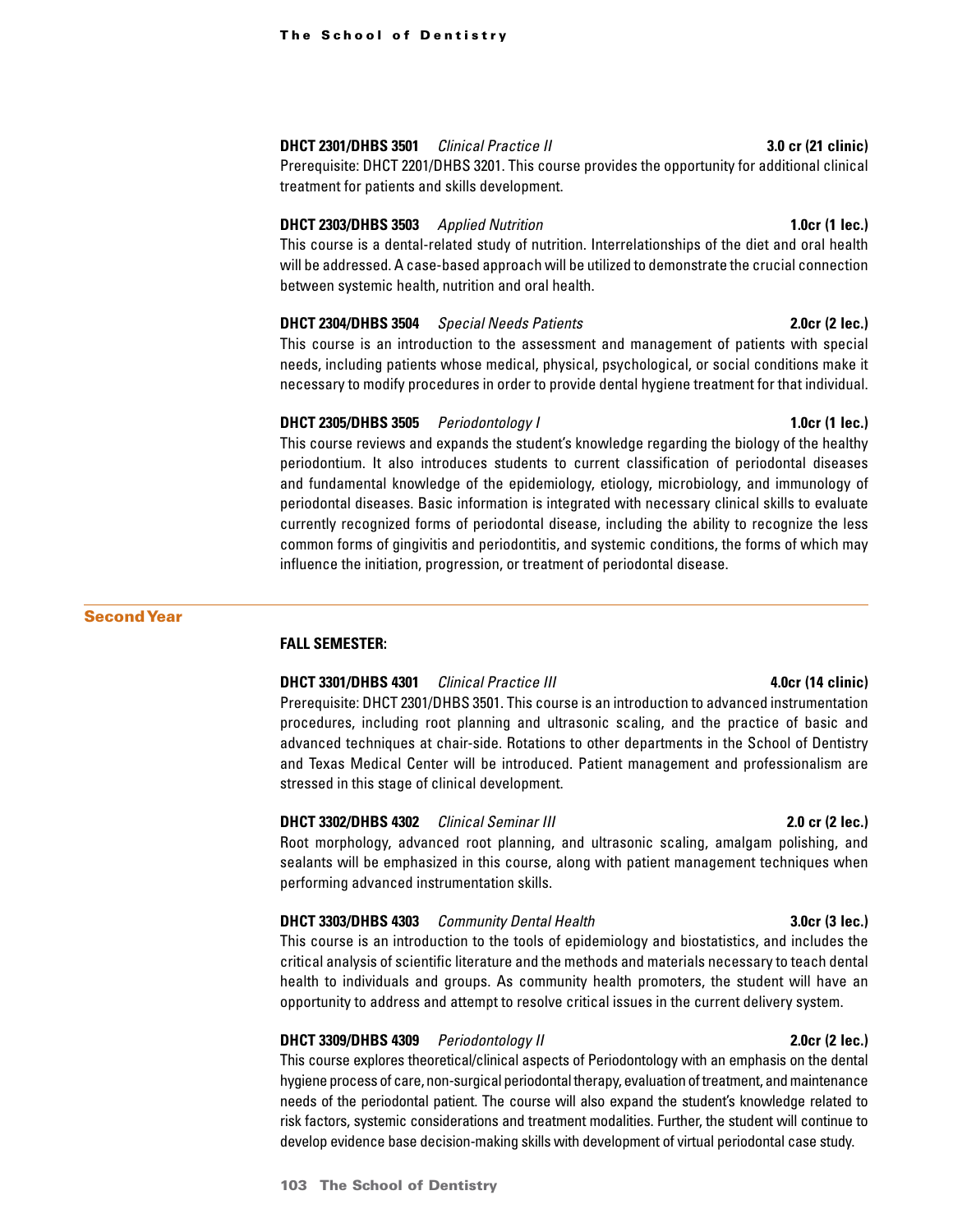## **DHCT 3307/DHBS 4307** *Dental Materials* **3.0cr (2 lec., 2 lab)**

This course address characteristics, properties, manipulation, and evaluation of various materials utilized in dental procedures along with chair-side assisting principles and techniques. Emphasis is placed on the laboratory procedures performed and materials used by the dental hygienist.

## **DHCT 3308/DHBS 4308** *Pharmacology* **2.0cr (2 lec.)**

This course is a study of the action use and effect of commonly used drugs on the human body. Emphasis is placed on the practical evaluation of drugs utilized by the dentist, and drugs being taken by dental patients and their effect on treatment.

## **SPRING SEMESTER:**

# **DHCT 3401/DHBS 4401** *Clinical Practice IV* **4.0cr (14 clinic)**

Prerequisite: DHCT 3301/DHBS 4301. These clinical sessions combine both basic and advanced dental hygiene skills with time management techniques essential for private practice. Root planning, sealant application, ultrasonic instrumentation, amalgam polishing, and nutritional counseling will be emphasized. Rotations to other departments will be continued.

## **DHCT 3402/DHBS 4402** *Clinical Seminar IV* **2.0cr (2 lec.)**

This course will provide an opportunity for the student to clarify values and discuss treatment of special needs patients. The student will discuss professional ethics, laws governing the practice of dentistry and dental hygiene, malpractice, and liability.

**DHCT 3403/DHBS 4403** *Community Dental Health Practice* **2.0cr (1 lec., 3 lab/field exp.)**  Prerequisite: DH 3303. This course is continuation of Community Dental Health, with an opportunity for the student to perfect skills in communication and motivational techniques, principles of learning-teaching, and media preparation and presentation through didactic and extra-mural experiences.

**DHCT 3406/DHBS 4406** *Applied Oral Pathology* **1.0cr (1 lec.)** Cases of unknown oral pathology are presented, in which the student's objective is to obtain a complete history, formulate a differential diagnosis, and propose a rational approach for evaluation and treatment of the patient.

## **DHCT 3407/DHBS 4407** *Current Applications in Dental Hygiene* **1.0cr (1 lec.)** This class is primarily discussion of dental and clinical sciences as they relate to the clinical

practice of the dental hygienist.

# **DHCT 3408/DHBS 4408** *Practice Management* **2.0cr (2 lec.)** This class is primarily discussion of employment techniques, office and staff communication, and

practice management. The student will have an opportunity to make a professional presentation of dental-related techniques and procedures.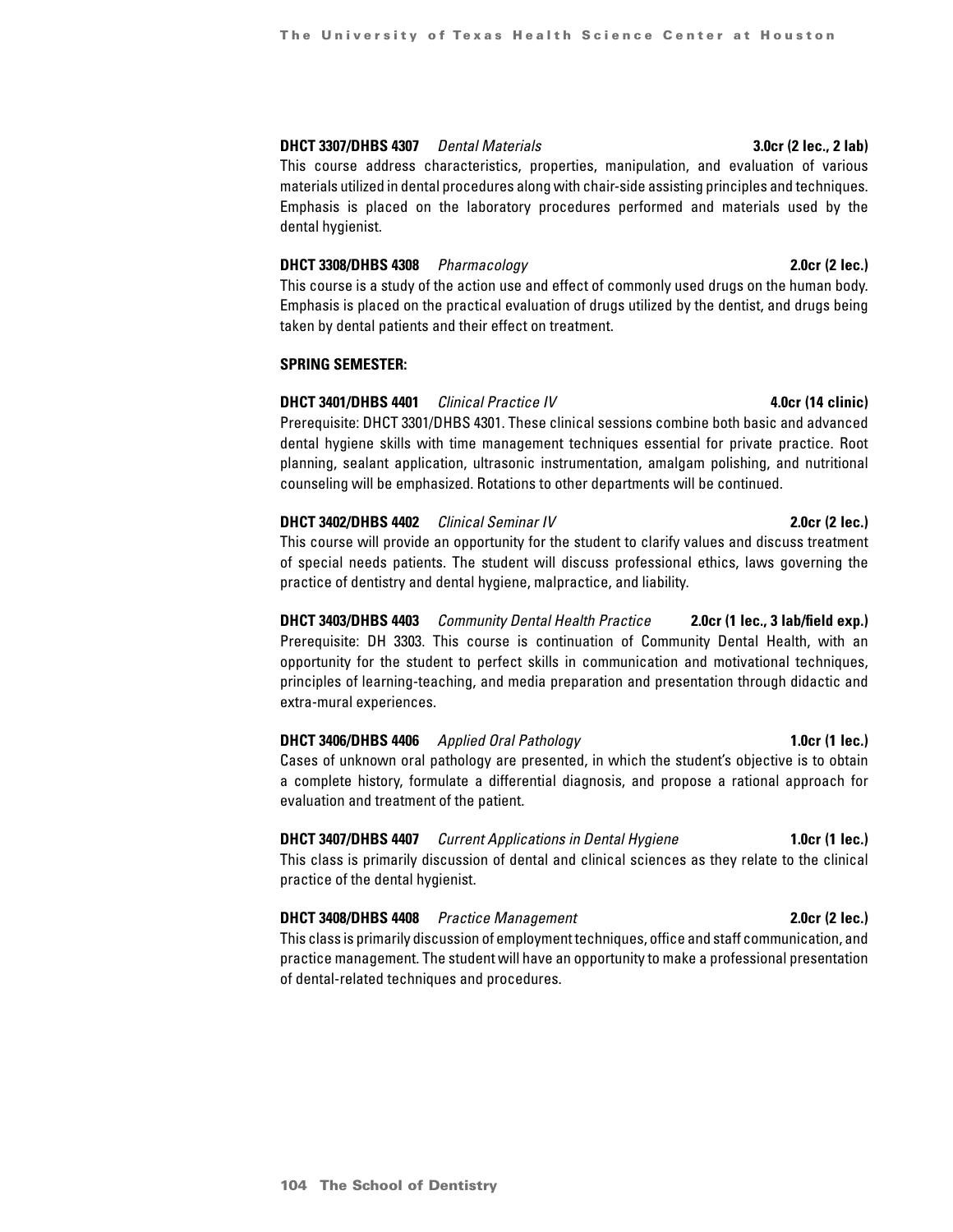# CURRICULUM BY YEARS

## First Year

## Certificate/Bachelor of Science

| <b>Descriptive Title</b>               | <b>Course No.</b>   | D   | L   | C   | Cr.      |
|----------------------------------------|---------------------|-----|-----|-----|----------|
| <b>FALL SEMESTER:</b>                  |                     |     |     |     |          |
| <b>Pre-Clinical Technique</b>          | DHCT 2101/DHBS 3101 | 48  | 96  |     | 5.0      |
| Introduction to Dental Hygiene         | DHCT 2103/DHBS 3103 | 48  | 16  |     | 3.0      |
| Dental Radiology I                     | DHCT 2105/DHBS 3105 | 32  | 16  |     | 2.0      |
| <b>Head and Neck Anatomy</b>           | DHCT 2107/DHBS 3107 | 32  |     |     | 2.0      |
| Oral Histology and Embryology          | DHCT 2108/DHBS 3108 | 32  |     |     | 2.0      |
| <b>Dental Anatomy</b>                  | DHCT 2109/DHBS 3109 | 32  | 32  |     | 3.0      |
| <b>SPRING SEMESTER:</b>                |                     |     |     |     |          |
| <b>Clinical Practice I</b>             | DHCT 2201/DHBS 3201 |     |     | 160 | 3.0      |
| Clinical Seminar I                     | DHCT 2202/DHBS 3202 | 48  |     |     | 3.0      |
| Dental Radiology II                    | DHCT 2205/DHBS 3205 | 16  | 16  |     | 1.0      |
| <b>General Oral Pathology</b>          | DHCT 2206/DHBS 3206 | 48  |     |     | 3.0      |
| <b>Dental Emergencies</b>              | DHCT 2209/DHBS 3209 | 32  | 16  |     | 2.0      |
| Intro to Dental Hygiene Practice       | DHCT 2210/DHBS 3210 | 16  | 16  |     | 1.0      |
| <b>SUMMER TERM:</b>                    |                     |     |     |     |          |
| <b>Clinical Seminar II</b>             | DHCT 2300/DHBS 3500 | 16  |     |     | 1.0      |
| <b>Clinical Practice II</b>            | DHCT 2301/DHBS 3501 |     | 117 |     | 3.0      |
| <b>Applied Nutrition</b>               | DHCT 2303/DHBS 3503 | 16  |     |     | 1.0      |
| <b>Special Needs Patients</b>          | DHCT 2304/DHBS 3504 | 32  |     |     | 2.0      |
| Periodontology I                       | DHCT 2305/DHBS 3505 | 16  |     |     | 1.0      |
| TOTAL:                                 |                     | 464 | 208 |     | 277 38.0 |
| <b>Certificate/Bachelor of Science</b> |                     |     |     |     |          |
| <b>Descriptive Title</b>               | <b>Course No.</b>   | D   | L.  | C   | Cr.      |
| <b>FALL SEMESTER:</b>                  |                     |     |     |     |          |
| <b>Clinical Practice III</b>           | DHCT 3301/DHBS 4301 |     |     | 272 | 4.0      |
| <b>Clinical Seminar III</b>            | DHCT 3302/DHBS 4302 | 32  |     |     | 2.0      |
|                                        |                     |     |     |     |          |

# Second Year

| <b>Descriptive Title</b> | <b>Course No.</b>   | D  |     | Cr. |
|--------------------------|---------------------|----|-----|-----|
| FALL SEMESTER:           |                     |    |     |     |
| Clinical Practice III    | DHCT 3301/DHBS 4301 |    | 272 | 4.0 |
| Clinical Seminar III     | DHCT 3302/DHBS 4302 | 32 |     | 2.0 |
| Community Dental Health  | DHCT 3303/DHBS 4303 | 48 |     | 3.0 |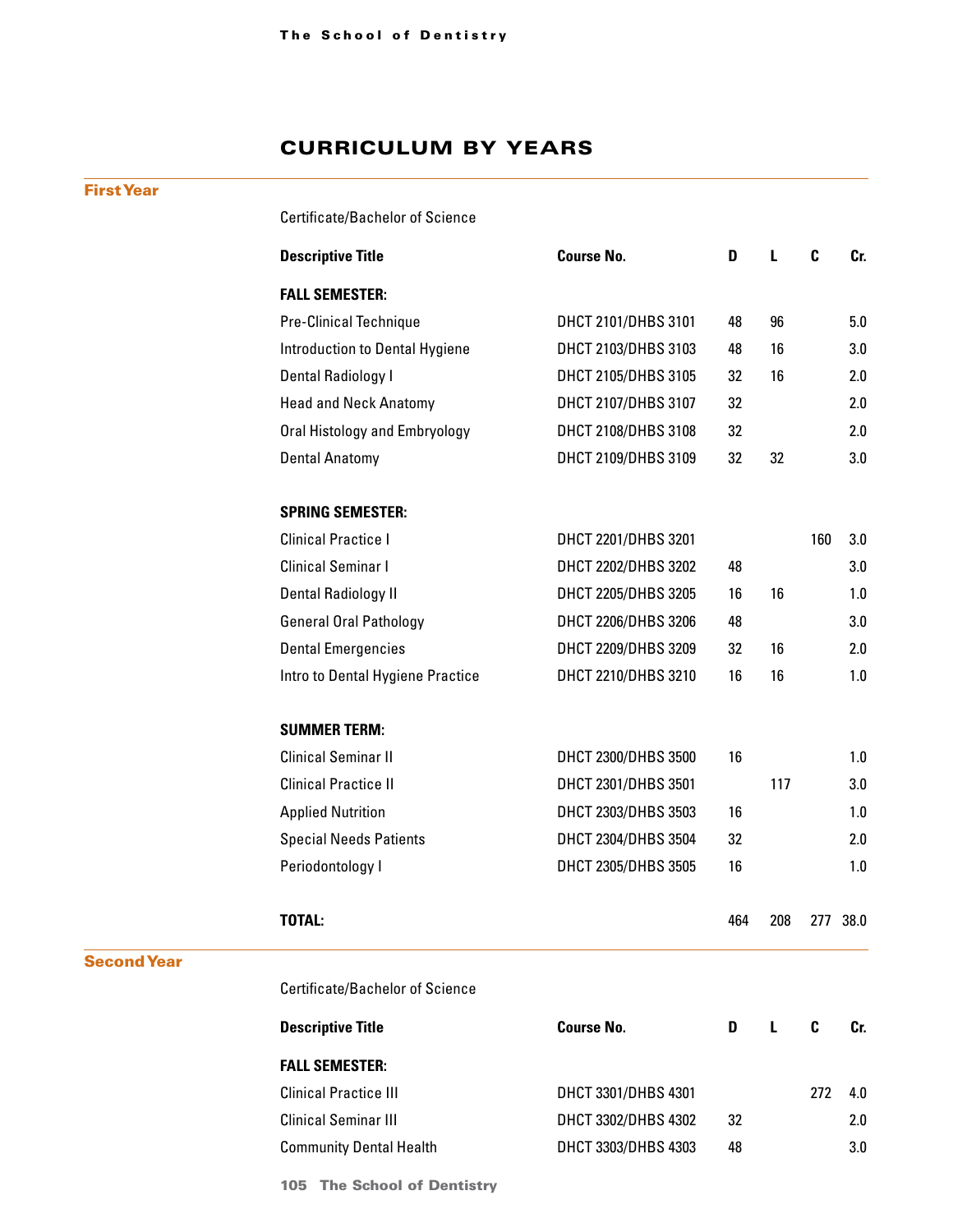| Periodontology II                                                                | DHCT 3309/DHBS4309  | 32  |    |     | 2.0      |  |  |  |
|----------------------------------------------------------------------------------|---------------------|-----|----|-----|----------|--|--|--|
| <b>Dental Materials</b>                                                          | DHCT 3307/DHBS 4307 | 32  | 32 |     | 3.0      |  |  |  |
| Pharmacology                                                                     | DHCT 3308/DHBS 4308 | 32  |    |     | 2.0      |  |  |  |
|                                                                                  |                     |     |    |     |          |  |  |  |
| <b>SPRING SEMESTER</b>                                                           |                     |     |    |     |          |  |  |  |
| <b>Clinical Practice IV</b>                                                      | DHCT 3401/DHBS 4401 |     |    | 228 | 4.0      |  |  |  |
| <b>Clinical Seminar IV</b>                                                       | DHCT 3402/DHBS 4402 | 32  |    |     | 2.0      |  |  |  |
| <b>Community Dental Health Practice</b>                                          | DHCT 3403/DHBS 4403 | 32  | 32 |     | 2.0      |  |  |  |
| <b>Applied Oral Pathology</b>                                                    | DHCT 3406/DHBS 4406 | 16  |    |     | 1.0      |  |  |  |
| <b>Current Applications in Dental Hygiene</b>                                    | DHCT 3407/DHBS 4407 | 16  |    |     | 1.0      |  |  |  |
| <b>Practice Management</b>                                                       | DHCT 3408/DHBS 4408 | 32  |    |     | 2.0      |  |  |  |
|                                                                                  |                     |     |    |     |          |  |  |  |
| <b>TOTAL:</b>                                                                    |                     | 304 | 64 |     | 500 28.0 |  |  |  |
| * The following abbreviations are used: D - Didactic, L - Laboratory, C - Clinic |                     |     |    |     |          |  |  |  |

### Graduation Requirements

In order to be eligible for graduation, a student must complete the following requirements:

The candidate must, in the opinion of the faculty, have satisfactorily completed the prescribed curriculum of The University of Texas School of Dentistry at Houston Dental Hygiene Program;

The candidate must have credit for sufficient grade points to equal not less than two times the number of semester hours that are undertaken in this institution;

The candidate must have discharged all of the financial obligations to School of Dentistry and/ or The University of Texas Health Science Center at Houston; and

The candidate must have completed a minimum of two semesters at the School of Dentistry;

The candidate must sustained record of satisfactory professional and ethical behavior.

## Continuing Dental Education

The Office of Continuing Dental Education offers a wide range of courses covering all aspects of dentistry for both dentists and dental auxiliaries. The courses vary from one-day programs to yearlong extended participation programs. Formats include lectures, discussions, demonstrations, and laboratory and /or clinical participation sessions. The emphasis is always on current dental information with practical applications, which are useful to today's practicing dental professionals. The speakers and clinicians for these courses are School of Dentistry faculty and staff and selected nationally and internationally known individuals with extensive experience in their respective fields. No academic credit is given for these courses, but a letter of attendance is provided for credit with various professional organizations. Brochures describing the offering of courses are mailed periodically to active members of the dental profession in Texas. To obtain a brochure or to obtain more specific information regarding a course, please contact the Office of Continuing Dental Education, School of Dentistry, at (713) 486-4028 or send e-mail to: [dbcontinuinged@uth.](http://dbcontinuinged@uth.tmc.edu) [tmc.edu.](http://dbcontinuinged@uth.tmc.edu) Access the web site at <https://dentistry.uth.edu/students/continuing-education/>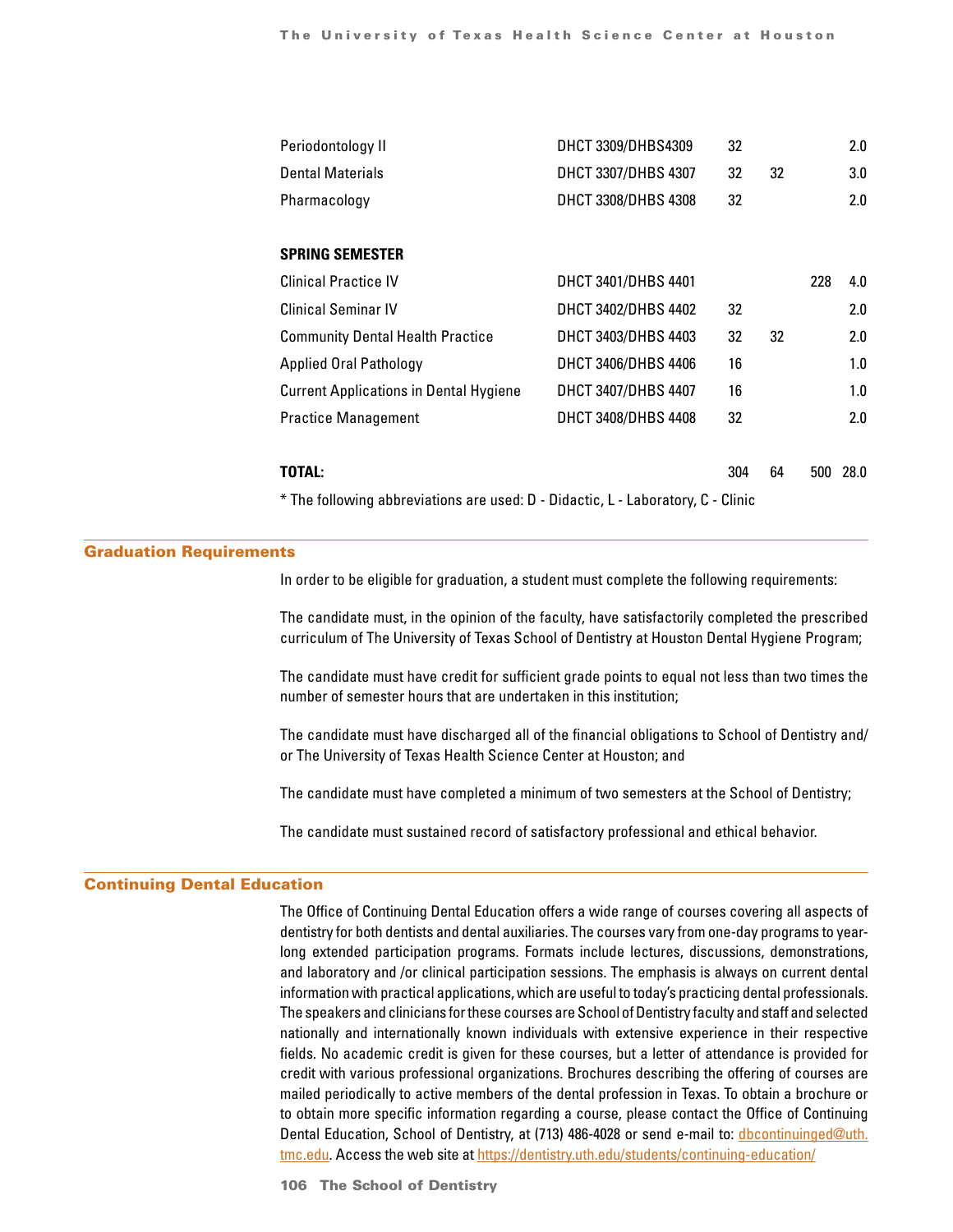# FACULTY

**Aarup, Shahrzad***, Assistant Professor, General Practice and Dental Public Health* MA, Allameh University, 1992; DDS, Aarhus University

**Acharya, Bhavini***, Assistant Professor, Pediatric Dentistry* BDS, MR, Ambedkar Dental College & Hospital, 2000; University of Alabama at Birmingham, 2004

**\*Adibi, Shahriar Shawn***, Clinical Assistant Professor, General Practice and Dental Public Health* DDS, The University of Oklahoma, 1993

**\*Aguilos, Michelle D.***, Clinical Assistant Professor, General Practice and Dental Public Health* BS, University of Houston, 2008; DDS, Howard University College of Dentistry, 2012

**Akyalcin, Sercan***, Assistant Professor, Orthodontics.* DDS, Ege University School of Dentistry 2001; PhD, Ege University School of Dentistry, 2008

**Angelov, Nikola***, Professor and Chair, Periodontics and Dental Hygiene* DDS, University St. Cyril and Methodius Faculty of Dentistry Skopje, 1993; MS, University of Cyril and Methodius Faculty of Dentistry Skopje, 2000; PhD, University of St Cyril and Methodius Faculty of Dentistry Skopje, 2004

**Aponte, Asneiry A.***, Associate Professor, Restorative Dentistry and Prosthodonitcs* DDS, School of Dentistry, University of Los Andes, Merida-Venezuela 1969; MS, Univeristy of Alabama School of Denistry 1978

**\*Arriaga, Dianna M.***, Clinical Assistant Professor, General Practice and Dental Public Health* DDS, Universityof Texas Dental Branch, 1985

**Ayilavarapu, Srinivas***, Associate Professor, Periodontics and Dental Hygiene* BDS, Kuvempu University,1998; MSD, University of Mumbai, 2003; D.Sc,Boston University,2008; CAGS, Boston University, 2010

**Badger, Gary***, Clinical Associate Professor and Chair, Pediatric Dentistry* DDS, Georgetown University School of Dentistry, 1970: MS, Univeristy of Missouri at Kansas City, 1977

**Bahl, Saroj M.***, Associate Professor, Periodontics and Dental Hygiene* PhD, RD, Delhi University India, 1973

**\*Ball, Jeffrey W.***, Clinical Assistant Professor, Orthodontics* DDS, University of Texas Dental Branch, 1980; MS, Baylor College of Medicine, 1990

**Ball, Randall N.***, Assistant Professor, Pediatric Dentistry* BS, University of Charleston, 1975; DDS, West Virginia University, 1980

**Barros, Juliana***, Assistant Professor, Restorative Dentistry and Prosthodontics* DDS, University of Uberaba, 1995: MS, University of Michigan, 2001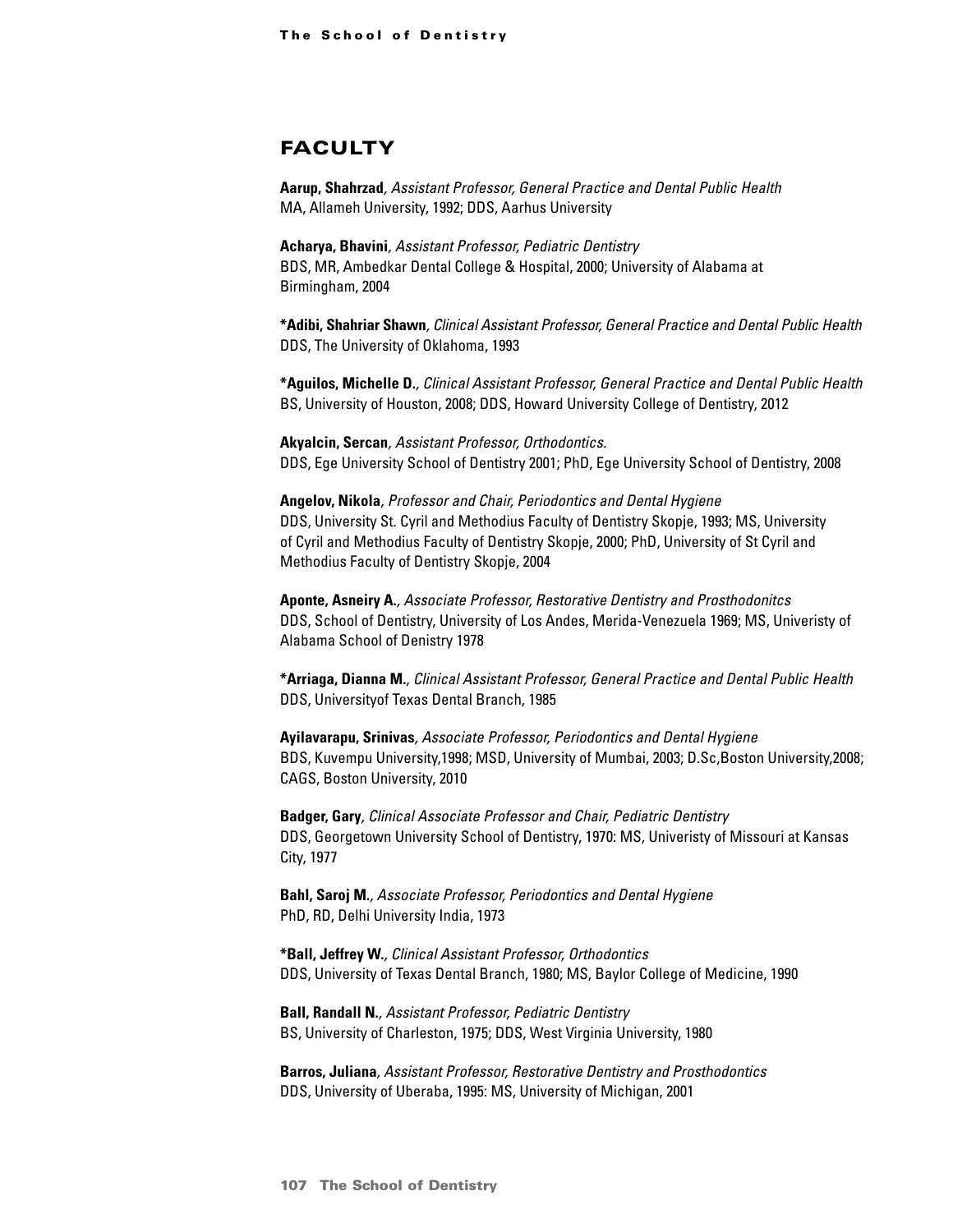**\*Beetar, Rodney F.***, Professor, Restorative Dentistry and Prosthodontics* Dr. Odont., Cartagena University, 1964: MS, St. Louis University Dental School, 1970; DDS, Creighton University, 1975

**Belles, Donald M.***, Associate Professor, Restorative Dentistry and Prosthodontics* DDS, Georgetown University, 1978; MS, University of Texas San Antonio, 1987

**\*Bentley, Dan***, Assistant Professor, General Practice and Dental Public Health* DDS, University of Texas at San Antonio, 1992

**\*Bex-Seals, Anne-Catherine***, Clinical Assistant Professor, General Practice and Dental Public Health* DDS, University of Texas Dental Branch, 1984

**\*Bohluli, Pedram***, Clinical Assistant Professor, Endodontics* DDS, 1999 Shahid Beheshti Univeristy School of Dental Medicine; MS University of Texas at Arlington, 2003; PhD, University of Texas at Arlington, 2005

**\*Bonaventura, Gina T.***, Clinical Assistant Professor, Periodontics and Dental Hygiene* DDS, State University of New York at Buffalo School of Dental Medicine, 1986: MS, University of Texas Dental Branch, 2001

**\*Brady, George T.***, Clinical Assistant Professor, General Practice and Dental Public Health* BS, University of Kentucky, 1975; DMD, University of Kentucky, 1980

**\*Brock, Ralph A.***, Clinical Assistant Professor, Orthodontics* DDS, Meharry Medical College, 2000; MS, Baylor College of Dentistry, 2002

**\*Brown, Cristina Belen***, Clinical Assistant Professor, Periodontics and Dental Hygiene* BS, in Dental Hygiene University of Texas Dental Branch at Houston, 2011

**Busaidy, Kamal***, Associate Professor, Oral and Maxillofacial Surgery* BDS, Royal London Hospital School of Medical and Dental, 1992; MS University of Texas Dental Branch, 2002

**\*Bussa, Harry I.***, Jr., Clinical Associate Professor, Orthodontics* DDS, University of Texas Dental Branch, 1975; MS, University of Texas Dental Branch, 1977

**\*Butler, Donald P.***, Clinical Associate Professor, Oral and Maxillofacial Surgery* DDS, Baylor College of Dentistry, 1967

**Cai, Shiwei***, Assistant Professor, Endodontics* DDS, Capital Institute of Medicine, 1988 PhD; University of Washington, 2004

**\*Callis, Amber N.***, Clinical Assistant Professor, Pediatric Dentistry* DDS, Baylor College of Dentistry, 2006; MS, Baylor College of Dentistry, 2008

**Candia Solari Neumann, Ana***, Assistant Professor, General Practice and Dental Public Health* DDS, Federal University of Southern Mato Grosso, School of Dentistry, 1992; MPH, University of Texas School of Public Health, 2000: PhD, University of Texas School of Public Health, 2004

**\*Carlson, Charlotte Louise***, Clinical Assistant Professor Restorative Dentistry and Prosthodontics* DDS, Harvard School of Dental Medicine, 1977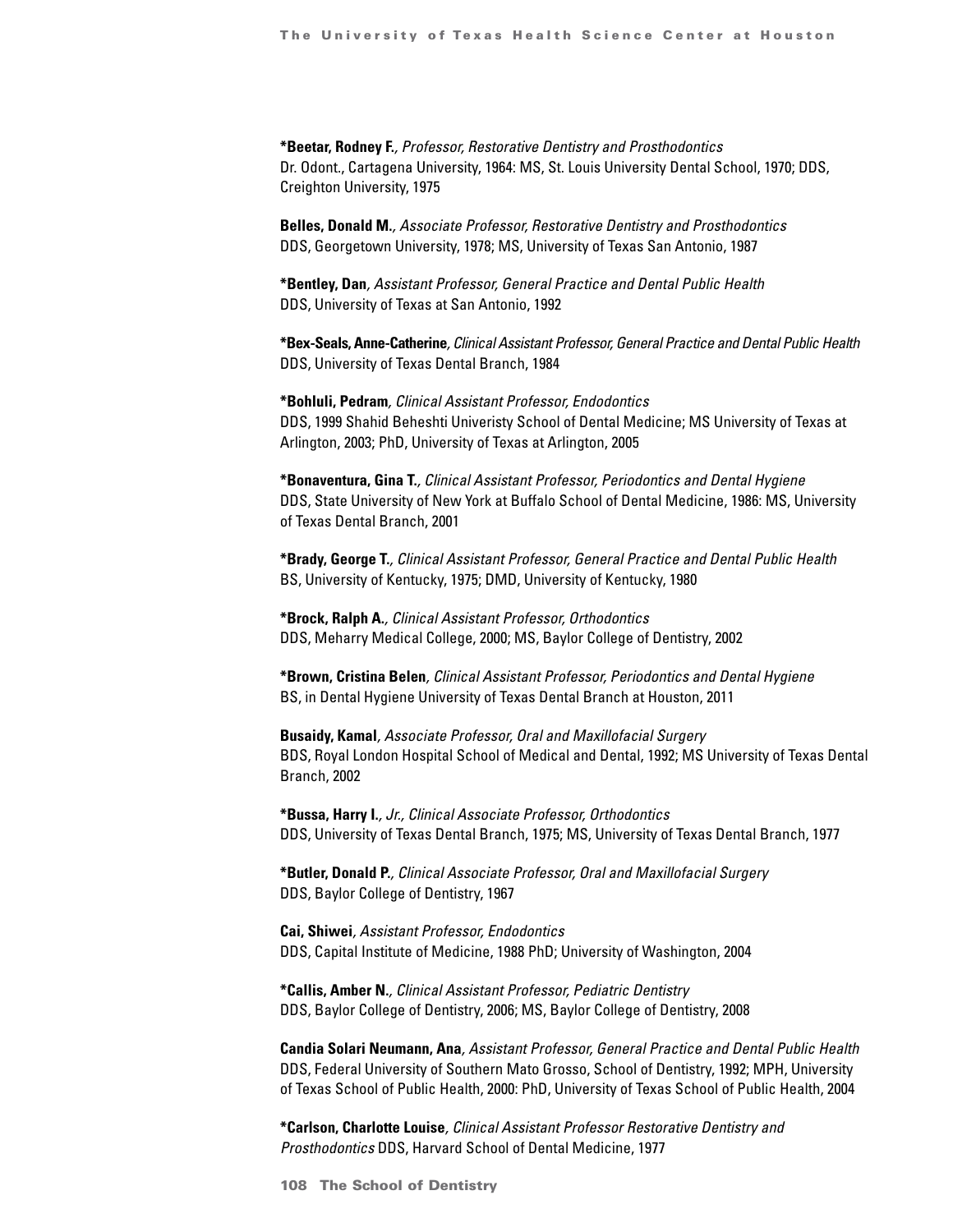### The School of Dentistry

**Cederburg, Robert A.***, Professor, Director Clinical Education and Quality Improvement, General Practice and Dental Public Health,* MA, Southern Methodist University, 1976; DDS, Baylor College of Dentistry, 1979

**\*Chan, Michael M.***, Clinical Assistant Professor, General Practice and Dental Public Health* DDS, University of Texas at San Antonio 1997

**\*Chang, Jennifer***, Clinical Assistant Professor, Periodontics and Dental Public Health* DDS, New York University College of Dentistry, 2010; MSD, University of Texas School of Dentistry, 2013

**\*Chi, Chia Chen***, Clinical Assistant Professor, General Practice and Dental Public Health* DMD, University of Pennsylvania, 2002

**Chiquet, Brett T.***, Assistant Professor, Pediatric Dentistry* DDS, University of Texas Dental Branch, 2011; PhD, University of Texas School of Biomedical Sciences, Houston, 2011

**Clark, Ashley N.***, Assistant Professor, Diagnostic and Biomedical Sciences* BS, University of Evansville, 2006; DDS, Indiana University School of Dentistry, 2010

**\*Colville, Clark D.***, Clinical Assistant Professor, Orthodontics* DDS, University of Texas at San Antonio, 1989; MS University of Texas Dental Branch, 1993

**\*Conn, Ruth E.***, Clinical Assistant Professor, Periodontics and Dental Hygiene* RDH, University of Texas Dental Branch, 1978

**\*Cooley, Ralph A. Clinical Associate Professor***, General Practice and Dental Public Health* DDS, Baylor College of Dentistry, 1980

**\*Corbett, John A.***, Clinical Associate Professor, Orthodontics* DDS, Ohio State University, 1972; MS, University of Texas Dental Branch, 1978

**\*Cozad, Benjamin E.***, Clinical Assistant Professor, Orthodontics* DDS, Baylor College of Dentistry, 2011; MS University of Texas School of Dentistry, 2013

**Debes, Robert R.***, Clinical Professor, Oral and Maxillofacial Surgery.* DDS, Baylor College of Dentistry, 1953; MA, Baylor University, 1949

**Delattre, Veronique F.***, Professor, General Practice and Dental Public Health; Director, Quality Assurance & Risk Management, Office of Patient Care* DDS, University of Texas Dental Branch, 1986

**Demian, Nagi***, Assistant Professor, Oral and Maxillofacial Surgery* DDS, University of Texas Dental Branch, 1999; MD, University of Texas Medical School, 2003

**DiFiore, Peter M.***, Professor, John Ludington, Jr., DDS, MSD Distinguished Professorship in Endodontics,* DDS, New York University, College of Dentistry 1966; MS, George Washington University, Graduate School of Arts and Sciences, 1981

**Dorn, Samuel O.***, Professor and Program Director, Endodontics* DDS, Fairleigh Dickinson University School of Dentistry, 1970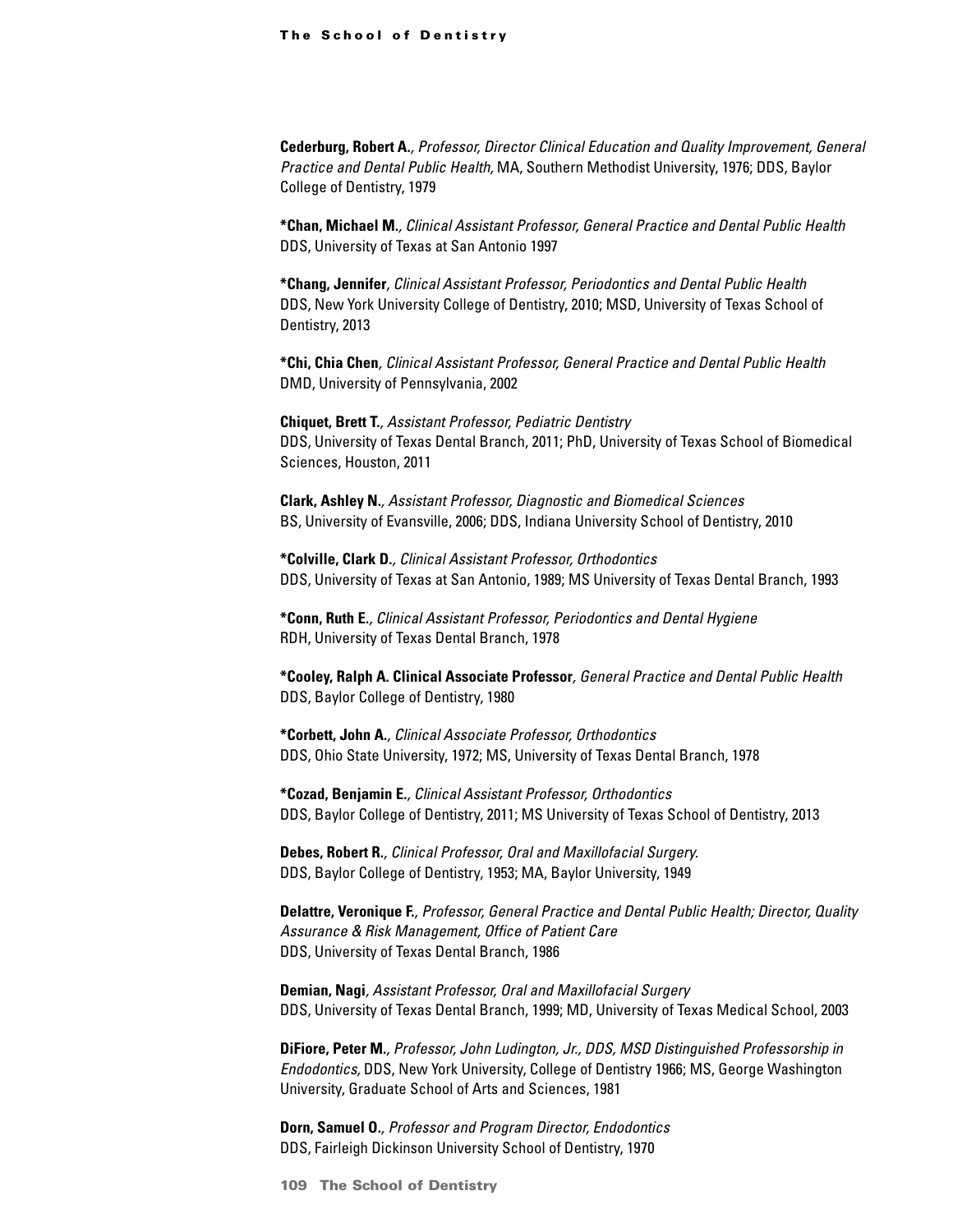**Dosani, Fehmida***, Assitant Professor, Pediatric Dentistry* DDS, University of Toronto, 2009

**Edwards, Lincoln***, Associate Professor, Diagnostic and Biomedical Sciences* PhD, Loma Linda University, 1998; DDS, Loma Linda University, 2009

**\*Eldiwany, Magda S.***, Clinical Associate Professor, Restorative Dentistry and Prosthodontics.* DDS, University of Cairo, 1975, DDS, University of Texas Dental Branch, 1989

**\*Elias, Kathy L.***, Clinical Assistant Professor, Pediatric Dentistry* PhD, University of Connecticut, 2014; MS, Ohio State University, 2006; BS, Ohio State University, 2003

**\*Ellis, Randy***, Clinical Assistant Professor, Orthodontics* DDS, University of Texas Dental Branch, 1987; MS University of Texas Dental Branch, 1998

**English, Jeryl D.***, Professor and Chair, and Program Director, Fred A. and Dianne F. Garrett Endowed Chair in Orthodontics,* DDS, University of Missouri School of Dentistry, 1971; MS, University of Missouri School of Dentistry, 1976

**Fakhouri, Walid D.***, Assistant Professor, Diagnostic and Biomedical Sciences* MSc, University of Hohenheim, Germany, 1995; PhD, Michigan State University, 2002

**Fay, Rose-Marie***, Assistant Professor, General Practice and Dental Public Health* DDS, University of Texas Dental Branch, 1986; MS, University of Texas Science Center at Houston, 2000

**Franklin, Deborah R.***, Associate Professor, General Practice and Dental Public Health* DDS, Temple University, 1981; MA, University of Houston, 1998

**Fray, David F.***, Associate Professor, General Practice and Dental Public Health* DDS, University of Texas Dental Branch, 1979; BS, Houston Baptist University, 1975, MBA, Oklahoma City University, 1997

**\*Freeman, Kim***, Clinical Assistant Professor, Endodontics* DMD, Washington University School of Dental Medicine, 1985; MS, University of Texas Dental Branch, 1988

**Freeman, Phillip N.***, Associate Professor, Oral and Maxillofacial Surgery* DMD, University of Louisville, School of Dentistry, 1973; MD, University of Louisville, School of Medicine, 1983

**Frey, Gary N.***, Associate Professor and Chair of General Practice and Dental Public Health; Vice-Chair of Restorative Dentistry and Prosthodontics,* DDS, University of Texas Dental Branch, 1979

**\*Gallerano, Ronald L.***, Clinical Associate Professor, Orthodontics* DDS Louisiana State University, 1972; MSD, University of Washington, 1976

**Garcia, Dennis E.***, Assistant Professor, Periodontics and Dental Hygiene* BS, University of Texas Southwestern Medical Center, 2007; MBA, Texas Woman's University, 2013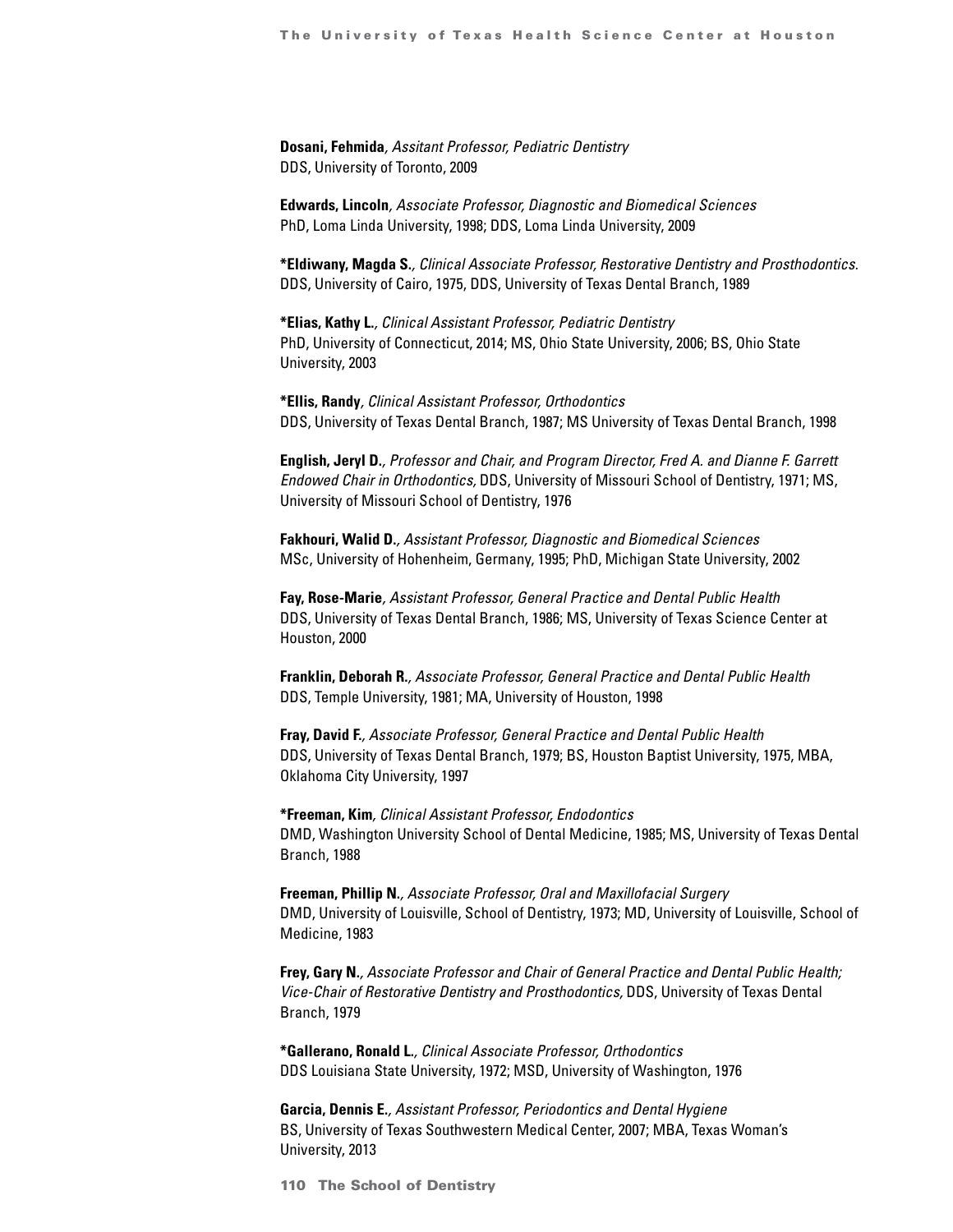**Gardner, Amity L.***, Assistant Professor, General Practice and Dental Public Health* DDS, Creighton University, 2001

**\*Garrett, Fred A.***, Clinical Professor, Orthodontics* DDS, Washington University, 1958; M.S., Washington University, 1963

**Gaw, Allen***, Clinical Assistant Professor, Pediatric Dentistry* DDS, University of Texas Dental Branch, 1972

**\*George, Mary***, Clinical Assistant Professor, General Practice and Dental Public Health* BS, Houston Baptist University, 2007; DDS, Howard University college of Dentistry, 2013

**\*Ghaneh, Ghazaleh***, Clinical Assistant Professor, Endodontics* DDS, Esfahan Azad University, 2002; MSD, University of Texas Houston School of Dentistry, 2014

**\*Gibson, Kathy A.***, Clinical Assistant Professor, General Practice and Dental Public Health* BA, Rice University, 1976; DDS, University of Texas Dental Branch, 1986

**\*Gilbert, Harry D.***, Clinical Professor, Oral Maxillofacial Surgery* DDS, University of Missouri at Kansas City, School of Dentistry, 1971

**Gonzalez, Maria***, Clinical Assistant Professor, Restorative Dentistry and Prosthodontics* DDS, Universidad Veracruzana, 1996; MS University of Texas Dental Branch, 2002

**\*Goravanchi, Babak***, Clinical Assistant Professor, Restorative Dentistry and Prosthodontics* DDS University of Texas Dental Branch, 2003

**\*Guajardo, Leticia***, Clinical Assistant Professor, Endodontics* DDS, University of Nuevo Leon School of Dentistry, Monterrey, Mexico, 1990

**\*Gullick, Carl N.***, Clinical Assistant Professor, Orthodontics* DDS, University of Texas Dental Branch, 1976

**\*Guzman Lopez, Alejandra T.***, Clinical Assistant Professor, Restorative Dentistry and Prosthodontics,* DDS, University of Santa Maria, 2004; MS, University of Texas Health Science Center 2012

**\*Hakki, Omar W.***, Clinical Assistant Professor, Periodontics and Dental Hygiene* DDS, Indiana University School of Dentistry, 1995; MSD, Indiana University School of Dentistry, 2000

**Hanna, Issa A.***, Assistant Professor, Oral and Maxillofacial Surgery* DDS, University of North Carolina, School of Dentistry, 2004

**\*Hanna, Raouf***, Clinical Assistant Professor, Periodontics and Dental Hygiene* DDS, Cairo University School of Oral Dental Medicine, 1998; MS, University of Texas Dental Branch, 2003

**\*Harbaugh, Phaedra G.***, Clinical Assistant Professor, General Practice and Dental Public Health,* DDS, University of Colorado, School of Dentistry, 2002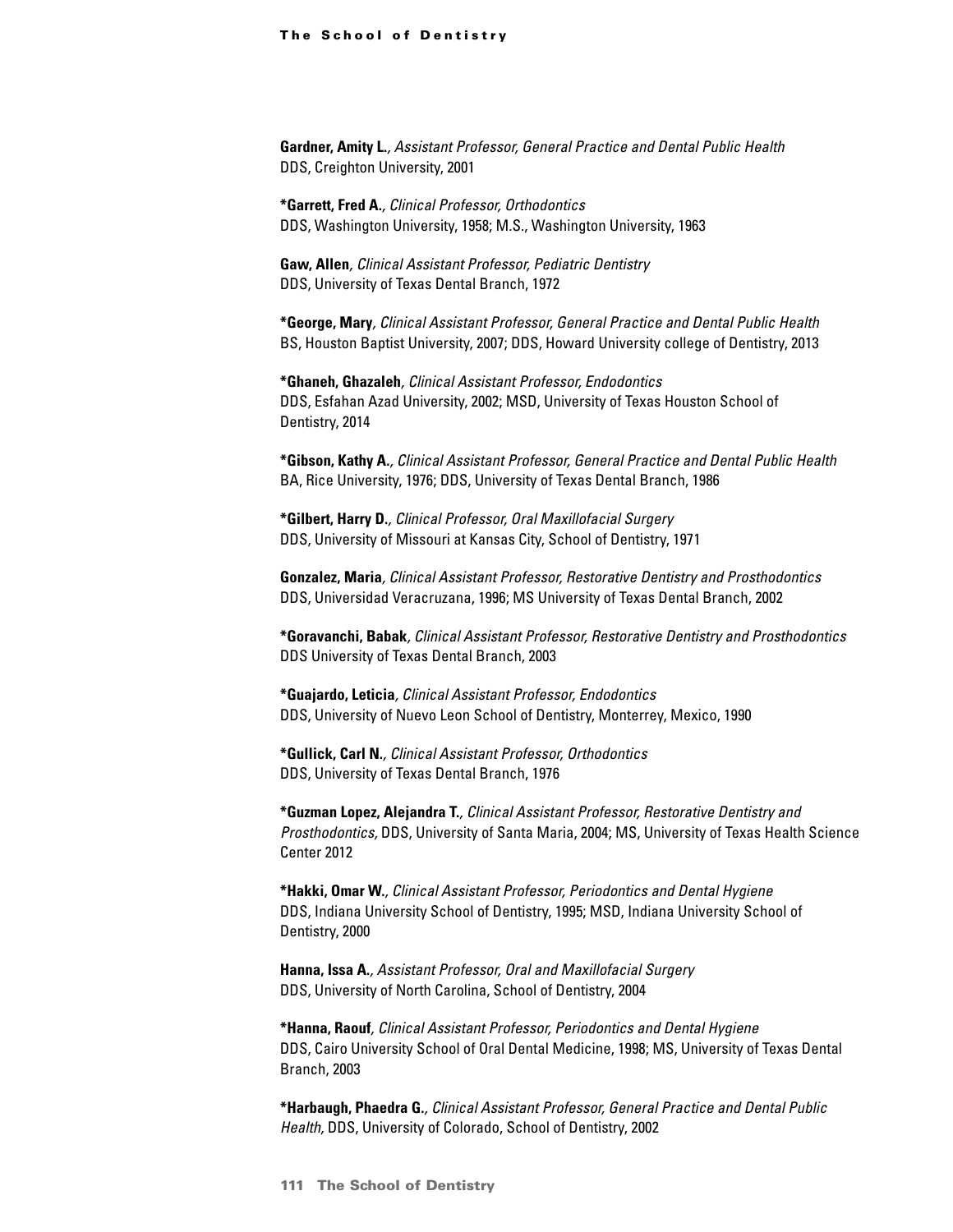## **\*Harris, Lacey M.***, Clinical Assistant Professor, Orthodontics* BS, University of Southern Mississippi, 2009; DMD, University of Mississippi School of Dentistry, 2013

**Hecht, Jacqueline T.***, Associate Dean for Research, Professor and Division Head Pediatric Research Center, Vice Chair for Research Dept. of Pediatrics, U T Medical School* MS, University of Colorado Medical Center, 1976: PhD, University of Texas School of Public Health, 1988

**Henson, Harold A.***, Director of Center for Teaching and Learning, Associate Professor of Dental Hygiene, Periodontics and Dental Hygiene* BS, University of Houston, 1992; RDH, University of Texas Dental Branch, 1995, MEd, University of Houston/Baylor College of Medicine, 2001

### **Herbert, Amy K.***, Assistant Professor, Pediatric Dentistry*

BA, Columbia University, 1998; MA, Columbia University,2001; DDS, Columbia University of Dental Medicine, 2012

**Hernandez, Graciela***, Assistant Professor, Restorative Dentistry and Prosthodontics* MSD, Indiana University School of Dentistry, 2004; DDS, University of Detroit Mercy School of Dentistry, 2008

**\*Hill, Ron Coby***, Clinical Assistant Professor, Endodontics* DDS, University of Texas Dental Branch, 1997; MSD, University of Texas Dental Branch, 2010

**Hoover, Jeffrey***, Associate Professor and Interim Chairman, Endodontics* MS, University of Texas Health Science Center, 1977; DMD, Harvard School of Dental Medicine, 1973; BA, Rice University, 1969

**\*Huynh, Carolyn P.***, Clinical Assistant Professor, Diagnostic and Biomedical Sciences* DDS, University of Texas Dental Branch, 1993, MEd, University of Houston, 2012

**\*Ibarra, Bret A.***, Clinical Assistant Professor, Pediatric Dentistry* DDS, University of Iowa College of Dentistry, 2006; MS, University of Texas Dental Branch, 2008

**Infante, Nina Bay Associate Professor of Dental Hygiene***, Periodontics and Dental Hygiene* RDH, Amarillo College, 1973; BAAS, West Texas State University, 1989; MS, University of Missouri-Kansas City, 1991

**Iwata, Junichi***, Assistant Professor, Diagnostic and Biomedical Sciences* DDS, Kyushu University, School of Dentistry, Japan, 2000; PhD, Kyushu University, School of Dentistry, Japan, 2004

**Jadhav, Aniket B.***, Assistant Professor, Diagnostic and Biomedical Sciences* MS, University of St. Francis, Joliet, IL, 2010, DDS, University of Connecticut Health Center School of Dental Medicine, 2010

**Jaramillo, David E.***, Associate Professor, Endodontics* DDS, University Autonoma de Guadalajara

**Jeske, Arthur H.***, Associate Dean for Strategic Planning, Continuing Dental Education and Professor,* PhD, Medical College of Georgia, 1975; DMD, Medical College of Georgia, 1978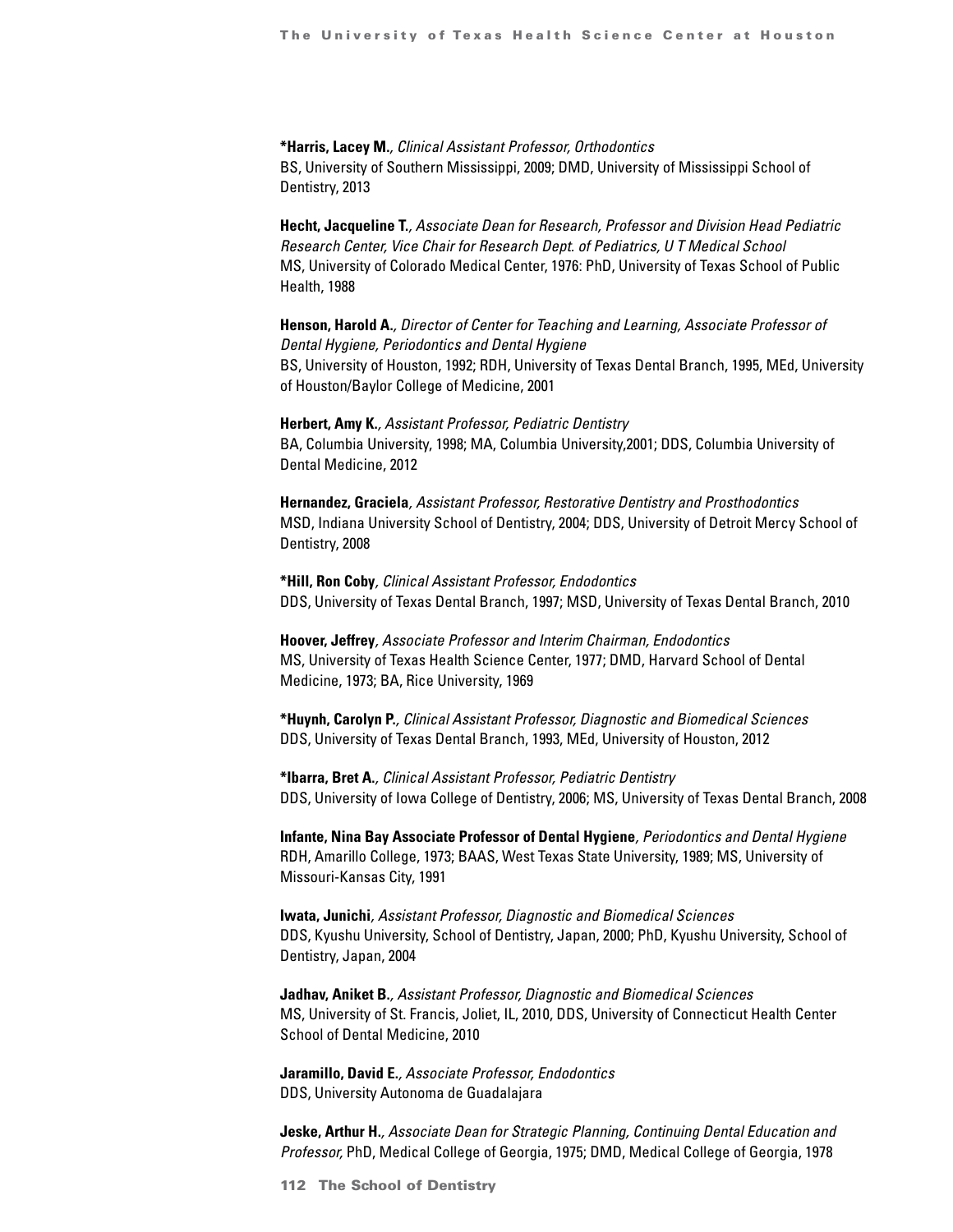**Jeter, Cameron B.***, Assistant Professor, General Practice and Dental Public Health* PhD, Graduate School of Biomedical Sciences, 2010

**Johnson, Cleverick D.***, Associate Professor, Director of Urgent Care, General Practice and Dental Public Health,* MS, Texas Southern University, 1981; DDS, University of Texas Dental Branch, 1986

**Johnson, Ronald***, Professor, Pediatric Dentistry* DDS, University of Pittsburgh 1961

**Jundt, Jonathon S.***, Assistant Professor, Oral and Maxillofacial Surgery* BA, Southwestern University, 2004; DDS, University of Texas Science Center San Antonio, 2009; MD University of Texas Medical School of Houston, 2013

**Kasper, Fred K.***, Assistant Professor, Orthodontics* BS, Case Western Reserve University, 1999; PhD, Rice University 2006

**Kiat-Amnuay, Sudarat***, Associate Professor, General Practice and Dental Public Health* DDS, Kohn Keanu University 1994; MS, University of Louisville, 1999

**Klein, John R.***, Professor, Diagnostic and Biomedical Science* PhD, University of Pennsylvania School of Medicine, 1980

**Koeppen, Raymond G.***, Interim Associate Dean for Academic Affairs, Chairman and Associate Professor, Yun J. Ahn and Song Ahn, DDS Professorship in Implant Dentistry, Restorative Dentistry and Prosthodontics,* DDS, School of Dental Medicine, State University of New York at Stony Brook, 1977; MS University of Texas at San Antonio, 1986

**Koh, Sheila H.***, Professor, General Practice and Dental Public Health* DDS, University of Texas Dental Branch, 1990

**Korkmaz, Ceyhan***, Yonca, Clinical Associate Professor, Restorative Dentistry and Prosthodontics,* DDS, Gazi University, School of Dentistry, Ankara, Turkey, 1997; PhD, Hacettepe University, School of Dentistry, Ankara, Turkey, 2005

**\*Koutrach, Mohamad***, Clinical Associate Professor, Restorative Dentistry and Prosthodontics* DDS, University of Detroit Mercy School of Dentistry, 1999

**Laman, Stephen***, Assistant Professor and Executive Director of Faculty Practice, General Practice and Dental Public Health,* DDS, University of Texas Dental Branch, 1986

**\*Lan, Magret***, Clinical Assistant Professor, General Practice and Dental Public Health* DDS, University of Texas at San Antonio, 1998; MS, University of Texas at Houston Dental Branch, 2008

**\*Lawnin, Nelson Reynolds***, Clinical Assistant Professor, General Practice and Dental Public Health,* DDS, New York University College of Dentistry, 2011

**\*Le, Giao H.***, Clinical Assistant Professor, Oral and Maxillofacial Surgery* BS, Texas A & M University,1990; MBA, University of Houston, 2001; DDS, University of Texas Dental Branch, 2011; MS, University of Texas Dental Branch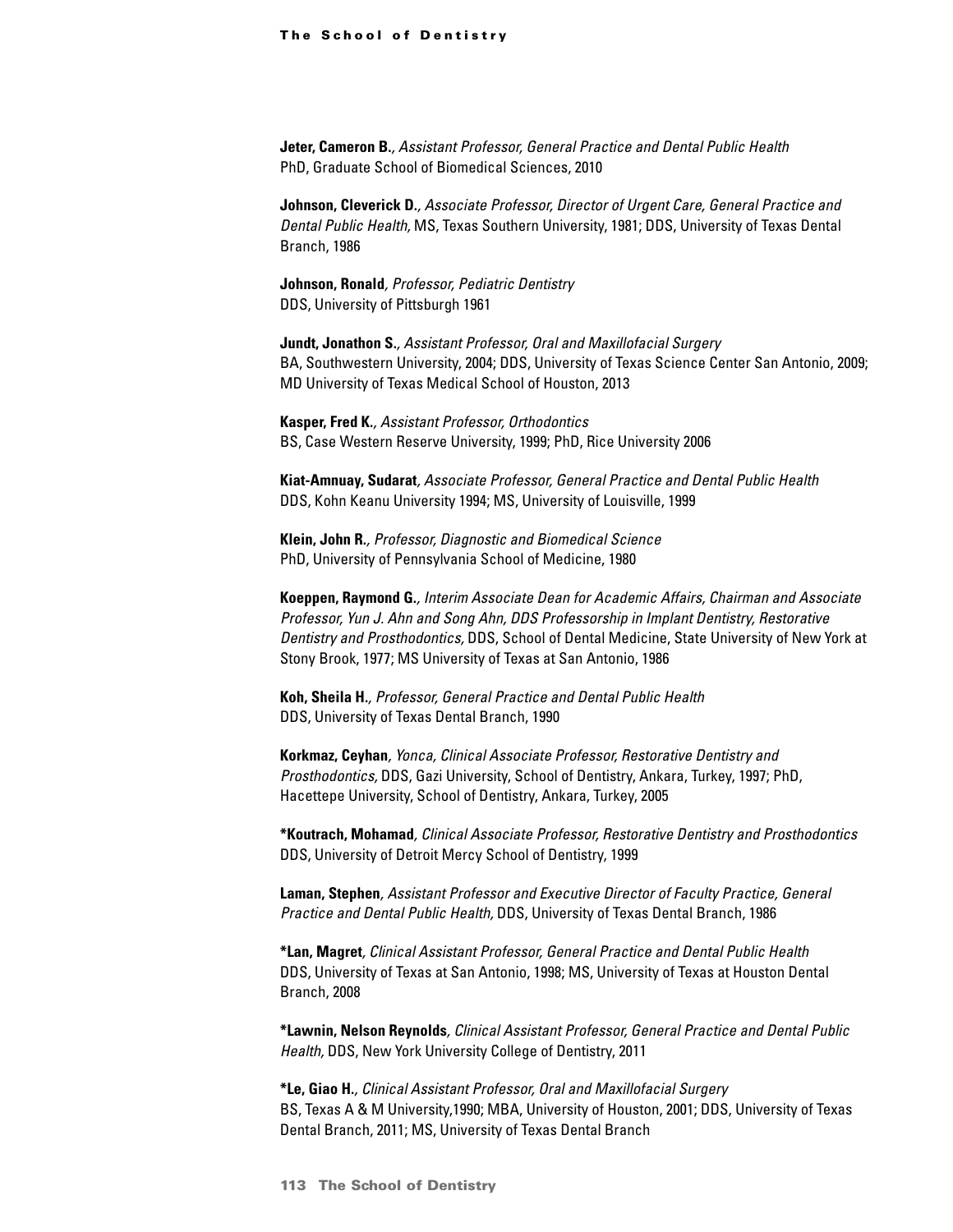**Lee, Chun-The***, Assistant Professor, Periodontics and Dental Hygiene* DDS, National Taiwan University, 2007; MS, Columbia University, 2012

**\*Lee, Robert P.***, Clinical Assistant Professor, Orthodontics & Dentofacial Orthopedics and Oral and Maxillofacial Surgery,* DDS, University of Texas Dental Branch, 1999; MS, University of Texas Dental Branch, 2004

**Letra, Ariadne Machado***, Associate Professor, Endodontics* DDS, Fluminense Federal University, Niterio RJ, Brazil, 1995; State University of Rio de Janerio, Brazil, 2003; PhD, University of Sao Paulo, Bauru, Brazil, 2007

**\*Levine, Paul D.***, Clinical Assistant Professor, General Practice and Dental Public Health* DDS, University of Texas School of Dentistry at Houston, 1982

**\*Lewis, Regina***, Clinical Assistant Professor, Pediatric Dentistry* DDS, University of Texas Dental Branch, 1991

**Lewis, Vahn A.***, Associate Professor, Diagnostic and Biomedical Sciences* PharmD, University of California, 1971; MS, University of Iowa, 1973, PhD, University of Iowa, 1976

**\*Lin, Michelle I.***, Clinical Assistant Professor, Pediatric Dentistry* DDS, University of Texas Dental Branch, 1999; MS, University of Texas Dental Branch, 2002

**Lou, Yahuan***, Professor, Diagnostic and Biomedical Science* PhD, Hokkaido University, 1990

**\*Lu, Huan***, Clinical Associate Professor, Restorative Dentistry and Prosthodontics* DDS, Beijing Medical University, 1992; PhD, Peking University, 2000; DDS, USCSD, 2010

**\*Makins, Scott R.***, Clinical Associate Professor, Endodontics* DDS, University of Texas Dental Branch, 1980; MS, University of Texas Health Science Center at San Antonio, 2015

**Marchena, Jose M.***, Associate Professor, Oran and Maxillofacial Surgery* BA, Clark University, 1991; DMD, Harvard School of Dental Medicine, 1996; MD, Harvard Medical School, 1998

**\*Mathur, Hiru***, Clinical Assistant Professor, Periodontics and Dental Hygiene* BDS, Nair Hospital Dental College, University of Bombay, 1990, MDS; Nair Hospital Dental College, University of Bombay, 1993; MS, University of Texas Dental Branch, 1999

**Mayer, Larry D.***, Clinical Associate Professor, Orthodontics* DDS, University of Texas Dental Branch, 1970; MS, University of Texas Dental Branch, 1974

**\*McCrea, Kyle***, Clinical Assistant Professor, General Practice and Dental Public Health* DDS, University of Texas at San Antonio, 1990

**\*McGriff-Metz, Lisa***, Clinical Assistant Professor, Pediatric Dentistry* DDS, University of Maryland Baltimore College of Dentistry, 2001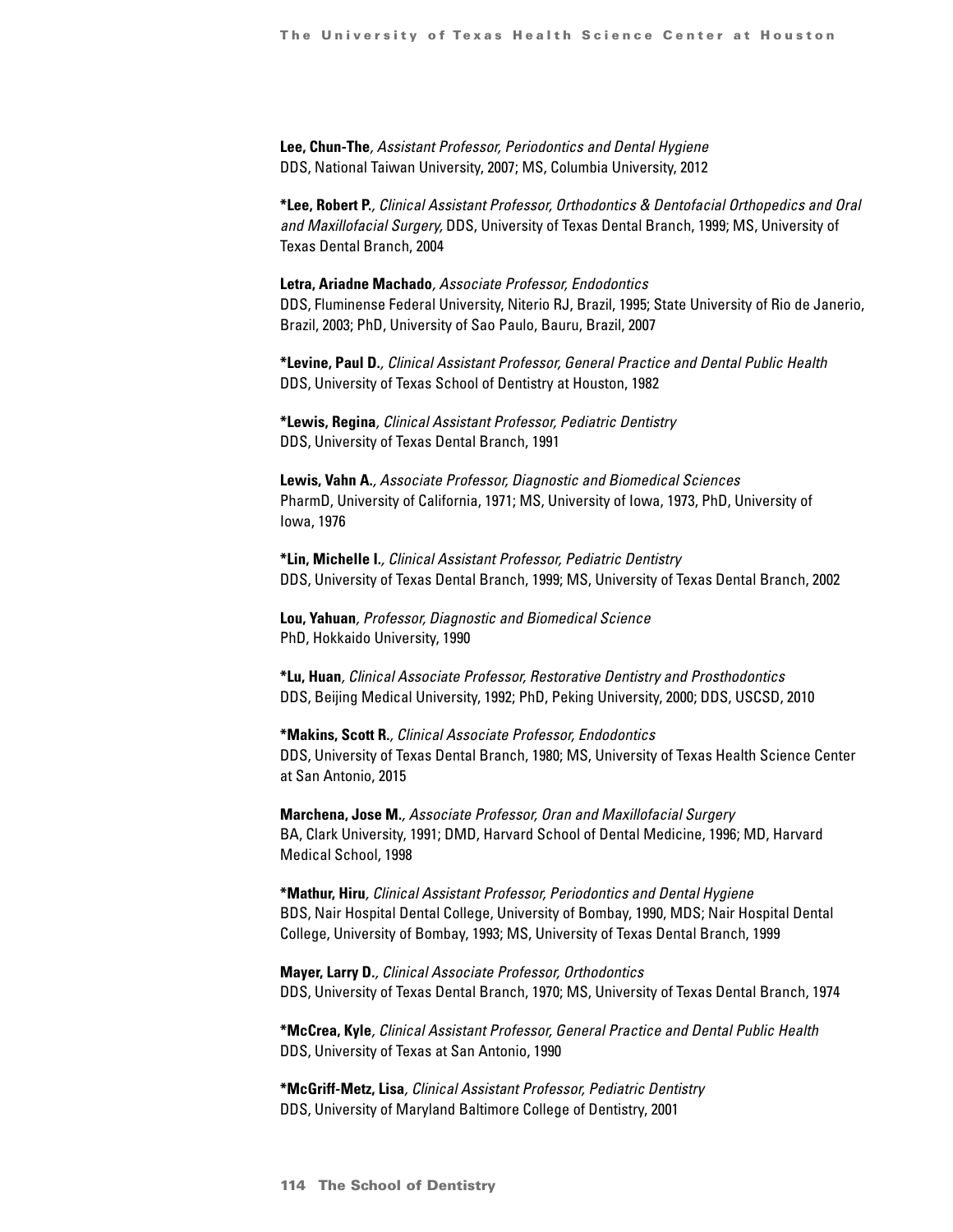**\*McGrory, John K.***, Clinical Assistant Professor, Orthodontics* DDS, University of Texas Dental Branch, 2006; MS, University of Texas Dental Branch, 2008

**\*McGrory, Kathleen R.***, Clinical Assistant Professor and Clinic Director, Orthodontics* DDS, University of Texas Dental Branch, 2004; MS, University of Texas Dental Branch, 2006

## **\*McIver, Holly P.***, Clinical Assistant Professor, Orthodontics*

BS, University of Norte Dame, 2006; DDS, University of Texas Dental Branch, 2010; MS, University of Texas School of Dentistry, 2012

**McKitrick, Darla K.***, Associate Professor of Dental Hygiene, Periodontics and Dental Hygiene* RDH, Ohio State University, 1970; BS, Ohio State University, 1971; MS University of Houston-Clear Lake, 1992

**McMahon, John C.***, Professor, Diagnostic and Biomedical Sciences* MS, Loyola University, 1968; PhD, Illinois State University, 1972

**\*Melchor, Margo Y.***, Associate Professor, Director of Community Outreach, Dental Hygiene, Periodontics and Dental Hygiene,* RDH, University of Texas Dental Branch, 1991; BS, University of Texas Dental Branch, 2006; MEd, University of Houston, 2009

**Melville, James C.***, Assistant Professor, Oral and Maxillofacial Surgery* BA, University of California, 2000; DDS, University of Michigan School of Dentistry, 2005

**\*Meng, Hsiu-Wan***, Clinical Assistant Professor, Periodontics and Dental Hygiene* DDS, Kaohsiung Medical University, 2007; MS, Ohio State University, 2013

**\*Miller, Michael B.***, Clinical Associate Professor, General Practice and Dental Public Health* DDS, University of Maryland School of Dentistry, 1974; BS, Penn State University, 1970

**\*Moon, Audrey L.***, Clinical Assistant Professor, Orthodontics* BA, University of California, 2004; DDS, University of Texas School of Dentistry, 2012; MSD, University of Texas School of Dentistry, 2014

**\*Mukherji, Gargi***, Clinical Assistant Professor, General Practice and Dental Public Health* DDS, Baylor College of Dentistry, 2000

**\*Natkin, Bernard Boris***, Clinical Associate Professor, Oral and Maxillofacial Surgery* DDS, Washington University School of Dentistry, 1963; DMD, Doctor's Medical Center- Toronto, Canada, 1970

**Novak, Karen Faye***, Associate Dean for Professional Development and Faculty Affairs, Professor, Periodontics and Dental Hygiene* DDS, University of North Carolina, 1982; MS, University of Rochester, NY, 1989; PhD, University of Texas Health Science Center at San Antonio, 1992

**Nwizu, Ngozi N.***, Assistant Professor, Diagnostic and Biomedical Sciences* BDS, University of Lagos, 1992; MMSc, University of Glasgow, 1996; PhD, Cancer Epidemiology Roswell Park Cancer Institute, 2014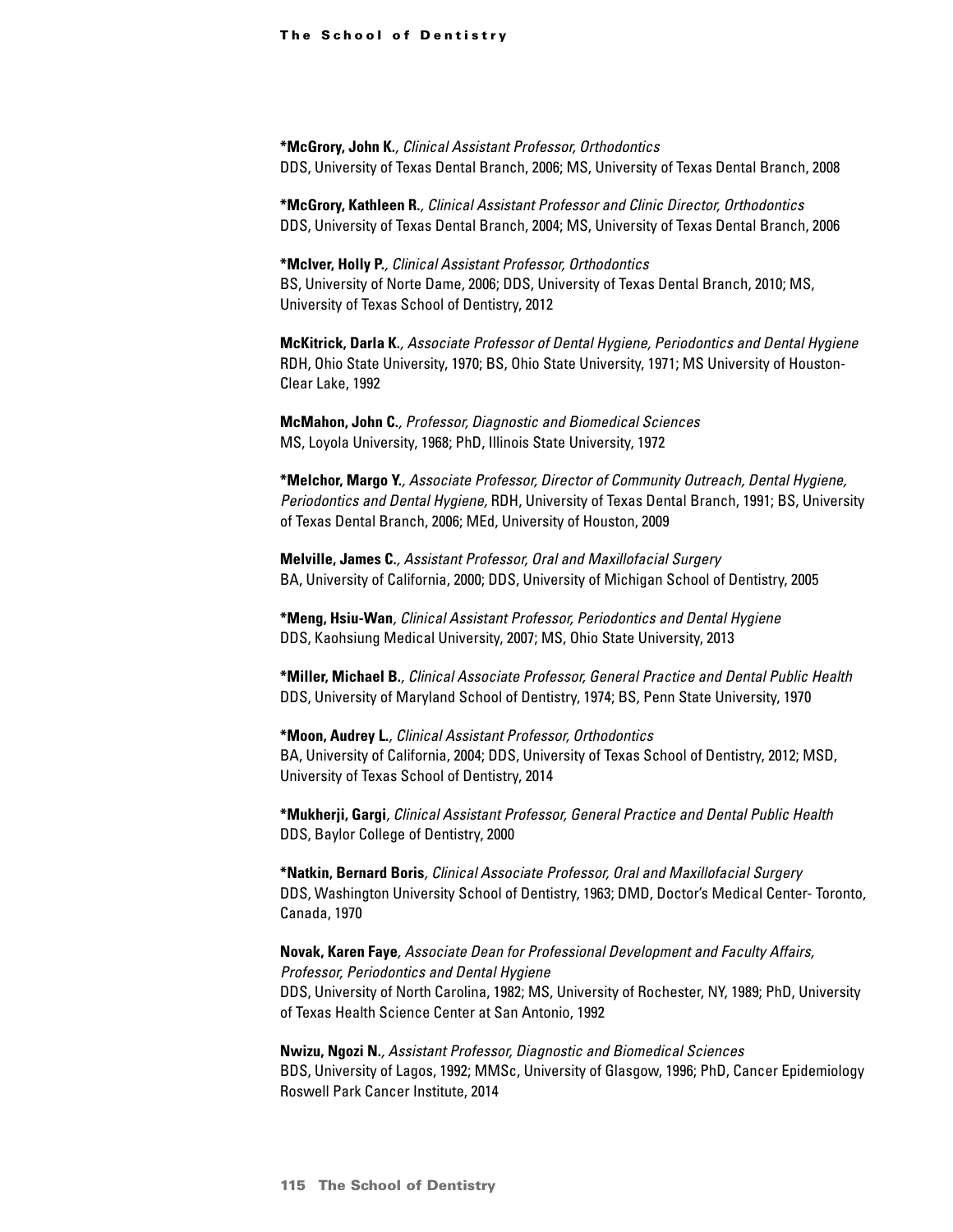**Ogureke, Ezinne Ihuoma***, Assistant Professor, General Practice and Dental Public Health* BDS, University of Nigeria, School of Dentistry, Enugu, Nigeria, 1991; DMD, Tufts University School of Dental Medicine, Boston Massachusetts, 1999

**Ogubureke, Kalu U.***, Professor and Chair, Diagnostic and Biomedical Sciences Endowment, Diagnostic and Biomedical Sciences,* BDS, University of Ibadan, 1986; MSc, University of Glasgow, 1993; DMSc Harvard University, 2001

**Ontiveros, Joe C.***, Associate Professor, Restorative Dentistry and Prosthodontics* DDS, University of Texas at San Antonio, 1997

**Ortegon, Sergio***, Assistant Professor, Restorative Dentistry and Prosthodontics* DDS, Pontifica Universidad Javeriana, 1998; MS, University of Connecticut Health Center, 2006

**Paravina, Rade***, Assistant Professor of Restorative Dentistry, Restorative Dentistry and Prosthodontics,* DDS, University of Nis School of Medicine, Yugoslavia, 1988; PhD, University of Nis School of Medicine, Yugoslavia, 2000

**Pate, Theodore D.***, Professor, Diagnostic and Biomedical Sciences* MS, University of Nebraska, 1969; Ph.D., Baylor College of Medicine, 1974

**Patel, Shalizeh***, Clinical Assistant Professor, Restorative Dentistry and Prosthodontics*  DDS, University of Texas Dental Branch, 2001

**\*Patrounova, Victoria***, Clinical Assistant Professor of Dental Hygiene, Periodontics and Dental Hygiene,* RDH, University of Texas Dental Branch, 1999; MHA, Texas Women University, 2007

**\*Pauker, James***, Clinical Assistant Professor, General Practice and Dental Public Health* DP, University of California Berkley, 1977; DDS, University of Texas Dental Branch; GPR, USAF Regional Hospital, 1985; GDR, Wilford Hall Medical Center 2000

**\*Pazmino, Alice***, Clinical Assistant Professor, Pediatric Dentistry* DDS, University of Maryland Baltimore College of Dental Surgery, 2008; MS, University of Texas Dental Branch, 2010

**\*Pedlar, Christopher M.***, Clinical Assistant Professor, General Practice and Dental Public Health,* DDS, University of Texas School of Dentistry, 2012

**Pereira Sanchez, Natalie A.***, Assistant Professor, Restorative Dentistry and Prosthodontics* BS, Unidad Educativa Colegio, 1998; DDS, Carabobo University School of Dentistry, 2004

**\*Piazza Jr., Joseph M.***, Clinical Assistant Professor, General Practice and Dental Public Health* BA, University of St. Thomas, 1975; DDS, University of Texas Dental Branch, 1979

**Pierpont, Hugh P.***, Associate Dean for Student and Alumni Affairs, and Professor, Restorative Dentistry and Prosthodontics,* DDS, University of Texas Dental Branch, 1977

**\*Powell, Billy L.***, Clinical Assistant Professor, Orthodontics* DDS, University of Texas Dental Branch, 1985; MS, Baylor University, 1981

**\*Powers, John M.***, Professor Restorative Dentistry and Prosthodontics* PhD, University of Michigan, 1972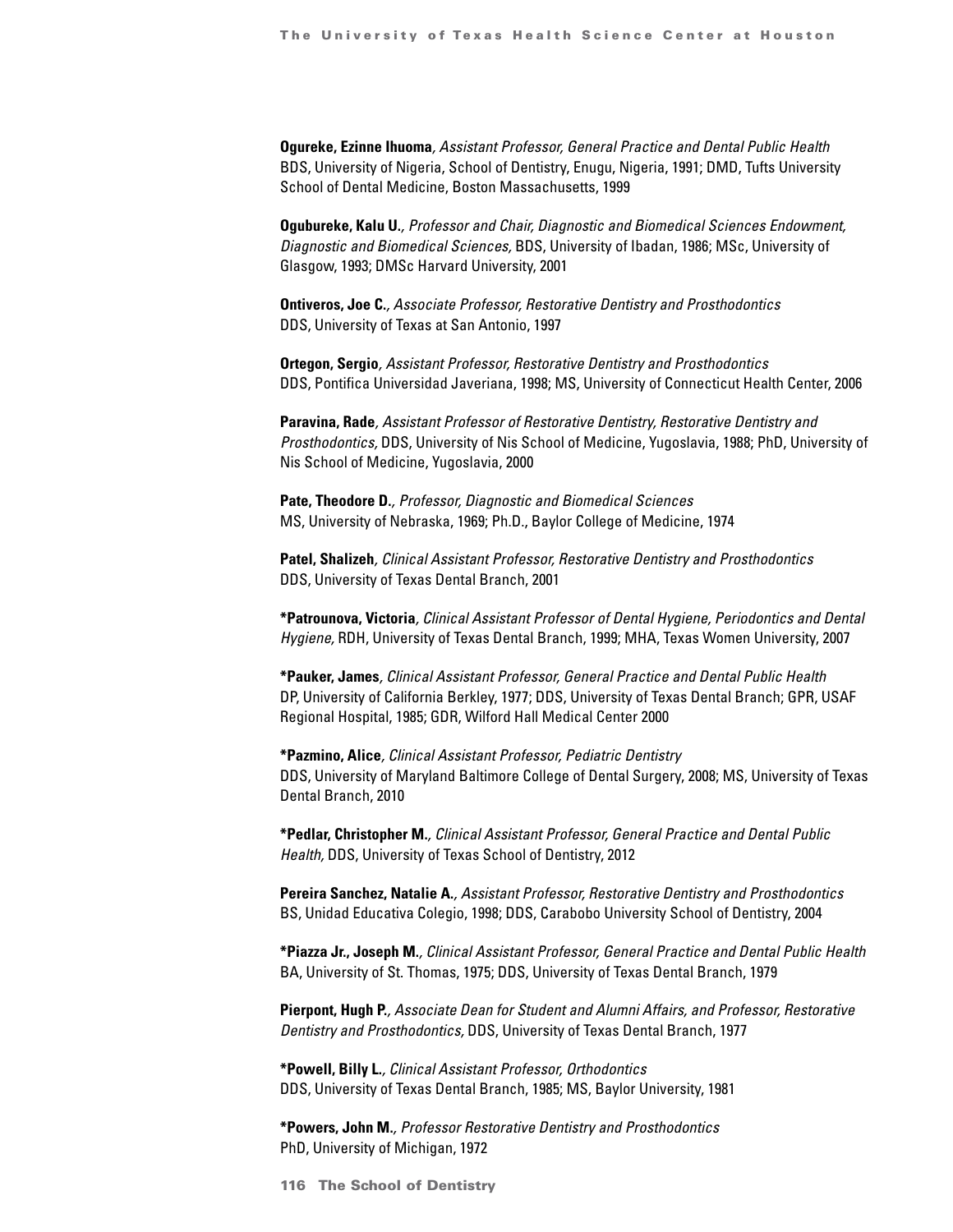**Quock, Ryan***, Professor, Restorative Dentistry and Prosthodontics* DDS, University of Texas Dental Branch, 2005

**\*Rehman, Saleha***, Clinical Assistant Professor, General Practice and Dental Public Health*  DDS, University of Illinois, 2008

**\*Ridall, Amy***, Clinical Assistant Professor, Restorative Dentistry and Prosthodontics* DDS, State University of New York at Buffalo, School of Medicine, 1984; MS, State University of New York at Buffalo, School of Dental Medicine, 1987; PhD, University of Texas Graduate School of Biomedical Sciences at Houston, 1995

**Rogers, Carla***, Associate Professor, Diagnostic and Biomedical Sciences* PhD, Medical College of Ohio, 1983

**Ruona, Kimberly***, Associate Dean for Patient Care and Assistant Professor, General Practice and Dental Public Health,* DDS, University of Michigan, Ann Arbor, 1992

**\*Sadowsky, June***, Assistant Professor, General Practice and Dental Public Health* DDS, University of Texas Dental School at San Antonio, 1982: MPH, University of Texas School of Public Health at San Antonio, 1995

**\*Sajadi, Ali S.***, Clinical Assistant Professor, Periodontics and Dental Hygiene* BA, Washington University, 2003; MA, Loyola University, 2006; DDS, Indiana University School of Dentistry2012;MSD, University of Texas School of Dentistry at Houston, 2015

**\*Salas-Lopez, Anna M.***, Clinical Associate Professor, Orthodontics* DDS, Universidad Central de Venezuela, 1988; MS, University of Texas Dental Branch, 1996

**Sarmast, Nima D.***, Assistant Professor, Periodontics and Dental Hygiene* DDS, Gothenburg University, 2008; MS, Gothenburg University, 2009;MPH, State University of New York, 2014

**Sauceda Ramirez, Anna M.***, Assistant Professor, Restorative Dentistry and Prosthodontics* DDS, National Autonomous University of Honduras, 2002; MS, University of Alabama at Birmingham, 2010

**Schaefer, Jeremy S.***, Instructor, Diagnostic and Biomedical Sciences* BA, University of Michigan Ann Arbor, 1999; PhD, Baylor College of Medicine Houston, 2007

**\*Schuldy, George F.***, Clinical Assistant Professor, Orthodontics* DDS, Baylor College of Dentistry, 1970; MS, University of Missouri-Kansas City, 1972

**Scott, Elizabeth M.***, Assistant Professor, General Practice and Dental Public Health* BA, Vanderbilt University, 2008; DDS, Columbia University College of Dental Medicine, 2012

**Servos, Thomas A.***, Assistant Professor, of Restorative Dentistry, General Practice and Dental Public Health,* DDS, University of Texas at San Antonio Dental School, 1983

**Sharp, Holly***, Assistant Professor, Restorative Dentistry and Prosthodontics* BS, University of North Texas, 2001; DDS, University of Texas Health Science Center San Antonio, 2005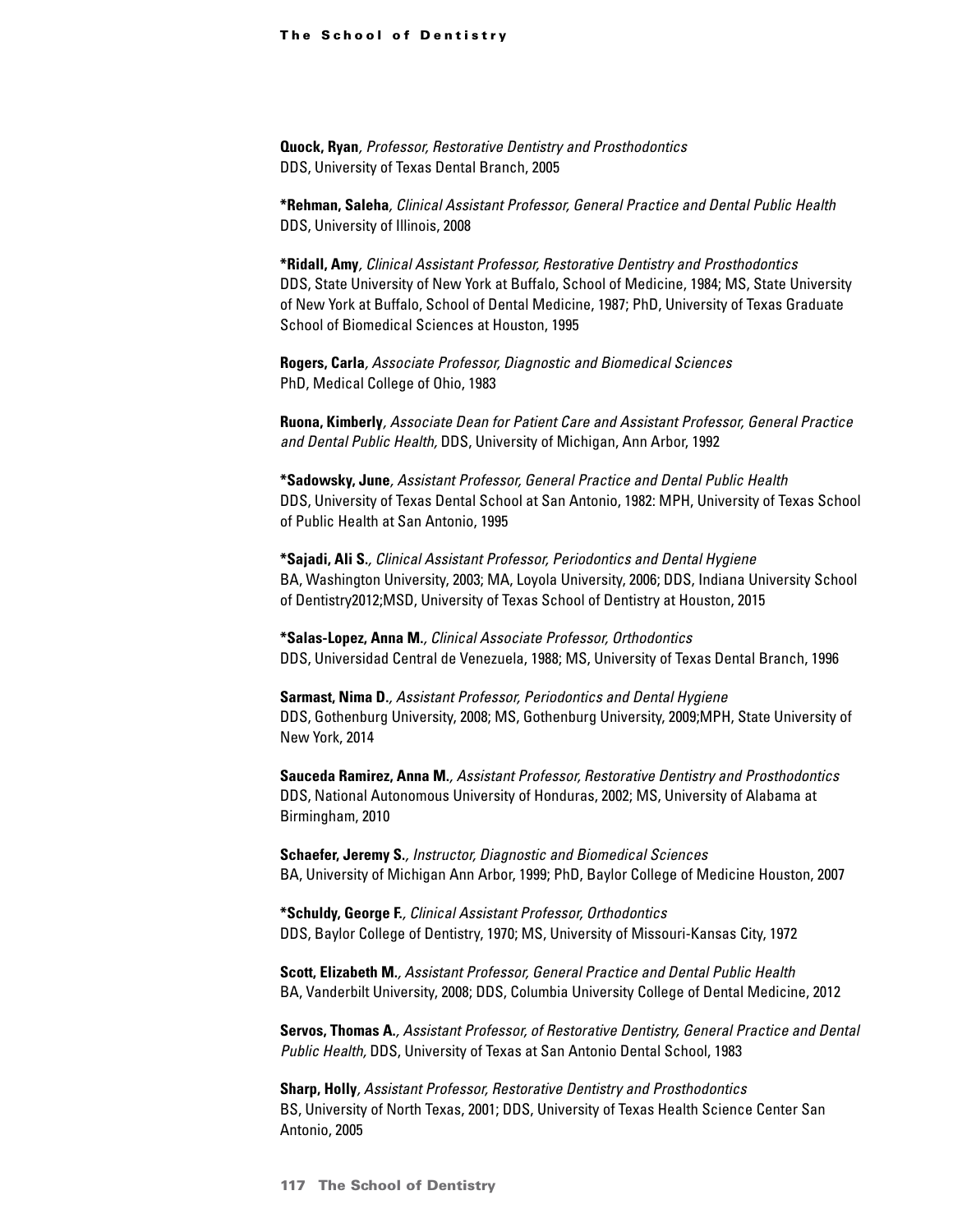**\*Sheng, Sally L.***, Clinical Assistant Professor, Periodontics and Dental Hygiene* DDS, University of California School of Dentistry, 2011; MS, University of California, 2014

**\*Shepherd, Boyd***, Clinical Associate Professor, General Practice and Dental Public Health* DDS, University of Texas Dental Branch, 1988

**Shum, Jonathan***, Assistant Professor, Oral and Maxillofacial Surgery* DDS, University of Toronto, 2005; MD, Weill Cornell Medical College, New York, NY, 2010

**Silva, Renato Menezes***, Associate Professor, Endodontics* DDS, Gama Filho University, Rio de Janeiro, Brazil, 1994; MS, University of Sao Paulo, Brazil, 2003; PhD, University of Sao Paulo, Brazil, 2006

**Sista, Vinu T.***, Clinical Assistant Professor, General Practice and Dental Public Health* BS, University of California, 2001; DDS, University of California 2005

**Sly, Marilia M.***, Assistant Professor, Restorative Dentistry and Prosthodontics* DDS, Faculdade de Odontologia de Campos, 1995; MSD, Indiana University School of Dentistry, 2006

**\*Smith, Bruce S.***, Clinical Associate Professor, Oral and Maxillofacial Surgery* DDS, Baylor College of Dentistry, 1986

**Soldatos, Nikolaos K.***, Assistant Professor, Periodontics and Dental Hygiene* DDS, University of Athens, 2006; PhD, University of Athens, 2012; MSD, University of Colorado,2015

**Spears, Robert D.***, Associate Dean Academic Affairs, Professor, Diagnostic and Biomedical Sciences,* BS, Texas A&M University, 1979; MS, Baylor University, 1994; PhD, Texas A&M University System Health Science Center, 2002

**\*Stanley, Eva***, Clinical Assistant Professor, Endodontics* DDS, University of Texas Dental Branch, 1991; MS, University of Texas Dental Branch, 1998

**\*Starcke, Edgar N.***, Clinical Professor, Restorative Dentistry and Prosthodontics* DDS, University of Texas Dental Branch, 1963

**Stevenson, Gene C.***, Assistant Professor, Diagnostic and Biomedical Sciences* DDS, University of Southern California, 1978; MS, University of Texas Dental Branch, 1997

**\*Stewart, Debra Gayle***, Clinical Assistant Professor, General Practice and Dental Public Health* MS, Southwestern Texas State University, 1974; DDS, University of Texas Dental Branch, 1980

**\*Stijacic, Tijana***, Clinical Assistant Professor, Restorative Dentistry and Prosthodontics* BS, University of Manitoba, 2004; BS, University of Manitoba, 2008; DMD, University of Manitoba, 2008

**\*Stobaugh, Ronald K.***, Clinical Assistant Professor, Oral and Maxillofacial Surgery* BA, University of Texas at Austin, 1964; MS, University of Texas at Austin, 1966; DDS, University of Texas Dental Branch, 1970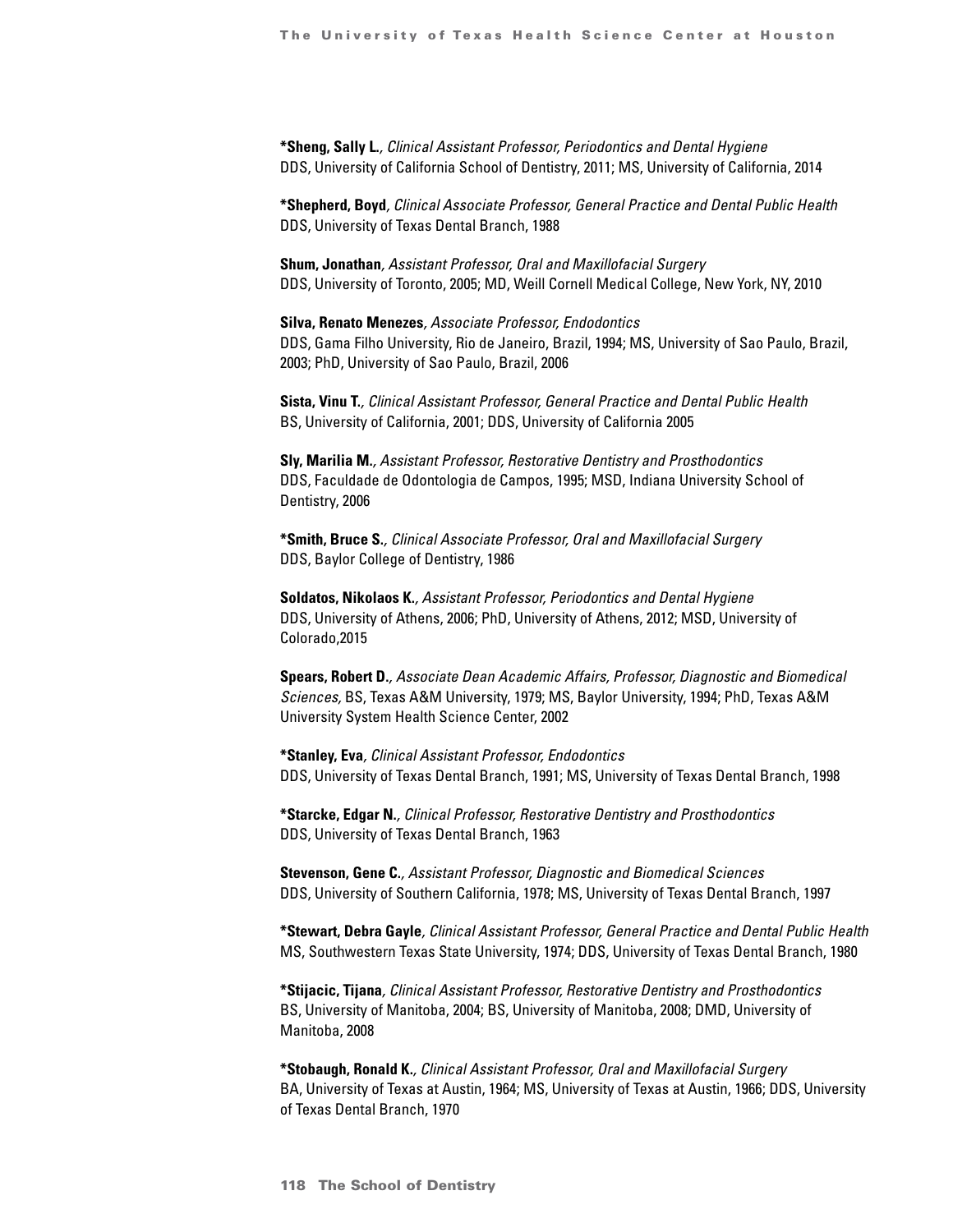**Storthz, Karen A.***, Adjunct Professor, Diagnostic and Biomedical Sciences* MS, Louisiana State University, 1978; PhD, Louisiana State University, 1981

**Streckfus, Charles***, Professor, Diagnostic and Biomedical Sciences* DDS, University of Maryland School of Dental Surgery, 1978

**\*Strickland, Royce E.***, Clinical Assistant Professor, General Practice and Dental Public Health* DDS, University of Texas Dental Branch, 1979

**\*Stylianou, Popi***, Clinical Assistant Professor, Periodontics and Dental Hygiene* BDS, Aristotle University of Thessaloniki, 2009; MS, University of Minnesota, 2014; DRS, University of Minnesota, 2015

**\*Sung, Jillwen***, Clinical Assistant Professor, Endodontics* BS, Duke University, 1998; DMD, Harvard School of Dental Medicine, 2002

**Sutton, Jeanne C***,, Associate Professor, General Practice and Dental Public Health* BS, LaRoche College, 1986; DDM, University of Pittsburg School of Dental Medicine, 1990

**\*Swearingen, Elizabeth B.***, Clinical Assistant Professor, Orthodontics* DDS, University of Texas Dental Branch, 2011; MSD, University of Texas School of Dentistry, 2013

**Tabrizi, Maryam***, Assistant Professor, General Practice and Dental Public Health* BS, Saint Joseph's University, 1980; RDH, Temple University School of Dental Hygiene, 1987; DMD, Temple University School of Dentistry, 1991; MPH, Temple University, 2014

**\*Tandon, Anoushka J.***, Clinical Assistant Professor, Periodontics and Dental Hygiene* DDS, Northern University Dental School, 2001; MS, University of Texas Health Science Center at San Antonio, 2004

**\*Thomas, Erin***, Clinical Associate Professor, General Practice and Dental Public Health* DDS, University of Texas Dental Branch, 1998

**Thomas, Rosemary***, Assistant Professor, Periodontics and Dental Hygiene* BDS, Rajiv Gandhi University, College of Dental Medicine, 2003; DMD, Nova Southeastern University, College of Dental Medicine; MS, University of Texas Dental Branch, 2010

**\*Tran, Lisa***, Clinical Assistant Professor, Periodontics and Dental Hygiene* DDS, University of Missouri-Kansas City School of Dentistry, 2004

**\*Tran, Long D.***, Clinical Assistant Professor, General Practice and Dental Public Health* DDS, University of Texas Dental Branch, 1991

**\*Trejo, Pedro M.***, Clinical Assistant Professor Periodontics and Dental Hygiene* DDS, University of Mexico, 1983; M.S., University of Texas Dental Branch, 1992

**Tribble, Gena D.***, Assistant Professor, Periodontics and Dental Hygiene* PhD, East Carolina University School of Medicine, 1998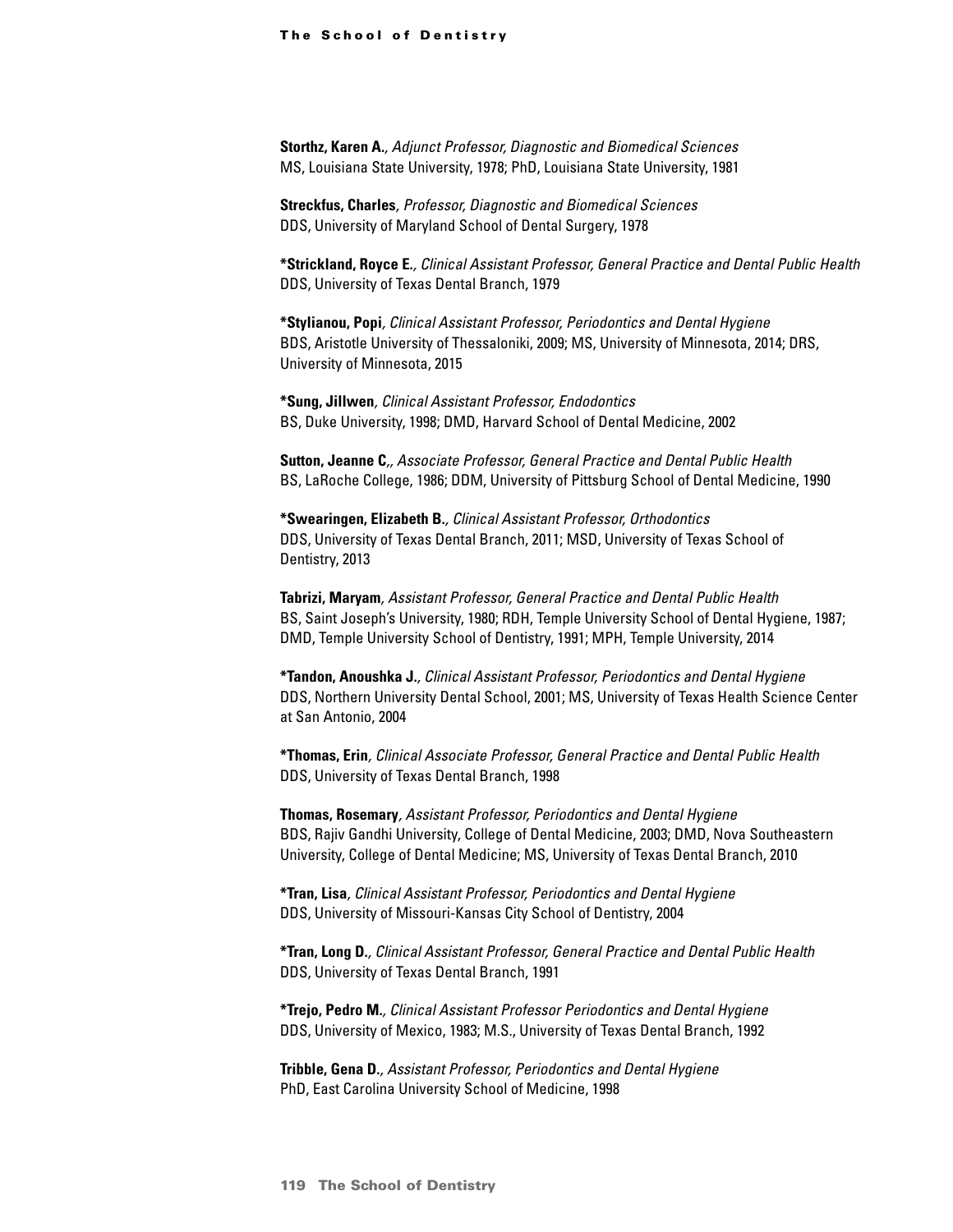**Valenza, John A.***, Dean, and William N. Finnegan III Distinguished Teaching Professorship in Dental Sciences, and Associate Professor, Diagnostic and Biomedical Science*  DDS, University of Texas Dental Branch, 1981

**Van der Hoeven, Dharini***, Assistant Professor, Basic Sciences* MSc, Dalhouse University, Canada, 2004; PhD, Medical College of Wisconsin, 2008

**Van der Hoeven, Ransome***, Assistant Professor, Basic Sciences* PhD, University of Wisconsin, 2008

**\*Vaughan, Steven***, Clinical Assistant Professor, General Practice and Dental Public Health* DDS, University of Texas at San Antonio, 2004

**\*Vayon, Deborah***, Clinical Assistant Professor, Periodontics and Dental Hygiene* AS, Lamar University, 1987; BS, Texas Woman's University, 1990; Med, Lamar University, 1993

**Veerkeralam Kuppusamy Eswaran, Sridhar***, Assistant Professor, Periodontics and Dental Hygiene,* BDS, Tamil Nadu Dr. MGR Medical University, Chennai, India, 2001; MS, Stony Brook University, New York, 2006; MSD, University of Texas Dental Branch, 2009

**Velasquez, Gisela M.***, Assistant Professor, Pediatric Dentistry* DDS, University of Honduras, 1998; MS, Tufts University School of Dental Medicine, 2005

**Vigneswaran, Nadarajah***, Associate Professor, Diagnostic and Biomedical Sciences* BDS, University of Peradenly, Sri Lanka, 1980; DrMedDent, University of Erlagen, Germany, 1988; DMD, University of Alabama, 1997

**Walji, Muhammad***, Associate Dean Technology Services and Informatics, Associate Professor of Diagnostic and Biomedical Science,* MS, Health Informatics, University of Texas, School of Health Information Sciences at Houston, 2002; PhD, University of Texas Health Science Center, 2006

**Wang, Bing-Yan***, Associate Professor, Periodontics and Dental Hygiene* DMSc, Hokkaido University Japan, 1973; PhD, University at Buffalo New York, 2004; DDS, University of Buffalo at New York, 2010

**\*Warner, Ben Franklin***, Clinical Associate Professor, General Practice and Dental Hygiene* MS, University of Houston, 1976; DDS, University of Texas Dental Branch, 1979; MD, University of Texas Medical School, 1994

**Warner, Raymond L.***, Associate Professor, Diagnostic and Biomedical Sciences* PhD, University of California, 1970

**Warren-Morris, Donna P.***, Associate Professor of Dental Hygiene, Periodontics and Dental Hygiene,* RDH, University of North Carolina, 1973; MEd, University of North Carolina, 1982

**Welch, Jesse G.***, Associate Professor of Restorative Dentistry NTC, General Practice and Dental Public Health,* DDS, University of Texas Dental Branch, 1981

**\*Welch, Sara Jo***, Clinical Assistant Professor, Endodontics* DDS, University of Texas Dental Branch, 1996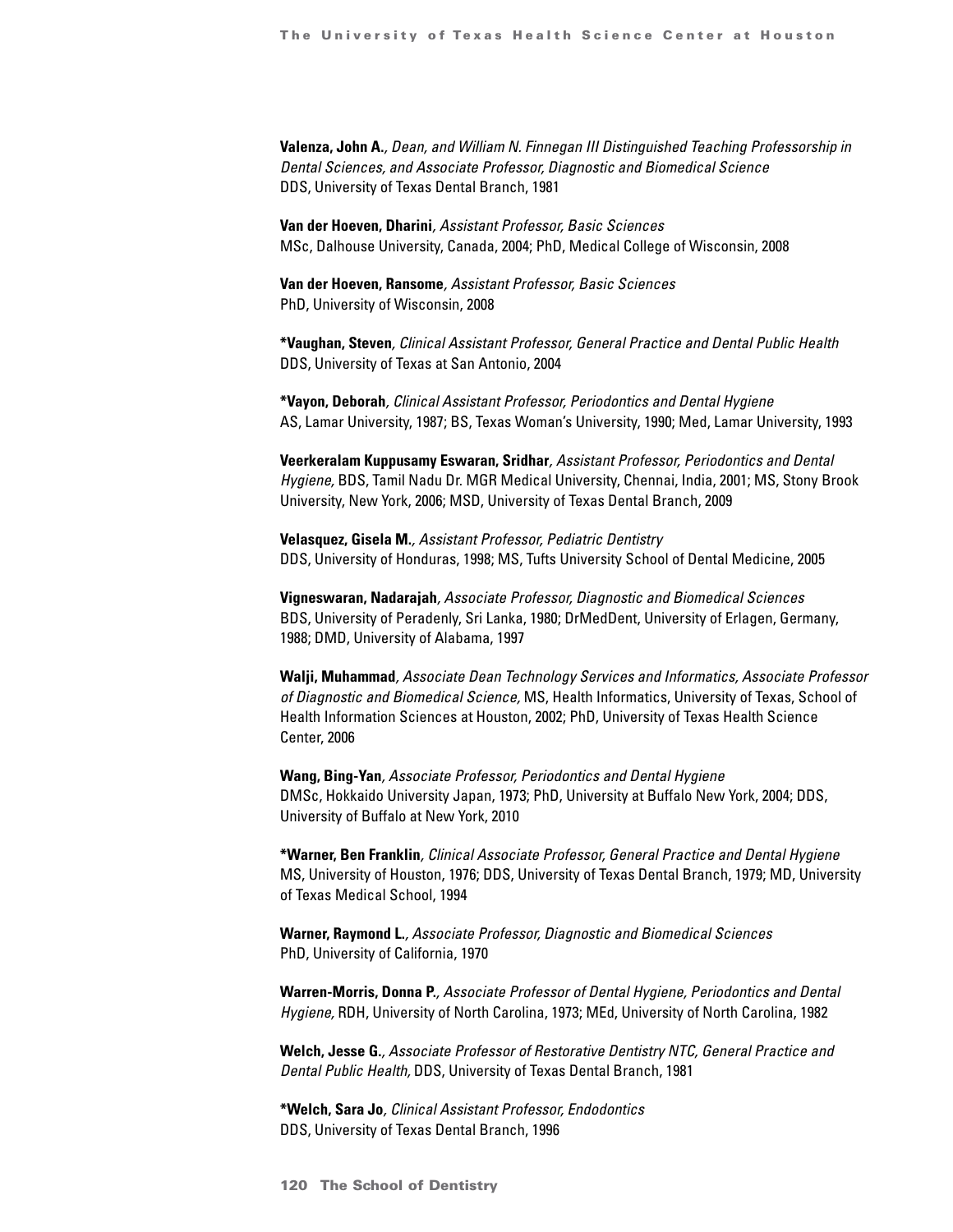**Weltman, Robin L.***, Associate Professor and Program Director, Periodontics and Dental Hygiene,* DDS, University of Texas Dental Branch, 1987; MS, University of Texas Dental Branch, 1995

**\*Whitmire, Clark***, Clinical Assistant Professor, Oral and Maxillofacial Surgery* DMD, University of Alabama School of Dentistry, 1980; DD, Cumberland School of Law, Sanford University, 1994

**Wiederhold, Darrin M.***, Assistant Professor, General Practice and Dental Public Health* BS, Pennsylvania State University,1993; DMD, Temple University School of Dentistry, 1997; DDS, Medical College of Ohio, 2005; MS, Medical College of Ohio, 2006

**\*Wild, Thomas W.***, Clinical Associate Professor, Pediatric Dentistry* DDS, University of Texas Dental Branch, 1965; MS, University of Texas Dental Branch, 1967

**Wilson, James W.***, Assistant Professor, Oral and Maxillofacial Surgery* DDS, University of North Carolina School of Dentistry, 1971

**Wong, Mark E.***, Associate Professor and Chairman, Oral and Maxillofacial Surgery* BDS, Faculty of Dentistry, University of Singapore, 1978

**Wu, Di***, Assistant Professor, Pediatric Dentistry* MD, Anhui Medical University, 2003; MS, Anhui Medical University, 2006; BBA, University of Science and Technology of China, 2006; PhD, University of Hong Kong, 2011; MS, University of Michigan, 2013

**\*Young, Simone***, Clinical Assistant Professor, Oral and Maxillofacial Surgery*  DDS, University of Toronto, 2003; PhD, Rice University, 2008; MD, University of Texas Medical School, 2011

**Zhang, Wenjian***, Assistant Professor, Diagnostic and Biomedical Sciences* MS, Wuhan University, 1997; PhD, University of Connecticut Health Center, 2006

*\*Denotes part-time faculty*

## Emeritus Professors

**Adkisson, Sam R.***, DDS, Professor Emeritus, Restorative Dentistry and Prosthodontics*

**Allen, Don L.***, DDS, Dean Emeritus, Periodontics and Dental Hygiene*

**Brady, Kenneth H.***, DDS, Professor Emeritus, General Practice and Dental Public Health*

**Bebermeyer, Richard D.***, DDS, MBA, Professor Emeritus, General Practice and Dental Public Health*

**Casey, Charles H.***, DDS, Professor Emeritus, Restorative Dentistry and Prosthodontics*

**Chan, Jarvis T.***, DDS, PhD, Professor Emeritus, Diagnostic and Biomedical Sciences*

**Crandell, Clifton E.***, DDS, MS, Professor Emeritus, General Practice and Dental Public Health*